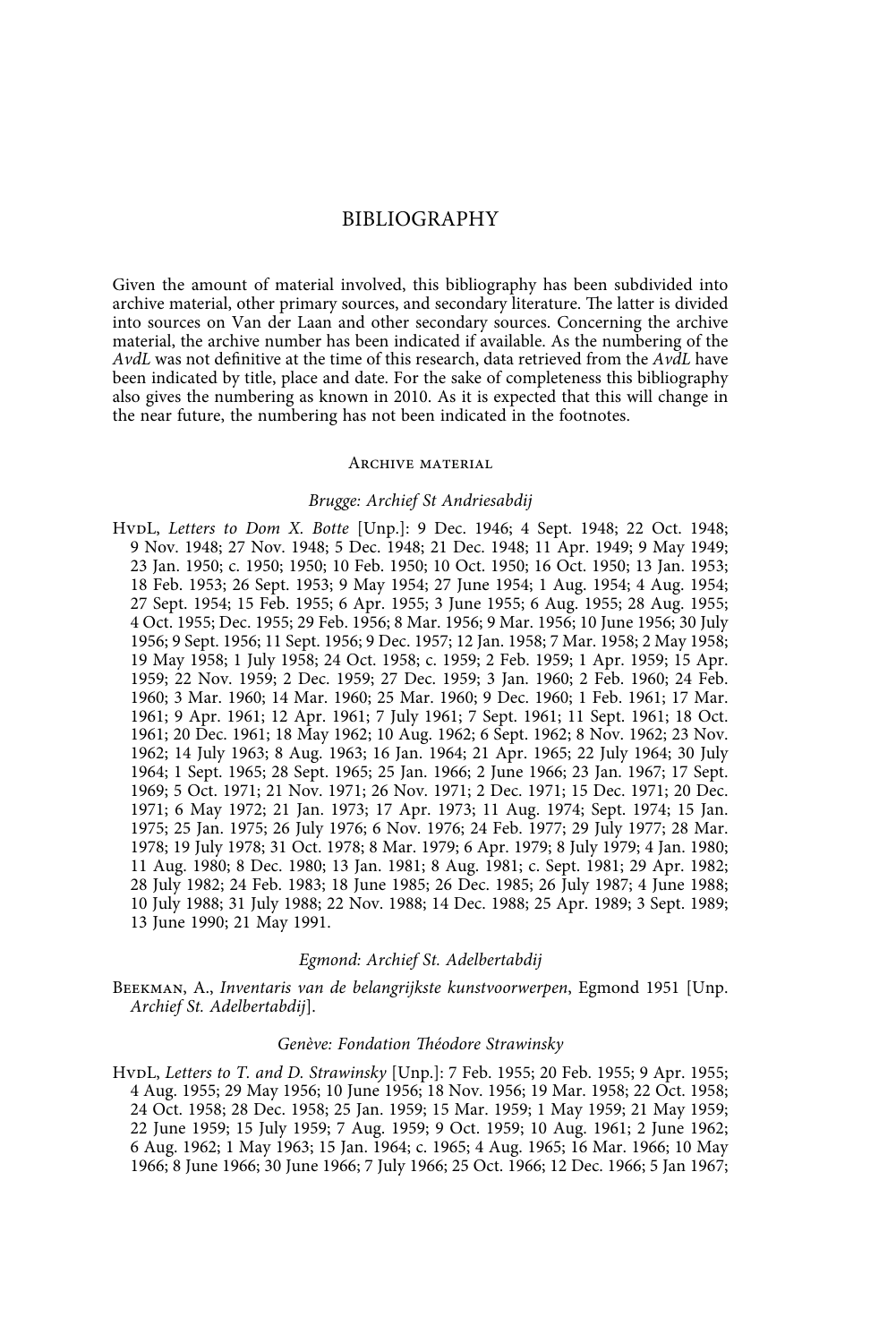31 Jan. 1968; 14 June 1968; 31 July 1968; 6 Mar. 1969; 19 Apr. 1969; 6 May 1969; 13 May 1969; 15 June 1969; 23 Nov. 1969; 18 Dec. 1969; 24 Dec. 1969; 3 Jan. 1971; 1 Apr. 1971; 25 Oct. 1971; 13 Nov. 1971; 23 Mar. 1972; Aug. 1973; 1 Jan. 1975; 26 Feb. 1975; 25 Mar. 1975; 28 Apr. 1975; 14 July 1975; 3 Aug. 1975; 1 Mar. 1976; 17 May 1976; 30 May 1976; 25 Aug. 1976; 10 Sept. 1976; 26 Sept. 1976; 1 Dec. 1976; 23 Dec. 1976; 18 Jan. 1977; 28 Feb. 1977; 20 June 1977; 30 Jan. 1980; 10 July 1980; Nov. 1981; 24 Mar. 1983; 17 May 1984; 13 Jan. 1986; 20 Sept. 1986; 15 June 1987; 29 June 1987; 31 May 1988; 6 July 1988; 17 May 1989; 30 May 1989; 6 Nov. 1989.

### *'s-Hertogenbosch: Archief Bisdom 's-Hertogenbosch*

- Helvoort, H. van, *Letter to N. van der Laan*, 's-Hertogenbosch 15 July 1947 [Unp. *Archief Bisdom 's-Hertogenbosch*].
- *n.n.*, *Presentielijst*, 's-Hertogenbosch 29 Apr. 1947 [Unp. *Archief Bisdom 's-Hertogenbosch*].
- *n.n.*, *Uitnodigingsbrief*, 's-Hertogenbosch 16 Apr. 1947 [Unp. *Archief Bisdom 's-Hertogenbosch*].
- Sarlemijn, G.J.M., *Groep bouwkunst van de A.K.K.V.*, 47Bo 16 no. 757 [Unp. *Archief Bisdom 's-Hertogenbosch*].
- ——, *Letter* Feb. 1947, [Unp. *Archief Bisdom 's-Hertogenbosch*].
- ——, *Letter to members of the commission*, Amsterdam 10 Sept. 1947 [Unp. *Archief Bisdom 's-Hertogenbosch*].
- ——, *Letter to members of the commission*, Amsterdam 4 Dec. 1947 [Unp. *Archief Bisdom 's-Hertogenbosch*].

### *Leiden: Archief St. Petrus parochie*

*Liber Baptizatorum*, Leiden 2 Nov. 1903–1 Jan. 1920 [Unp. *Archief Parochie St. Petrus*].

### *Maastricht: Sociaal Historisch Centrum Limburg*

*n.n.*, ean 1081, Stichting het Limburgs welstandstoezicht te Maastricht: Beroepskwesties, Gemeente Vaals, Bouw abdijkerk klooster Mamelis, 1959–1965 [Unp. *Sociaal Historisch Centrum Limburg*].

## *Oosterhout: Archief St. Paulusabdij*

Bellot, P., *De religieuse bouwkunst*, Oosterhout 1927 [Unp. *Archief St. Paulusabdij*]. Delatte, P., *Letter to Dom de Puniet* 22 Apr. 1907 [Unp. *Archief St. Paulusabdij* B I.12].

- Huiting, F., *De architectuur van de St. Paulusabdij te Oosterhout*, Oosterhout 12 Sept. 2004 [Unp. *Archief St. Paulusabdij*].
- Mähler, M., *Dom Hans van der Laan. Jaren in Oosterhout (1927–1968)*, Oosterhout n.d. [Unp. *Archief St. Paulusabdij*].
- *n.n.*, *Besluit RZ-2000–578* [Unp. *Archief St. Paulusabdij*. Rijksdienst voor de Monumentenzorg].
- *n.n.*, *Kroniek van de kloosterbedrijven der Sint-Paulusabdij*, Oosterhout 1944 [Unp. *Archief St. Paulusabdij*].
- Puniet de Parry, J. de, *Conférence*, Oosterhout 18 Apr. 1907 [Unp. *Archief St. Paulusabdij* G III].
- ——, *Conférence*, Oosterhout 30 Jan. 1931 [Unp. *Archief St. Paulusabdij* F III].
- ——, *Conférence*, Oosterhout 15 Mar. 1935 [Unp. *Archief St. Paulusabdij* G II.1].
- ——, *Conférence*, Oosterhout 30 Jan. 1938 [Unp. *Archief St. Paulusabdij* G II.1].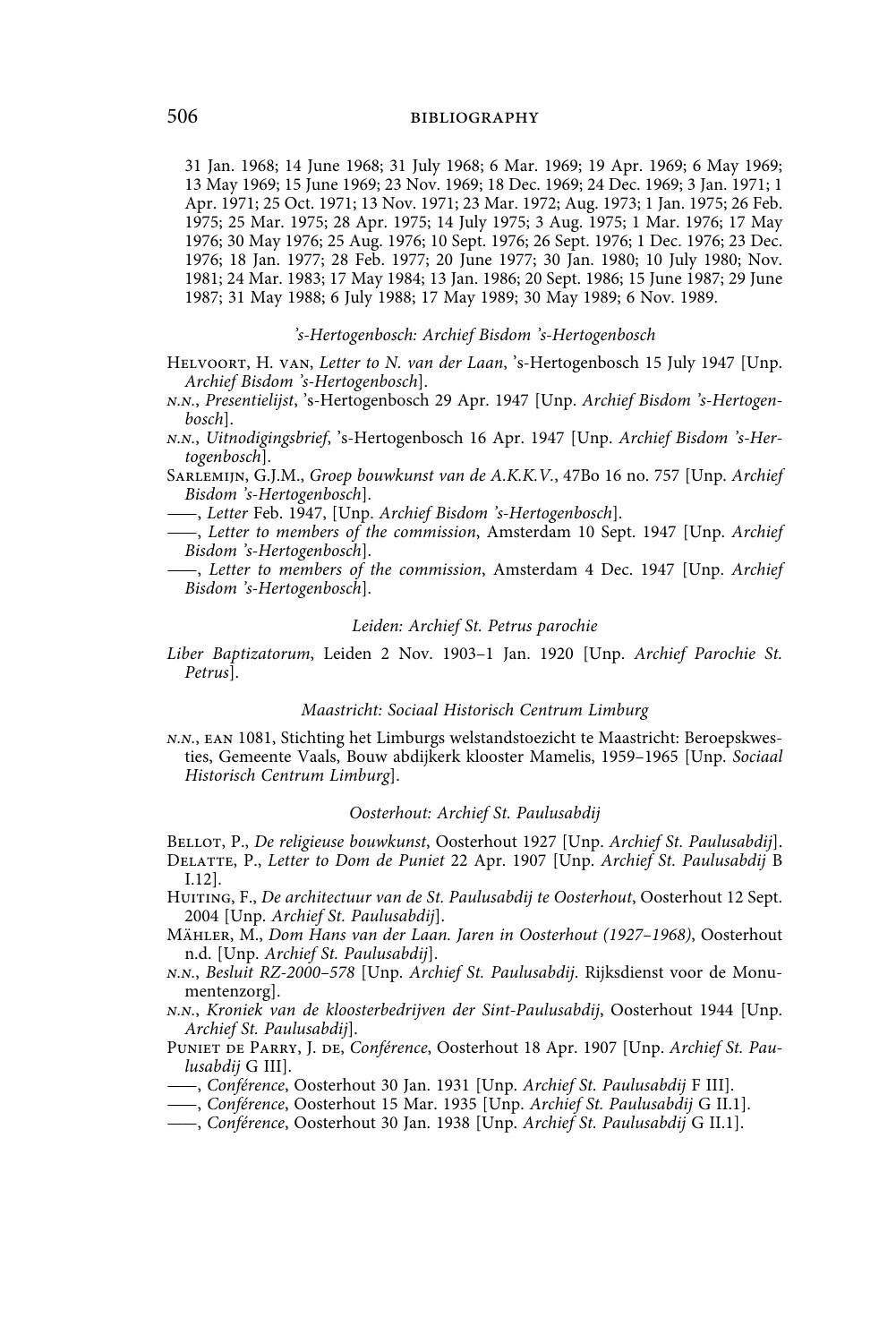#### *Saint Pierre de Solesmes: Archives de Solesmes*

Blondel, M., *Letter to Dom Delatte* 31 Aug. 1894 [Unp. *Archives de Solesmes*]*.* Guéranger, P., *Note autobiographique* 62 [Unp. *Archives de Solesmes*].

### *Rotterdam: Nederlands Architectuur Instituut (NAi)*

EMBDEN, S.J. VAN, *Inleiding tot de tentoonstelling 'architectuur' van modellen en meubels*, Eindhoven 6 Dec. 1982 [Unp. *NAi Archief Van Embden* d2155].

### *'s-Hertogenbosch: Archief familie Van der Laan*

HvpL, Preek huwelijk van Hans v.d. Laan met Veroon Habets, s.l. 7 Sept. 1965 [Unp. *Archief familie Van der Laan*].

### *Vaals: Archief Gemeente Vaals*

*n.n.*, Bouwvergunningen 1532, 2112, 2227, Vaals [Unp. *Archief gemeente Vaals*].

## *Vaals: Library & Archief Abdij St. Benedictusberg*

*n.n.*, *Kroniek van de abdij van Vaals*, Vaals [Unp. *Archief Abdij St. Benedictusberg*].

*n.n.*, *List of Lenten reading* [Unp. *Archief Abdij St. Benedictusberg*, see Appendix 3 (p. 506)].

Delatte, P., *Commentaire sur l'Epître de Saint Paul aux Colossiens*, Vaals n.d. [Unp. Library Vaals].

——, *Commentaire sur l'Epître de Saint Paul aux Romains*, t. I–II, Vaals 1976–1977 [Unp. Library Vaals 9107/550–551].

——, *Commentaire sur l'Epître de Saint Paul aux Hébreux*, t. I–II, Vaals 1978 [Unp. Library Vaals 9107/695–696].

——, *Commentaire sur l'Epître de Saint Paul aux Ephésiens*, t. I–III, Vaals 1980–1981 [Unp. Library Vaals 9107/658–660].

——, *Inédits*, Vaals 1990 [Unp. Library Vaals 9108/71].

Puniet de Parry, J. de, *Commentaire sur l'Apocalypse de Saint Jean*, Oosterhout 1930 [Unp. Library Vaals 9107/799].

——, *La sainte Règle. Conférences au chapître à Oosterhout du 2 Avril 1924 au 10 Septembre 1941*, Vaals 1966 [Unp. Library Vaals 85–7].

### *Vaals: Archief Dom Hans van der Laan osb (AVdL)*

### *Archived texts by Van der Laan*

*La forme des églises*, Oosterhout c. 1930. [Unp. *AVdL*. See Appendix 1 (p. 481)].

*Rijnsburgerweg 160*, Leiden 16 Sept. 1939 [Unp. *AVdL* 1–2. Later published as HvpL, *Grondbeginselen der architectuur*, t. I, Purmerend 2001 [André Dam]].

*Rietveldsche Toren*, Delft 13 Jan. 1940 [Unp. *AVdL* 3–4. Later published as HvdL, *Grondbeginselen der architectuur*, t. II, Purmerend 2001 [André Dam]].

*Paters SVD*, Teteringen 21 Feb. 1940 [Unp. *AVdL* 328–329].

*Rijnsburgerweg 160*, Leiden 7 July 1940 [Unp. *AVdL* 5-6. Later published as HvDL, *Grondbeginselen der architectuur*, t. III, Purmerend 2001 [André Dam]].

*Resumé. Doel en eerste beginselen der architectuur*, Oosterhout 1941 [Unp. *AVdL* 9]. *Torenveltstraat 6*, Oegstgeest Jan. 1941 [Unp. *AVdL* 7–8].

*Over het laatste doel van het bouwen*, *s.l.* 10 Jan. 1942 [Unp. *AVdL* 330].

*Rijnsburgerweg 160*, Leiden 16 Jan. 1943 [Unp. *AVdL* 10–17].

*Lezing voor de leden van de A.K.K.V*., Oosterhout 5 June 1943 [Unp. *AVdL* 331–332]. *Torenveltstraat 6*, Oegstgeest 26 July 1943 [Unp. *AVdL* 18].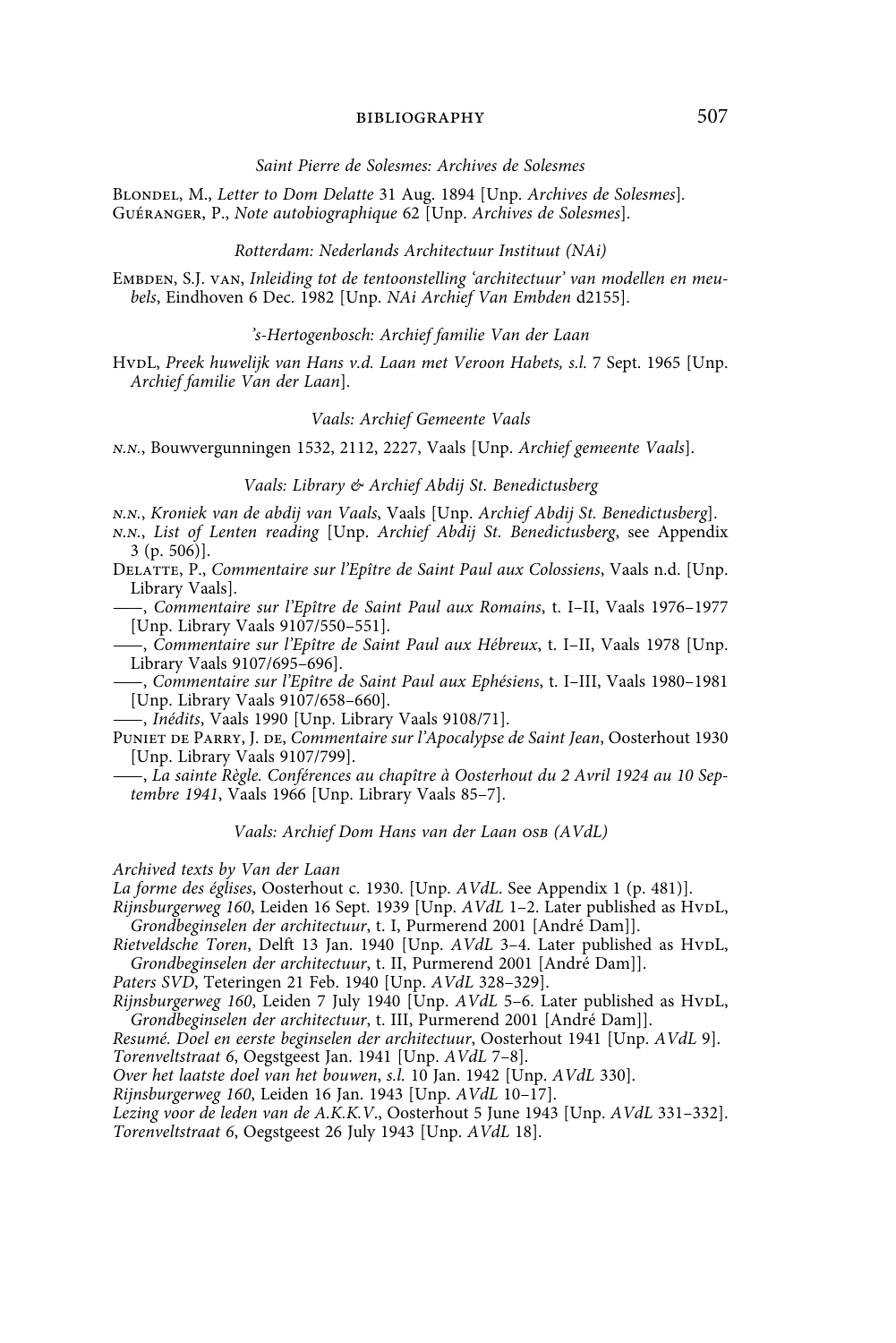*Over een verwaarloosd aspect van de architectuur*, Annex *Letter to N. van der Laan* 19431121 [Unp. *AVdL*].

- *Douze lettres sur l'architecture* 1944–1946*. Adressées au R.P. Dom Pierre Nau, moine de Solesmes, pour résumer une doctrine sur la génèse de la forme*: 18 Jan. 1944 [Unp. *AVdL* 335], 14 Feb. 1944 [Unp. *AVdL* 336], 3 Mar. 1944 [Unp. *AVdL* 337], 4 Apr. 1944 [Unp. *AVdL* 338], 3 May 1944 [Unp. *AVdL* 339], 9 June 1944 [Unp. *AVdL* 340], 27 July 1945 [Unp. *AVdL* 341], 7 Sept. 1945 [Unp. *AVdL* 342], 3 Oct. 1945 [Unp. *AVdL* 343], 3 Jan. 1946 [Unp. *AVdL* 344], 15 Mar. 1946 [Unp. *AVdL* 345], 28 Mar. 1946 [Unp. *AVdL* 346].
- [*Schoonheid*] *Over de schoonheid van het liturgische gebaar*, Oosterhout 1944 [Unp. *AVdL* 334b. See Appendix 2 (p. 487)].
- *HBO Tilburg*, Oosterhout 16 Jan. 1944 [Unp. *AVdL* 333–334].
- *Rijnsburgerweg 160*, Leiden Nov. 1945 [Unp. *AVdL*].
- *Votum concernant notre habit monastique, adressé au Chapitre Général de 1946*, Oosterhout 30 Jan. 1946 [Unp. *AVdL* 358].
- *Kerk en kerkgebouw*, 's-Hertogenbosch 23–24 Mar. 1946 [Unp. *AVdL* 86. Later published as N. Boer, 'Kerk en kerkbouw', in: *n.n.*, *Nederlands nieuwe kerken*, Amsterdam 1948, 16–19].
- *Liturgie en architectuur*, 's-Hertogenbosch 23–24 Mar. 1946 [Unp. *AVdL* 86. Later published as N. Boer, 'Gewijde kunst', *KB* 14 (1946–1947) 133–138; HvpL, 'Liturgie en Architectuur', *Actio Catholica* 9 (1946) 352–357].
- *Werkgroep kerkelijke architectuur* I–XVII, Breda 1946–1947: I, 6 Apr. 1946 [Unp. *AVdL* 24–26]; II, 16 Apr. 1946 [Unp. *AVdL* 27–29]; III, 27 Apr. 1946 [Unp. *AVdL* 30–32]; IV, 7 May 1946 [Unp. *AVdL* 33–36]; V, 25 May 1946 [Unp. *AVdL* 37–39]; VI, 11 June 1946 [Unp. *AVdL* 40–42]; VII, 22 June 1946 [Unp. *AVdL* 43–45]; VIII, 6 July 1946 [Unp. *AVdL* 46–48]; IX, 20 July 1946 [Unp. *AVdL* 49–51]; X, 3 Aug. 1946 [Unp. *AVdL* 52–54]; XI, Oosterhout 31 Aug. 1946 [Unp. *AVdL* 55–57]; XII, Oosterhout 14 Sept. 1946 [Unp. *AVdL* 58–60]; XIII, 26 Oct. 1946 [Unp. *AVdL* 61–63]; XIV & XV, 11 Jan. 1947 [Unp. *AVdL* 64–66]; XVI, 8 Feb. 1947 [Unp. *AVdL* 67–69]; XVII, 22 Feb. 1947 [Unp. *AVdL* 70–73].
- *Bijeenkomst van de Heeren Leeraren der Vrije School voor Beeldende Kunsten*, 's-Hertogenbosch 27 July 1946 [Unp. *AVdL* 348a].

*Drie voordrachten over 'paramentiek'* I–III, *s.l.* 30 Nov.–2 Dec. 1946 [Unp. *AVdL* 87–92]. *Studiebijeenkomst*, Breda 29 Mar. 1947 [Unp. *AVdL* 74].

*Rijnsburgerweg 160*, Leiden 19–20 Apr. 1947 [Unp. *AVdL* 19–23].

- *Kerkelijke architectuur* I–IV, Hoeven 1947: I, 18 June 1947 [Unp. *AVdL* 348–349]; II, 25 June 1947 [Unp. *AVdL* 350–351]; III, 9 July 1947 [Unp. *AVdL* 352–353]; IV, Hoeven 16 July 1947 [Unp. *AVdL* 354–355].
- *Studiebijeenkomst*, 's-Hertogenbosch 13–14 Dec. 1947 [Unp. *AVdL* 94–99].
- *Over Mediator Dei*, Breda 24 Jan. 1948 [Unp. *AVdL* 75–76].
- *Samenvatting*, Breda 13 Mar. 1948 [Unp. *AVdL* 77–81].

*Lezing voor de Bouwkundige Studiekring*, Delft 14 June 1948 [Unp. *AVdL* 359–360].

- *Over de invloed van natuur en bovennatuur op de vorm van het kerkgebouw*, 's-Hertogenbosch 3 July 1948. [Unp. *AVdL* 100–102. Published as HvpL, 'Over de invloed van natuur en bovennatuur op de vorm van het kerkgebouw', *KB* 16 (1948) 16–18].
- *St. Joost*, Breda 13 Sept. 1948 [Unp. *AVdL* 356a].
- *Notre Dame*, Oosterhout 10 Oct. 1948 [Unp. *AVdL* 357].

*Notre Dame*, Oosterhout 17 Oct. 1948 [Unp. *AVdL* 357].

- *Studiebijeenkomst*, Breda 20 Oct. 1948 [Unp. *AVdL* 82].
- *Bijeenkomst met de geestelijkheid*, Breda 23 Nov. 1948 [Unp. *AVdL* 83–84].
- *Studiebijeenkomst*, 's-Hertogenbosch 23–24 Apr. 1949 [Unp. *AVdL* 106–116].
- *Liturgie en Architectuur*, Oosterhout c. 1950 [Unp. draft for a lecture *AVdL* 383].
- *Bouwen ter ere Gods*, Zwolle 19 Jan. 1950 [Unp. *AVdL* 378–379].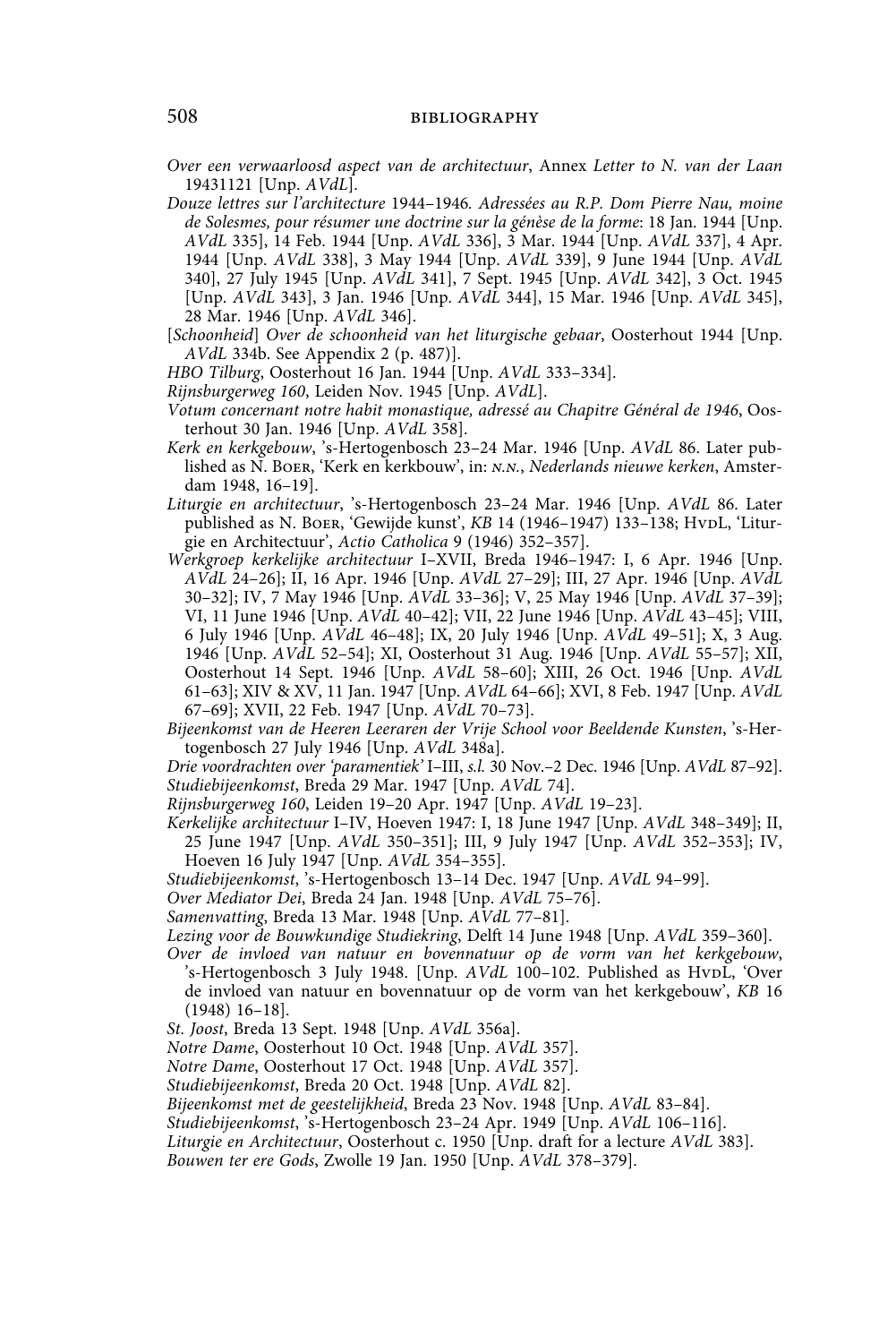*In het vriendenboek van Granpré Molière*, *s.l.* Feb. 1950 [Unp. *AVdL* 380].

- *Over den zin der liturgische gewaden*, Haaren 19 Apr. 1950 [Unp. *AVdL* 384. This is the basis for the later article by HvpL, 'Over de zin der Liturgische Gewaden', *TvL* 34 (1950) 261–265].
- *Architectonische analyse van een Italiaans huis*, Oosterhout 15 June 1950 [Unp. *AVdL* 386].

*Gesprek van Pater Talma met P. v.d. Laan*, 7 July 1950 [Unp. *AVdL* 387–388].

*St. Paulusabdij*, Oosterhout 22 Sept. 1950 [Unp. *AVdL* 389].

*Het huis*, Oosterhout Nov. 1950 [Unp. *AVdL* 391–392].

- *Muziek en architectuur, s.l.* 15–16 Sept. 1951 [Unp. *AVdL* 117–123. This is the basis for the later publication by HvpL, *Muziek en architectuur*, Antwerpen 1952].
- *Rijsenburg* I, 20 Jan. 1952 [Unp. *AVdL* 395–396].
- *Rijsenburg* II, 27 Jan. 1952 [Unp. *AVdL* 397–398].
- *St. Paulusabdij*, Oosterhout 2 June 1952 [Unp. *AVdL* 400–401].
- *Kunst en kerk*, Breda 12 July 1952 [Unp. *AVdL* 402–404. Later published as HvpL, *Dom H. van der Laan, Monnik-architect. Drie voordrachten over kunst in het Begijnhof te Breda. Kunst en kerk. Kunst en maatschappij. Kunst en persoon*, Amsterdam 2003].
- *Kunst en maatschappij*, Breda 28 July 1952 [Unp. *AVdL* 405–407. Later published as HvdL, *Dom H. van der Laan, Monnik-architect. Drie voordrachten over kunst in het Begijnhof te Breda. Kunst en kerk. Kunst en maatschappij. Kunst en persoon*, Amsterdam 2003].
- *Kunst en persoon*, Breda 6 Oct. 1952 [Unp. *AVdL* 408-409. Later published as HvDL, *Dom H. van der Laan, Monnik-architect. Drie voordrachten over kunst in het Begijnhof te Breda. Kunst en kerk. Kunst en maatschappij. Kunst en persoon*, Amsterdam 2003].

*Lezing*, Haaren 30 Oct. 1952 [Unp. *AVdL* 410–411].

- *Het domein van de kunst*, 's-Hertogenbosch 8–9 Nov. 1952 [Unp. *AVdL* 127–133. This is the basis for the later publication by HvpL, *Het domein van de kunst*, Antwerpen 1952].
- *De architectuur van het boek*, Antwerpen 22 Nov. 1952 [Unp. *AVdL* 412–414].
- *Studiebijeenkomst samen met Brouwer, Wissing, Bleker, Kranendonk en Jan Hermans*, 's-Hertogenbosch 1953 [Unp. *AVdL* 430–431].
- *Bijeenkomst B.S.K. Delft*, Drakenburg 21–22 Mar. 1953 [Unp. *AVdL* 417–419].
- *St. Paulusabdij*, Oosterhout 12 May 1953 [Unp. *AVdL* 420–421].
- *Docentenbijeenkomst CKA*, 's-Hertogenbosch 3 July 1953 [Unp. *AVdL* 424].

*Conférence*, Clervaux 15 July 1953 [Unp. *AVdL* 425–427].

- *Toelichting op het nieuwe religieuze kleed, JMJ*, 's-Hertogenbosch 24 Sept. 1953 [Unp. *AVdL* 428–429].
- *Het plastische getal* I–X, 's-Hertogenbosch 1953–1956: I, 28 Nov. 1953 [Unp. *AVdL* 134–135]; II, 12 Dec. 1953 [Unp. *AVdL* 136–137]; III, 2 Jan. 1954 [Unp. *AVdL* 138–139]; IV, 30 Jan. 1954 [Unp. *AVdL* 140–141]; V, 27 Feb. 1954 [Unp. *AVdL* 142–144]; VI, 27 Mar. 1954 [Unp. *AVdL* 145–147]; VII, 29 May 1954 [Unp. *AVdL* 148–149]; VIII, 26 June 1954 [Unp. *AVdL* 150–153]; IX, 2 Oct. 1954 [Unp. *AVdL* 154–155]; X, 13 Nov. 1954 [Unp. *AVdL* 156–157]; XI, 22 Jan. 1955 [Unp. *AVdL* 158–159]; XII, 19 Feb. 1955 [Unp. *AVdL* 160–161]; XIII, 2 Apr. 1955 [Unp. *AVdL* 162–163]; XIV, 7 & 21 May 1955 [Unp. *AVdL* 164–165]; XV, 19 Nov. 1955 & 14 Jan. 1956 [Unp. *AVdL* 166–167]; XVI, 3 Mar. 1956 [Unp. *AVdL* 168–169].
- *Reis naar Rome*, Rome 26 Feb.–26 Mar. 1955 [Unp. *AVdL* 436–442. Later published as HvpL, *Dom H. van der Laan, Monnik-architect. Verslag van een reis naar Rome tijdens de vasten in 1955. Naar Rome met Jan, Els en Jeanne Daisy*, Amsterdam 2004]. *Over het kloosterkleed*, Veghel 16 Apr. 1955 [Unp. *AVdL* 443–444].
- *Waaraan herkent men het heiligdom der christenen?*, 's-Hertogenbosch 10 June 1955 [Unp. *AVdL* 445–446].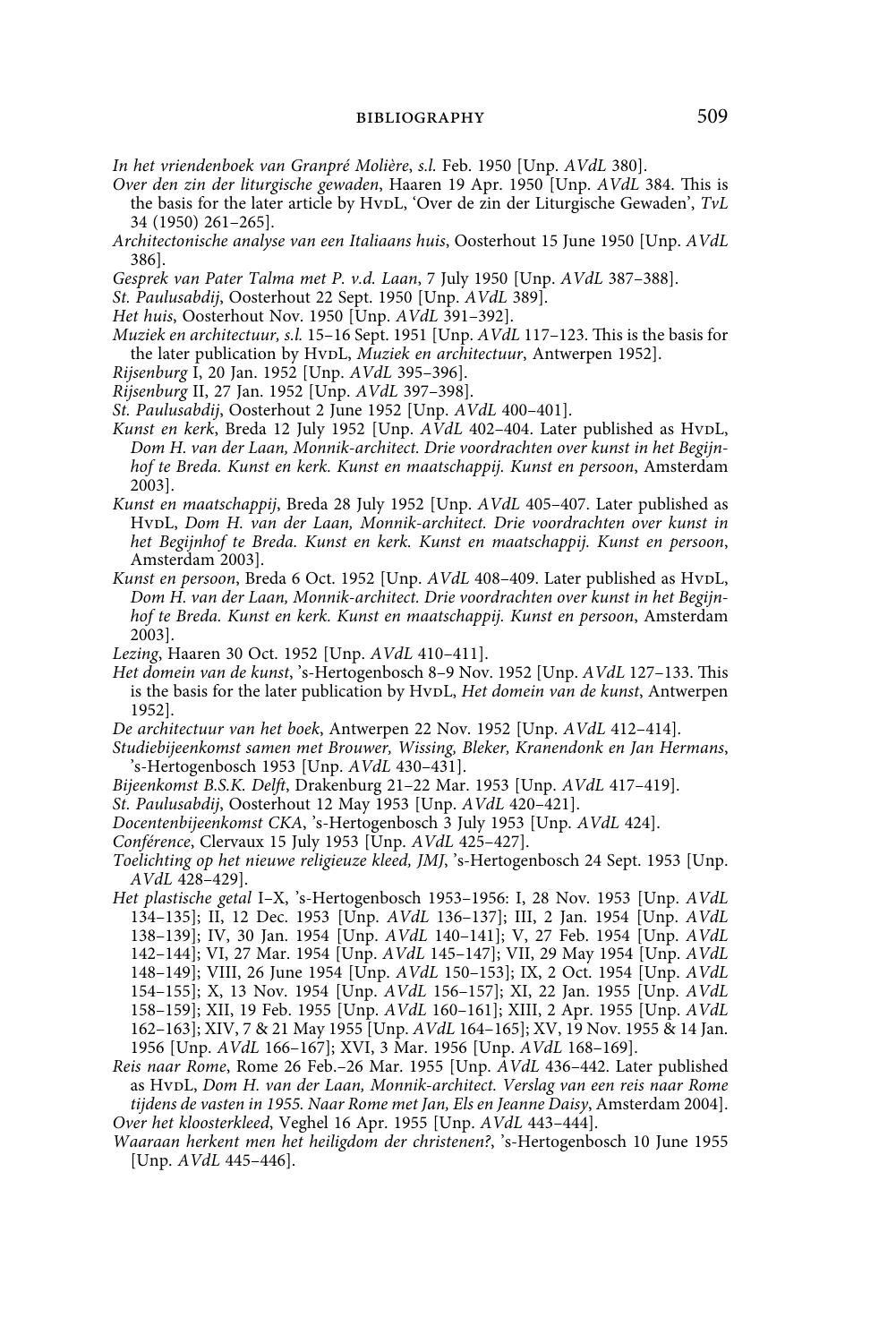*Het kazuifel*, *s.l.* 30 Sept. 1955 [Unp. *AVdL* 447–448].

*Drie lessen over kleding*, De Tiltenberg 3–4 Jan. 1956 [Unp. *AVdL* 451–454].

*Nabeschouwingen op de lezing van ir. van Ravesteyn*, 's-Hertogenbosch 13–14 Apr. 1956 [Unp. *AVdL* 455–456. Later published as HvdL, *Den Bosch, Kruithuis 13 en 14 april 1956. Over de doorbraak naar de Sint-Pieter te Rome. Nabeschouwing op de lezing van ir. Van Ravensteyn*, Amsterdam 2002].

*Studiebijeenkomst*, 's-Hertogenbosch 12–13 July 1957 [Unp. *AVdL* 459–461].

- *Stellingen*, Delft 20 Nov. 1957 [Unp. *AVdL* 464].
- *Lezing*, Delft 20 Nov. 1957 [Unp. *AVdL* 463].
- *Over Liturgie* I–II, Delft 1957: 27 Nov. 1957; 4 Dec. 1957 [Unp. *AVdL* 465–450].

*Beknopte uiteenzetting van het plastische getal*, Delft 14 Jan. 1958 [Unp. *AVdL* 471– 473].

*Les II van het plastische getal over Vitruvius' tekst*, Oosterhout 1958 [Unp. *AVdL* 481]. *Vitruvii de architectura*, Oosterhout c. 1958 [Unp. *AVdL*].

*Mishoren met goede manieren*, Utrecht 6 Feb. 1958 [Unp. *AVdL* 475–477].

*Over een tekst van Vitruvius* I, Oosterhout 20 Mar. 1958 [Unp. *AVdL* 479–480].

*Lezing*, Roosendaal 8 Dec. 1958 [Unp. *AVdL* 487].

*Leden van Sint-Adelbertus*, Oss 20 Apr. 1959 [Unp. *AVdL* 488–490].

*Le nombre plastique. Bref exposé, s.l.* 29 June 1959 [Unp. *AVdL* 474 & 491].

*L'habit monastique*, *s.l.* 1960 [Unp. *AVdL* 509].

*Description de la coule en forme de la cloche*, *s.l.* 1960 [Unp. *AVdL* 509].

*Description de la coule admise 'ad experimentum' par le Chapitre Général de Solesmes en 1960*, *s.l.* 1960 [Unp. *AVdL* 509]*.*

- *Over de dispositie van het koorgebed*, 's-Hertogenbosch 20 Feb. 1960 [Unp. *AVdL*  493–494].
- *Gesprek met Dom v.d. Laan over 'het huis' door Dom Talma*, 's-Hertogenbosch Apr. 1960 [Unp. *AVdL* 498–499].
- *Bijzondere les over de ceremonies van de H. Mis*, 's-Hertogenbosch 23 July 1960 [Unp. *AVdL* 500–502].

*Keyenberg*, Renkum 17 Sept. 1960 [Unp. *AVdL* 503–504].

*De architectonische dispositie* I–XIV, 's-Hertogenbosch 1960–1962: I, 9 Jan. & 20 Feb. 1960 [Unp. *AVdL* 179–180]; II, 2 Apr. 1960 [Unp. *AVdL* 183–186]; III, 25 June & 23 July 1960 [Unp. *AVdL* 187–190]; IV, 5 Nov. & 10 Dec. 1960 [Unp. *AVdL* 192–195]; V, 28 Jan. 1961 [Unp. *AVdL* 196–197]; VI, 4 Mar. & 17 June 1961 [Unp. *AVdL* 198–200]; VII, 22 July & 9 Sept. 1961 [Unp. *AVdL* 201–204]; VIII, 21 Oct. & 2 Dec. 1961 [Unp. *AVdL* 205–209]; IX, 3 Feb. & 3 Mar. 1962 [Unp. *AVdL* 210–213]; X, 7 Apr. 1962 [Unp. *AVdL* 214–216]; XI, 16 June 1962 [Unp. *AVdL* 217–220]; XII, 15 Sept. 1962 [Unp. *AVdL* 221–223]; XIII, 20 Oct. 1962 [Unp. *AVdL* 224–226]; XIV, 15 Dec. 1962 [Unp. *AVdL* 227–229].

*Oog en Al*, Utrecht 29 Jan. 1963 [Unp. *AVdL* 511–512].

- *De architectonische ruimte* I–III, 's-Hertogenbosch Mar. 1963 [Unp. *AVdL* 231–232], Apr. 1963 [Unp. *AVdL* 233–234], May 1963 [Unp. *AVdL* 191 & 235–236].
- *Bij de inwijding van het nieuwe kloosterhabijt*, Huldenberg June 1963 [Unp. *AVdL*  515–517].
- *Preek huwelijk van Dick van Dam en Cécile de Puniet de Parry*, *s.l.* 3 Aug. 1963 [Unp. *AVdL*].
- *Een kerk is een huis van gebed*, 's-Hertogenbosch 5 Oct. 1963 [Unp. *AVdL* 237–242. Published as HvDL, 'Openbare les over liturgie en Architectuur gehouden op 5 oktober 1963 door Dom van der Laan', *KB* 30 (1963) 500–504].
- *De geleding van het menselijk lichaam onder het gezichtspunt van de verhoudingen van het plastische getal*, Oosterhout 5 Feb. 1964 [Unp. *AVdL* 412–514].
- *Leidraad voor het beoordelen van kerkgebouwen*, 's-Hertogenbosch Summer 1964 [Unp. *AVdL* 245–246].
- *Over kleding* I, *s.l.* June 1964 [Unp. *AVdL* 515–517].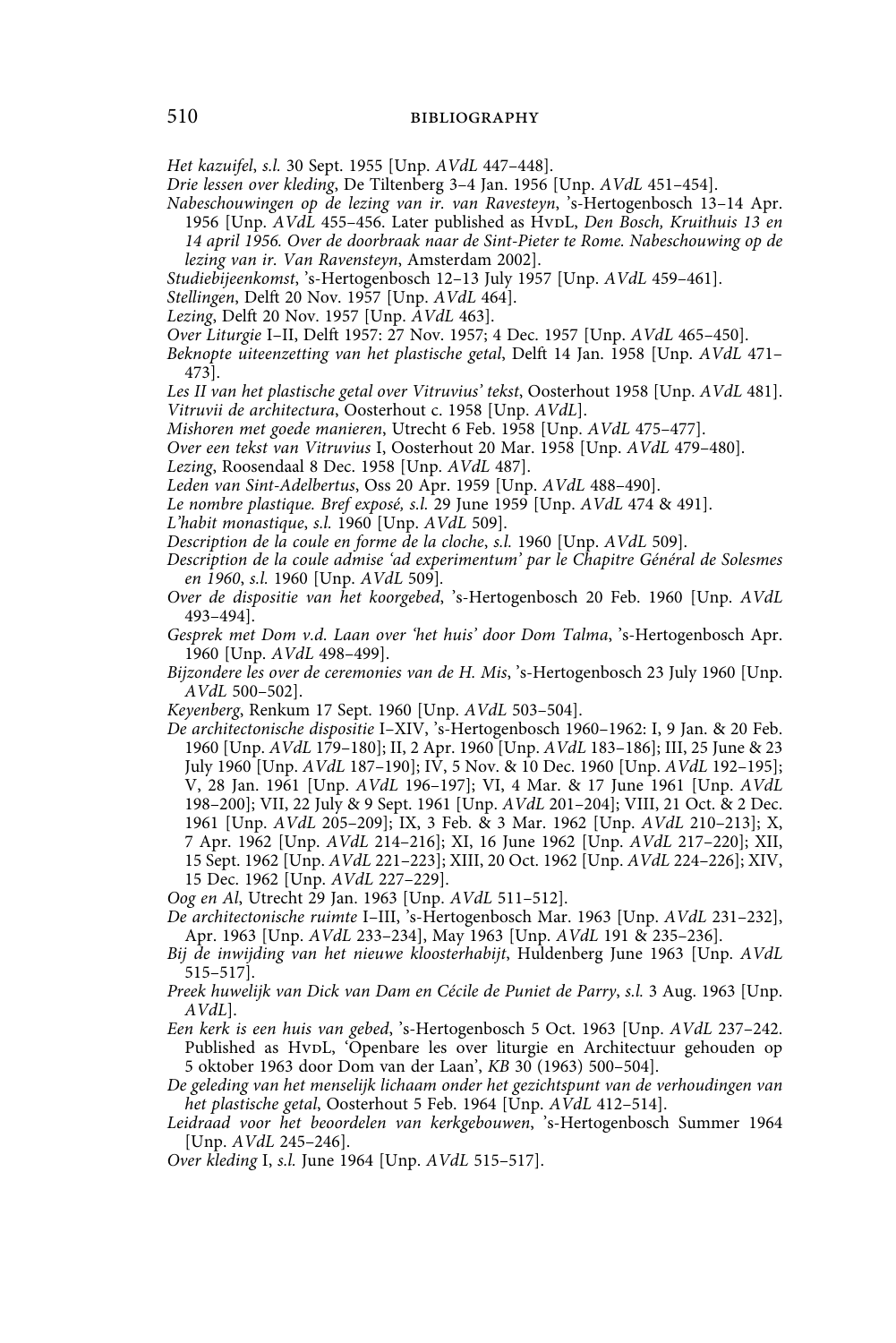*Voor het noviciaat*, Vaals July 1964 [Unp. *AVdL* 518–520].

*Het nieuwe klooster in Maarssen*, *s.l.* 3 Oct. 1964 [Unp. *AVdL* 521–524].

- *Altaarwijding*, Boxtel Nov. 1964 [Unp. *AVdL* 525–526].
- *De architectonische dispositie* I–V, 's-Hertogenbosch 1965–1966: I, 27 Feb. 1965 [Unp. *AVdL* 250–252]; II, 27 Mar. 1966 [Unp. *AVdL* 253]; III, 24 Apr. 1965 [Unp. *AVdL* 254]; IV, 5 Mar. 1966 [Unp. *AVdL* 255]; V, 3 Sept. 1966 [Unp. *AVdL* 256–257].
- *Voor het noviciaat*, Vaals 21 Aug. 1965 [Unp. *AVdL* 531–532].
- *Voor het noviciaat*, Vaals 9 Sept. 1965 [Unp. *AVdL* 533–534].
- *Studiebijeenkomst*, 's-Hertogenbosch 1 May 1966 [Unp. *AVdL*].
- *Homilie bij de uitvaart van Jan van der Laan*, Oegstgeest 17 Aug. 1966 [Unp. *AVdL* 534a].
- Bouwen en bidden, Vaals 15 Oct. 1966 [Unp. AVdL 258-259. Published as HvpL, 'Bouwen en bidden', *Mededelingen voor de Vrienden van de Abdij St. Benedictusberg*, Mamelis 1966, 11–25].
- *De architectonische ruimte* I–X, 's-Hertogenbosch 1966–1967: I, 5 Nov. 1966 [Unp. *AVdL* 260]; II, 17 Dec. 1966 [Unp. *AVdL* 261]; III, 4 Mar. 1967 [Unp. *AVdL* 262]; IV, 4 Mar. 1967 [Unp. *AVdL* 263]; V, 4 Mar. 1967 [Unp. *AVdL* 264]; VI, 1 Apr. 1967 [Unp. *AVdL* 265]; VII, 6 May 1967 [Unp. *AVdL* 266]; VIII, 6 May 1967 [Unp. *AVdL* 267]; IX, 2 Sept. 1967 [Unp. *AVdL* 271]; X, 9 Dec. 1967 [Unp. *AVdL* 272].
- *Een recent gebouw van de Bossche School, s.l.* 21 Aug. 1967 [Unp. *AVdL* 268–269. Later published as HvpL, 'R.-k. St. Willibrordkerk te Almelo. Architect: Jan de Jong', *BW* 86 (1968) 343–348; H. Holtmann, ed., *De Willibrordkerk Almelo. Het erfgoed van Dom Hans van der Laan, Jan de Jong en Théodore Strawinsky*, Almelo 2004, 53–64].
- *Lezing*, *s.l.* 8 June 1968 [Unp. *AVdL* 273].

*Excursie naar de abdijkerk van Vaals*, Vaals 6 July 1968 [Unp. *AVdL* 274–275].

- *Vijf vragen van een architect over de menselijke voortplantingsdaad*, Vaals 24 Aug. 1968 [Unp. *AVdL* 539–540].
- *Algemene lesdag*, 's-Hertogenbosch 23 Nov. 1968 [Unp. *AVdL*].
- *Over een Schotse tartan*, 's-Hertogenbosch 23 Nov. 1968 [Unp. *AVdL* 276–280. Later published as HvpL, 'On a Scotish tartan', in: P. BRADLEY, ed., *Living and correspondences*, Vaals-Edinburgh 2000, 12–25].
- *De liturgie* VII, Amsterdam 5 Feb. 1969 [Unp. *AVdL* 543–545].
- *Beste Pater Prior*, *s.l.* May 1969 [Unp. *AVdL*].
- *Bestuursvergadering van Ver. voor Lat. Liturgie*, Vaals 25 Oct. 1969 [Unp. *AVdL*  550].
- *De architectonische Ruimte* I–V, 's-Hertogenbosch 1970–1971 [Unp. *AVdL* 281–299]. *Inleiding*, 's-Hertogenbosch 31 Jan. 1970 [Unp. *AVdL* 285].
- *Inleiding Stonehenge*, 's-Hertogenbosch 4 May 1970 [Unp. *AVdL* 551–552].
- *Zeer Eerwaarde Heren*, Sittard 11 May 1970 [Unp. *AVdL* 553–554].
- *Algemene lesdag*, 's-Hertogenbosch 17 Oct. 1970 [Unp. *AVdL* 290–297].
- *Algemene lesdag*, 's-Hertogenbosch 9 Jan. 1971 [Unp. *AVdL* 301–303].
- *Algemene lesdag*, 's-Hertogenbosch 27 Mar. 1971 [Unp. *AVdL* 304–306].
- *Algemene lesdag*, 's-Hertogenbosch 5 June 1971 [Unp. *AVdL* 307–308].
- *Algemene lesdag*, 's-Hertogenbosch 8 Jan. 1972 [Unp. *AVdL* 309–313].
- *Algemene lesdag*, 's-Hertogenbosch 22 Apr. 1972 [Unp. *AVdL* 314–318. This is the basis for the later article by HvpL, 'Beschouwingen over het huis', *Plan* 3 (1972, nr. 6) 54–59].
- *Voor Vlaamse academici*, *s.l.* 10 June 1972 [Unp. *AVdL* 556].
- *Schema lessen Parijse studenten*, Vaals Oct. 1972 [Unp. *AVdL* 559].
- *Algemene lesdag*, 's-Hertogenbosch 21 Oct. 1972 [Unp. *AVdL* 319–320].
- *Zestien stedelijke disposities*, 's-Hertogenbosch 26 May 1973 [Unp. *AVdL* 321–322].
- *Algemene lesdag*, 's-Hertogenbosch 16 June 1973 [Unp. *AVdL* 323–327].
- *De schilderkunst*, Meteren 1 Sept. 1973 [Unp. *AVdL* 557–558].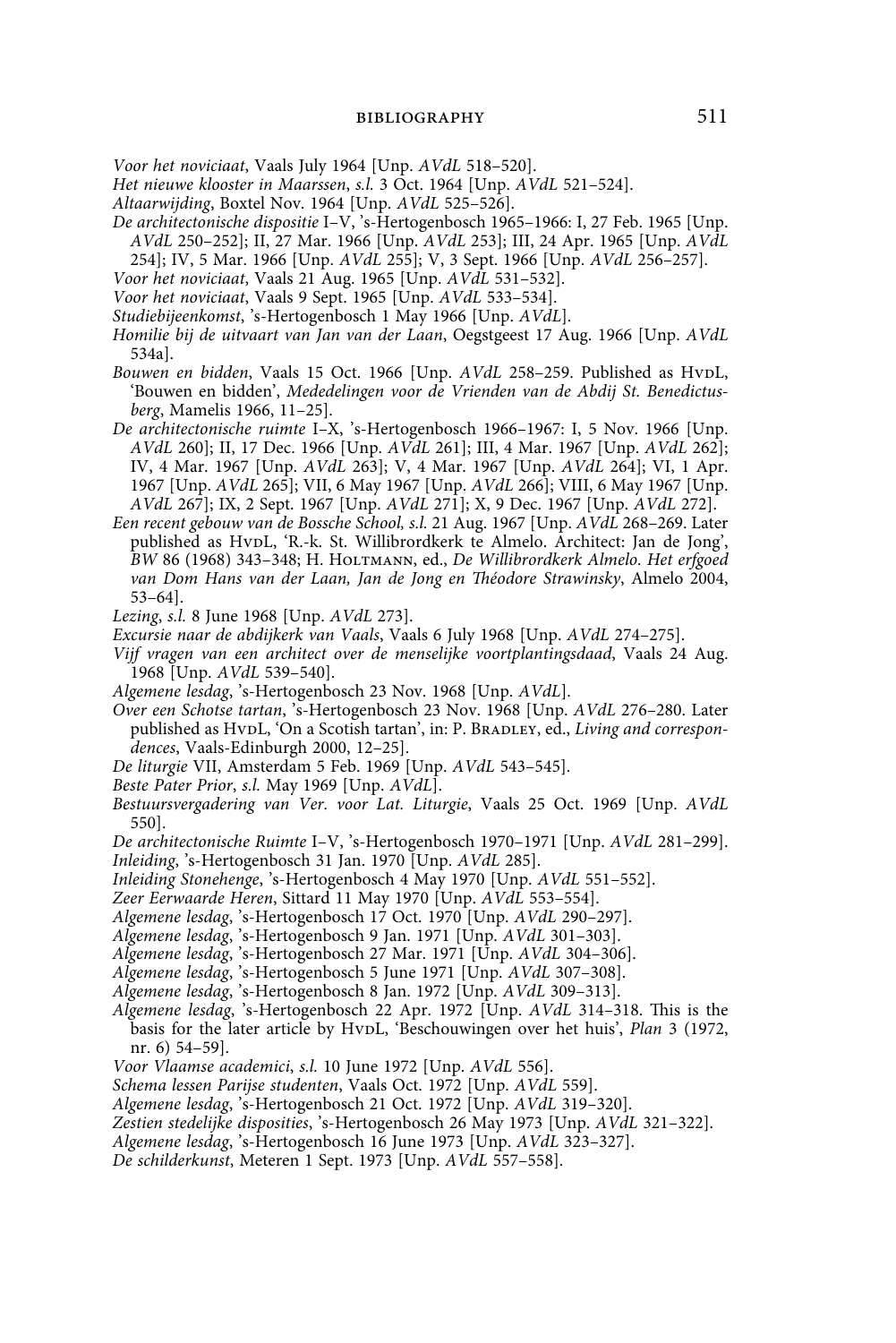*Genesis van de liturgische vorm*, Vaals 2–3 Mar. 1974 [Unp. *AVdL* 566–572].

- *Liturgische vormleer* I–XII, Vaals 1974–1975: I, 2 Oct. 1974 [Unp. *AVdL* 900]; II, 16 Oct. 1974 [Unp. *AVdL* 901]; III, 6 Nov. 1974 [Unp. *AVdL* 902]; IV, 27 Nov. 1974 [Unp. *AVdL* 903]; V, 18 Dec. 1974 [Unp. *AVdL* 904]; VI, 19 Feb. 1975 [Unp. *AVdL* 905]; VII, 5 Mar. 1975 [Unp. *AVdL* 906]; VIII, 20 Mar. 1975 [Unp. *AVdL* 907]; IX, 23 Apr. 1975 [Unp. *AVdL* 908]; X, 7 May 1975 [Unp. *AVdL* 909]; XI, 28 May 1975 [Unp. *AVdL* 910]; XII, 4 June 1975 [Unp. *AVdL* 911].
- *Lezing*, Vaals 1 May 1976 [Unp. *AVdL* 578].
- *Muziek en liturgie*, Vaals 11 June 1976 [Unp. *AVdL* 579].
- *Prof. Tauber*, Vaals 5 Oct. 1976 [Unp. *AVdL* 581].
- *TH Eindhoven*, Eindhoven 4 Nov. 1976 [Unp. *AVdL* 582–583. This is the basis for the later article by HvpL, 'Het menselijk verblijf; grootte, vorm, ruimte', *Plan 8* (1977, nr. 4) 41–46].
- *Cursus Kerkelijke Architectuur, s.l.* 28 Jan. 1977 [Unp. *AVdL* 587].
- *De beschildering van de Sint Lucaskerk te 's-Hertogenbosch, s.l.* Easter 1977 [Unp. *AVdL* 589–591].
- *Inwijding van het huis van Dr. Van der Eerden*, Nieuwenhagen 26 June 1977 [Unp. *AVdL* 588].
- *Liturgische vormleer* I–X, Vaals 1977–1978: I, 5 Oct. 1977 [Unp. *AVdL* 937]; II, 12 Oct. 1977 [Unp. *AVdL* 938]; III, 2 Nov. 1977 [Unp. *AVdL* 939]; IV, 23 Nov. 1977 [Unp. *AVdL* 940]; V, 7 Dec. 1977 [Unp. *AVdL* 941]; VI, 21 Dec. 1977 [Unp. *AVdL* 942]; VII, 22 Feb. 1978 [Unp. *AVdL* 943–944]; VIII, 8 Mar. 1978 [Unp. *AVdL* 945]; IX 22 Mar. 1978 [Unp. *AVdL* 946]; X, 19 Apr. 1978 [Unp. *AVdL* 947]; XI, 18 May 1978 [Unp. *AVdL*]; XII, 25 May 1978 [Unp. *AVdL*].
- *Groep Rijnland BNA*, *s.l.* 10 Feb. 1978 [Unp. *AVdL* 595].
- *Muziekstudenten Utrecht*, Vaals 27 Apr. 1978 [Unp. *AVdL* 596–598].
- *Het kerkgebouw*, *s.l.* 3 May 1978 [Unp. *AVdL* 948].
- *Abdij Roosenberg*, Waasmunster 15 June 1978 [Unp. *AVdL*].
- *Koormantel voor Roosenberg*, *s.l.* 25 Apr. 1979 [Unp. *AVdL* 577].
- *Zeven dagen voorbereiding op de priesterwijding*, Vaals 7–13 Sept. 1979 [Unp. *AVdL* 605–606].
- *Het liturgisch vormbeginsel*, *s.l.* 8 May 1980 [Unp. *AVdL* 607].
- *Liturgische vormgeving* I–X, Vaals Aug. 1980 [Unp. *AVdL* 966–976].
- *Huis Naalden*, *s.l.* Dec. 1980 [Unp. *AVdL* 611].
- *Liturgische vormleer* I–XVI, Vaals 1981: I, 16 Feb. 1981 [Unp. *AVdL* 954]; II, 23 Feb. 1981 [Unp. *AVdL* 955]; III, 9 Mar. 1981 [Unp. *AVdL* 956]; IV, 16 Mar. 1981 [Unp. *AVdL* 957]; V, 23 Mar. 1981 [Unp. *AVdL* 958]; VI, 30 Mar. 1981 [Unp. *AVdL* 959]; VII, 6 Apr. 1981 [Unp. *AVdL* 960]; XI, 18 May 1981 [Unp. *AVdL* 961]; XII, 25 May 1981 [Unp. *AVdL* 962]; XIII, n.d. [Unp. *AVdL* 963]; XIV, n.d. [Unp. *AVdL* 964]; XV, n.d. [Unp. *AVdL* 965].
- *Bonnefantenmuseum Maastricht*, Maastricht 7 Apr. 1982 [Unp. *AVdL* 615. Published as: HvdL, 'Toespraak', in: W. Graatsma–J. Naalden, *Architectuur modellen en meubels. Een tentoonstelling ontworpen door Hans van der Laan*, Lemiers 1982, 7–9].
- *Naar aanleiding van een bezoek aan het huis Naalden, s.l.* 2 Dec. 1982 [Unp. *AVdL* 617].
- *Autobiografie*, Vaals 22 Sept. 1983 [Unp. *AVdL* 620].
- *Beschouwing over de kerk van Vaals*, Vaals 12 Dec. 1984 [Unp. *AVdL* 624].
- *Voor een groep heren rondom Dr. Van der Eerden*, Vaals 19 Jan. 1985 [Unp. *AVdL* 625].
- *MTS Heerlen, groep onder leiding van de heer Wolters, s.l.* 1 May 1985 [Unp. *AVdL* 626].
- *Academie voor Bouwkunde*, Maastricht 28 May 1985 [Unp. *AVdL* 627].
- *De zeven architectonische betrekkingen*, Vaals c. 1986 [Unp. *AVdL*. Published later as HvpL, 'The Seven Relationships of Architectonic Space', in: P. BRADLEY, ed., *The Line under the Spell of its Measure*, Vaals-Edinburgh 2001, 78–79].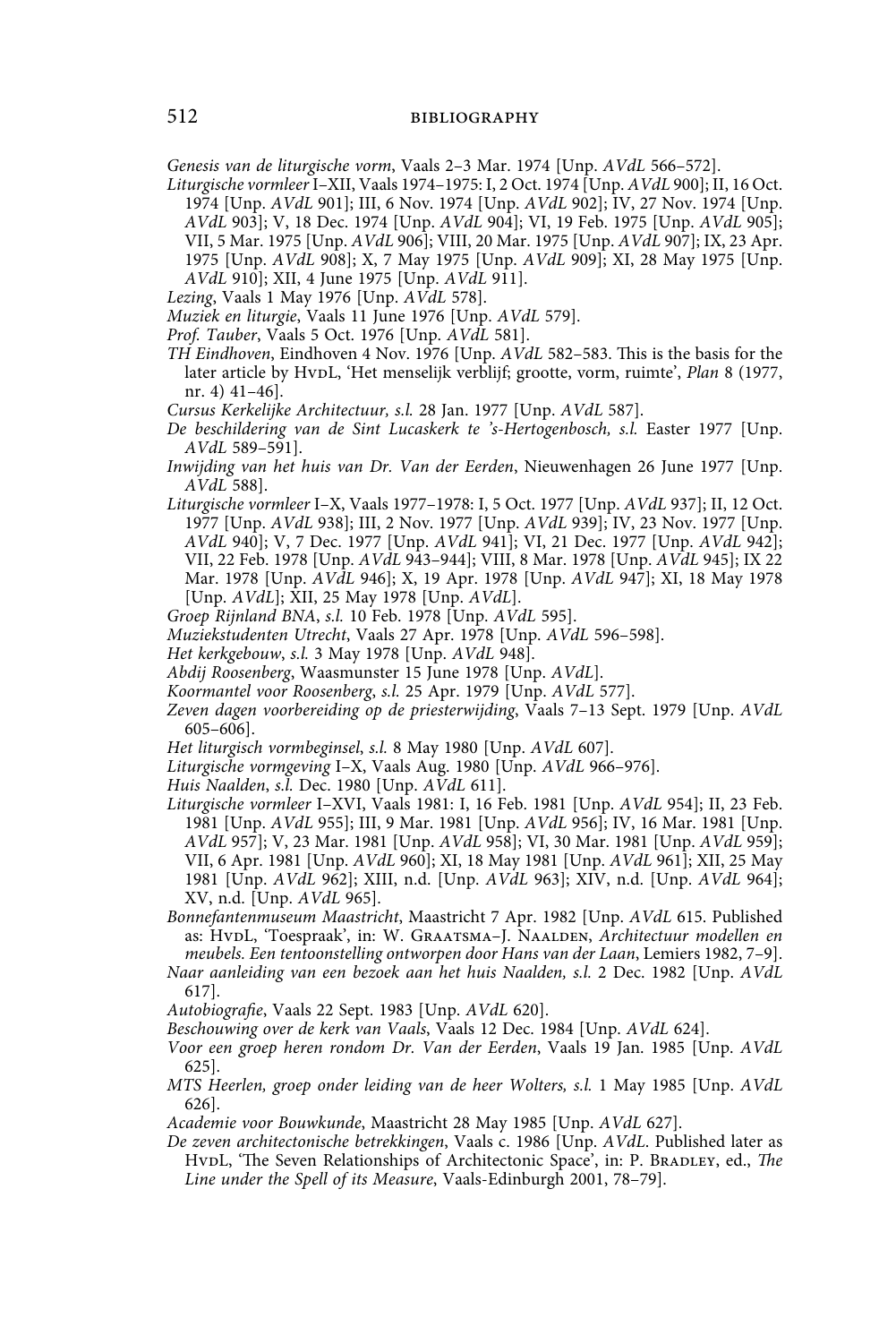*Voor de tentoonstelling in Middelburg*, Middelburg 20 Feb. 1986 [Unp. *AVdL* 629]. *Voor een groep uit Brugge*, Vaals 4 Apr. 1987 [Unp. *AVdL* 631a].

*Het liturgisch kader van de Abdij van Vaals*, Vaals 26 Mar. 1988 [Unp. *AVdL* 632. Most of this text occurs in HypL, *Letter to Sr G. van der Laan* 19880319. Partly published as HvpL, 'Il quadro liturgico dell'abbazia di Vaals. Un'autobiografia, 1988', in: A. Ferlenga–P. Verde, *Dom Hans van der Laan. Le opere, gli scritti*, Milano 2000, 31–44].

*Notes for a telephone call to S.J. van Embden*, Vaals 2 July 1988 [Unp. *AVdL*].

*Toen in 1957*, Vaals 7 Oct. 1988 [Unp. *AVdL*].

[*Een architectuur*] *Een architectuur op basis van het ruimtelijk gegeven van de natuur*, Vaals 7 Apr. 1989 [Unp. *AVdL*. Published as: HvpL, 'Een architectuur op basis van het ruimtelijk gegeven van de natuur', in: W. Graatsma–H. Tilmanns, ed., *Ailbertusstichting Maastricht ter gelegenheid van de toekenning van de Architectuurprijs Limburg 1989 aan Dom Hans van der Laan*, Maastricht 1989].

*Het huis Naalden te Best*, Vaals 12 Apr. 1989 [Unp. *AVdL* 643].

*Dankwoord, s.l.* 22 Sept. 1989 [Unp. AVdL 643. Later published as: HvDL, 'Dankwoord', in: W. Graatsma–H.J.M. Tilmanns, ed., *Ailbertusstichting Maastricht ter gelegenheid van de toekenning van de Architectuurprijs Limburg 1989 aan Dom Hans van der Laan*, Maastricht 1989, n.pp.].

### *Letters by Van der Laan*

The most important letters are those Van der Laan wrote to his religious sisters, his brother Nico, Dom Botte and Richard Padovan. Most of the correspondence to both sisters was in French, as was customary for their respective religious orders. After the death of Sr Gertrude van der Laan in 1991, her superiors returned the letters to Dom Van der Laan. However, the letters to Sr Lutgarde van der Laan from 1971 onwards were burned just after her death in 1979 (HvpL, Letter to Sr G. van der Laan 19830628). She had already burned some of them herself at an earlier stage in a rage of 'self-imposed poverty' (*Letter to HvdL* 19630702). The letters to Nico van der Laan are shorter and more succint than those to his sisters. It is clear that they met much more often. A vast amount of these letters directly concern their work on the theory of architecture and their different construction projects. It is interesting to note that these letters are less carefully written. Quite often they are undated, very brief, and range from postcards asking for a certain book to long epistles on a certain aspect of the theory. During the first twenty years, Van der Laan's correspondence with Dom Xavier Botte mainly concerned articles for the liturgical magazine of which he was the editor, *L'Artisan et les Arts Liturgiques* (*AAL*), later renamed *L'Art d'Eglise* (*AAL*) in 1950. Later, Dom Botte helped with the translation of different books and articles by Van der Laan, who liked to meet Dom Botte from time to time, as he was one of the few friends with whom he could speak openly about his theory. The letters to Richard Padovan contain a review of the whole architectural theory, and in addition much biographical material written by Van der Laan in his last years. They mainly concern the theory of architecture, often worked out in fine detail. The earliest letters are written in English, some later ones are in French, but most letters are in Dutch.

*Letter to P. Allary si*: 22 Aug. 1956 [Unp. *AVdL* 457].

*Letter to Mr Asberg* [Unp.]: 26 May 1942.

*Letter to W. Baan* [Unp.]: Nov. 1985.

*Letter to Br. K. den Biesen* [Unp.]: Maundy Thursday 1991.

*Letters to A. Bodar* [Unp.]: 4 Apr. 1988; 28 July 1988; 8 Aug. 1988; 21 Nov. 1988; 24 Feb. 1989; 26 Feb. 1989; 1 Mar. 1989; 3 Mar. 1989; 10 Mar. 1989; 13 Mar. 1989; 24 Dec. 1990.

*Letter to Dom N. Boer* [Unp.]: 31 Mar. 1962.

*Letter to P. de Bont* [Unp.]: 5 July 1984.

*Letter to B. Bremer* [Unp.]: 11 June 1987.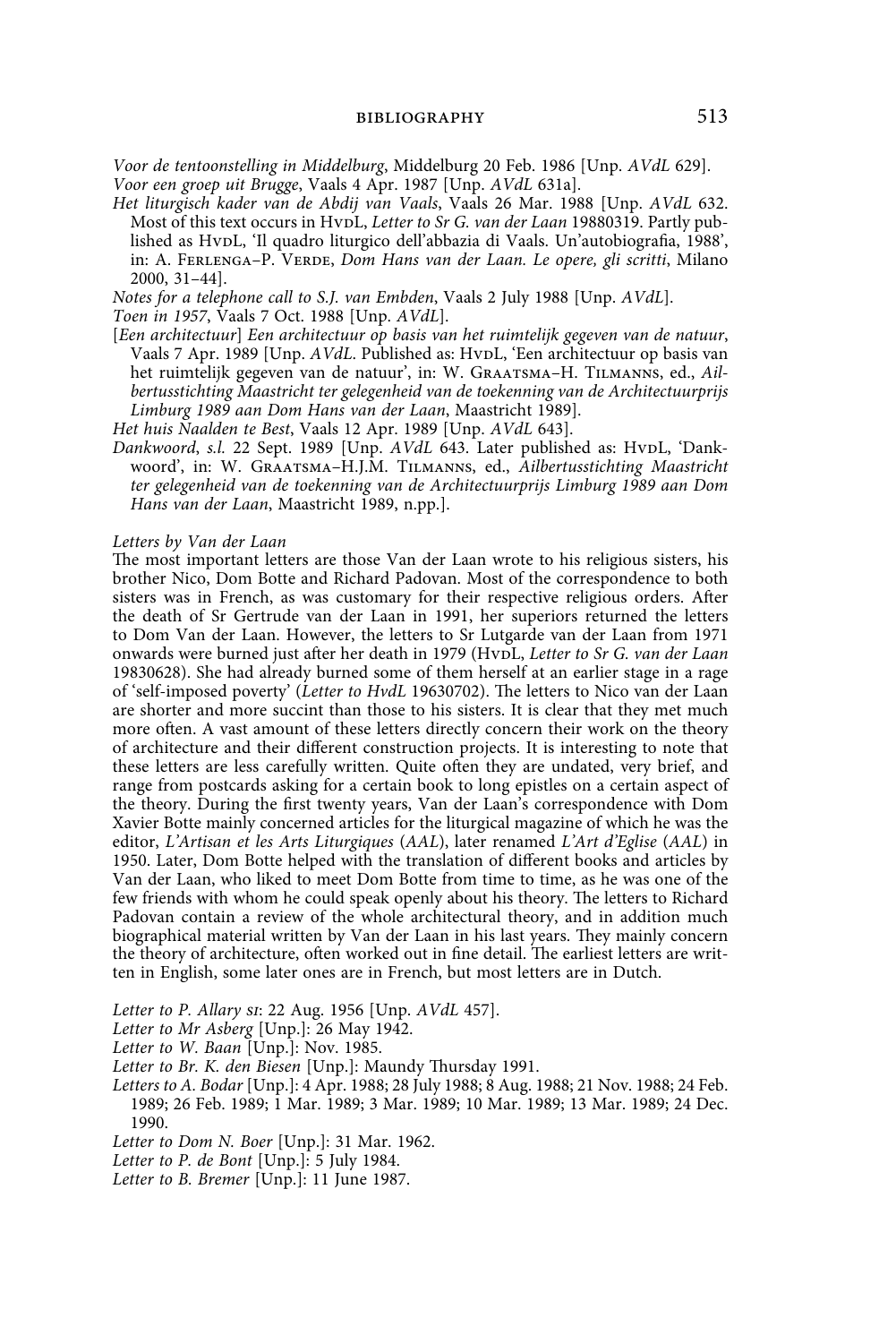*Letters to H. Bruins* [Unp.]: 2 Aug. 1988; 9 Sept. 1988; 27 Sept. 1988.

*Letter to P. Buys*: 14 Mar. 1969 [Published in: M. Steenhuis, *Pieter Buys. Maken en laten. Tuin- en landschapsarchitect*, Rotterdam 2008, 78].

- *Letter to C. Cornford* [Unp.]: 18 July 1984.
- *Letter to J. Dibbets* [Unp.]: 9 Dec. 1985.
- *Letter to J. van der Does de Willebois*: 1968 [Unp. *AVdL* 539].
- *Letters to R. van der Does de Willebois* [Unp.]: 26 Sept. 1968; 5 Jan 1978 [Unp. *AVdL* 594]; 4 Oct. 1982 [Unp. *AVdL* 616].
- *Letter to 'Domitille'* [Unp.]: 1972.
- *Letter to S.J. van Embden*: 14 June 1980 [Unp. *AVdL* 609].
- *Letters to Sr R. Engels* [Unp.]: 18 Jan. 1973; 27 Mar. 1973; 10 Apr. 1975 ; 21 Apr. 1975; 22 May 1975; 3 June 1975; 15 June 1975; 4 July 1975; 12 July 1975; 2 Aug. 1975; 4 Aug. 1975; 11 Sept. 1975; 8 Nov. 1975; 17 May 1976; 29 July 1977; 20 Sept. 1977; 2 Nov. 1977; 1st Sun. Advent 1977; 10 Jan. 1978; 31 Mar. 1978; 20 June 1978; 18 July 1978; 30 Apr. 1979; 9 May 1979; 15 May 1979; 15 June 1979; 27 June 1979; 7 Aug. 1979; 3 Sept. 1979; 10 Oct. 1979; 6 Nov. 1979; Advent 1979; 19 Dec. 1979; 5 Mar. 1980; 30 Mar. 1980; 3 June 1980; 9 July 1980; 2 Sept. 1980; 16 Nov. 1980; 28 May 1981; 12 Dec. 1981; 19 Apr. 1982; 22 Aug. 1982; 27 Oct. 1982; 28 Oct. 1982; 16 Jan. 1983; 18 Mar. 1983; 10 May 1983; 5 Apr. 1983; 19 Sept. 1983; 4 Oct. 1983; 17 Nov. 1983; 28 Dec. 1983; 12 Feb. 1984; 9 July 1984; 16 Nov. 1984; 27 Nov. 1984; 4 Jan. 1985; 6 Apr. 1985; 16 June 1985; 7 Aug. 1985; 3 Sept. 1985; 18 Sept. 1985; 12 Jan. 1986; 6 May 1986; 13 May 1986; 30 Oct. 1986; 11 Mar. 1988; 9 Nov. 1988.
- *Letter to A. Evers* [Unp.]: 13 Apr. 1986.
- *Letter to A.D. Fokker*: Dec. 1967 [Unp. *AVdL* 536].
- *Letter to J. Garreton* [Unp.]: 13 Oct. 1980.
- *Letter to C. Genders*: 12 June 1984 [Unp. *AVdL* 623].
- *Letters to M.J. Granpré Molière* [Unp.]: 20 May 1946; 19 Sept. 1946; 11 May 1953; 8 Oct. 1955; 12 Oct. 1958; 26 Sept. 1959; 28 Dec. 1964; 21 Jan 1965; 10 May 1968; 27 Mar. 1969 [Unp. *AVdL* 549]; 16 July 1969.
- *Letter to P. Guilberto* [Unp.]: c. 1945.
- *Letter to K. de Haan* [Unp.]: 3 May 1986.
- *Letter to H. van Hartevelt* [Unp.]: 27 June 1986.
- *Letters to A. van Heck* [Unp.]: 12 Dec. 1977; c. 1988.
- *Letters to Fr H.M.A. van Helvoort* [Unp.]: 23 Feb. 1946; 16 Mrt. 1946; 9 Apr. 1946; 23 Apr. 1947.
- *Letter to Mgr W.M.J. Koenraadt* [Unp.]: 14 June 1959.
- *Letter to J.J. Kroon*: 25 Jan. 1965 [Unp. *AVdL* 527].
- *Letter to Mrs. A.M.L. van der Laan-Stadhouder* [Unp.]: 27 May 1929.
- *Letters to Sr G. van der Laan* [Unp.]: 11 Apr. 1937; 9 June 1937; May 1940; 30 Aug. 1940; 16 Jan. 1941; Feb. 1941; 24 Mar. 1941; 22 July 1941; 30 Oct. 1941; 28 Nov. 1941; 2 Feb. 1942; 22 Apr. 1942; 7 June 1942; 6 Aug. 1942; 13 Sept. 1942; 26 Oct. 1942; 15 Nov. 1942; 29 Dec. 1942; 31 Jan. 1943; 28 Mar. 1943; 23 May 1943; Aug. 1943; 19 Sept. 1943; 22 Oct. 1943; 30 Nov. 1943; 7 Jan. 1944; 5 Mar. 1944; 30 Apr. 1944; 23 June 1944; 28 Aug. 1943; Nov. 1944; 18 Dec. 1944; 26 Jan. 1945; In Albis 1945; 30 Apr. 1945; 15 July 1945; 8 Sept. 1945; 11 Nov. 1945; 27 Feb. 1946; 7 June 1946; 22 Aug. 1946; 19 Oct. 1946; 2 Apr. 1947; Christ King Oct. 1947; 15 Feb. 1948; 10 July 1948; 16 July 1948; 7 Sept. 1948; 15 Nov. 1948; 2 Jan. 1949; 6 Jan. 1949; 1 May 1949; 2 Nov. 1949; 15 Nov. 1949; 4 Jan. 1950; 13 Aug. 1950; Nov. 1950; 4 Feb. 1951; Mar. 1951; 6 Sept. 1951; Nov. 1951; Holy Saturday 1952; 25 Mar. 1953; 9 Aug. 1953; 6 Sept. 1953; 14 Oct. 1953; 25 Oct. 1953; 7 Mar. 1954; 16 Apr. 1954; 19 Apr. 1954; 14 Aug. 1955; c. 1956; 7 Aug. 1956; 8 Sept. 1956; c. 1957; 17 Jan. 1958; 2 May 1958; 19 May 1958; 29 June 1958; 1 Oct. 1958; Feb. 1959; 26 Apr. 1959; 8 Aug. 1959; 27 Sept. 1959; 10 Feb. 1960; 24 Aug. 1960; Oct. 1960; 1961; 6 Mar. 1962; 18 June 1962; 4 Sept. 1962; 4 Aug. 1963; 8 June 1964; 22 July 1964; 6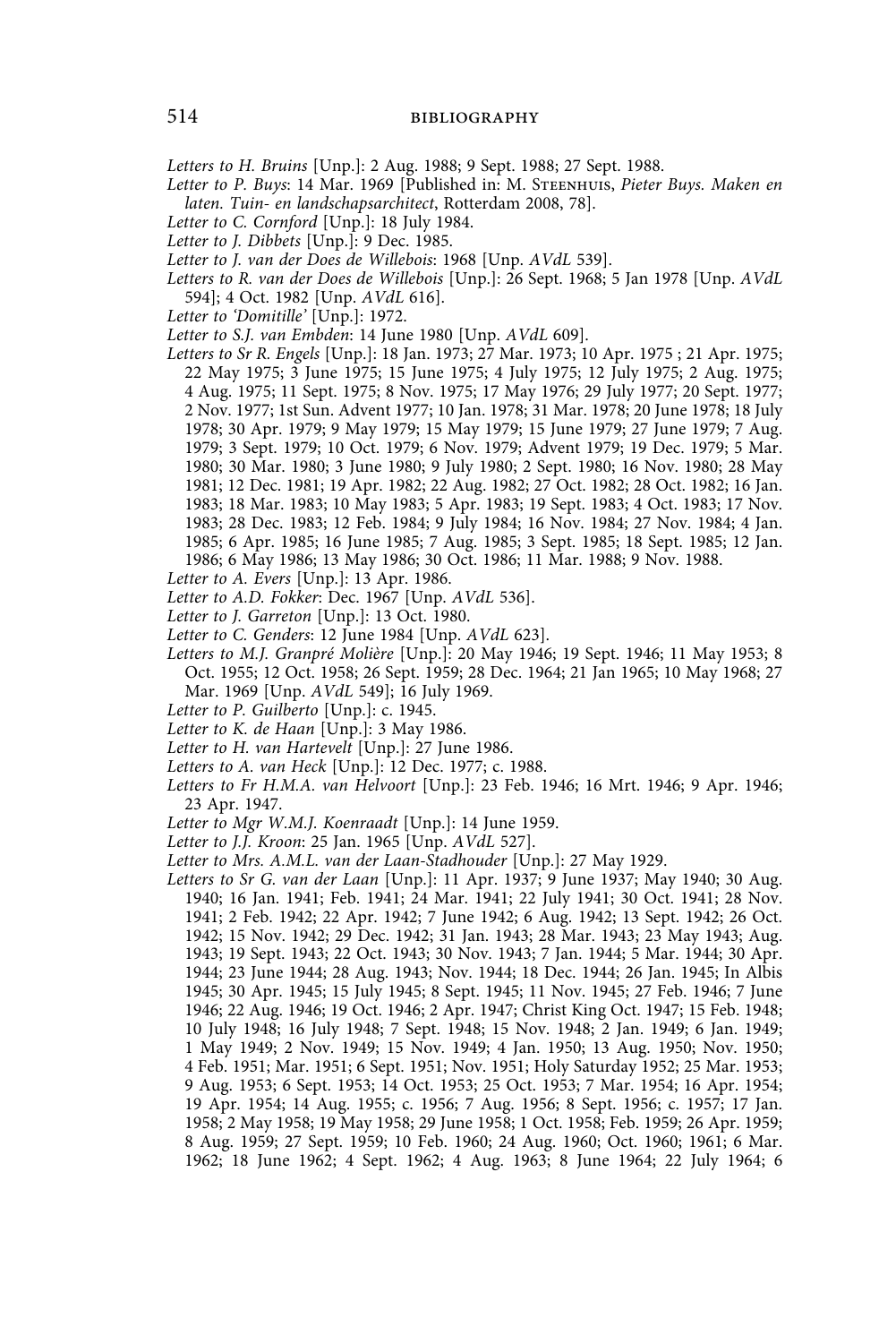Sept. 1964; 3 Apr. 1965; 16 Dec. 1965; 12 Mar. 1966; 6 June 1966; 27 Nov. 1966; 14 Mar. 1967; 27 Mar. 1967; 30 June 1967; 10 Oct. 1967; 10 Mar. 1968; 8 Aug. 1968; 18 Aug. 1968; 1 Nov. 1968; Christmas 1968; 16 Mar. 1969; 4 May 1969; 3 June 1969; 17 Sept. 1969; 16 Dec. 1969; 19 Mar. 1970; 12 July 1970; 14 Nov. 1970; 6 Jan. 1971; 22 Feb. 1971; 3 Apr. 1971; 4 May 1971; 9 June 1971; 19 July 1971; 30 Aug. 1971; 16 Nov. 1971; 7 Mar. 1972; 6 July 1972; 31 July 1972; 3 Sept. 1972; 8 Nov. 1972; 28 Dec. 1972; c. 1973; 27 Feb. 1973; 27 Mar. 1973; 4 June 1973; 14 Oct. 1973; 15 Nov. 1973; 21 Dec. 1973; 17 Feb. 1974; 10 Apr. 1974; 5 May 1974; 5 July 1974; 12 Oct. 1974 ; 14 Jan. 1975 ; 23 Mar. 1975; 3 Aug. 1975; 28 Sept. 1975; 22 Dec. 1975; 26 Mar. 1976; 25 Apr. 1976; 15 Nov. 1976; 13 Mar. 1977; 28 Mar. 1977; 8 Sept. 1977; 4 Nov. 1977; 18 Jan. 1978; 28 Mar. 1978; 12 Nov. 1978; c. Christmas 1978; 25 Feb. 1979; 27 Mar. 1979; 10 Apr. 1979; 20 May 1979; 3 July 1979; 13 July 1979; 14 Aug. 1979; 14 Nov. 1979; 21 Dec. 1979; 27 Mar. 1980; 2 Oct. 1980; 22 Nov. 1980; 24 Dec. 1980; 3 Feb. 1981; 28 Apr. 1981; 4 Aug. 1981; 21 Aug. 1981; 10 Nov. 1981; 22 Nov. 1981; 20 Dec. 1981; 25 Mar. 1982; 6 June 1982; 23 Oct. 1982; 26 Nov. 1982; 23 Feb. 1983; 16 Mar. 1983; 28 Mar. 1983; 28 Apr. 1983; 28 June 1983; 10 Aug. 1983; 12 Nov. 1983; 2 Feb. 1984; 5 Mar. 1984; 10 Apr. 1984; 30 Apr. 1984; 14 June 1984; 6 Sept. 1984; 5 Oct. 1984; 19 Oct. 1984; 16 Nov. 1984; 21 Jan. 1985; 18 Mar. 1985; 6 May 1985; 13 June 1985; 1 July 1985; 29 Oct. 1985; 15 Nov. 1985; 21 Dec. 1985; 29 Jan. 1986; 4 Apr. 1986; 22 May 1986; 18 June 1986; 16 July 1986; 21 Sept. 1986; 13 Nov. 1986; 15 Dec. 1986; 27 Jan. 1987; 26 Mar. 1987; 5 Apr. 1987; 12 May 1987; 23 July 1987; 18 Aug. 1987; 3 Sept. 1987; 24 Oct. 1987; 11 Nov. 1987; 19 Dec. 1987; 19 Mar. 1988; 3 July 1988; 18 Aug. 1988; 4 Oct. 1988; 16 Oct. 1988; 2 Apr. 1989; 20 May 1989; 15 June 1989; 18 July 1989.

*Letter to H. van der Laan-Tummers* [Unp.]: 10 Feb. 1951.

- *Letter to Miss J. van der Laan* [Unp.]: 16 Apr. 1941.
- *Letters to Mr J. van der Laan* [Unp.]: 7 May 1928; 4 Aug. 1939; 14 Aug. 1939; 8 May 1940; 5 July 1941; 29 Sept. 1942; 25 Oct. 1942; 5 June 1944; 8 Mar. 1944; 3 May 1946; 7 Jan. 1952; 21 Feb. 1954; 2 June 1960; 22 Mar. 1966; 22 Apr. 1966.
- *Letters to E. van der Laan-Claessens* [Unp.]: 7 May 1958; 4 May 1968; c. June 1969; 13 May 1969.
- *Letters to Sr L. van der Laan* [Unp.]: 22 Sept. 1935; 23 Dec. 1935; 9 Feb. 1936; 21 Apr. 1936; 13 May 1936; 9 Aug. 1936; 30 May 1937; 21 Aug. 1937; 3 Jan. 1938; 27 Mar. 1938; 6 June 1938; 30 Dec. 1938; 9 July 1939; 10 Sept. 1939; 6 Dec. 1939; Before 26 Oct. 1942; 26 Oct. 1942; 30 Dec. 1942; 15 June 1943; 4 July 1943; 19 Dec. 1943; 20 Dec. 1943; 9 Aug. 1944; 15 Jan. 1945; 30 Apr. 1945; 13 May 1945; 10 July 1945; 4 Dec. 1945; 5 May 1946; 4 July 1946; 4 Aug. 1946; 17 Dec. 1946; 13 Apr. 1947; 28 Apr. 1947; 11 Mar. 1948; c. Apr. 1948; 31 July 1948; 18 July 1950; 29 Aug. 1950; 3 Sept. 1950; 1952; June 1952; 30 Mar. 1953; 13 Apr. 1953; 19 Sept. 1954; 14 July 1955; Pentecost 1956; 26 Aug. 1956; 13 Oct. 1957; 2 Mar. 1958; 19 May 1959; 20 Dec. 1959; 1 June 1961; 17 July 1961; 28 Feb. 1962; 3 June 1962; 7 Aug. 1963; 1964; 20 July 1964; 1 July 1965; 24 Dec. 1965; 12 Mar. 1966; 3 Aug. 1966; 24 Aug. 1966; 30 Dec. 1966; 23 Apr. 1967; 10 Mar. 1968; 14 May 1968; 24 Sept. 1968; 10 Nov. 1968; 16 Dec. 1968; 16 Dec. 1969; 25 Mar. 1970; 20 Dec. 1970; 17 Jan. 1971; 13 June 1971; 24 Dec. 1971.
- *Letters to N. van der Laan* [Unp.]: 11 Nov. 1928; June 1929; Aug. 1929; 11 July 1931; 1936; 22 Aug. 1936; Sept. 1936; 28 Oct. 1936; 7 Mar. 1937; 27 Apr. 1937; 1939; 3 Feb. 1939; Mar. 1939; 29 June 1939; 10 July 1939; 16 July 1939; 16 Aug. 1939; Sept. 1939; 1 Oct. 1939; 25 Oct. 1939; 6 Nov. 1939; c. Dec. 1939; 6 Dec. 1939; 10 Jan. 1940; 15 Jan. 1940; 5 Feb. 1940; 31 Mar. 1940; c. Apr. 1940; 21 Apr. 1940; End Apr. 1940; May 1940; 17 June 1940; 5 July 1940; 13 July 1940; 19 July 1940; 3 Aug. 1940; 10 Sept. 1940; 13 Nov. 1940; 11 Dec. 1940; 30 Jan. 1941; 26 Feb. 1941; 5 July 1941; 31 Aug. 1941; Sept. 1941; Oct. 1941; 24 Nov. 1941; 13 Jan. 1942; Feb. 1942; 19 Feb. 1942; 6 May 1942; 26 May 1942; 10 June 1942; 14 June 1942; 26 June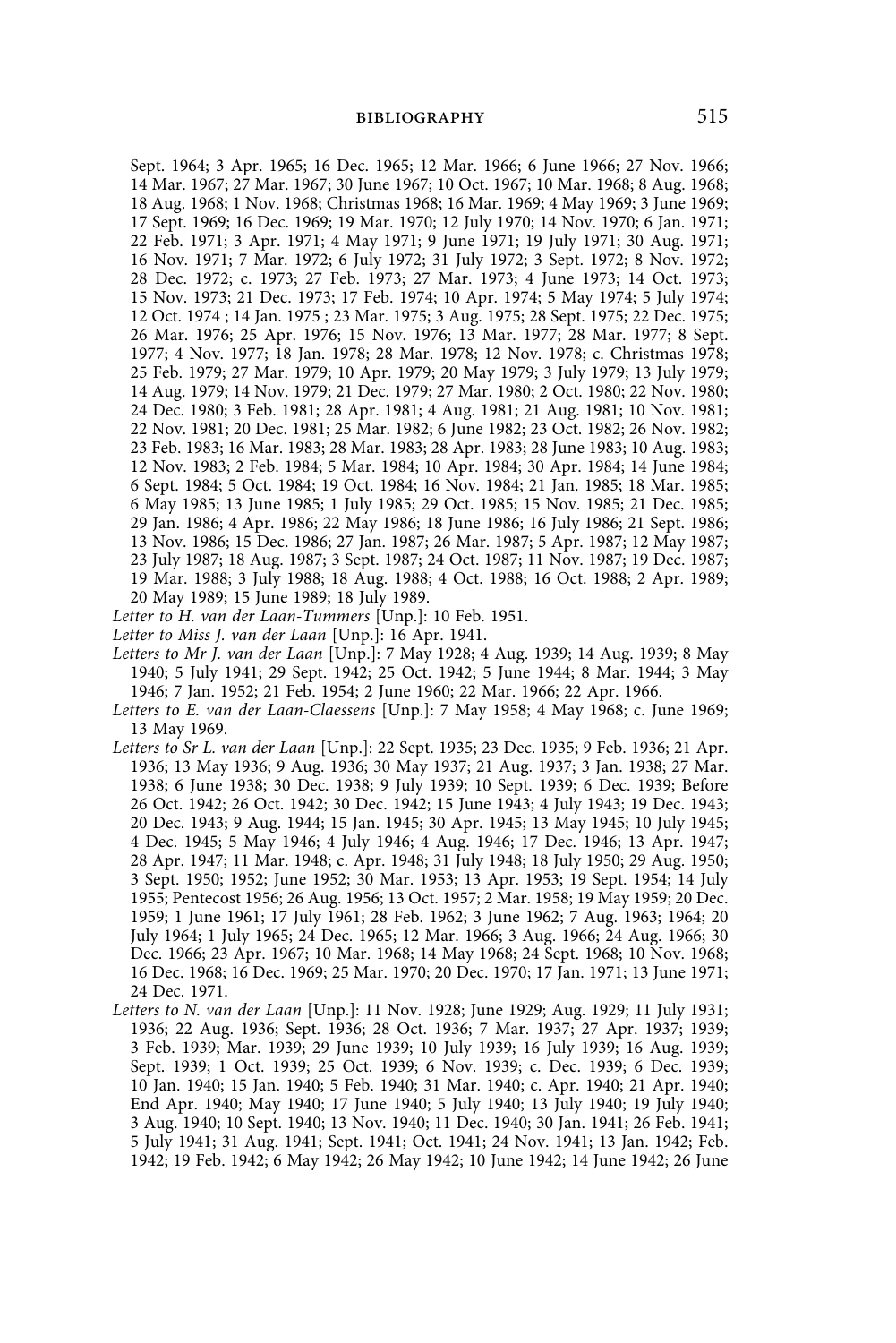1942; 28 June 1942; 10 Aug. 1942; 7 Sept. 1942; 5 Oct. 1942; 18 Oct. 1942; 23 Oct. 1942; 13 Nov. 1942; 16 Dec. 1942; 31 Dec. 1942; 17 Feb. 1943; 11 Mar. 1943; 7 May 1943; 6 June 1943; 16 June 1943; 23 Aug. 1943; 29 Aug. 1943; 8 Oct. 1943; Nov. 1943; 21 Nov. 1943; 6 Feb. 1944; 6 Mar. 1944; 23 Mar. 1944; 1 June 1944; 15 June 1944; c. Aug. 1944; 20 Aug. 1944; 1945; May 1945; 13 June 1945; 24 July 1945; Sept. 1945; 3 Nov. 1945; 13 Nov. 1945; Feb. 1946; Mar. 1946; 8 Mar. 1946; 8 Apr. 1946; 14 May 1946; 17 June 1946; 25 June 1946; 8 Aug. 1946; 5 Sept. 1946; 9 Sept. 1946; c. 17 Sept. 1946; c. 24 Sept. 1946; 25 Sept. 1946; 27 Sept. 1946; 20 Oct. 1946; 21 Oct. 1946; 2 Nov. 1946; 21 Nov. 1946; 9 Dec. 1946; 20 Dec. 1946; c. 1947; c. 1947; c. 1947; 6 Mar. 1947; 31 Mar. 1947; May 1947; 14 May 1947; 27 June 1947; 14 Aug. 1947; 31 Aug. 1947; 19 Sept. 1947; 9 Dec. 1947; 22 Dec. 1947; c. 1948; c. 1948; c. 1948; c. 1948; 27 Jan. 1948; 22 Feb. 1948; 5 Mar. 1948; 30 Apr. 1948; 10 May 1948; 11 May 1948; 29 May 1948; 2 June 1948; 12 June 1948; 14 July 1948; 10 Aug. 1948; 16 Sept. 1948; 4 Nov. 1948; 30 Nov. 1948; c. 1949; 12 Jan. 1949; 24 Mar. 1949; c. May 1949; 25 July 1949; 23 Aug. 1949; 28 Oct. 1949; Dec. 1949; 9 Dec. 1949; 1950; 17 Jan. 1950; 30 Apr. 1950; 18 June 1950; 26 Sept. 1950; 23 Oct. 1950; c. 1951; 10 Feb. 1951; 3 Mar. 1951; 11 Oct. 1951; 27 Oct. 1951; 25 Nov. 1951; 10 Dec. 1951; 21 Dec. 1951; 27 Dec. 1951; c. 1952; c. 1952; c. 1952; c. 1952; 16 Jan. 1952; 8 Feb. 1952; 22 Feb. 1952; 4 Mar. 1952; 10 Mar. 1952; 22 May 1952; 15 Nov. 1952; c. 1953; c. 1953; c. 1953; c. 1953; 15 Jan. 1953; 16 Jan. 1953; 18 Feb. 1953; 23 Feb. 1953; 26 Apr. 1953; 11 May 1953; 11 June 1953; 22 June 1953; 4 Aug. 1953; 8 Sept. 1953; 21 Sept. 1953; 26 Sept. 1953; 23 Oct. 1953; 24 Oct. 1953; 05 Nov. 1953; 12 Dec. 1953; c. 1954; c. 1954; c. 1954; c. 1954; 31 Mar. 1954; 4 Apr. 1954; 16 Apr. 1954; 19 Apr. 1954; 9 July 1954; 22 Sept. 1954; 17 Oct. 1954; 5 Nov. 1954; 6 Nov. 1954; 29 Nov. 1954; Dec. 1954; c. 1955; 1955; 29 Jan. 1955; 6 Feb. 1955; 18 May 1955; 23 May 1955; 26 June 1955; 17 Aug. 1955; 1 Jan. 1957; 12 Jan. 1958; 4 May 1958; c. 1959; 7 June 1959; 8 Feb. 1961; c. 1967; c. 1967; Pentecost 1968; 10 Jan. 1969; 1 July 1969; Oct. 1969; 11 Sept. 1970 [Unp. *AVdL* 286]; 25 Sept. 1970 [Unp. *AVdL* 286]; 5 Oct. 1971; c. 1972; c. 1972; 15 Feb. 1973; 26 Mar. 1973; 20 May 1973; 9 Nov. 1977; 14 Aug. 1980; 18 Sept. 1981; 14 Mar. 1983; 25 Nov. 1983; 11 Feb. 1984; 22 Mar. 1984; 13 May 1984; 12 Dec. 1984 [Unp. *AVdL* 624]; 1 Feb. 1985; 10 Oct. 1985 [Unp. *AVdL* 286]; 20 Dec. 1985; 16 July 1986; 29 Dec. 1986.

*Letter to C. Leufkens* [Unp.]: 10 July 1984.

- *Letters to W. Lockefeer* [Unp.]: 6 Apr. 1983; 14 Apr 1983; 22 Apr 1983; 2 May 1983; 16 May 1983; 17 June 1983; 26 June 1983; 23 Apr. 1986 [Unp. *AVdL* 619]; 17 May 1990.
- *Letters to T. Maas* [Unp.]: 22 Mar. 1984; 6 Jan. 1986.
- *Letter to brothers Malschaert* [Unp.]: 1 Oct. 1990.
- *Letters to Fr F. van der Meer* [Unp.]: 23 Feb. 1958; 19 Dec. 1962 [Unp. *AVdL* 510a].
- Letter to Dom P. van der Meer de Walcheren (Junior) [Unp.]: c. 1945.
- *Letters to A. Mertens* [Unp.]: 8 Nov. 1986; 5 Jan 1987.
- *Letter to C. Montaigne*: c. 1953 [Unp. *AVdL* 422].
- Letters to J. Naalden [Unp.]: 19 Apr. 1979 [Unp. *AVdL* 604. Later published as: HvDL, 'Brief van Dom van der Laan aan Jos Naalden', *Thematismos* (Apr. 2007, nr. 6–7) 7–13]; 7 Sept. 1985 [Unp. *AVdL* 628].
- *Letters to Dom P. Nau* [Unp.]: 18 Jan. 1944; 14 Feb. 1944; 3 Mar. 1944; 4 Apr. 1944; 3 May 1944; 9 June 1944; 27 July 1945; 7 Sept. 1945; 3 Oct. 1945; 4 Jan. 1946; 15 Mar. 1946; 28 Mar. 1946.
- *Letter to T. Nix* [Unp.]: 12 July 1991.
- *Letter to Br. M. Notenboom* [Unp.]: 21 Oct. 1960.
- *Letters to R. Padovan*: 4 Nov. 1979 [Unp. *AVdL* 647–648]; 29 Dec. 1979 [Unp. *AVdL* 650–651]; 4 May 1980 [Unp. *AVdL* 653–654]; 24 June 1980 [Unp. *AVdL* 657]; 26 Aug. 1980 [Unp. *AVdL* 661]; 1 Sept. 1980 [Unp. *AVdL* 662]; 27 Sept. 1980 [Unp. *AVdL* 664]; 23 Oct. 1980 [Unp. *AVdL* 666]; 30 Oct. 1980 [Unp. *AVdL* 667];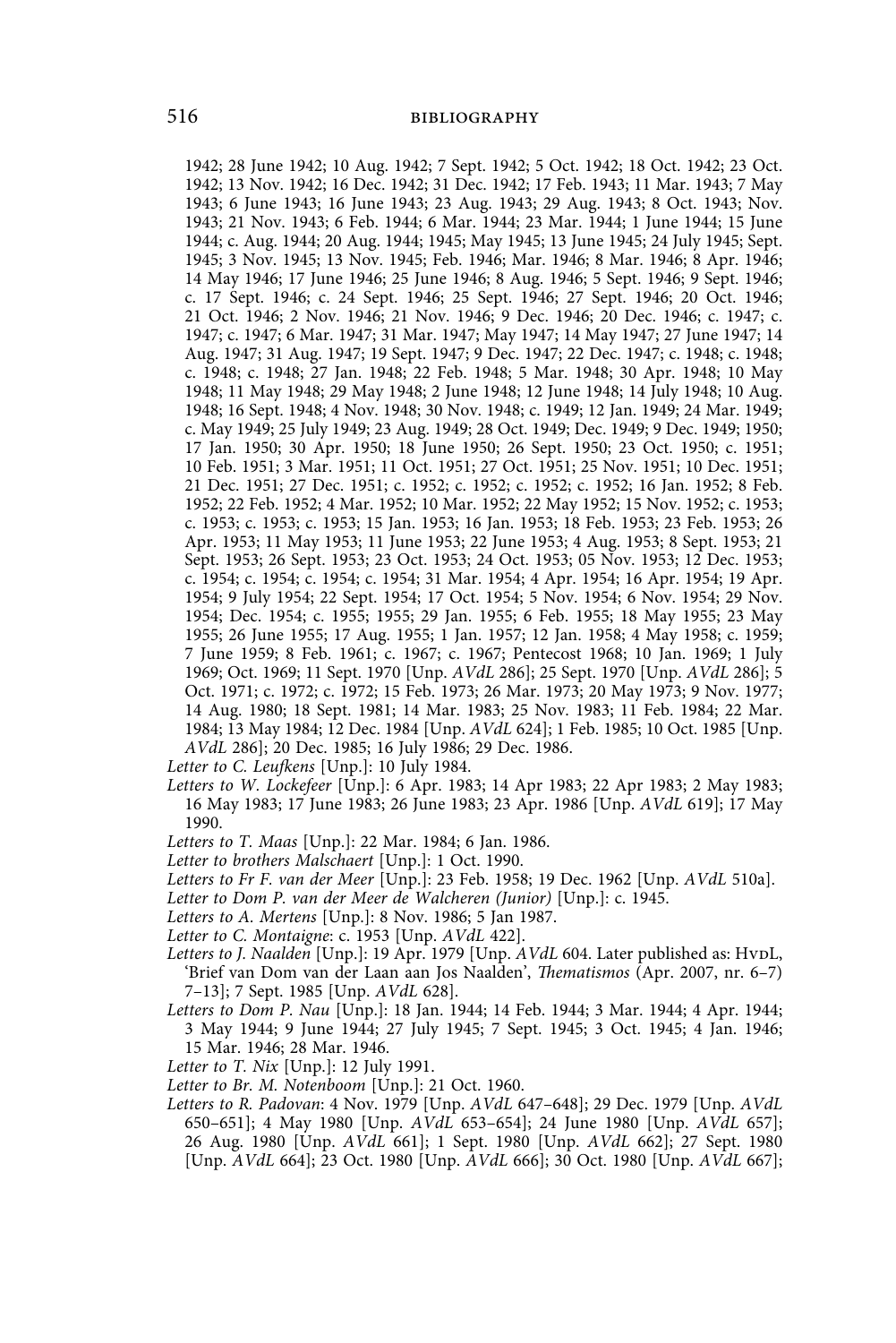17 Dec. 1980 [Unp. *AVdL* 668]; 5 Jan. 1981 [Unp. *AVdL* 670]; 22 Jan. 1981 [Unp. *AVdL* 672]; 29 Jan. 1981 [Unp. *AVdL* 674]; 18 Feb. 1981 [Unp. *AVdL* 676]; 20 Mar. 1981 [Unp. *AVdL* 678]; 5 June 1981 [Unp. *AVdL* 681]; 23 June 1981 [Unp. *AVdL* 683]; 26 June 1981 [Unp. *AVdL* 684]; 1 July 1981 [Unp. *AVdL* 686]; 22 July 1981 [Unp. *AVdL* 688]; 5 Aug. 1981 [Unp. *AVdL* 689]; 29 Aug. 1981 [Unp. *AVdL* 693–694]; 17 Sept. 1981 [Unp. *AVdL* 696]; 8 Oct. 1981 [Unp. *AVdL* 698]; 31 Oct. 1981 [Unp. *AVdL* 699]; 10 Nov. 1981 [Unp. *AVdL* 701]; 26 Jan. 1982 [Unp. *AVdL* 704–705]; 22 Mar. 1982 [Unp. *AVdL* 709]; 12 May 1982 [Unp. *AVdL* 712]; 1 June 1982 [Unp. *AVdL* 715–716]; 15 June 1982 [Unp. *AVdL* 718]; 13 Aug. 1982 [Unp. *AVdL* 719–720]; 9 Nov. 1982 [Unp. *AVdL* 723]; 12 Dec. 1982 [Unp. *AVdL* 725]; 7 Jan. 1983 [Unp. *AVdL* 726]; 16 Jan. 1983 [Unp. *AVdL* 728]; 31 Jan. 1983 [Unp. *AVdL* 730–731]; 22 Feb. 1983 [Unp. *AVdL* 733]; 7 Mar. 1983 [Unp. *AVdL* 734]; 12 Apr. 1983 [Unp. *AVdL* 736]; 1 May 1983 [Unp. *AVdL* 738]; 19 May 1983 [Unp. *AVdL* 739]; 10 July 1983 [Unp. *AVdL* 743]; 2 Aug. 1983 [Unp. *AVdL* 745–746]; 6 Aug. 1983 [Unp. *AVdL* 747–748]; 10 Aug. 1983 [Unp. *AVdL* 750–751]; 15 Aug. 1983 [Unp. *AVdL* 753–754]; 17 Aug. 1983 [Unp. *AVdL* 755–756]; 20 Aug. 1983 [Unp. *AVdL*]; 26 Oct. 1983 [Unp. *AVdL* 761]; 6 Nov. 1983 [Unp. *AVdL* 762]; 19 Dec. 1983 [Unp. *AVdL* 765]; 27 Dec. 1983 [Unp. *AVdL* 766]; 2 Jan. 1984 [Unp. *AVdL* 767]; 22 Jan. 1984 [Unp. *AVdL* 770]; 11 Feb. 1984 [Unp. *AVdL* 771]; 6 Apr. 1984 [Unp. *AVdL* 774]; 15 May 1984 [Unp. *AVdL* 775]; 29 May 1984 [Unp. *AVdL* 777]; 10 June 1984 [Unp. *AVdL* 780]; 29 June 1984 [Unp. *AVdL* 781]; 18 July 1984 [Unp. *AVdL* 782]; 28 Aug. 1984 [Unp. *AVdL* 785]; 29 Sept. 1984 [Unp. *AVdL* 787]; 10 Oct. 1984 [Unp. *AVdL* 788]; 19 Oct. 1984 [Unp. *AVdL* 790]; 22 Nov. 1984 [Unp. *AVdL* 793]; 13 Dec. 1984 [Unp. *AVdL* 794]; 24 Jan. 1985 [Unp. *AVdL* 795]; 12 Mar. 1985 [Unp. *AVdL* 797]; 7 May 1985 [Unp. *AVdL* 800]; 5 June 1985 [Unp. *AVdL* 802]; 10 July 1985 [Unp. *AVdL* 804]; 26 July 1985 [Unp. *AVdL* 806]; 2 Sept. 1985 [Unp. *AVdL* 811]; 7 Oct. 1985 [Unp. *AVdL* 813]; 20 Oct. 1985 [Unp. *AVdL* 814]; 22 Oct. 1985 [Unp. *AVdL* 815]; 25 Nov. 1985 [Unp. *AVdL* 818]; 2 Feb. 1986 [Unp. *AVdL* 821]; 11 Mar. 1986 [Unp. *AVdL* 824]; 5 Apr. 1986 [Unp. *AVdL* 825]; 28 Apr. 1986 [Unp. *AVdL* 827]; 21 July 1986 [Unp. *AVdL* 830]; 12 Aug. 1986 [Unp. *AVdL* 832]; 28 Aug. 1986 [Unp. *AVdL* 834]; 30 Jan. 1987 [Unp. *AVdL* 839]; 9 Mar. 1987 [Unp. *AVdL* 841]; 18 Mar. 1987 [Unp. *AVdL* 842]; 24 Mar. 1987 [Unp. *AVdL* 843]; 7 May 1987 [Unp. *AVdL* 845]; 9 July 1987 [Unp. *AVdL* 847]; 13 July 1987 [Unp. *AVdL* 848]; 24 Aug. 1987 [Unp. *AVdL* 850]; 12 Sept. 1987 [Unp. *AVdL* 852]; 30 Sept. 1987 [Unp. *AVdL* 854]; 31 Oct. 1987 [Unp. *AVdL* 856]; 5 Nov. 1987 [Unp. *AVdL* 857]; 18 Nov. 1987 [Unp. *AVdL* 858]; 10 Dec. 1987 [Unp. *AVdL* 860]; 25 Feb. 1988 [Unp. *AVdL* 864]; 12 Apr. 1988 [Unp. *AVdL* 865]; 18 July 1988 [Unp. *AVdL* 869]; 25 Aug. 1988 [Unp. *AVdL* 871]; 10 Sept. 1988 [Unp. *AVdL* 872]; 18 Jan. 1989 [Unp. *AVdL* 874]; 10 Apr. 1989 [Unp. *AVdL* 877]; 24 Apr. 1989 [Unp. *AVdL* 878]; 25 June 1989 [Unp. *AVdL* 881]; 1 Sept. 1990 [Unp. *AVdL* 890]; 5 Jan. 1991 [Unp. *AVdL* 893]; 15 Jan. 1991 [Unp. *AVdL* 894]; 14 May 1991 [Unp. *AVdL* 896]; 13 July 1991 [Unp. *AVdL* 898].

*Letter to Mgr L.A. van Peteghem* [Unp.]: 26 Aug. 1975.

*Letter to Dom J.T. de la Pintière* [Unp.]: May 1946.

*Letter to Sr F. des Pirouillons* [Unp.]: c. 1976.

*Letters to C. Pouderoyen* [Unp.]: 29 Aug. 1941; 15 Oct. 1941; 14 Dec. 1941; 6 Feb. 1942; 20 Sept. 1946.

*Letters to P. B. de Poulpiqet du Halgoet* [Unp.]: 10 Feb. 1969; 5 Apr. 1969.

*Letter to I. Prinsloo* [Unp.]: 29 Oct. 1986.

*Letter to Dom J. Prou* [Unp.]: 1960.

*Letter to E. Schruer* [Unp.]: 14 Jan. 1988.

*Letters to F. Siebers* [Unp.]: 30 Nov. 1942; 8 Mar. 1943; Apr. 1943; 31 May 1943.

*Letter to J. Simons* [Unp.]: 29 June 1991.

*Letters to N. and E. Steenbergen* [Unp.]: 26 Jan. 1982; 24 Oct. 1982.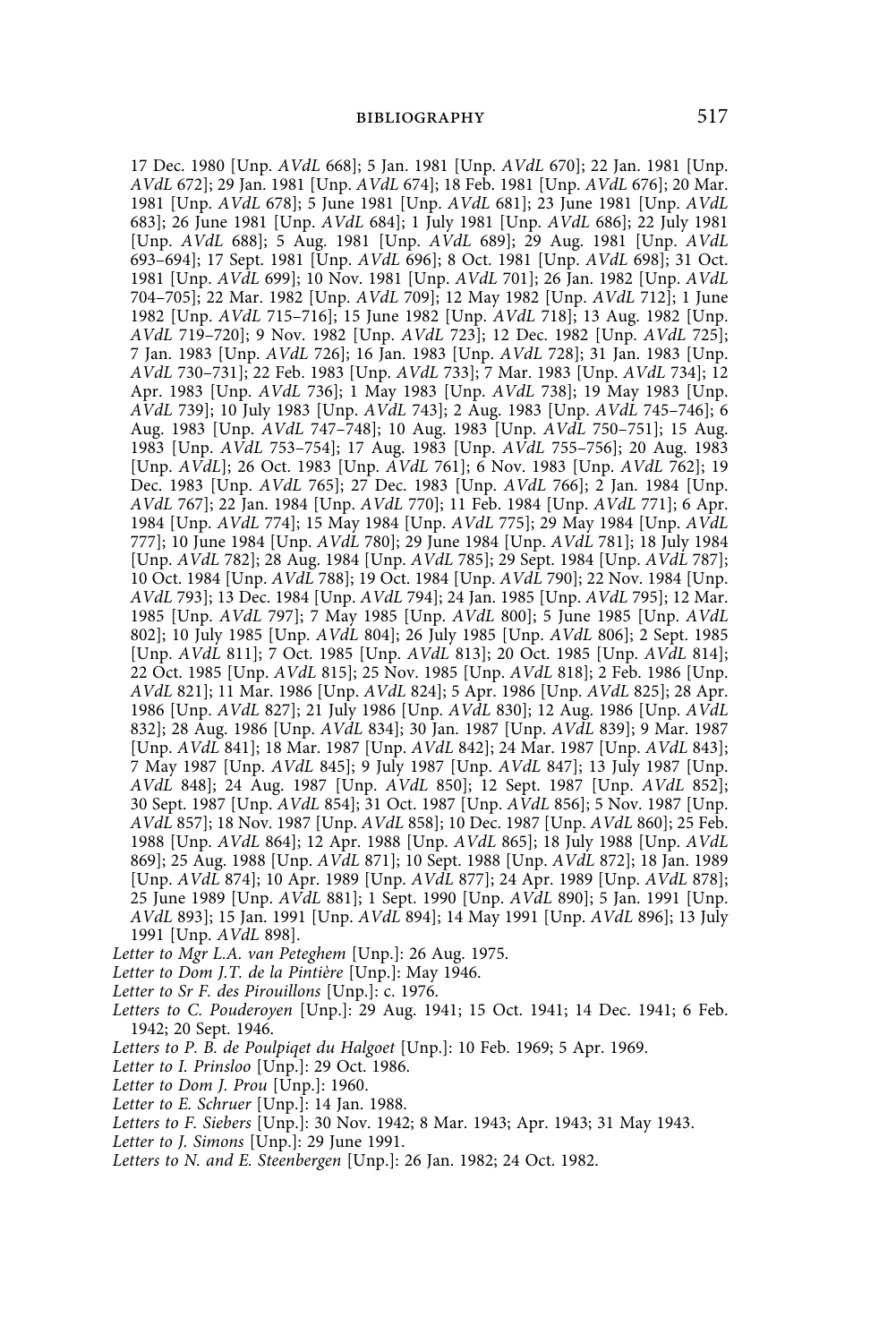- *Letter to I. Tiemann* [Unp.]: 27 Nov. 1985.
- *Letter to W. van Tijen* [Unp.]: 7 Mar. 1973.
- *Letters to M. Tyra Antonia* [Unp.]: 26 Mar. 1986; 31 May 1987; 10 Feb. 1988.
- *Letters to Mr Wieder* [Unp.]: 31 May 1976; 24 Nov. 1976.
- *Letters to Dom N. de Wolf* [Unp.]: 1 Jan. 1972; 6 Feb. 1977; 26 Sept. 1980; 23 Jan. 1986.
- *Archived texts by other authors*
- Aristotle, *Tekst van Aristoteles over het predicaat 'habitus', s.l.* n.d. [Unp. *AVdL*].
- Broek, Van den, *Commentaar op de stellingen van Dom H. van der Laan o.s.b*.*, s.l.* Dec. 1957 [Unp. *AVdL*].
- Bruyère, C., *Conférence*, *s.l.* 12 Oct. 1884 [Unp. *AVdL*].
- ——, *Conférence sur Saint Denys*, *s.l.* 9 Aug. 1887 [Unp. *AVdL*].
- Cordonnier, G., *Letter to H. Van der Laan*, 13 June 1977 [Unp. *AVdL*].
- Delatte, P., *De l'union à Dieu, s.l.* n.d. [Unp. *AVdL*].
- ——, *Prières de Dom Paul Delatte, s.l.* n.d. [Unp. *AVdL*].
- ——, *La charte du Xristianisme, s.l.* 19 & 26 Feb. 1911 [Unp. *AVdL*].
- ——, *Epitre aux Hebreux, s.l.* 1911 [Unp. *AVdL*].
- ——, *Commentaire sur la Somme contre les gentils*, Solesmes 1930 [Unp. *AVdL*].
- Dillen, J. van, *Notulen van de vergadering van het dagelijks bestuur van de cursus 'Kerkelijke Architectuur'*, 's-Hertogenbosch 17 Mar. 1954 [Unp. *AVdL*].
- ——, *Letter to M.J. Granpré Molière*, 17 Mar. 1954 [Unp. *AVdL*].
- Debuyst, F., *Letter to A. Geux*, 24 Feb. 2008 [Unp. *AVdL*].
- Granpré Molière, M.J., *Critiek 'systeem van der Laan' tegenover Gulden Snede*, c. 1950 [Unp. *AVdL*].
- ——, *Letter to N. van der Laan*, 21 Nov. 1957 [Unp. *AVdL*].
- ——, *Letter to N. van der Laan*, 31 Jan. 1958 [Unp. *AVdL*].
- ——, *Letter to H. van der Laan*, 15 Jan. 1965 [Unp. *AVdL*].
- ——, *Na de consecratie van de abdijkerk*, Vaals 4 May 1968 [Unp. *AVdL*].
- Laan, Sr L. van der, *Letter to H. van der Laan*, 2 July 1963 [Unp. *AVdL*].
- Laan, N. van der, *Doel en eerste beginselen der architectuur*, *s.l.* 1941 [Unp. *AVdL*].
- ——, *Over een verwaarloosd aspect van de architectuur*, Oegstgeest 26 July 1943 [Unp. *AVdL*].
- ——, *Letter to H. van der Laan*, Spring 1953 [Unp. *AVdL*].
- Leeuwen, E. van, *Letter to abbot Dom M. Mähler*, 5 July 1945 [Unp. *AVdL*].
- Meer de Walcheren (Junior), P. van der, *Carnet des notes*, Oosterhout 1919–1932 [Unp. *AVdL*].
- ——, *Traité sur la vie spirituelle & la vie d'oraison*, Oosterhout 1925 [Unp. *AVdL*].
- ——, *Lettres au P. Rahder*, 1929–1931 [Unp. *AVdL*].
- ——, *Lettres au P. B. de Poulpiqet du Halgouet*, 1931 [Unp. *AVdL*].
- ——, *Lettres au P. J. Hessing*, 1931–1932 [Unp. *AVdL*].
- ——, *Lettres à ses parents*, 1931–1932 [Unp. *AVdL*].
- ——, *Prières & traités*, Oosterhout 1931–1932 [Unp. *AVdL*].
- ——, *Agnès*, Oosterhout Mar. 1932 [Unp. *AVdL*].
- ——, *La Samaritaine*, Oosterhout 1933 [Unp. *AVdL*].
- Meer, F. van der, *Letter to H. van der Laan*, 4 Oct. 1957 [Unp. *AVdL*].
- ——, *Letter to H. van der Laan*, 26 Feb. 1958 [Unp. *AVdL*].
- *n.n.*, *Notulen vergadering studiegroep 'Katholiek leven'. Rede van Dom van der Laan o.s.b., s.l.* 11 May 1970 [Unp. *AVdL*].
- *n.n.*, *Photo book of Oosterhout, offered to H. van der Laan on the occasion of the golden jubilee of his profession by the monks of Oosterhout*, Oosterhout 26 May 1979 [Unp. *AVdL*].
- *n.n.*, *Verslag van het forumgesprek*, Delft 20 Nov. 1957 [Unp. *AVdL* B107].
- *n.n.*, *Verslag van het forum-gesprek over architectuur*, Delft 4 Dec. 1957 [Unp. *AVdL*].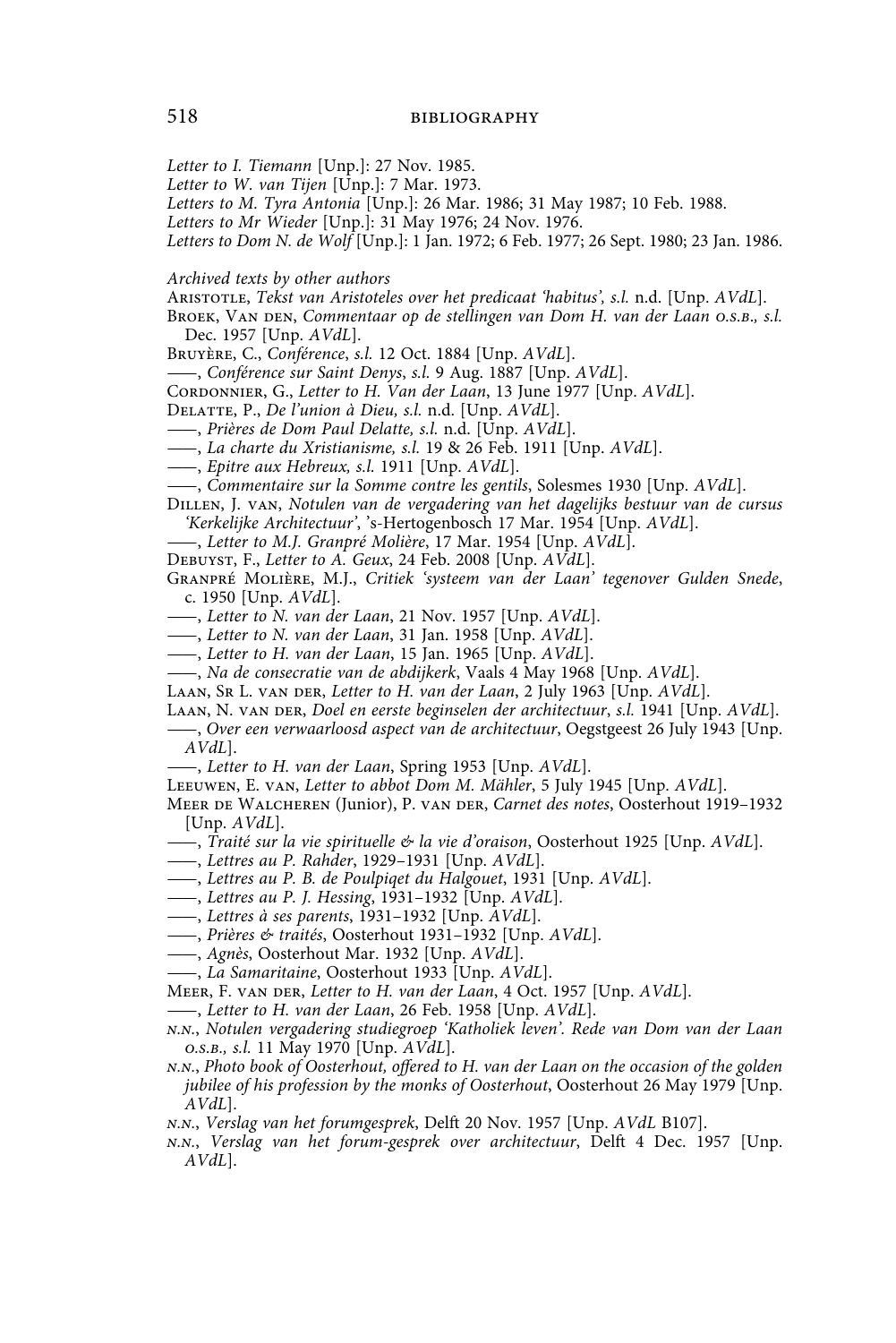Padovan, R., *Letter to H. van der Laan* 6 June 1984 [Unp. *AVdL*].

Peteghem, L.A. van, *Letter to M. Fernandine of Waasmunster* 17 July 1975 [Unp. *AVdL*].

Pirenne, L., *Letter to H. van der Laan*, 22 Sept. 1971 [Unp. *AVdL*].

Pirouillons, Sr F. des, *Letter to H. van der Laan*, 3 Apr. 1976 [Unp. *AVdL*]. Poulpiqet du Halgouet, B. de, *Père Pieterke, s.l.* 14 Apr. 1944 [Unp. *AVdL*].

- Puniet de Parry, J. de, *Conférences sur le chap. lii: l'Oratoire du monastère*, *La prière*, Notre Dame, Oosterhout 1923 [Unp. *AVdL*].
- ——, *De reverentia orationis*. *Douze conférences sur l'oraison*, Oosterhout 1931–1932 [Unp. *AVdL*].

——, *Lettres*, Haarlem 1931–1932 [Unp. *AVdL*].

- ——, *Conférences*, Oosterhout 31 Jan. 1931, 4 Jan. 1933, 8 Feb. 1933, 13 Mar. 1933, 14 Feb. 1934, 7 Nov. 1934, 30 Jan. 1935, 20 May 1938, 13 Aug 1941 [Unp. *AVdL*].
- ——, *Retraite pour l'ordination des premiers ordres mineurs*, Oosterhout 16–18 Sept. 1931 [Unp. *AVdL*].

——, *Quelques souvenirs touchant la vie & la mort prématurée de notre Père Pierre van der Meer de Walcheren*, Oosterhout 27 Oct. 1933 [Unp. *AVdL*].

- ——, *La première conférence au chapitre d'Egmond*, Egmond St. Luke 1935 [Unp. *AVdL*].
- Roelen, Sr R., *Letter to Br. Lambertus*, 29 Nov. 1997 [Unp. *AVdL*].
- Roose, P., *Homilie op het 50 jarig professiefeest van Pater Hans van der Laan*, Vaals 26 May 1979 [Unp. *AVdL*].
- ——, *Preek bijzetting Nico van der Laan, Vaals* 25 Sept. 1986 [Unp. *AVdL*].
- ——, *Preek uitvaart P. Hans van der Laan, Vaals* 22 Aug. 1991 [Unp. *AVdL*].
- Sr Hermana, *Letter to Br. Lambertus*, 24 Oct. 1997 [Unp. *AVdL*].
- Talma, P., *Maatschappij, kunst, godsdienst, s.l.* 16 Feb. 1963 [Unp. *AVdL*].
- ——, *Twee fragmenten: onze intellectie–de zichtbare wereld, s.l.* 27 Apr. 1963 [Unp. *AVdL*].
- ——, *De sociale beteekenis van het kunstenaarschap, s.l.* 25 May 1963 [Unp. *AVdL*].
- ——, *Cultuur en beschaving, s.l.* Nov. 1963–Jan. 1964 [Unp. *AVdL*].
- ——, *De taak van de kunstenaar bij den opbouw van de* maatschappij, *s.l.* Mar.–Apr. 1964 [Unp. *AVdL*].
- ——, *Het einde der middeleeuwen, s.l.* May 1964 [Unp. *AVdL*].
- ——, *Inspiratie en rede, s.l.* Sept. 1964 [Unp. *AVdL*].
- ——, *Het uitgangspunt van de schilderkunst, s.l.* Mar. 1965 [Unp. *AVdL*].

### Other primary sources

### *Publications by Hans van der Laan osb*

'Open brief', *Roomsch Studentenblad* 17 (28 June 1927) 305–306.

- 'Kleding', *KB* 14 (1946–1947) 98–104.
- 'Errata', *KB* 14 (1946–1947) 130.
- 'Liturgie en Architectuur', *Actio Catholica* 9 (1946) 352–357.
- 'Over de invloed van natuur en bovennatuur op de vorm van het kerkgebouw', *KB*  16 (1948) 16–18.
- 'Façon classique du vêtement sacré', *AAL* 17 (1948) 265–296.
- 'Brieven uit Oosterhout', *KB* 16 (1948) 7.

'Brieven uit Oosterhout', *KB* 16 (1948) 55–56.

- 'Dom Bellot', *KB* 17 (1950) 198–199.
- 'Le surplis', *AAL—*supplément *OL* 5 (1949, nr. 2–3) 17–20.
- 'Brieven uit Oosterhout', *KB* 16 (1949) 101–102.
- 'L'aube', *AAL—*supplément *OL* 6 (1949, nr. 4) 21–24.
- 'Brieven uit Oosterhout', *KB* 16 (1949) 190–191.
- 'Over de zin der Liturgische Gewaden', *TvL* 34 (1950) 261–265.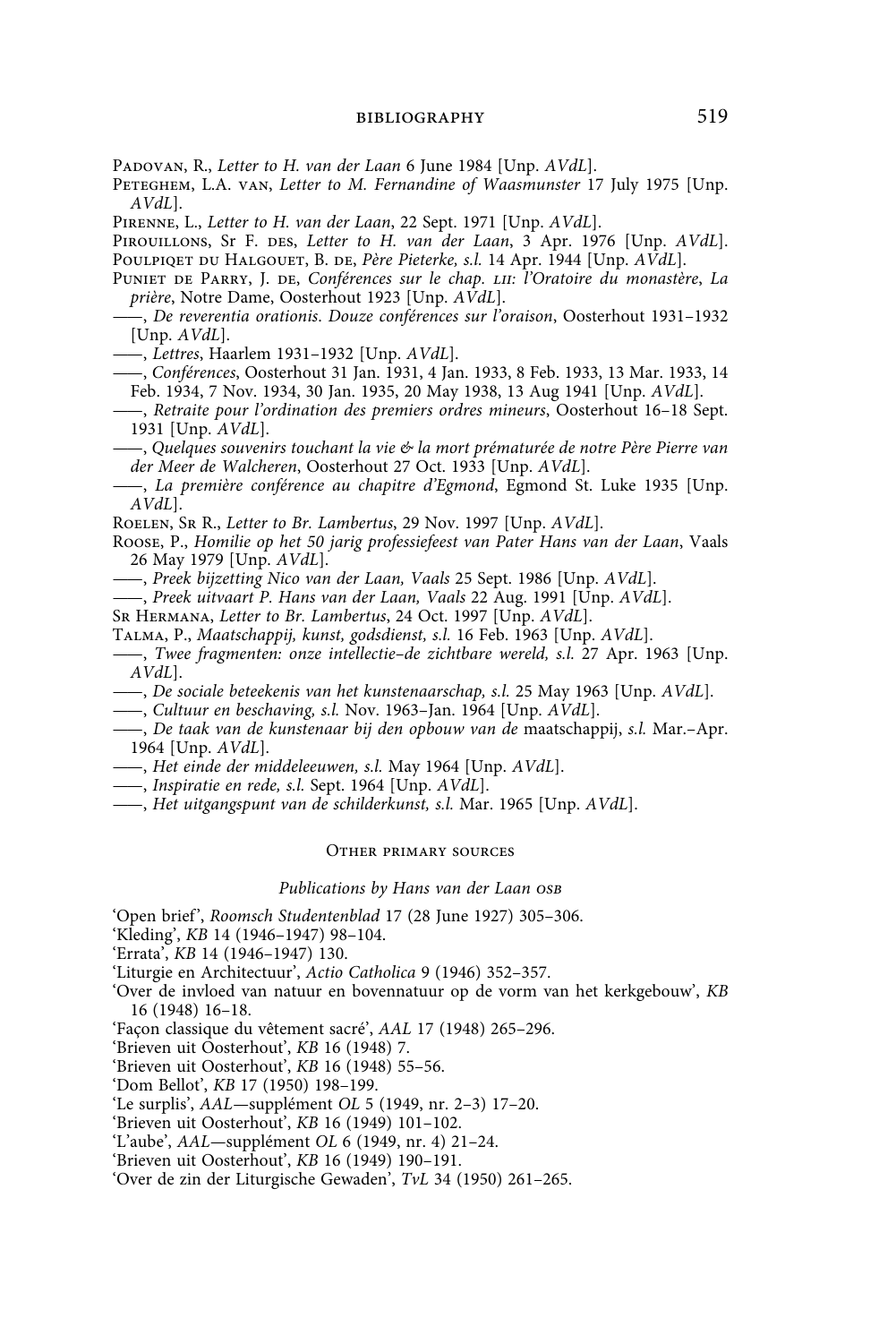'La chasuble. Notes préliminaires', *AE*—supplément *OL* 8 (1950, nr. 2–3) 39–42.

- 'Composition de la chasuble et de ses accessoires', *AE*—supplément *OL* 9 (1950, nr. 4) 43–46.
- 'L'aube. Description technique', *AE*—supplément *OL* 7 (1950, nr. 1) 25–28.
- 'C. Holzmeister, Kirchenbau ewig neu, Insbruck 1951', *Roeping* 27 (1950–1951) 558. [– N. van der Laan], 'Kapel te Helmond', *BW* 69 (1951) 319–321.
- 'Ter inleiding', in: J. NAALDEN, *De refter der St. Paulusabdij te Oosterhout. Arch. Dom Paul Bellot O.S.B.*, Tilburg 1951.
- 'La chasuble pliée ou «plicata»', *AE*—supplément *OL* 12 (1951–1952, nr. 3) 55–58.
- 'La dalmatique', *AE*—supplément *OL* 13 (1951–1952, nr. 4) 59–62.
- 'Kerkelijke bouwkunst', in: J.E. de Quay, ed., *Het nieuwe Brabant*, t. I, 's-Hertogenbosch 1952, 283–314.
- *Het domein van de kunst*, Antwerpen 1952 [Mgr. van Heukelumstichting. Kerkelijke architectuur I].
- *Muziek en architectuur*, Antwerpen 1952 [Mgr. van Heukelumstichting. Kerkelijke architectuur III].
- 'La chape', *AE*—supplément *OL* 14 (1953, nr. 1) 63–66.
- 'Les linges d'autel', *AE*—supplément *OL* 17 (1953, nr. 4) 79-82 [HvpL, 'The Altar Cloths', tr. E.J. Sutfin, *Liturgical Arts* 24 (Nov. 1953) 7–8].
- 'Le surplis', *AE*—supplément *OL* 17 (1953, nr. 4) n.pp.
- 'L'amict', *AE*—supplément *OL* 20 (1954, nr. 3) 91–94.
- 'La confection de l'aube', *AE*—supplément *OL* 21 (1954, nr. 4) 95–98.
- 'Comment se pose le problème de l'art d'Église IV. Principes élémentaires d'architecture religieuse', *AE* 22 (1954) 301–304.
- 'Comment se pose le problème de l'art d'Église V. Déterminations naturelles ou surnaturelles pour la forme de l'église', *AE* 23 (1955) 1–4.
- 'Les accessoires de la chasuble', *AE*—supplément *OL* 29 (1956, nr. 4) 123–126.
- 'Composition, coupe et exécution de la chasuble', *AE*—supplément *OL* 26–27 (1956, nr. 2) 115–118.
- 'Kerk en kunst', *Vindicamus* (Apr. 1956) 46–47.
- 'La tunique et la dalmatique, composition, mesures, coupe et exécution', *AE*—supplément *OL* 32 (1957, nr. 3) 135–138.
- 'Vernieuwingen in kerkenbouw te Ronchamp en Syracuse. Architectonische ordonnantie en plastische verhoudingen', *De Tija* (13 July 1957) 9.
- 'Het kazuifel', *TvL* 42 (1958) 208–213.
- 'Aube de chantre ou d'acolyte', *AE*—supplément *OL* 112 (1960) n.pp.
- 'Le surplis', *AE*—supplément *OL* 113 (1960) n.pp.
- 'Kerkelijke architectuur', *St. Adelbert* 8 (1960) 65–68.
- Le nombre plastique. Quinze leçons sur l'ordonnance architectonique, tr. X. BOTTE, Leiden 1960; *Het plastische getal. XV lessen over de grondslagen van de architectonische ordonnantie*, Leiden 1967; trad. Italiano, *Il numero plastico. Quindici lezioni*  sull'ordine architettonico, tr. L. FILIPETTO, Milano 2002.
- 'Het heiligdom der christenen en de moderne architectuur', *BW* 78 (1960) 486–498.
- 'Liturgische gewaden', in: A.M. HEIDT, *Catholica. Geïllustreerd encyclopedisch vade*mecum voor het katholieke leven, 's-Gravenhage 1961<sup>2</sup>, 998–1012.
- 'Liturgische voorwerpen', in: A.M. HEIDT, *Catholica. Geïllustreerd encyclopedisch* vademecum voor het katholieke leven, 's-Gravenhage 1961<sup>2</sup>, 1014–1021.
- 'Openbare les over liturgie en Architectuur gehouden op 5 oktober 1963 door Dom van der Laan', *KB* 30 (1963) 500–504.
- 'Bouwen en bidden', *Mededelingen voor de Vrienden van de Abdij St. Benedictusberg*, Mamelis 1966, 11–25.
- 'Théodore Strawinsky aux Pays-Bas', *La liberté* (1 Apr. 1967) [Fribourg].
- 'De architect over zijn werk', in: *n.n.*, *De nieuwe abdykerk van Mamelis*, Vaals 1968, 15–17.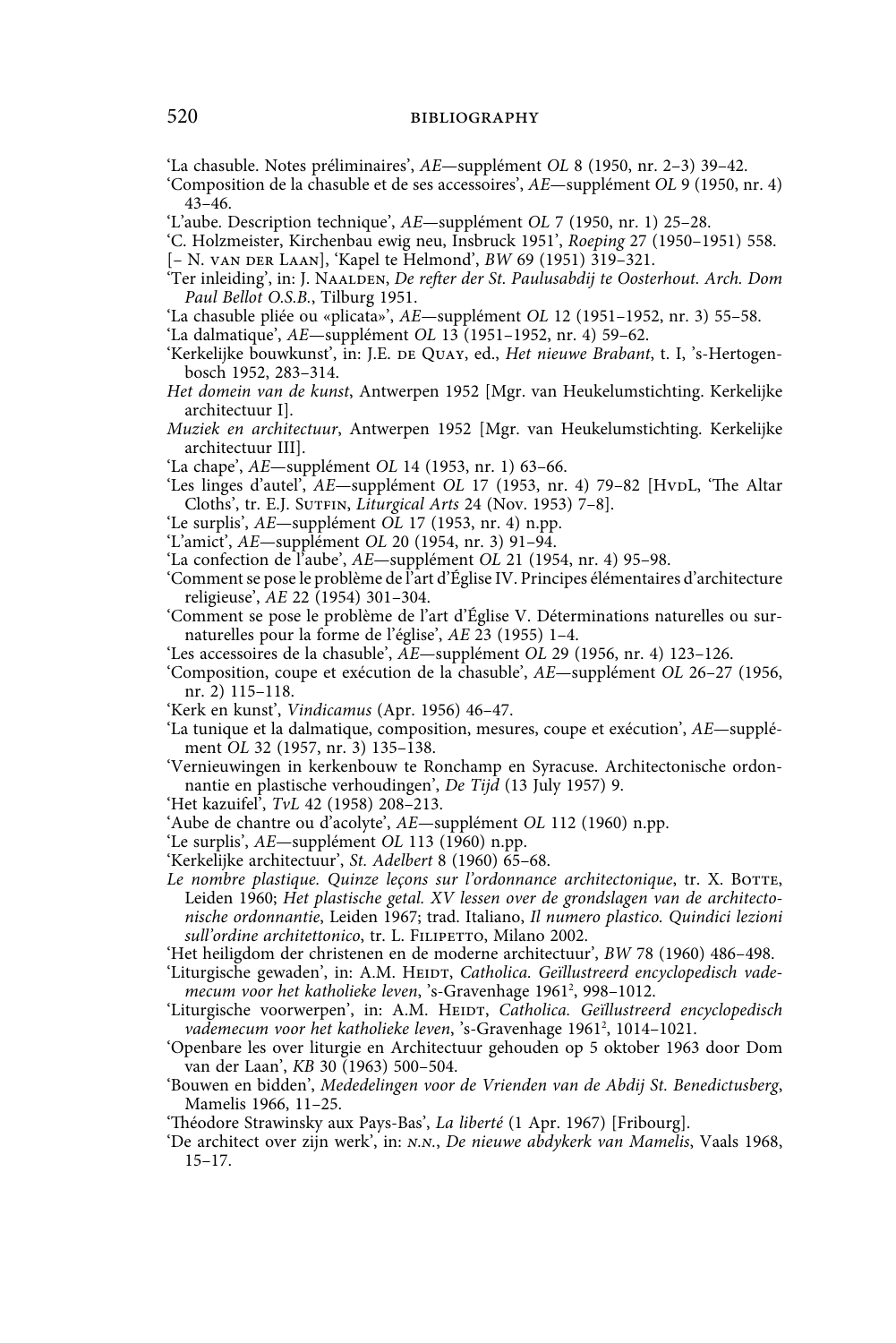- 'R.-k. St. Willibrorduskerk te Almelo. Architect: Jan de Jong', *BW* 86 (1968) 343– 348.
- *De liturgie*, Utrecht 1969 [Geschriften van de vereniging voor Latijnse liturgie]. [Also published as: HVDL, 'De liturgie' in: B. Böcker, ed., *Nova et vetera. 25 jaar vereniging voor latijnse liturgie*, Kampen 1992, 97–106].
- 'Over de Institutie van het Romeinse Missaal', in: *De Romeinse Mis na Vaticanum II*, Utrecht 1970, 14–26 [Geschriften van de vereniging voor Latijnse liturgie].
- 'Beschouwingen over het huis', *Plan* 3 (1972, nr. 6) 54–59.
- *Gesprek van de architect met de zusters van Waasmunster over het in aanbouw zijnde klooster Roosenberg*, May 1974.
- *Negen brieven van de architect over de bouw van het klooster Roosenberg*, Vaals 1975, 20082 .
- *De Architectonische Ruimte. Vijftien lessen over de dispositie van het menselijk verblijf*, Leiden 1977, 19832 (revised), 19923 (revised), 19974 ; English trans., *Architectonic Space. Fifteen lessons on the Disposition of the Human Habitat, tr. R. PADOVAN, Leiden* 1983; trad. Français, *L'espace architectonique. Quinze leçons sur la disposition de la*  demeure humaine, tr. X. BOTTE, Leiden 1989; Deutsche Üb., Der architektonische *Raum. Fünfzehn Lektionen über die Disposition der menschlichen Behausung*, tr. U. Hahn, *et al*, Leiden 1992; trad. Italiano, *Lo spazio architettonico*, tr. MVM Milano (dal tedesco), Milano 2002; trad. Español, *El espacio arquitectónico*, tr. W. BEEKHOF, Madrid 2010.
- 'Het menselijk verblijf; grootte, vorm, ruimte', *Plan* 8 (1977, nr. 4) 41–46.
- 'Muziek en liturgie', *Kerkoraal* 3–4 (1978) 7–13, 24–31.
- 'Liturgie en Architectuur', *Communio* 3 (1978) 470-480 [Also published as: HvDL, 'Liturgia e architettura', *Casabella* (1996–1997, nr. 640–641) 83–85 (partial translation); 'Liturgia e architettura. Delle forme in generale', A. FERLENGA-P. VERDE, *Dom Hans van der Laan. Le opere, gli scritti*, Milano 2000, 189–193].
- 'Toespraak', in: W. Graatsma–J. Naalden, *Architectuur modellen en meubels. Een tentoonstelling ontworpen door Hans van der Laan*, Lemiers 1982, 7–9.
- [—S. Graatsma—M. Beemer], *Letters in steen gehouwen*, Eindhoven 1983.
- [*Vormenspel*] *Het vormenspel der liturgie*, Leiden 1985; English trans., *The Play of Forms. Nature, Culture and Liturgy*, tr. R. Padovan, Leiden 2005; trad. Italiano, *La*  forma. Natura, cultura e liturgia nella vita umana, tr. K. DEN BIESEN, Milano 2000.
- 'Toelichting bij de tentoonstelling van Dom Hans van der Laan. Februari 1986', in: *n.n.*, *Dom Hans Van der Laan. Architektuurtentoonstelling*, Antwerpen 1986, 9–12 [Exhibition catalogue De Singel].
- 'Il quadro liturgico dell'abbazia di Vaals. Un'autobiografia, 1988', in: A. Ferlenga–P. Verde, *Dom Hans van der Laan. Le opere, gli scritti*, Milano 2000, 31–44 [For the original: HvpL, Letter to Sr G. van der Laan 19880319].
- 'Dankwoord', in: W. Graatsma–H.J.M. Tilmanns, ed., *Ailbertusstichting Maastricht ter gelegenheid van de toekenning van de Architectuurprijs Limburg 1989 aan Dom Hans van der Laan*, Maastricht 1989, n.pp. [Also published in: L.J.M. Tummers– J.M. TUMMERS-ZUURMOND, ed., *Abdijkerk te Vaals*, Bloemendaal 2005, 49].
- *Het Liturgisch kader van Vaals*, Vaals 1989 [Abdij St. Benedictusberg].
- 'Levensloop', in: W. Graatsma–H.J.M. Tilmanns, ed., *Ailbertusstichting Maastricht ter gelegenheid van de toekenning van de Architectuurprijs Limburg 1989 aan Dom*  Hans van der Laan, Maastricht 1989, n.pp. [Also published as: HvpL, 'Levensloop' / 'A life history', in: W. Graatsma–J. Kirkpatrick, *Ter ere van Dom Hans van der Laan, 1904–1991* / *In honour of Dom Hans van der Laan, 1904–1991*, Nuth 1992, 98-113; 'Levensloop', in: L.J.M. TUMMERS-J.M. TUMMERS-ZUURMOND, ed., *Abdijkerk te Vaals,* Bloemendaal 2005, 5–6].
- 'Een architectuur op basis van het ruimtelijk gegeven van de natuur', in: W. Graatsma– H. Tilmanns, ed., *Ailbertusstichting Maastricht ter gelegenheid van de toekenning van de Architectuurprijs Limburg 1989 aan Dom Hans van der Laan*, Maastricht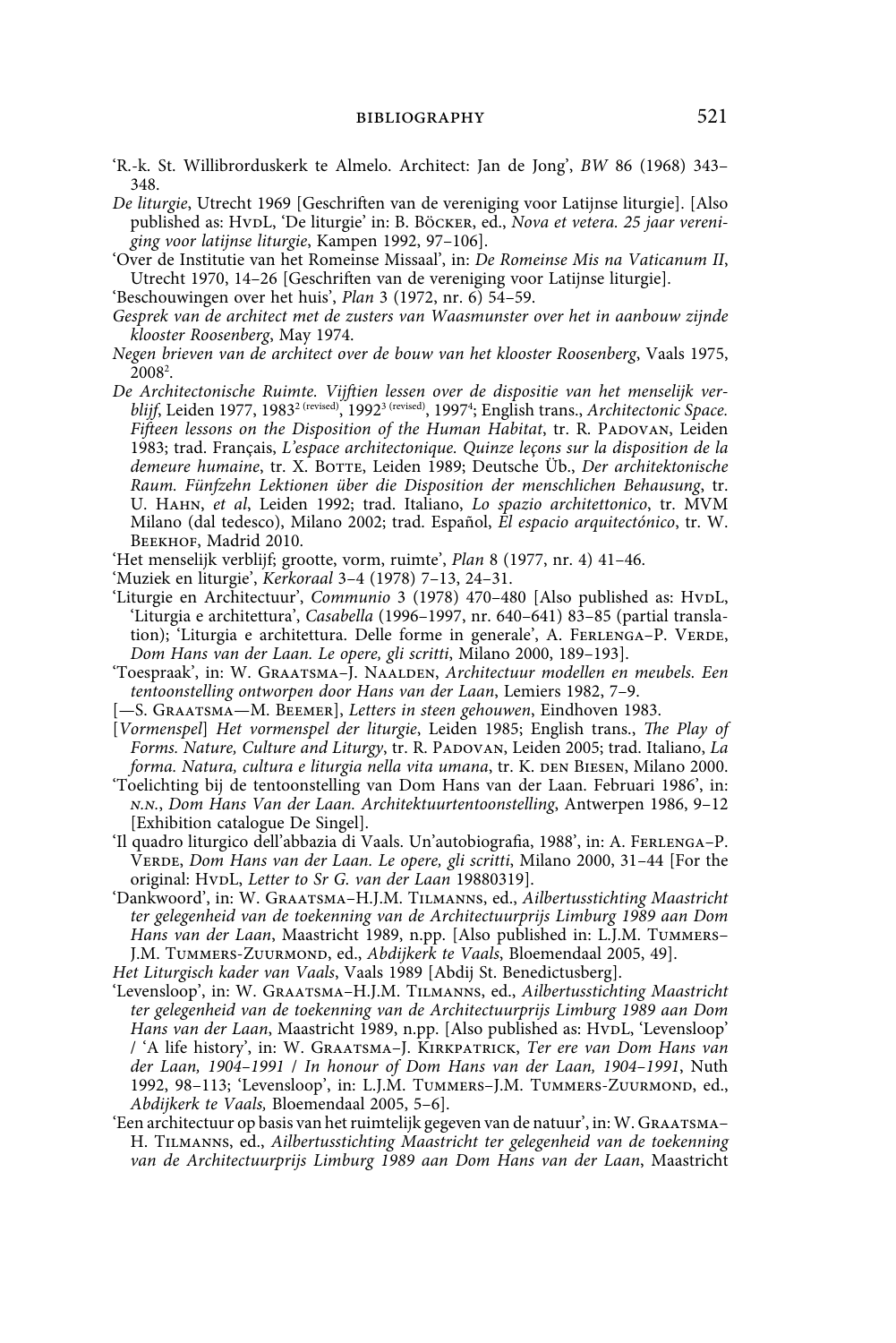1989, n.pp. [Also published as: HvDL, 'Een architectuur op basis van het ruimtelijk gegeven van de natuur' / 'Instruments of Order', in: W. Graatsma–J. Kirkpatrick, *Ter ere van Dom Hans van der Laan, 1904–1991* / *In honour of Dom Hans van der Laan, 1904–1991*, Nuth 1992, 48–79; 'Instruments of Order', tr. R. Padovan, in: B. Farmer–H. Louw, ed., *Companion to Contemporary Architectural Thought*, London-New York 1993, 284–288; 'Strumenti di ordine', *Casabella* (Apr. 1996, nr. 633) 70-77; 'Instruments of Order', in: P. BRADLEY, ed., Art, *nature and mathematics*, Vaals-Edinburgh 2000, 12–27; 'Strumenti di ordine', in: A. Ferlenga–P. Verde, *Dom Hans van der Laan. Le opere, gli scritti*, Milano 2000, 194–197].

'On a Scottish tartan', in: P. BRADLEY, ed., *Living and correspondences*, Vaals-Edinburgh 2000, 12–25.

*Alfabet in steen*, W. Graatsma, ed., Nuth 2001.

'The Seven Relationships of Architectonic Space', in: P. BRADLEY, ed., *The Line under the Spell of its Measure*, Vaals-Edinburgh 2001, 78–79.

*Grondbeginselen der architectuur*, t. I–III, Purmerend 2001 [André Dam].

- *Dom H. van der Laan, Monnik-architect. Verslag van een reis naar Rome tijdens de vasten in 1955. Naar Rome met Jan, Els en Jeanne Daisy*, Amsterdam 2004, 20082 [Van der Laanstichting].
- *Den Bosch, Kruithuis 13 en 14 april 1956. Over de doorbraak naar de Sint-Pieter te Rome. Nabeschouwing op de lezing van ir. Van Ravensteyn*, in: *Dom H. van der Laan, Monnik-architect. Verslag van een reis naar Rome tijdens de vasten in 1955. Naar Rome met Jan, Els en Jeanne Daisy*, Amsterdam 2004, 20082 [Van der Laanstichting].
- 'Brief van Dom van der Laan aan Jos Naalden', *Thematismos* (Apr. 2007, nr. 6–7) 7–13.

### *Ancient authors*

- Amalarius Symphosius, *Liber officialis* III, 9, in: J.M. Hanssens, ed., *Amalarii episcopi opera liturgica omnia*, t. II, Città del Vaticano 1948.
- Aristotle, *Metaphysica*, ed.: W.D. Ross, t. II, Oxford 1924.
- ——, *Ethica Nicomachea*, ed.: I. Bywater, Oxonii 195913.
- ——, *Physica*, ed.: W.D. Ross, Oxford 19623 .
- Duns Scotus, J., *Lectura* III D.1 q.1, in: *Ioannis Duns Scoti Opera Omnia*, t. XX, Roma 2003.
- Durandus de Mende, G., *Rationale divinorum officiorum*, in: A. Davril–T.M. Thibodeau, ed., *Guillelmi Duranti Rationale divinorum officiorum*, *CC* CXL-CXLa– CXLb, Turnhout 1995–1998–2000.
- Horatius Flaccus, *Carmina*, in: *Horace*, t. I, *Odes et épodes*, F. Villeneuve, ed., Paris 1964.

Petrus Venerabilis, *Epistolarum* Lib. VI, Ep. IV, in: *PL* CLXXXIX, 386–388.

- Plato, *Meno*, in: A. Croiset–L. Bodin, ed., *Platon. Oeuvres complètes*, t. III, Paris 1955.
- ——, *Timaeus*, in: A. Rivaud, ed., *Platon. Oeuvres complètes*, t. X, Paris 1956.
- ——, *Theaitetos*, in: E. Chambry, ed., *Platon. Oeuvres complètes*, t. III, Paris 1938.

Plotinus, *Enneads*, in: E. Bréhier, ed., *Plotin. Ennéades*, t. V., Paris 1956.

- Pseudo-Dionysius Areopagita, *Oeuvres de Saint-Denys l'Aréopagite*, tr. G. Darboy, Paris 1845.
- ——, *De coelesti hierarchia*, in: *PG* III, 115–370; *SC* 58, Paris 1958.
- ——, *De divinis nominibus*, in: *PG* III, 585–996.
- ——, *De ecclesiastica hierarchia*, in: *PG* III, 369–584.
- ——, *De mystica theologia*, in: *PG* III, 997–1064.
- S. Ambrosius, *Explanatio psalmi* I, in: *CSEL* LXIV, Wien-Leipzig 1919.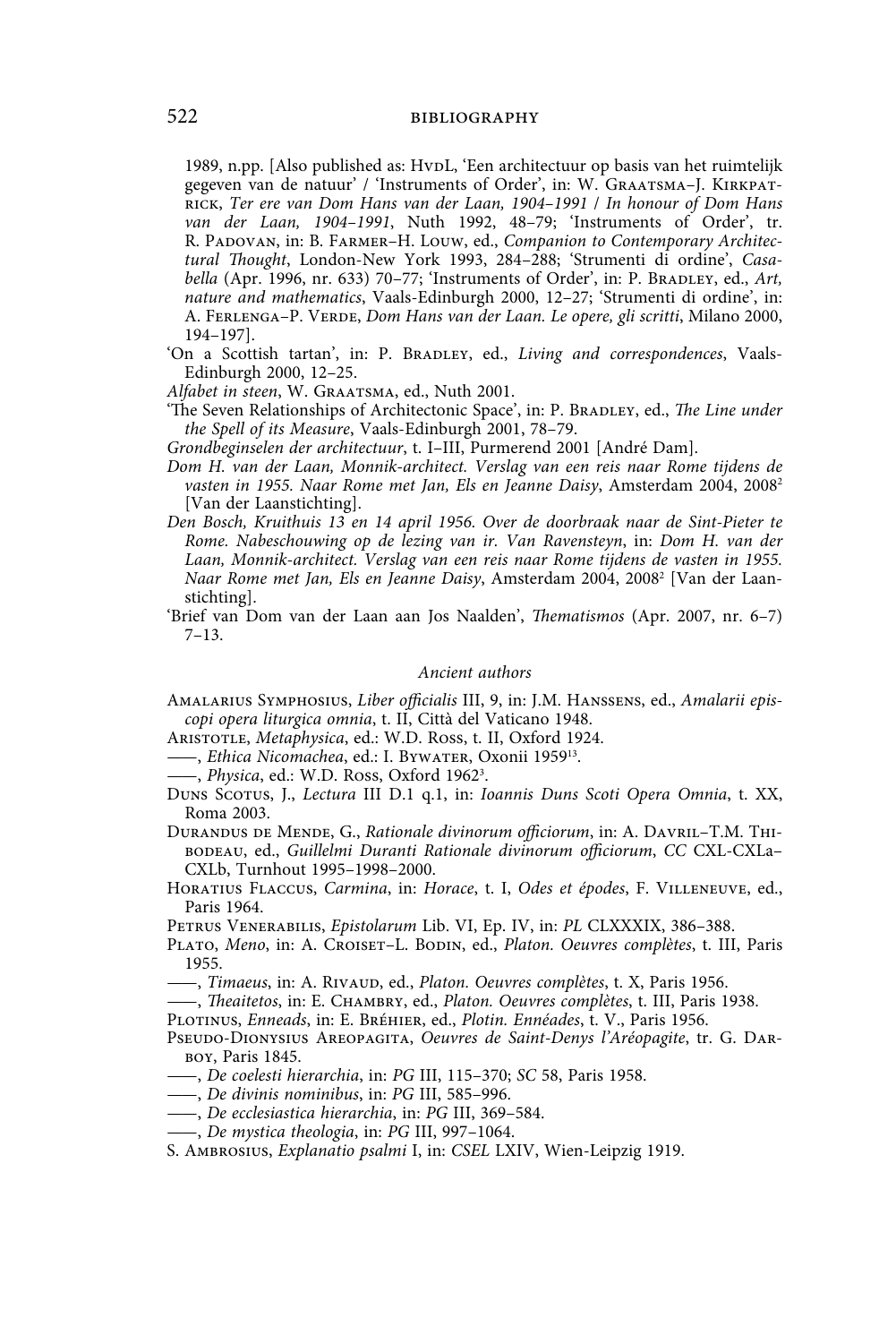- S. Augustinus, *Confessiones*, in: *PL* XXXII, 659–867; *CCL* XXVII.
- ——, *De Ordine* II, in: *PL* XXXII, 994–1020.
- ——, *Epistola* CV, in: *CSEL* XXXIV, 595–610.
- ——, *In 1am Epistolam Joannis*, tr. X, in: P. Agaësse, ed., Paris 1984 [*SC* 75].
- ——, *In Iohannis evangelium*, tr. CXXIV, in: *CCL* XXXVI, 1–688.
- ——, *Libri duo de Ordine*, in: *CCL* XXIX, 89–136.
- ——, *Regula ad servos Dei*, in: *PL* XXXII, 1377–1385.
- ——, *Sermo* XLIII, in: *CCL* XLI, 508–512.
- ——, *Sermo* CCCXXXVI, in: *PL* XXXVIII/XXXIX, 1472.
- S. Benedictus Nursinus, *Regula*, ed: R. Hanslik, *CSEL* LXXV, Wien 1960.
- S. Caesarius Arelatensis, *Sermones de Scriptura*, Paris 1937.
- S. Cyrillus Hierosolymitanus, *Catecheses*, 18,23–25, in: *PG* XXXIII, 1043–1047.
- S. Ephraem Syrus, *Hymnes sur la nativité*, Paris 2001 [*SC* 459]*.*
- S. Gregorius magnus, *Dialogorum liber* II, in: *PL* LXVI, 125–204; *SC* 260, 126–249. ——, *Homiliae in Evangelium*, in: *PL* LXXVI, 1075–1312.
- S. Gregorius Nyssenus, *Apologia in Hexaemeron*, in: *PG* XLIV, 62–124.
- ——, *De anima et resurrectione*, in: *PG* XLVI, 11–162.
- ——, *De Virginitate*, in: *PG* XLVI, 318–416.
- ——, *De vita Sanctae Macrinae*, in: *PG* XLVI, 949–1000.
- ——, *In Canticum Canticorum*, in: *PG* XLIV, 755–1120.
- S. Thomas de Aquino, *De potentia*, in: *Quaestiones disputatae*, t. II, P. Bazzi, *et al*, ed., Taurini-Romae 1965.
- ——, *De Veritate*, in: *Quaestiones disputatae*, t. I, R.M. Spiazzi, ed., Taurini-Romae, 1953.
- ——, *Expositio in libros Posteriorum Analyticorum*, in: R.M. Spiazza, ed., Taurini-Romae 1964.
- ——, *Expositio in VIII libros Politicorum Aristotelis*, in: *Opera omnia* ed. Leonina, t. XLVIII, Paris 1971.
- ——, *In Aristotelis Librum de Anima Commentarium*, in: A. M. Pirotta, ed., Taurini 1948.
- ——, *In Aristotelis libros Physicorum*, in: *Opera omnia* ed. Leonina, t. II, Romae 1884.
- ——, *In duodecim libros Metaphysicorum Aristotelis expositio*, in: M.R. Cathala– R.M. Spiazzi, ed., Taurini-Romae 1964.
- ——, *In librum Beati Dionysii De divinis nominibus expositio*, in: C. Pera, ed.– P. Caramello–C. Mazzantini, Taurini-Romae, 1950.
- ——, *Scriptum super Sententiis magistri Petri Lombardi*, lib. I, in: P.F. Mandonnet, ed., t. I, Parisiis, 1929.
- ——, *Scriptum super Sententiis magistri Petri Lombardi*, lib. IV, in: M.F. Moos, ed., t. IV, Parisiis, 1947.
- ——, *Summa contra Gentiles*, in: *Opera omnia* ed. Leonina, t. XIII–XV, Romae 1918– 1930.
- ——, *Summa theologica* I, in: *Opera omnia* ed. Leonina, t. IV–V, Romae 1888–1889.
- ——, *Summa theologica* Iª–IIae, in: *Opera omnia* ed. Leonina, t. VI–VII, Romae 1891– 1892.
- ——, *Super Boetium De Trinitate*, in: *Opera omnia* ed. Leonina, t. L, Roma-Paris 1992.
- ——, *Super primam Epistolam ad Corinthios lectura*, in: *Super Epistolas S. Pauli lectura*, t. I, R. Cai, ed., Taurini-Romae, 1953.
- VITRUVIUS POLLIO, M., *De architectura libri X*, ed.: F. KROHN, Lipsiae 1912; ID., *De architectura libri decem*, ed.: C. Fensterbusch, Darmstadt 1991.
- Walahfridus Strabo, *De exordiis*, in: A. Harting-Correa, ed., *Walahfrid Strabo's Libellus de exordiis et incrementis quarundam in observationibus ecclesiasticis rerum*, Leiden 1996.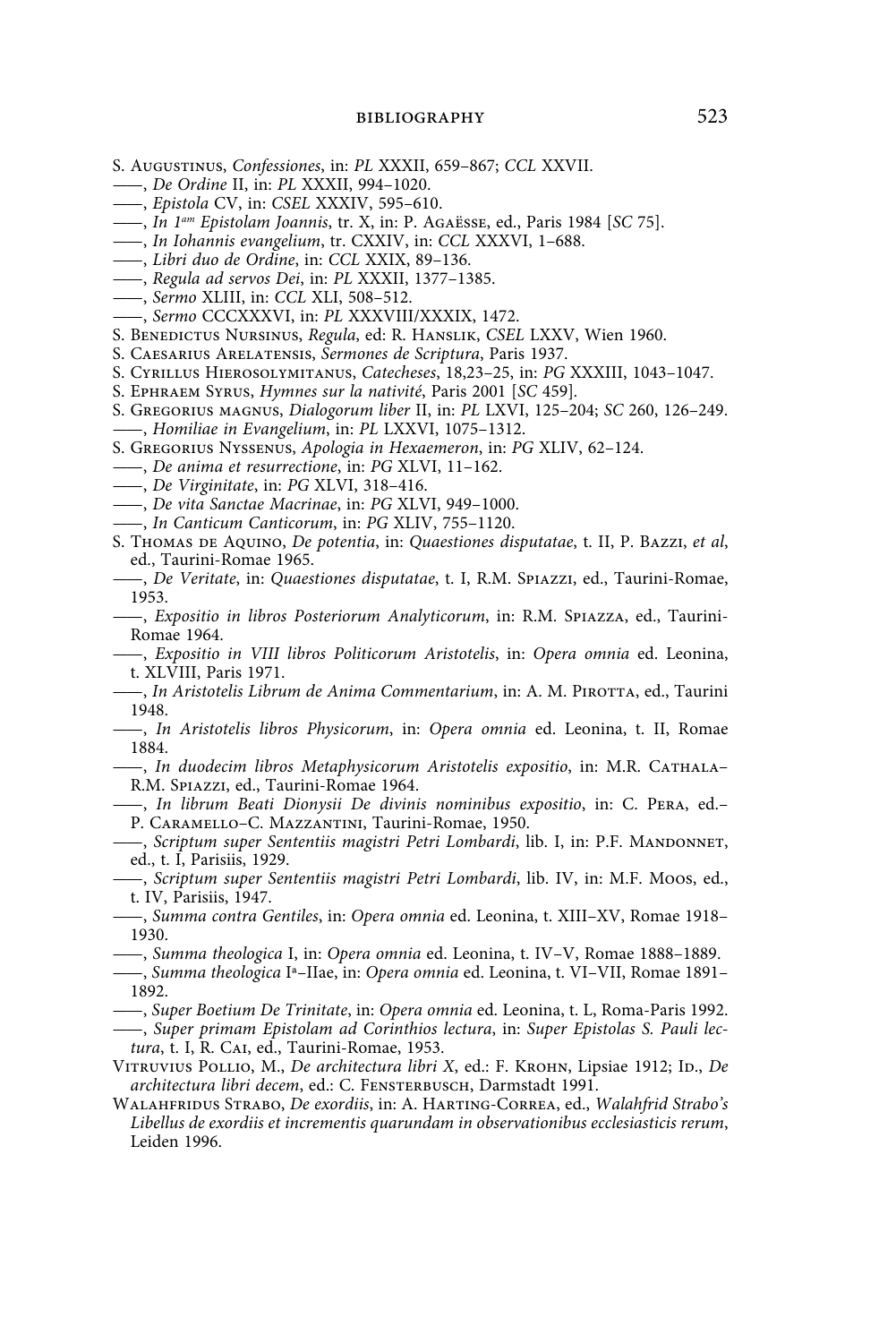# 524 **bibliography bibliography**

#### *Magisterium*

- Benedictus PP. xvi, Litt. Ap. motu proprio *Summorum Pontificium*, 2 juli 2007, in: *AAS* 99 (2007) 777–781.
- [*BR* 1961] *Breviarium Romanum, ex decreto SS. Concilii Tridentini restitutum, Summorum Pontificium cura recognitum, cum textu psalmorum e versione Pii Papae XII Auctoritate edita*, t. I–II, Ratisbonae 1961 [ed. juxta tipicam].
- [*CE* 1600] *Caeremoniale Episcoporum, Clementis VIII., Innocentii X. et Benedicti XIII., jussu editum, Benedicti XIV. et Leonis XIII. auctoritate recognitum*, Ratisbona 1886 [Ed. Typica].
- [*CE* 1984] *Caeremoniale Episcoporum ex decreto Sancrosancti Êcumenici Concilii Vaticani II instauratum auctoritate Ioannis Pauli PP. II promulgatum*, 14 Sept. 1984.
- [*CIC* 1917] *Codex Iuris Canonici Pii X Pontificis Maximi iussu digestus Benedicti Papae XV auctoritate promulgatus*, 27 May 1917.
- Conc. Tridentinum, *Sessio* VI, 13 Jan. 1547, *Decretum de iustificatione*, c. 7, in: *SGTr* 5, 791–799 (DH 1528–1531).
- ——, *Sessio* XXII, 17 Sept. 1562, c. 5, in: *SGTr* 8, 959–962 (DH 1746).

Conc. Vaticanum II, Const. *Sacrosanctum Concilium*, Roma 1963, in: *AAS* 56 (1964) 97–138.

- S. Congregatio Rituum, Instructio *Musicam Sacram*, 5 Mar. 1967, in: *AAS* 59 (1967) 300–320.
- S. Congregatio Studiorum, *Decretum*, 27 July 1914, in: *AAS* 6 (1914) 384–386.
- [*GR*] *Graduale Sacrosanctae Romanae Ecclesiae, De tempore et de Sanctis, SS. D. N. Pii X Pontificis Maximi, iussu restitutum et editum ad exemplar editionis tipicae concinnatum et rhytmicis signis a Solesmensibus monachis diligenter ornatum*, Pariis-Tornaci-Romae-Neo Eboraci 1961.
- [*IGMR* 1969] *Institutio Generalis Missalis Romani*, in: *Missale Romanum ex Decreto Sacrosancti Oecumenici Concilii Vaticani II instauratum auctoritate Pauli PP. VI promulgatum*, Typis Polyglottis Vaticanis 1969.
- Ioannes Paulus PP. ii, Litt. Encycl. *Redemptoris Mater*, 25 Mar. 1987, in: *AAS* 79 (1987) 361–433.
- ——, *Chirografo per il centenario del motu proprio 'Tra le sollecitudini' sulla musica sacra*, 22 Nov. 2003, in: *AAS* 96 (2004) 256–265.

*Katechismus of Christelijke leer*, Haarlem 1910.

- Leo PP. xiii, Litt. Encycl. *Aeterni Patris*, 4 Aug. 1879, in: *AAS* 12 (1879–1880) 97–115.
- [*LH*] *Officium Divinum ex decreto Sacrosancti Oecumenici Concilii Vaticani II instauratum auctoritate Pauli PP. VI promulgatum, Liturgia Horarum iuxta Ritum Romanum*, t. III–IV, Typis polyglotis Vaticanis 1975 [Editio typica].
- [*MR* 1570] *Missale Romanum, ex decreto sacrosancti Concilii Tridentini restitutum, S. Pii V Pontificis Maximi, jussu editum, aliorum Pontificium cura recognitum a Pio X reformatum et Benedicti XV auctoritate vulgatum*, Ratisbonae 1941 [Ed. XXIV juxta typicam Vaticanam].
- [*MR* 1969] *Missale Romanum ex Decreto Sacrosancti Oecumenici Concilii Vaticani II instauratum auctoritate Pauli PP. VI promulgatum*, Typis Polyglottis Vaticanis 1969.
- *Ordo ad recipiendum novitium ad professionem sub Regula ss. p. n. Benedicti*, in: *Céremonies de la vêture et de la profession monastiques*, Solesmes 1883, 1–87.
- Paulus PP. vi, Ep. apost. *Pacis Nuntius*, 24 Oct. 1964, in: *AAS* 56 (1964) 965–967. ——, Litt. encycl. *Humanae vitae*, 25 July 1968, in: *AAS* 60 (1968) 481–503.

Pius PP. x, Motu proprio *Tra le sollecitudini*, 22 Nov. 1903, in: *ASS* 36 (1903) 329– 339.

- ——, Litt. Encycl. *Pascendi Dominici gregis*, 8 Sept. 1907, in: *AAS* 40 (1907) 593–650. Pius PP. xi, Litt. Encycl. *Studiorum ducem*, 29 June 1923, in: *AAS* 15 (1923) 309–326.
- ——, Const. Ap. *Divini Cultus*, 20 Dec. 1928, in: *AAS* 21(1929) 33–41.
- ——, Litt. Encycl. *Quadragesimo Anno*, 15 May 1931, in: *AAS* 23 (1931) 177–228.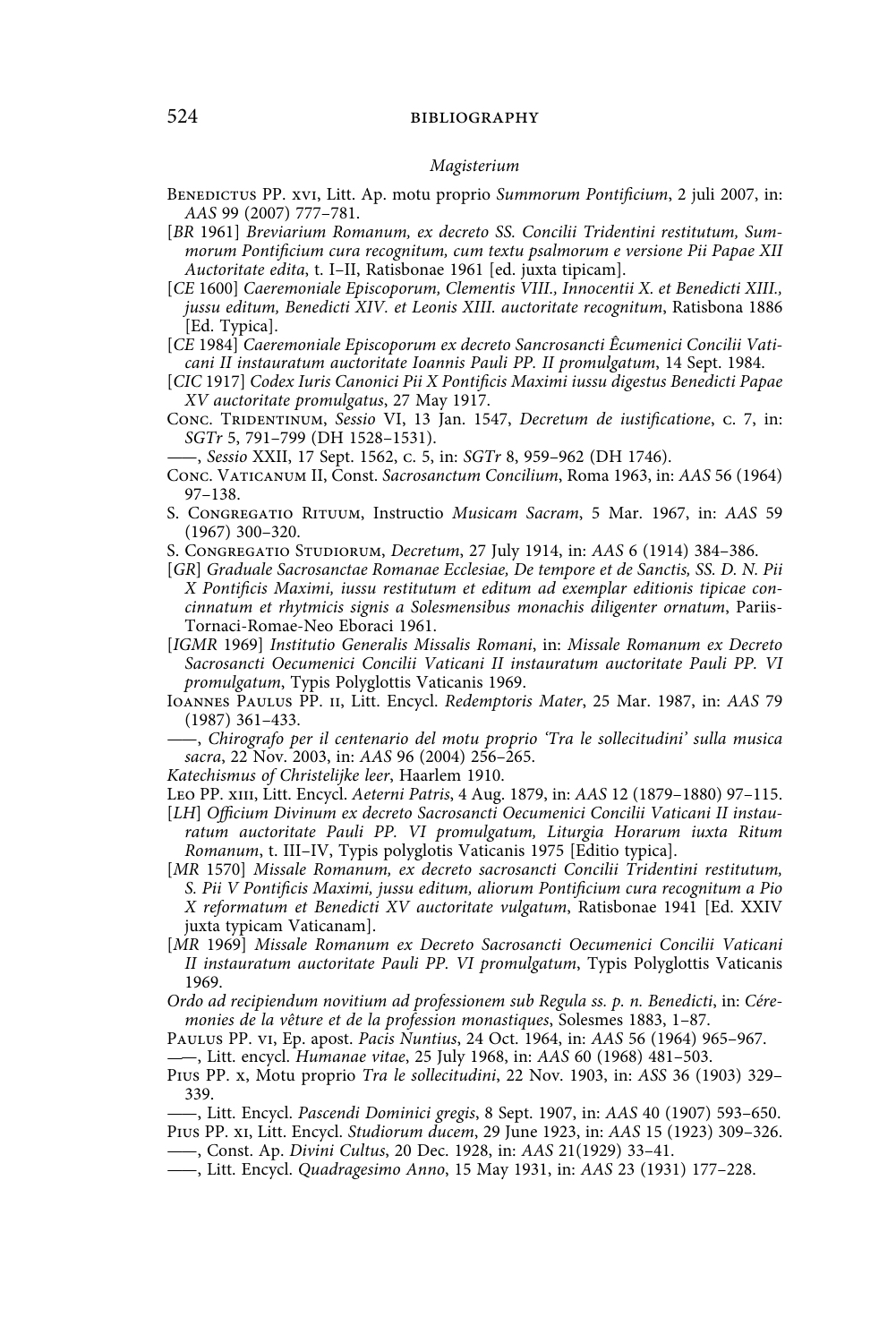- Pius PP. xii, Litt. Encycl. *Mystici Corporis*, 29 June 1943, in: *AAS* 35 (1943) 193–  $249$
- ——, Litt. Encycl. *Mediator Dei*, 20 Nov. 1947, in: *AAS* 39 (1947) 521–595.

——, 'Dilecti Filii Nostri', 18 Oct. 1949, *AAS* 41 (1949) 595–597.

- ——, 'Il Sommo Pontefice agli Artisti cattolici', *L'Osservatore Romano*, 6 Sept. 1950, 1.
- ——, *Discours en conclusion du 1er congrès international de liturgie pastorale*, Assisi 22 Sept. 1956, in: *AAS* 48 (1956) 711–725.
- [PR] *Pontificale Romanum summorum pontificium, jusu editum, et a Benedicto XIV Pont. Max. Recognitum et castigatum*, t. I–III, Mechlinia 1873.
- [*RR* 1614] *Rituale Romanum, Pauli V Pontificis Maximi, jussu editum, aliorumque pontificum cura recognitum atque auctoritate Ssmi D.N. Pii Papae XI ad normam Codicus Juris Canonici accommodatum*, Ratisbonae 1925 [Ed. I juxta typicam Vaticanam].
- [*RR* 1984 *De Ben*.] *Rituale Romanum ex decreto Sancrosancti Êcumenici Concilii Vaticani II instauratum auctoritate Ioannis Pauli PP. II promulgatum, De benedictionibus*, 31 May 1984.
- [*RR* 1974 *De Comm.*] *Rituale Romanum, De sacra communione et de cultu mysterii eucharistici extra Missam*, Typis polyglotis Vaticanis 1974 [Editio typica].

### Electronic sources

Armstrong, P.J., 'Architectural Issues for Concrete Design and Construction', *CTBUH review* 1 (2001, nr. 3) 1–11, http://parspbl.com/downloads/ebooks/concrete/ Architectural%20Issues%20for%20Concrete%20Design%20and%20Construction .pdf (access 20100522).

Bibleworks 4.0, 1998.

Bodar, A., ed., TV-documentary *Markant*, broadcast 24 Dec. 1988.

- Boertjes, A.–D. Kramer, 'Monnikenwerk', *Archined* (16 Nov. 2000), http://www .archined.nl/nieuws/monnikenwerk (access 20100522).
- ——, 'De erfenis van dom. Hans van der Laan (1904–1991)', *Archined* (8 Nov. 2001), http://www.archined.nl/nieuws/de-erfenis-van-dom-hans-van-der-laan-1904–1991 (access 20100522).
- Douangmanivanh, A., 'Hans Van der Laan architecte, la demeure humaine', *aRoots aRchitecture* (2003), http://www.aroots.org/notebook/article123.html (access 20100522).
- Dürsteler, J.C., 'El número plástico y la divina proporción', *Inf@vis!* (10 May 2004, mess. 145), http://www.infovis.net/printMag.php?num=145&lang=1 (access 20100522).
- Helmond, H. van, 'Bossche School ook buiten de eigen parochie?', *Archined* (7 Mar. 2007) http://www.archined.nl/nieuws/bossche-school-ook-buiten-de-eigen-parochie (access 20100522).
- Hitchcock, H.H., 'Cry Sanctuary! Will Renovated Churches Have Room for Jesus?', *Adoremus Bulletin*, Online edition 2 (1996, nr. 3), http://www.adoremus.org/5–6- \_96CrySanc.html (access 20100522).
- *n.n.*, 'Benedictijnse feestkledij' (Mar. 2008), http://www.religieuserfgoed.nl/maand .aspx?ID=50 (access 20100522).
- *n.n.*, 'Zestien kerken op lijst nieuwe rijksmonumenten', *RKK* (15 Oct. 2007), http:// www.katholieknederland.nl/actualiteit/2007/detail\_objectID614104\_FJaar2007 .html (access 20100522).
- Scheffer, F., ed., TV-documentary *De natuurlijke ruimte*, NOS broadcasted 3 Mar. 1993.
- Smith, T.G., 'An Architecture to Honor the Church's Vision', *Adoremus Bulletin*, Online edition 3 (1997, nr. 8), http://www.adoremus.org/1197–Smith.html (access 20100522).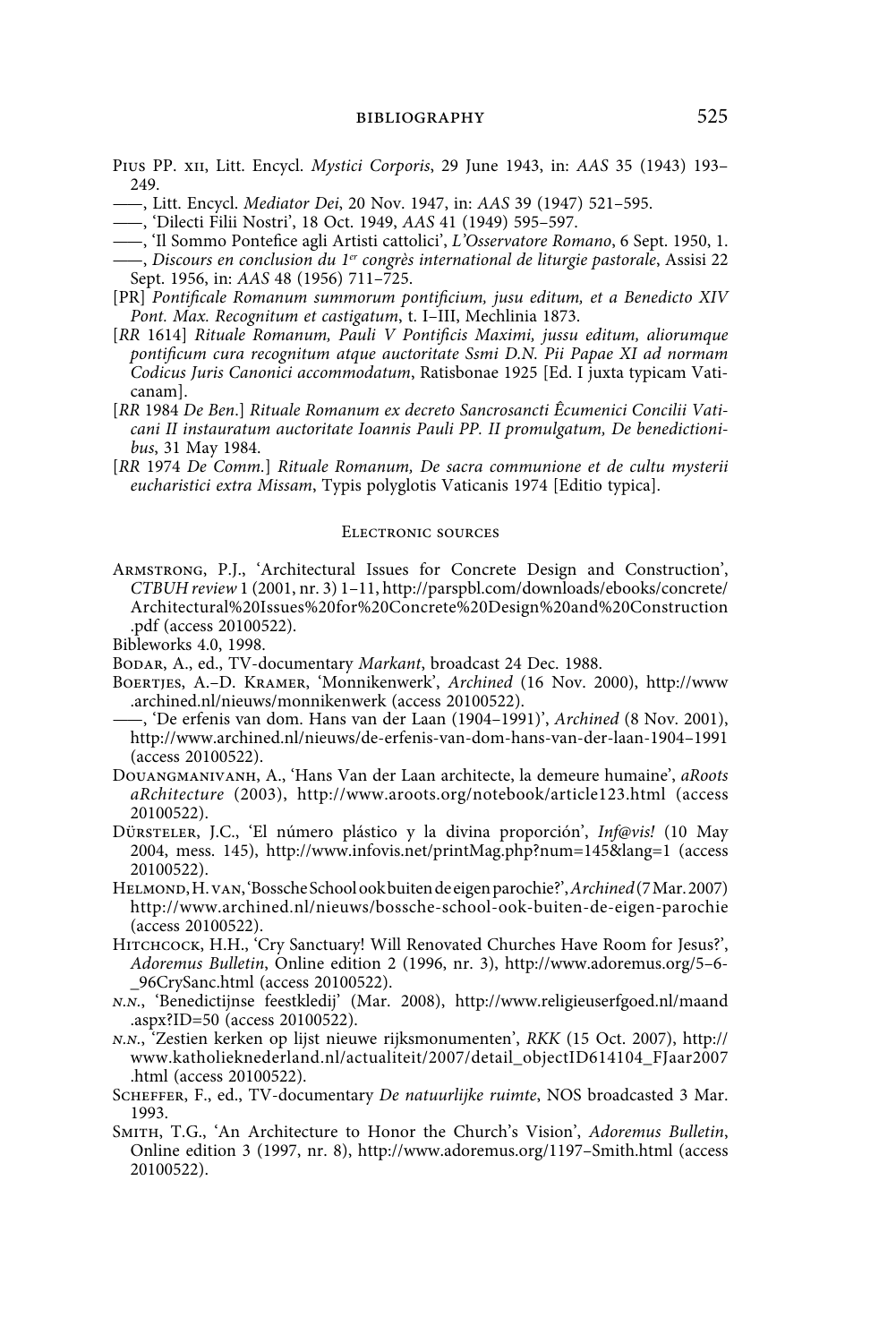——, 'Church Architecture and 'Full and Active Participation'', *Adoremus Bulletin*, Online edition 10 (2004, nr. 2–3), http://www.adoremus.org/0404ArchitectureWorship. html (access 20100522).

Steenhuis, M., *Deining in Delft. Countouren van het architectuur- en stedenbouwonderwijs 1900–1970*, http://issuu.com/steenhuis/docs/deiningindelft (access 20100522).

### Secondary literature

### *Unpublished secondary sources*

- BONT, P. DE, *Het buiten in de ban van het binnen*. Over Hans van der Laan, zijn theo*rie, zijn werk en zijn waarde*, Delft 1984 [Unp. Essay].
- BROECK, L. VAN DEN, *Dom Hans van der Laan. L'espace architectonique et la crise de la forme*, Bruxelles 1990 [Unp. Essay].
- Burggraaf, B., *Ideale verhoudingen. Een beknopt overzicht van de gulden snede en het plastisch getal*, *s.l.* 2001 [Unp. Essay].
- BUTLER, H., *Le nombre plastique. Présentation didactique des principes d'ordonnance architectonique de Dom H. van der Laan*, Boulogne 1985 [Unp. Essay].
- Choo, S.Y., *Study on Computer-Aided Design. Support of Traditional Architectural Theories*, München 2003 [Unp. Doctoral thesis].
- CORDONNIER, G., Au delà du nombre d'or: le nombre radiant, s.l. 1958 [Unp.].
- Dieteren, G., *Ruimte voor liturgie*, Heerlen 1981 [Unp. Essay].
- Hermsen, C.J.M., *Confrontaties tussen Dom Hans van der Laan en de architecten van de nieuwe zakelijkheid na de Tweede Wereldoorlog*, Nijmegen 1993 [Unp. Essay].
- HEUSDEN, H. VAN, *Bossche School versus Delftsche School. Een inventarisatie van twee traditionele architektuurstromingen*, Eindhoven n.d. [Unp. Essay].
- Huvaere, E., *Dom Hans van der Laan. De architectonische ruimte*, Gent 1989 [Unp. Essay].
- Janssen, R., *1,324718*, Delft 2001 [Unp. Essay].
- Karels, H., *De Architectuurtheorie van Dom van der Laan aan de praktijk getoetst*, Amsterdam 1998 [Unp. Essay].
- KNUTTEL, E., *De Bossche School. Een persoonlijke reflektie op een architektonisch gebeuren*, *s.l.* 1977 [Unp. Essay].
- Koch, D., *Tectonische eerlijkheid*, Tilburg 2002 [Unp. Essay].
- Kruhm, K.E., *Four Houses. A Language of Transition from Earth to Sky*, *s.l.* 1995 [Unp. Essay].
- Kruijtzer, G.–A. Dam, *Het ontstaan van het plastische getal*, Voorburg 2005 [Unp.].
- LABAT, L.-P. HASSELT, *Dom H. van der Laan. Situering en theorie*, *s.l.* 1985 [Unp. Essay].
- LENGLET, A., *Tentoonstelling NAi*, Maastricht 23 Feb. 2008 [Unp.].
- Leufkens, C., *Naar een architectonische ruimte*, Delft 1984 [Unp. Essay].
- Lips, H., *Architektuur*, *s.l.* 1984 [Unp. Essay].
- Maas, T., *De eigen wetgeving der architectuur. Woorden en werken van Dom H. van der Laan en de Bossche School*, Delft 1988 [Unp. Essay].
- Malschaert, J.F.–T.J. Malschaert, *Architectuur. Spel van ruimte en massa*, Dordrecht n.d. [Unp.].
- Millan Klusse, I., *Las Relaciones plásticas en el monasterio románico de Sant Pau del Camp. Una aplicación del pensamiento del Padre Van der Laan*, Barcelona 1985 [Unp. Doctoral Thesis].
- *n.n.*, *Architecten Van der Laan en Van Hal. Documentatie '80. Een keuze uit het werk van 1946 tot nu toe*, 's-Hertogenbosch 1980 [Unp.].
- Piacenza, M., 'Gli aspetti liturgici che incidono sull'arte', intervento in occasione della Giornata di studio sul tema 'Maestà e bellezza nel Suo santuario. L'arte a servizio della liturgia', Vaticano 1 Dec. 2007 [Unp.].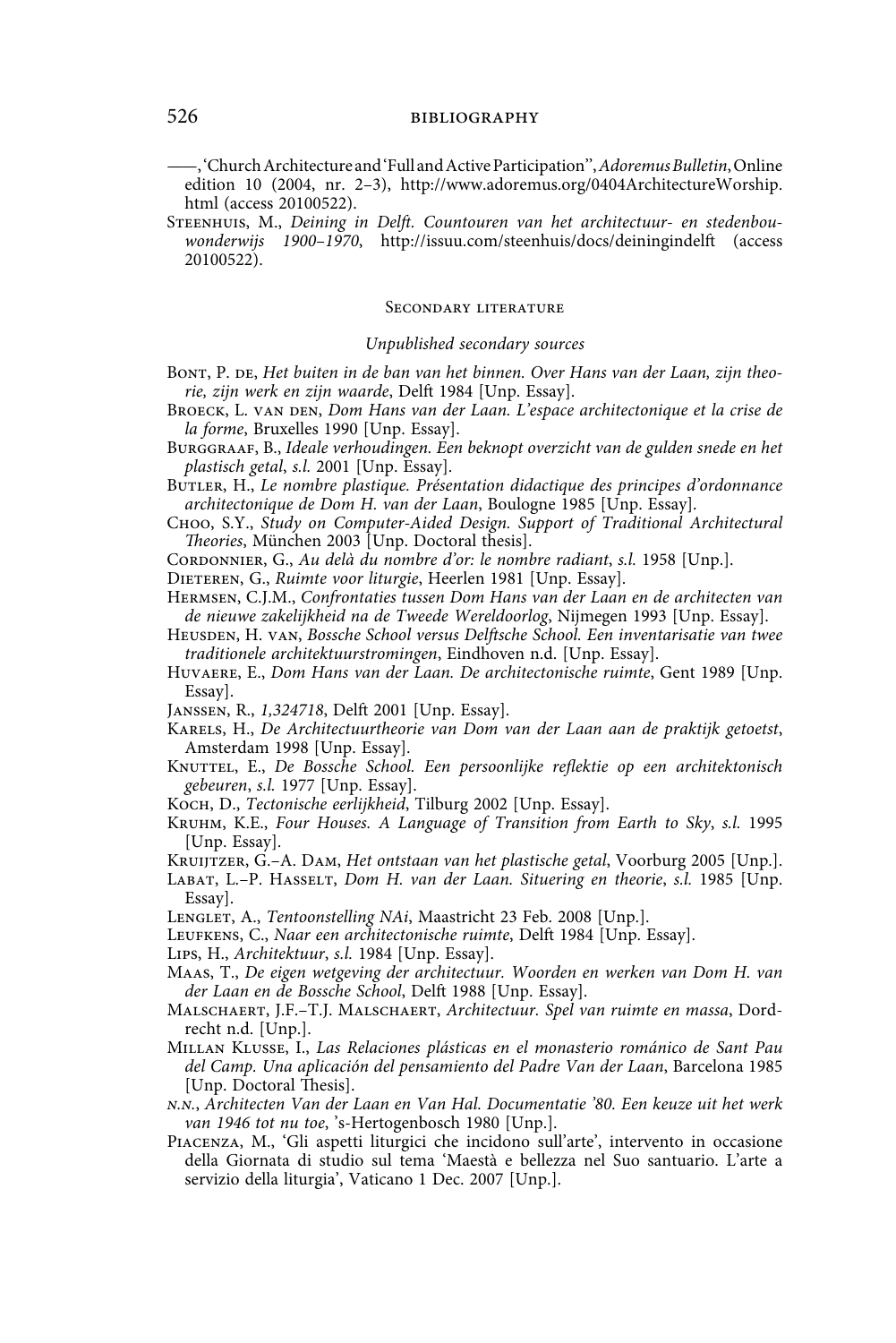Robbertz, R., *Zoeken naar essenties. Een vergelijking tussen Aldo Rossi's San Cataldo en Dom Hans van der Laans St. Benedictusberg*, Utrecht 2005 [Unp. Essay].

Smits, A., *Het volledig menselijk verblijf*, Tilburg 1985 [Unp. Essay].

Theunissen, B., *tan(abacus)*, Eindhoven 2007 [Unp. Essay].

Thomas, J., *Ima Summis. Een onderzoek naar de filosofische en theologische bronnen van de architectuur van Dom Hans van der Laan*, Leuven 2006 [Unp. Essay].

### *Secondary literature on Van der Laan*

- Aarts, J.–R. Fokkink–G. Kruijtzer, 'Morphic Numbers', *Nieuws Archief voor Wiskunde* 1 (2001) 56–58.
- Akerboom, J., 'Dom Hans van der Laan. Monnik en architect', *Monumenten* 12  $(2000)$  4-5.

Allies, B., 'Proportion: Science, Philosophy, Architecture', *ARQ* 3 (2000) 284.

Ambaum, J., 'Laan, Johannes van der: Het vormenspel der liturgie', *Theologische Revue* 83 (1987) 497–498.

Amiëns, P. van, 'Studiebijeenkomst Kerkelijke Architectuur', *KB* 21 (1953) 67–69.

Arets, D., 'Op zoek naar de stoelen en tafel van opa en oma. Design Europese designbeurs Undesignable', *De Pers* (16 May 2008) 17.

- Arets, W.–W. van den Berg, 'Architectuur zonder meer', in: W. Graatsma–H.J.M. Tilmanns, ed., *Ailbertusstichting Maastricht ter gelegenheid van de toekenning van de Architectuurprijs Limburg 1989 aan Dom Hans van der Laan*, Maastricht 1989, n.pp. [Also published as: ID., 'Architectuur zonder meer' / 'Architecture that goes without saying', in: W. Graatsma–J. Kirkpatrick, *Ter ere van Dom Hans van der Laan, 1904–1991* / *In honour of Dom Hans van der Laan, 1904–1991*, Nuth 1992, 82-95; Ip., 'Architettura senza commento. Dom Hans van der Laan', *Casabella* (Apr. 1996, nr. 634) 46–49].
- ——, 'Life-Building', in: P. Bradley, ed., *Living and correspondences*, Vaals-Edinburgh 2000, 86–96.

Arve, W. ten, ed., *Gids voor de kunstnijverheid*, Maastricht 2008.

——, ed., *Gids voor de tijd*, Maastricht 2008.

——, ed., *Gids voor het verblijf*, Maastricht 2008.

Assenmacher, G., 'Freuden und Sorgen', *St. Ansgar*, Köln 1991, 48–52.

——, 'Zu besuch auf Österlen', *St. Ansgar*, Köln 1994, 42–47.

- ——, 'In Tomelilla', *St. Ansgar*, Köln 1994, 81–83.
- ——, 'Besuch eröffnete neue Horizonte. Erste Reise Kardinal Meisners in die nordische Diaspora', *Kirchenzeitung Köln* (8 Sept. 1995) 32.
- Baan, W., 'Van natuur tot liturgie?', *ELK* 17 (Nov. 1985) 10–11.
- Bak, C.G.M., 'De nieuwe kleding', in: C.M.G. Bak, ed., *Dankbaarheid is het geheugen des Harten. Zusters Franciscanessen van Veghel SFIC 1844–1994*, Veghel 1994, 87–93.
- Balen, H.J. van, 'De bedevaartkerk van Syracuse', *KB* 24 (1956–1957) 385–390.
- ——, 'Een tegenstelling', *KB* 24 (1957) 337–345.

——, 'Een machtsgreep op de ruimte', *KB* 25 (1958) 289–293.

- Balthasar, H.U. von, *Herrlichkeit. Eine theologische Ästhetik*, t. II, *Fächer der Stile*, Einsiedeln 1962.
- Barbieri, S.–L. van Duin, ed., *Honderd jaar Nederlandse architectuur, 1901–2000. Tendensen, hoogtepunten*, Nijmegen 1999.
- Barendse, B.A.M., 'Over de graden in het zijn', *Tijdschrift voor Philosophie* 11 (1949) 155-202. [Also published as: Ip, *Zich door het leven heendenken*, Kampen 1982, 42–75].
- ——, 'Gedachten over de Bossche Cursus', *KB* 30 (1962–1963) 485–486.
- Barrie, T., *The Sacred In-Between. The Mediating Roles of Architecture*, London-New York 2010.
- Beaujean, A., 'Weihnachten in Mamelis', *Aachener Volkszeitung* (29 Dec. 1973).
- Beijer, W., 'Sammie mag niet zitten', *De Limburger* (16 Dec. 1999) D4.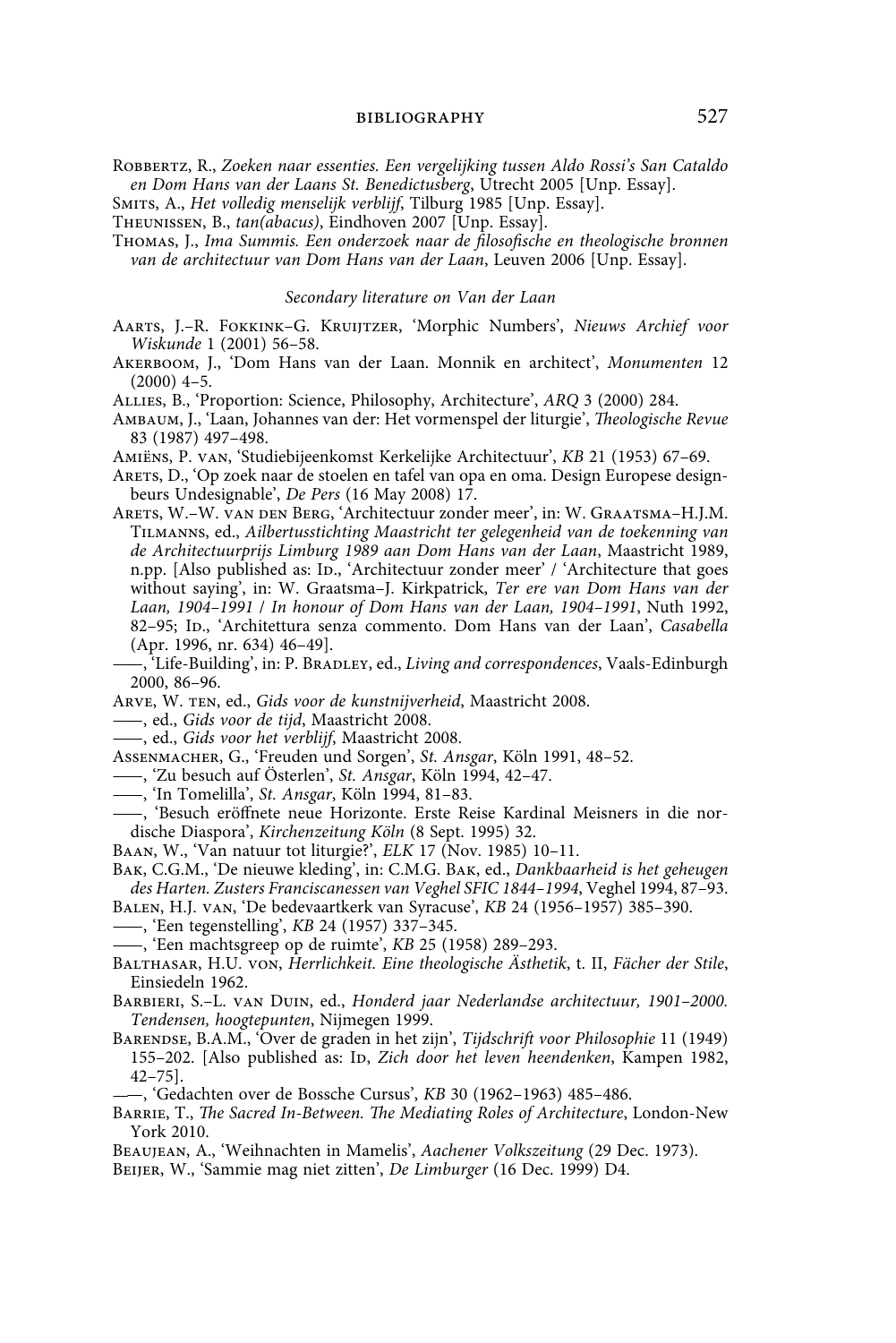——, 'De architectuurwetten van dom Van der Laan', *De Limburger* (2 Nov. 2000) C4. Bekaert, G., 'In heilige gewaden', *Streven* 15 (1961) 45–52.

——, 'Het eigen alfabet', in: *n.n.*, *Dom Hans Van der Laan. Architektuurtentoonstelling*, Antwerpen 1986, 2–4 [Exhibition catalogue De Singel].

——, 'Een beginsel van altijd en overal. Abdijkerk Roosenberg, Waasmunster', in: *n.n.*, *Landschap van Kerken. 10 eeuwen bouwen in Vlaanderen*, Leuven 1987, 279–287. [Also published as: ID., 'Een beginsel van altijd en overal', in: W. GRAATSMA–H.J.M. Tilmanns, ed., *Ailbertusstichting Maastricht ter gelegenheid van de toekenning van de Architectuurprijs Limburg 1989 aan Dom Hans van der Laan*, Maastricht 1989, n.pp.].

——, 'In memoriam Dom Hans van der Laan (1905–1991)', *Archis* (Sept. 1991) 9.

——, 'In honour of Dom Hans van der Laan, 1904–1991', in: W. Graatsma– J. Kirkpatrick, *Ter ere van Dom Hans van der Laan, 1904–1991* / *In honour of Dom Hans van der Laan, 1904–1991*, Nuth 1992, 32–44.

Berends, G., 'De harmonische ruimte', *De Waarheid* (21 Oct. 1982) 9.

Berge Henegouwen, E. van, 'Bossche school: Architectuur op muziek', *Het Stadsgewest* (12 Apr. 1989) 13.

Bergeijk, H. van, 'Theorie en praktijk van Dom van der Laan' *De Architect* (May 1995) 120.

Bertrand, C., 'Fraai boek over Benedictijn Van der Laan', *Vaalser Weekblad* (11 Jan. 2002) 22.

——, 'Alfabet in steen', *Keerpunt* 5 (29 Jan. 2002) 1.

BIESEN, K. DEN, 'Vorwort', in: HvDL, *Der architektonische Raum. Fünfzehn Lektionen über die Disposition der menschlichen Behausung*, tr. Prof. Hahn, *et al*, Leiden 1992, v–vi.

——, 'Preface', in: HvdL, *The Play of Forms. Nature, Culture and Liturgy*, tr. R. Padovan, Leiden 2005, VII-XIII. [Also published as: ID., 'Voorwoord', *Thematismos* (Feb. 2006, nr. 5) 17–20].

Bik, J., 'Twee architecten fraai geportretteerd', *De Gelderlander* (7 May 1993).

Biraghi, M., 'Il mattone e la vita spirituale', *Costruire in laterizio* (2001, nr. 81) 36–40.

BLAUWE, F. DE, 'Het heiligdom te Syracuse. De menselijke maat in de moderne architectuur. Individu en massa', *De Tijd* (19 Aug. 1957) 3.

- Böcker, B.F.N., 'Kerkelijke architectuur. De rationalisatie van een voorkeur', *St. Adelbert* 8 (1960) 91.
- Bodar, A., 'Vitruvius in de Nederlanden', in: *Bouwen in Nederland, vijfentwintig opstellen over Nederlandse architectuur opgedragen aan prof. ir. J.J. Terwen*, Delft 1984, 55–104 [Leids Kunsthistorisch Jaarboek 3].

——, 'In memoriam Dom H. van der Laan O.S.B.', *Communio* 17 (1992) 314–319 [Also published in: *Lier en boog* 8 (Nov. 1991) 78–86].

- ——, 'Het geheim van de liturgie', *Communio* 20 (1995) 87–95 [Also published in: *Geschriften van de vereniging voor Latijnse liturgie* 9 (1993) 15–20].
- ——, 'Lompheid is lelijk, voorkomendheid mooi', *NRC* (6 May 1994) 8.
- ——, *Geheim van het geloof*, Tielt 1996.
- ——, *Nochtans zal ik juichen*, Amsterdam 1999.
- ——, *Gezellin van de stilte*, Amsterdam 2002.

——, 'Dopend uit de stoere vont', *Brabants Dagblad* (25 Aug. 2004) 6.

- Boelen, J.F.M., *Het bouwkundig contrapunt. Ontwikkeling van een instrument voor harmonisch bouwen met behulp van de visualisatie van muziek*, Eindhoven 2006.
- Boer, C. de, 'Het ontwerp als maatspel. Maat en maatsystemen en hun praktische rol in het architectonisch ontwerp', *De Architect Thema* (May 1986, nr. 23) 18–25.
- Boer, N., 'Gewijde kunst', *KB* 14 (1946–1947) 133–138 [The lecture was delivered by Dom Boer, but written by HvpL, *Liturgie en architectuur*, 's-Hertogenbosch 23–24 Mar. 1946].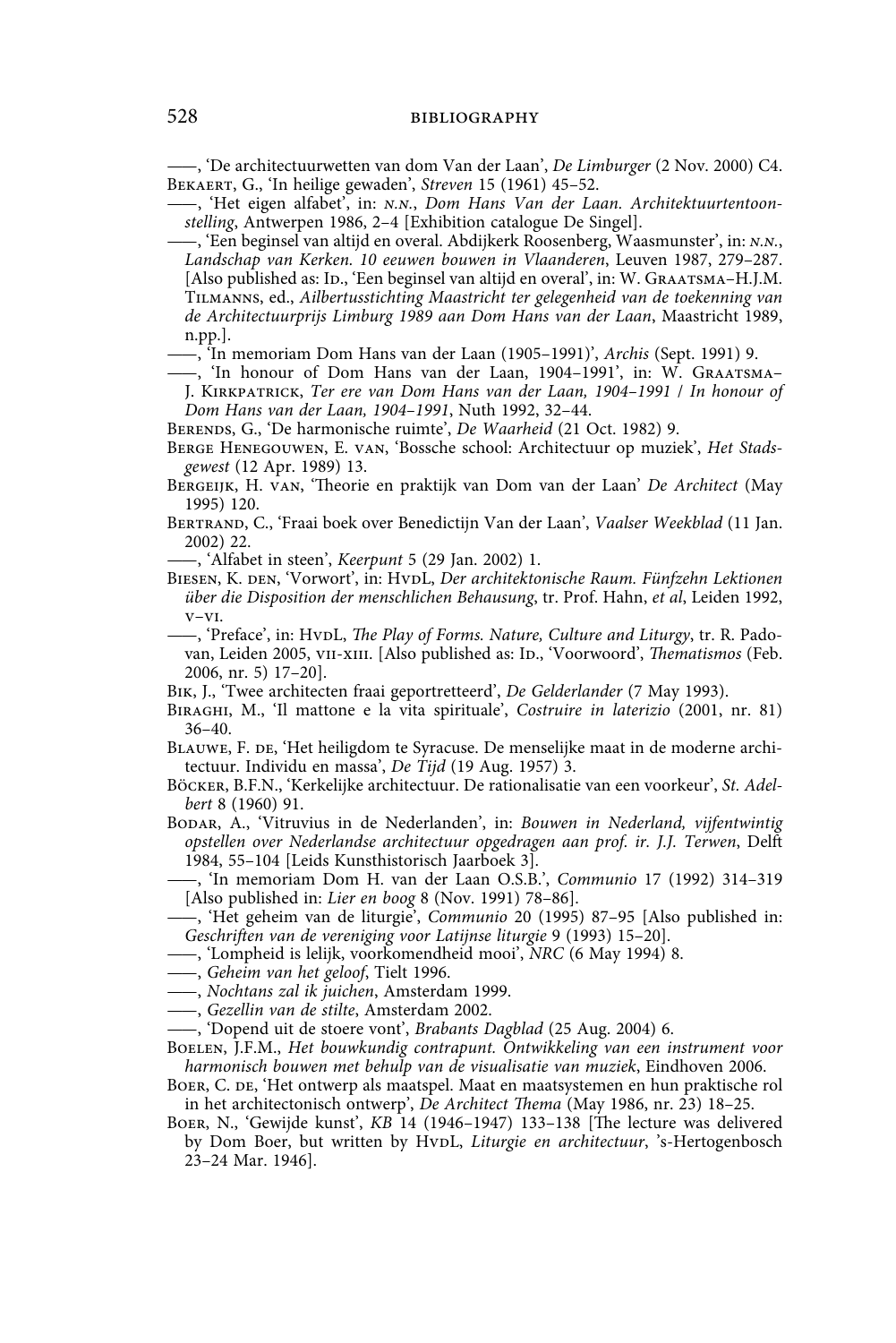——, 'Kerkmuziek en architectuur', *KB* 14 (1946–1947) 219–222, 243–249, 284–286.

- ——, 'Kerk en kerkbouw', in: *n.n.*, *Nederlands nieuwe kerken*, Amsterdam 1948, 16–19 [The lecture was delivered by Dom Boer, but written by HvdL, *Kerk en kerkgebouw*, 's-Hertogenbosch 23–24 Mar. 1946].
- ——, 'L'atelier de l'abbaye d'Oosterhout', *AAL* 17—supplément *OL* 3 (1948, nr. 4) 9–12.
- Bonsink, A., 'Wonen rondom hofje in Best', *Eindhovens Dagblad* (29 May 1982) 41.
- Boom, O., '2010. Een goed jaar voor John Körmeling', *Chepos* (Mar. 2007, nr. 9) 25–27.
- Bornewasser, J.A., *Vijftig jaar Katholieke Leergangen. 1912–1962*, Tilburg 1963.

Bosch, P. van den–I. Kleijn, *Van Cuypers tot Dibbets*, Maastricht 2002.

- BOTTE, X., 'Avant-propos', in: HvDL, L'espace architectonique. Quinze leçons sur la *disposition de la demeure humaine*, tr. X. Botte, Leiden 1989, v–vii.
- ——, 'Die Form des liturgischen Gewandes', *Das Munster* 6 (1953) 322–326; 331–339. ——, 'L'ouvroir liturgique. Quelques réflexions sur la nature et la forme des vêtements sacrés', *AE* 26 (1959) 268–271.
- Boven, M. van, *Niel Steenbergen. Veertig jaar beeldhouwer, 15 dec. 1978–5 febr. 1979*, Noordbrabants Museum, 's-Hertogenbosch 1978.
- Brabant, G., 'Dom Hans van der Laan. Une oeuvre prophétique pour notre temps', *Le chemin . . . La bonne nouvelle* (1983, nr. 2) 1–4.
- Brabant, R. van, 'Liturgie en kerkbouw', *KB* 26 (1959) 408–411.
- Bradley, P., ed., *Art, Nature and Mathematics*, Vaals-Edinburgh 2000 [From a conference in consideration of the work of Dom Hans van der Laan, Edinburgh 4 Mar. 2000].
- ——, ed., *Living and correspondences*, Vaals-Edinburgh 2000 [From a conference in consideration of the work of Dom Hans van der Laan, Maastricht 17–18 Nov. 2000].
- ——, ed., *The Line under the Spell of its Measure*, Vaals-Edinburgh 2001 [From a conference in consideration of the work of Dom Hans van der Laan, Heerlen 26 Oct. 2001].
- Brinkgreve, G., 'Vooruit of achteruit?', *KB* 19 (1951–1952) 346–347.
- ——, 'Herinneringen aan een reis naar Rome', *Thematismos* (2003, nr. 2) 12–14.
- BROECK, L. VAN DEN, 'De architectonische ruimte. Meer dan een halve eeuw architectuuronderzoek / L'espace architectural. Plus d'un demi-siècle de recherches architecturales', *A+ Architektuur* (1992, nr. 115) 60–64.

Broekhuijsen, G., 'Niel Steenbergen, beeldhouwer', *TvL* 79 (1995) 303–311.

- Brüggemann, G., 'Parkeergarage? Plots toont de priorij haar verborgen pracht', *Thematismos* (Dec. 2004, nr. 4) 18–19.
- —— ed., *et al., Jesu Moder Marias Convent at Mariavall as a research field for the correlation between theory and practice in the later stages of the work of Dom Hans van der Laan: contributions to the symposium in Tomelilla, Sweden, 26 June 2009*, Leuth 2010 [Van der Laanstichting].
- Bruin, R. de, 'Jesu Moder Marias kloster, Mariavall, Tomelilla', *Arkitektur* 10 (1991) 24–27.
- ——, –K.-E. Löfqvist, *Ett klosterbygge i tiden*, Höganäs 1994.
- Bruins, S., 'Maat en getal in het werk van Dom van der Laan en John Körmeling', in: J. DE JONG-V. SCHMIDT-R. VOS, ed., *Opstellen voor Hans Locher*, Groningen 1990, 133–139.
- Bruins, S., 'Van der Laan, Johannes Theodorus Maria (Dom Hans)', C. Olmo, ed., *Dizionario dell'architettura del XX secolo*, t. VI, Torino-London 2001, 379–380.
- BRUN, S., 'Expositie over architectuur 20<sup>e</sup> eeuw gaat zwerven', Limburgs Dagblad (6 Sept. 1986) 16.
- Brussee, E., '50 Jaar Mamelis. God zoeken en God alleen', *Katholiek Nieuwsblad* (6 Sept. 2001) 22–23.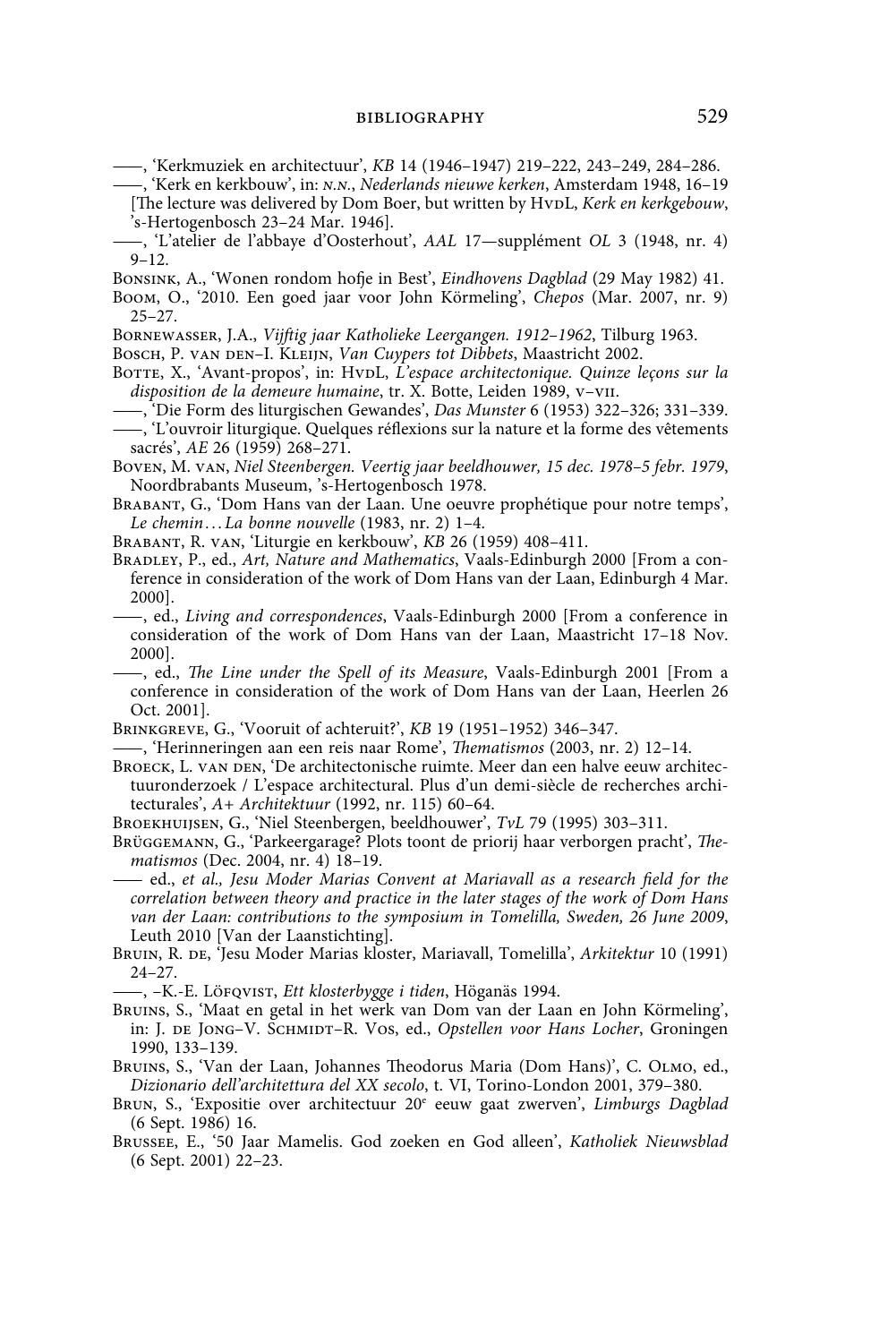Buch, J., *Een eeuw Nederlandse architectuur 1880–1990*, tr. J.G. Roding, *et al*, Rotterdam 1993.

Burg, J. van der, 'Wat architecten moeten doen', *Het Parool* (28 Apr. 1993) 6.

Christou, P.–N. Golzari, 'The plastic number', *AIII Times* (1985, nr. 5) 4–5.

——, 'Good Measure. Notes on the Seminar', *AIII Times* (1985, nr. 5) 4–5.

Clements, W., 'Over geestrijk musiceren', *Tijdschrift voor gregoriaans* (1984, nr. 4) 150–154.

Coopmans, L., 'Eén en één is drie', *De Limburger* (5 Feb. 1993).

Cornford, C., 'From the Ground Up. Architectonic Space', *The Architectural Review* (Mar. 1984) 56.

——, 'A Fresh Frame of Reference', *AIII Times* (1985, nr. 7) 8–9.

Dal Co, F., 'Mostra Lo spazio sacro nel '900. Basilica Palladiana. Vicenza 15 aprile-23 luglio 2000', Casabella (July–Aug 2000, nr. 680) 80–85.

——, 'L'essenzialità architettonica di Hans van der Laan', in: V. Sanson, *Lo spazio sacro. Architettura e liturgia*, Padova 2002, 117–124 [Quaderni di Rivista Liturgica 4].

Dam, A., 'De theorie van het plastisch getal', *Thematismos* (Dec. 2003, nr. 2) 16–17.

Dawson, J., ''t Moest vanzelfsprekend en betaalbaar zijn', *Thematismos* (Apr. 2007, nr. 6–7) 14–24.

——, 'Bouwen om thuis te komen', *Thematismos* (Dec. 2008, nr. 9–10) 4–11.

- Debuyst, F., 'Le problème actuel de l'art sacré', *AE* 26 (1958, nr. 105) 113–141. [Also published as: Ip., 'Het huidige probleem van de gewijde kunst', *Katholiek Archief* 14 (1959) 489–502].
- Deijs, H.P., 'Dom Hans van der Laan en zijn niet gebouwde basilica in Rhenen', *Thematismos* (May 2004, nr. 3) 6–10.
- Dekkers, J., 'Het mooiste gebouw van Limburg is . . .', *Woonpunt* (Summer 2001) 22–23.
- Delrue, M., 'Waar de kunst een kniebuiging maakt', *TvL* 79 (1995) 251–265.

DETTINGMEIJER, R., 'De kerk uit het midden: van godshuis tot 'een of ander huis'. Het belang van de kerken in de Wederopbouw', *Bulletin KNOB* 1 (2002) 1–15.

Diderich, P., *et al.*, *Broeders te wezen*, Zundert 2000 [Abdij Maria Toevlucht].

Dijk, H. van, *Architectuur in Nederland in de twintigste eeuw*, Rotterdam 1999, 100– 113.

Dijkema, P., *Innen und Aussen*, Hilversum 1960.

——, 'Denktucht of denkschraalheid', *KB* 30 (1962–1963) 586.

——, 'De nieuwe vleugel van het Stadhuis', in: G.Th.M. Lemmens, ed., *Het stadhuis van Nijmegen*, Nijmegen 1982, 90.

——, –N. Liesker, *Binnen en buiten bij een. Een denkweg tot een meer dichterlijk wonen*, 's-Hertogenbosch 2009.

Dijkstra, T., 'S.J. van Embden: bouwen aan veelzijdigheid', *Plan* 14 (Apr. 1983) 21–24.

Dinjens, P., 'Het getal', *Bouw* 46 (18 Nov. 1967) 1649–1696.

Doelman, J., 'H. van der Laan, Het vormenspel der liturgie', *Prisma-Lectuurvoorlichting* (1986, nr. 468).

Does de Willebois, J.A. van der, 'Liturgie en beschaving', *Bulletin Vereniging voor Latijnse liturgie* (Mar. 1985, nr. 35) 8–10.

——, 'Boekbespreking. Het vormenspel der liturgie', *Bulletin Vereniging voor Latijnse liturgie* (Nov. 1985, nr. 36) 29–33.

——, 'In Memoriam Dom H. van der Laan (1904–1991)', *Bulletin Vereniging voor Latijnse liturgie* (Nov. 1991, nr. 49) 27–30.

DOEVENDANS, K.-G. VAN DER HARST, ed., *Het kerkgebouw in het postindustriële landschap / The church in the post-industrial landscape*, Zoetermeer 2004.

Dominicus, M., 'De natuurlijke ruimte. Een subtiele Eisenstein', *Skrien* (1993, nr. 189) 21.

Diels, L., 'Geen kind van zijn tijd', *Zuiderlucht* (Mar. 2008) 14–15.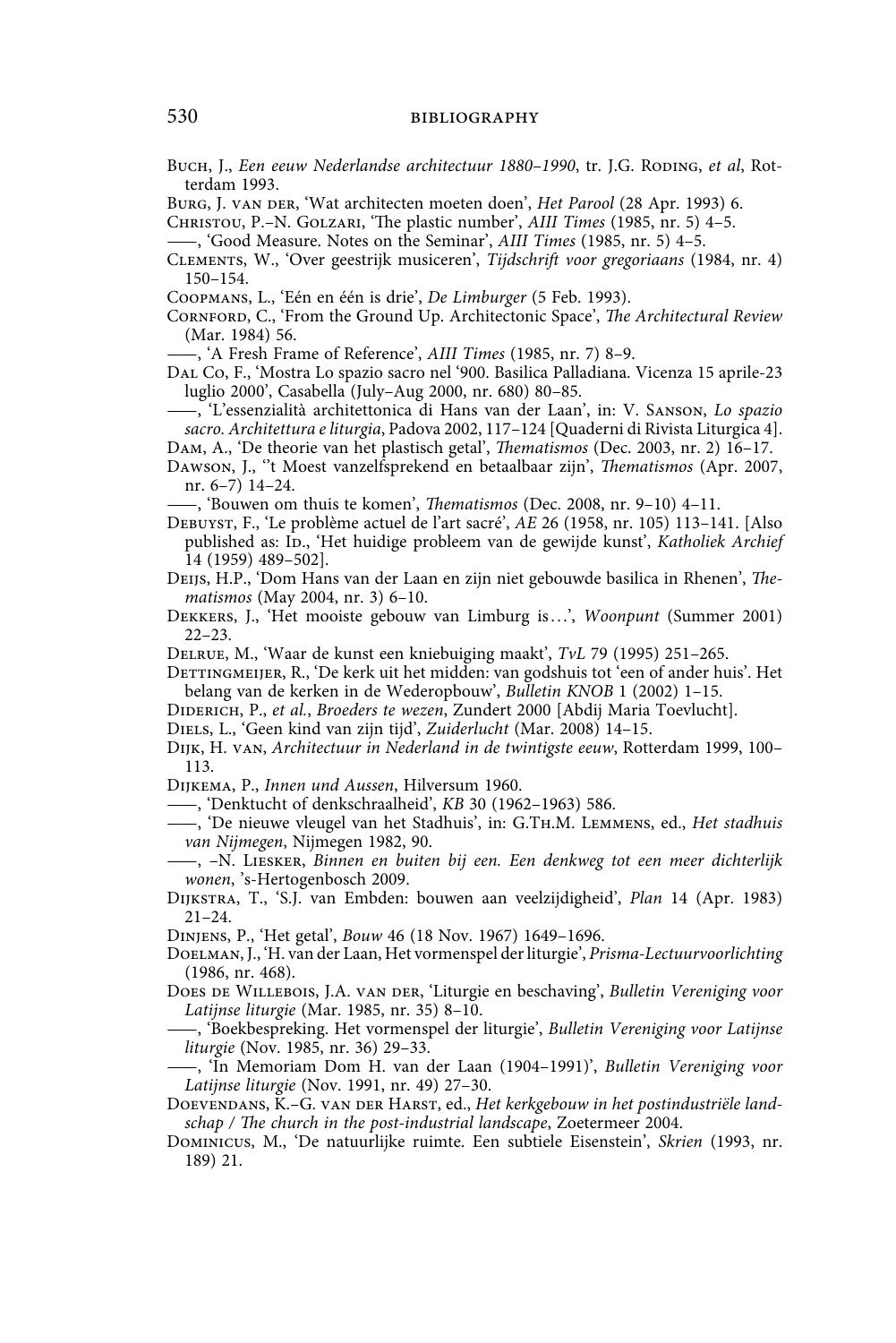- Driessen, L., 'Negen opstellen over kerkelijke zilversmeedkunst', *Katholiek Nieuwsblad* (12 June 1992) 5.
- Dubois, M., 'Het kerkgebouw op het einde van het millennium. De sacraliteit van het licht', *Vlaanderen* (Mar.–Apr. 1997) 87–90.
- ——, 'De rijkdom van de stilte', *Focox Krate* (20 Dec. 2000) 93.
- ——, 'De sacraliteit van het licht', *TvL* 85 (2001) 22–28.
- ——, 'Dom Hans van der Laan bouwde meer dan kerken', *De Architect* (June 2000) 12.
- ——, 'Het werk van Dom Hans van der Laan', *Vlaanderen* (2000) 290.
- ——, 'Spirituele ruimte', *Focus Knack* (5 July 2000) 43.
- ——, 'Spirituele ruimte', *De Architect* (Mar. 2003) 83.
- EBENAU, P., 'Dom Hans van der Laan: Der Architektonische Raum', in: U. SCHRÖDER, ed., *RaumTheorie TheorieRaum. Der Architektonische Raum*, t. I–II, Tübingen-Berlin 2007<sup>2</sup>, 100–102.
- Ebner, J., 'Ausstellung. Dom Hans van der laan in Edinburgh. Die 'Plastische Zahl'', *Deutsche Bauzeitung* 2 (2000) 26.
- Eerenbeemt, H.F.J.M. van den, *Geschiedenis van Noord-Brabant*, t. III, *Dynamiek en expansie*, Amsterdam 1997.
- Egdom, W. H. van, 'De top van Limburg is protestants', *Reformatorisch Dagblad* (28 Aug. 2008) 2.
- Egbers, H., 'De bedachte ruimten van dom Hans van der Laan', *De Stem Gids* (10 Oct. 1982) T3.
- Einarsson, T., 'Det Rätta Måttet', *Trots Allt* 4–5 (2002) 40–47.
- Embden, S.J. van, 'Granpré Molière. Jubileum van een stedebouwer', *De Linie* (21 Oct. 1949) 5.
- ——, 'Preface', in: *Architectonic Space. Fifteen lessons on the Disposition of the Human*  Habitat, tr. R. PADOVAN, Leiden 1983, V-IX.
- ——, 'Ordening en eenvoud. Herinneringen aan Dom van der Laan', *Architectuur/ Bouwen* (1991, nr. 9) 12–13.
- Engelman, J., 'Bouwwoede als te Beauvais. Een wedergeboorte der bouwkunst? Verandering bij kerkelijke authoriteiten', *De Tijd* (13 July 1957) 10 [also published in: *Schets* 10 (1957, nr. 3) 94–96].
- Epen, J.H. Van, 'De geschiedenis van de Kring', *Jaarboek BSK*, 1930, 3–11.
- ERFTEMEIJER, A., 'Een huis van God, waarin het geestelijk leven kan gedijen', Katho*liek Nieuwsblad* (5 Feb. 1985) 6.
- Evers, A., 'L'orfèvre Jan Noyons', *AE* (1956) 125–128.
- ——, 'L'ouvroir liturgique. Plaidoyer pour les linges sacrés', *AE* 26 (1959) 236–240.
- ——, 'L'ouvroir liturgique. Quelques remarques sur l'étole', *AE* 27 (1960) 332–334.
- ——, –H. Fortmann, 'De vorm van het kazuifel', *Nederlandse Katholieke Stemmen* 54 (1958) 217-219. [Also published as: Ip., 'L'ouvroir liturgique. La forme de la chasuble', *AE* 26 (1958) 99–106].
- ——, 'In memoriam. Architect ir. Nico van der Laan', *Mededelingenblad BNA* (1986) 122.
- ——, 'Ter gedachtenis aan Dom Hans van der Laan', *Vuur en water* 11 (1991, nr. 4), 20–21.
- Exley, R., 'Exhibition. Game theory', *Blueprint* 167 (Dec. 1999) 64.
- Faber, E., 'De mode van Pater v.d. Laan', *De Limburger* (31 July 1984).
- Falkenburg, R., 'Bij de tentoonstelling Dom Hans van der Laan', in: *n.n.*, *Dom Hans van der Laan. Kunst en architectuur*, Middelburg 1986, n.pp. [Exhibition catalogue Middelburg].
- Fanelli, G., *Moderne architectuur in Nederland 1900–1940*, 's-Gravenhage 1981.
- Fijen, L.–E. Galle–P. Pronk, *Wandelen met God rond abdijen*, Leuven-Kampen 2005.
- FEIJS, L., 'In search of a golden ratio for the aesthetics of movement', in: L. FEIJS-S. Kyffin–B. Young, *Design and semantics of form and movement*, Eindhoven 2006, 34–41.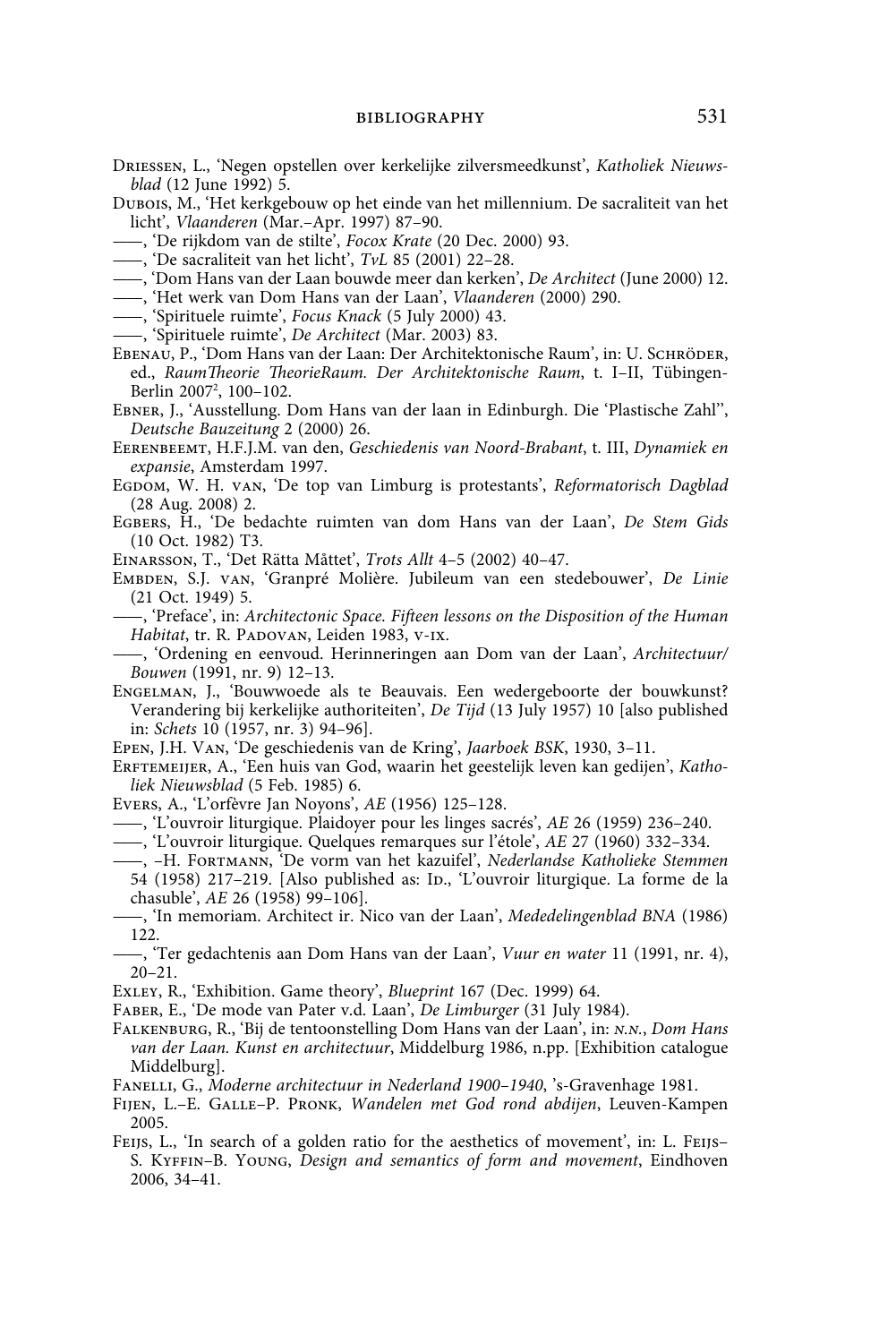Ferlenga, A., 'L'architetto Dom Hans van der Laan', *Casabella* (Apr. 1996, nr. 634) 52–55.

——, –P. Verde, *Dom Hans van der Laan. Le opere, gli scritti*, Milano 2000 [English trans.: Ip., *Dom Hans van der Laan. Works and words*, Amsterdam 2001].

- FINK, J., ed., *Benediktinerabtei St. Benediktusberg*, Regensburg 1991, 1998<sup>2</sup> [Schnell 1886]. Also published as Ip., *Abdij S. Benedictusberg Vaals*, Regensburg 1992, 1999<sup>2</sup>; ID., Abbaye bénédictine S. Benedictusberg, Munich 1992.
- Flagge, I., 'Stonehenge in Vaals', *Frankfurter Algemeine Zeitung* (21 Aug. 1999) 44.
- Frampton, K.–J. Cava, ed. *Studies in Tectonic Culture: The Poetics of Construction in Nineteenth and Twentieth Century Architecture*, Cambridge-London 1995.
- Geest, J. van, *S.J. van Embden*, Rotterdam 1996.
- Geipel, K., 'Holz, Nägel und ein Konzept. Das Mobiliar in den Klöstern von Hans van der Laan', *Bauwelt* 88 (Feb. 1997) 365–367.
- Gelder, H.E. van, *et al*, *Kunstgeschiedenis der Nederlanden*, t. IX, *Negentiende en twintigste eeuw*, Zeist 1965, 1698.
- Genders, C., 'Bekroning van theorie en praktijk', in: W. Graatsma–H.J.M. Tilmanns, ed., *Ailbertusstichting Maastricht ter gelegenheid van de toekenning van de Architectuurprijs Limburg 1989 aan Dom Hans van der Laan*, Maastricht 1989, n.pp.
- ——, 'De architectonische ruimte van Dom van der Laan', *De Architect* 20 (May 1989) 64–69.
- ——, 'Hans van der Laan: monnik en architect', *Cobouw Week/uit* (22 Sept. 1989) 11.
- ——, 'Brits essay over de architect Van der Laan', *Cobouw* (29 Jan. 1990) 3.
- ——, 'Dom Hans van der Laan (1904–1991). Ein Benediktiner als Architekt', *Saison*  (May 1992) 32–34.
- Geneste, D.–A. Gielen–R. Wassenaar, *L. van der Laan (1864–1942). J.A. van der Laan (1896–1966). Een katholieke architectenfamilie—rechtzinnig, maar veelzijdig en pragmatisch*, Rotterdam 2002.
- Geraets, F., *Boven het maaiveld. 100 Portretten van markante Limburgers uit de 20e eeuw*, Weert 1999, 211–214.
- Gerritsen, A., 'Een grote naam achter een eenvoudige kerk. Dom van der Laan en de Kerk van Sint Benedictus te Rijswijk', in: W. van der Ende, *Historische Vereniging Rijswijk. Jaarboek 2000*, Rijswijk 2000, 92–111.
- Gerritsen, G., 'Nieuwe hommage aan Dom Hans van der Laan', *De Limburger* (30 Nov. 2001) 4.
- Geux, A., 'En het woord werd beeld', *Thematismos* (Dec. 2004, nr. 4) 11–13 [Published under the name A. ABONNIER.
- -, 'De kunst van overeenstemming. De vormgeving van het koorboek van Mamelis', *Thematismos* (Dec. 2007, nr. 8) 16–20.
- -, *Wie er op steunt zal niet wankelen*, Tilburg 2010. [Partly published as ID., 'Wie er op steunt zal niet wankelen: de Wijnbergkerk te Wevelgem', *Thematismos* (Dec. 2009, nr. 11–12) 1–11].
- Ghering, F., 'Jan Noyons. Ontwerper en edelsmid', *Catharijnebrief* (Sept. 2006, nr. 95) 12–15.
- Gil, E., 'Selected biography', *Liturgical Arts* 24 (1956) 99–104.
- Gladbaard, J., 'Internationale belangstelling voor de Bossche School blijft groeien', *Het Stadsblad* (13 June 2001).
- Glancey, J., 'Eternal values', *RIBA Journal* (Jan. 1986) 28–31.
- GODDIJN, W., ed.-J. JACOBS-G. VAN TILLO, Tot vrijheid geroepen. Katholieken in *Nederland: 1946–2000*, Baarn 1999.
- Goossens, A., 'Vieren in schoonheid. Waarheen? Slotbeschouwingen bij het concres', *TvL* 85 (2001) 68–75.
- Graas, T., ed., *Verborgen Kerkschatten 1400–2000. Katholieke kunst uit Zuid-Holland*, Den Haag 1996 [Jaarboeken van de Stichting Kerkelijk Kunstbezit, t. III].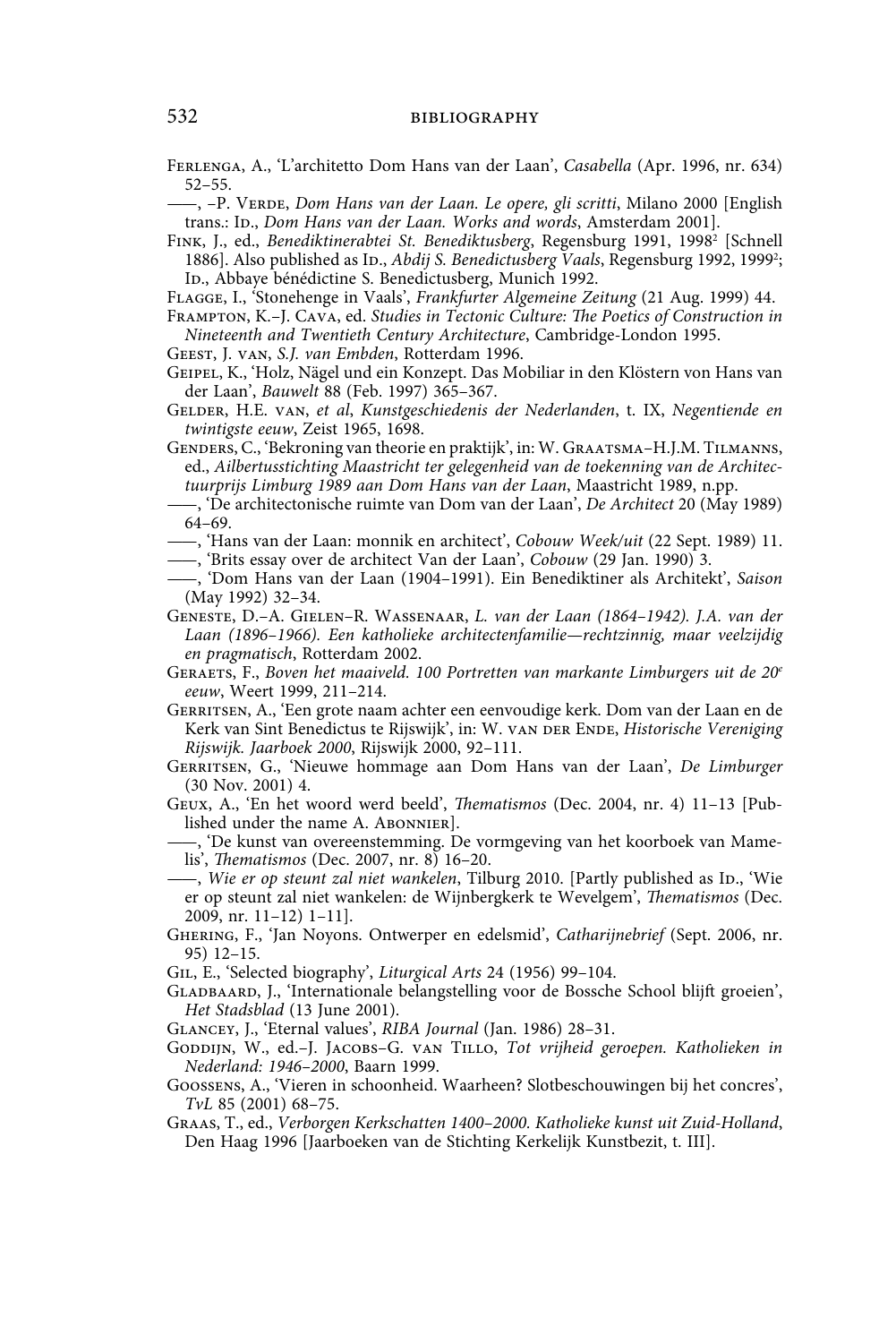- Graatsma, W.–H.J.M. Tilmanns, ed., *Ailbertusstichting Maastricht ter gelegenheid van de toekenning van de Architectuurprijs Limburg 1989 aan Dom Hans van der Laan*, Maastricht 1989.
- ——, 'In Memoriam', in: W. Graatsma–J. Kirkpatrick, *Ter ere van Dom Hans van der Laan, 1904–1991* / *In honour of Dom Hans van der Laan, 1904–1991*, Nuth 1992, 14–15.
- ——, –J. Naalden, *Architectuur modellen en meubels. Een tentoonstelling ontworpen door Hans van der Laan*, Lemiers 1982.
- Grafe, C., *et al.*, *Architectuur volgens Cees Dam*, Hilversum 1999.
- Granpré Molière, M.J., 'Gewijde kunst. Rede bij de opening van de cursus 'Kerkelijke Architectuur' van de R.K. Leergangen, gehouden te 's-Hertogenbosch, Maart 1946', in: M.J. Granpré Molière, *Woorden en werken van prof. ir. Granpré Molière. Bijeengebracht door zijn vrienden en leerlingen*, Heemstede 1949, 87–93.
- ——, 'XXVI', in: N.G.M. van Doornik, ed., *Gij zijt niet langer pilgrims . . . Ervaringen van bekeerlingen binnen de Kerk*, Utrecht-Brussel 1950, 275–284.
- ——, 'De mythe der 'reine' architectuur', *De Tijd* (13 July 1957) 10.
- ——, 'Het teken van Jonas', *KB* 19 (1951–1952) 257–259.
- ——, 'Het aandeel van de Delftse School, *KB* 20 (1952–1953) 321–329.
- ——, 'Plannen voor het heiligdom van de Moeder der Tranen te Siracuse', *Katholiek Archief* 12 (21 June 1957) 649–658 [also published in: *Schets* 10 (1957, nr. 3) 82–91].
- ——, 'Een brief over Ronchamp', *Schets* 10 (1957, nr. 3) 77–82.
- ——, 'Ook Le Corbusier onder de profeten. Ronchamp, produkt tussen het nieuwe zoeken en het oude weten', *De Tijd* (28 Sept. 1957) 9.
- ——, 'Ook Le Corbusier onder de profeten. Naar aanleiding van de kapel van Ronchamp', *BW* 75 (1957) 490–492.
- ——, 'Ook Le Corbusier onder de profeten', *Bouw* 12 (1957, nr. 44) 1094–1096.
- Grasso, G., 'Le vesti e le mode nella Chiesa', *Chiesa Oggi* (2002, nr. 2) 14–15.
- Groenendijk, P.–P. Vollaard, *Gids voor moderne architectuur in Nederland* / *Guide to modern architecture in The Netherlands*, Rotterdam 1987.
- ——, 'Architecten van deze eeuw. Dom Hans van der Laan met de Abdij Mamelis in Lemiers (1956–1986)', *Cobouw* (20 Dec. 1999).
- ——, *Gids voor hedendaagse architectuur in Nederland* / *Guide to contemporary architecture in The Netherlands*, Rotterdam 2004.
- -, *Architectuurgids Nederland* (1900-2000) / Architectural Guide to the Nether*lands*, Rotterdam 2006.
- ——, 'Architecten koplopers in design', *Architectuur/Bouwen* 7 (1991, nr. 5) 24–33.
- Groothuis, A.H., 'Nederlandse kerkbouw op een keerpunt', *KB* 28 (1961) 112–115.
- HAAN, H. DE, -I. HAAGSMA, 'Zoeken naar het ware menselijk verblijf', in: ID., ed., *Wie is er bang voor nieuwbouw . . . confrontatie met Nederlandse architecten*, Amsterdam 1981, 171–182.
- ——, –I. Haagsma, 'Dom H. van der Laan: speuren naar de grondbeginselen van architectuur', *Intermediair* 7 (13 Feb. 1981) 1-13. [Also published as: ID., 'Zoeken naar het ware menselijk verblijf', in: Ip., ed., Wie is er bang voor nieuw*bouw . . . confrontatie met nederlandse architecten*, Amsterdam 1981, 171–182].
- ——, –I. Haagsma, 'Een proeve van architectonische ruimte', *Intermediair* 7 (13 Feb. 1981) 9.
- ——, –I. Haagsma, 'De theorie van Van der Laan tentoongesteld. 'Architectuur met zonder niks'', *De Architekt* 13 (1982, nr. 4) 36–39.
- ——, –I. Haagsma, 'Bossche School', in: *Een onderwerp van voortdurende zorg. Het na-oorlogse bouwen in Nederland*, Utrecht 1983, 80–83.
- ——, –I. Haagsma, 'Monnik van der Laan componeert kloosters zoals muziek. De kern van de architectuur is het matenstelsel', *De Volkskrant* (27 Sept. 1989) 13.
- ——, –I. Haagsma, 'Dom van der Laan ontdekte de architectonische ruimte', *De Volkskrant* (21 Aug. 1991) 15.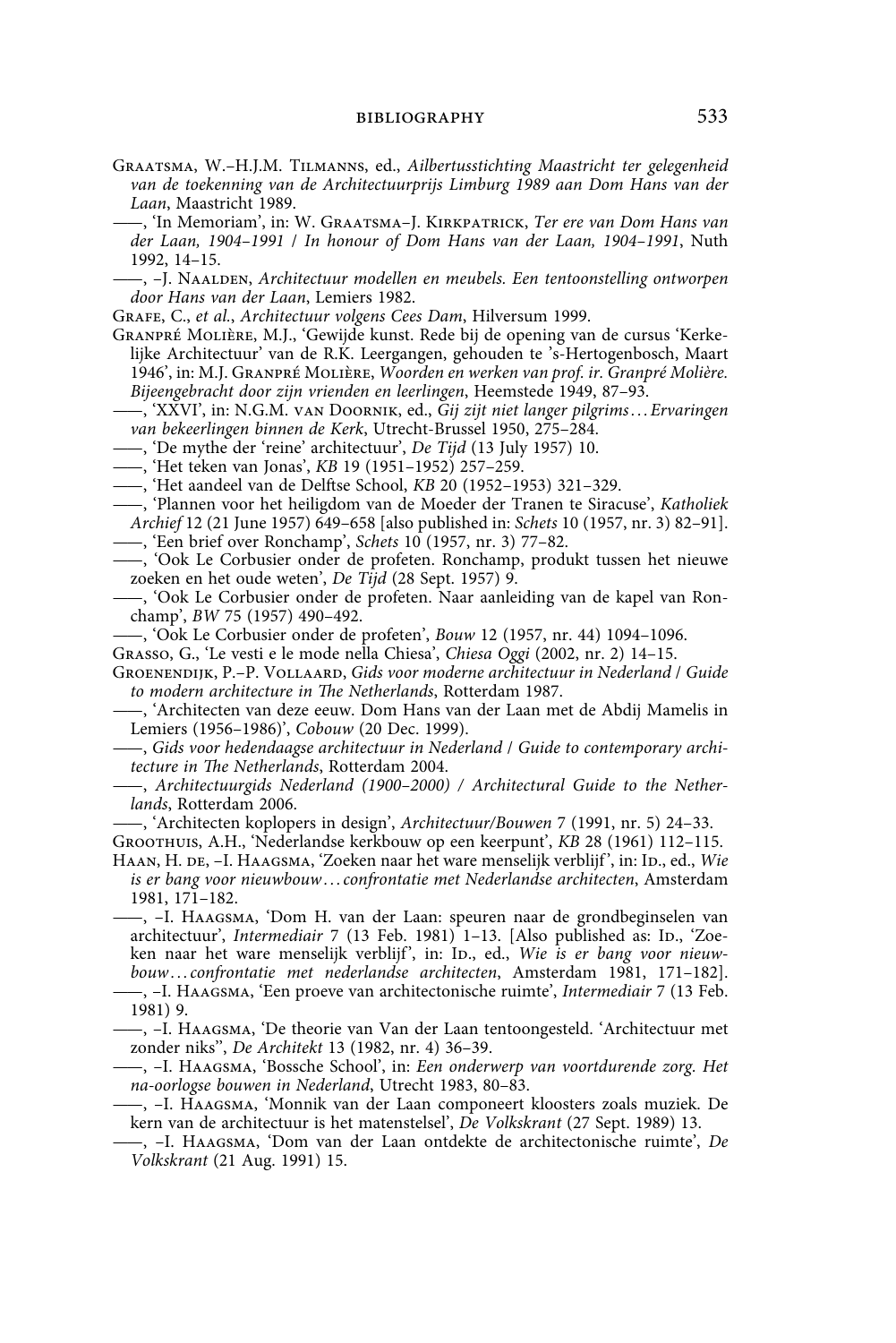## 534 **bibliography bibliography**

——, –I. Haagsma, 'Boek en tentoonstelling over de sobere ontwerpen van monnikarchitect Dom van der Laan. Père Hans onthult geheimen vanuit hiernamaals', *De Volkskrant* (6 Dec. 1994) 14.

——, –I. Haagsma, 'De meubels in de architectuur van Dom Hans van der Laan', *Antiek* 6 (Jan. 1995) 25–33.

——, –I. Haagsma, *Plastisch Lexicon*, Haarlem 1996.

——, –I. Haagsma, 'Een klooster dat nooit verveelt', *De Volkskrant* (16 Aug. 1996) 21.

——, –I. Haagsma, 'Proportionen für ein Kloster in Tomelilla', *Bauwelt* 88 (Feb. 1997) 360–364.

——, –I. Haagsma, 'Een afwerende bunker die een hemelse ruimte omsluit', *De Volkskrant* (13 Dec. 1997) 21.

——, –I. Haagsma, 'Van der Laan's theorie in perspectief. De Architectonische Ordening Anno Nu', *Architext SCahier* 13 (1999, nr. 68) 3–13.

——, –I. Haagsma, 'Dom Hans van der Laan', *Art-nl* 1 (2000, nr. 3) 24–27.

——, –I. Haagsma, 'Door het licht tot leven gewekt. Zinsbegoochelend expositiegebouw voor de Heilige Maagd' *De Volkskrant* (7 Dec. 2000) 26.

——, –I. Haagsma, *Wim van Hooff, vakman en polychromeur. Kleur en architectuur*, Amsterdam 2001.

——, –I. Haagsma, 'Meubels voltooien ruimtes. Dom Hans van der Laan en Josef Engelberts', *Het houtblad* 14 (Dec. 2002) 38–41.

——, 'Architectonische harmonieleer ging vóór babymelk', *De Volkskrant* (6 Febr. 2003) 11.

——, 'Twee kerken van Jan de Jong met sloop bedreigd', *Thematismos* (Mar. 2003, nr. 1) 14.

——, 'De levende erfenis van Dom Hans van der Laan', *BladNA* (Dec. 2004) 10–13.

——, ''Een woonhuis als embryonale stad'. Jos Naalden, opdrachtgever en eerste bewoner', *Thematismos* (Apr. 2007, nr. 6–7) 3–6.

——, 'Zwaarmoedigheid ontbreekt volledig', *Thematismos* (Apr. 2007, nr. 6–7) 34–39.

——, 'Levende erfenis: Uitbreiding woonhuis door Miel Wijnen', *Thematismos* (Dec. 2007, nr. 8) 21–24.

——, 'De ontdekking van het herbouwde kloostercomplex in de Kerkstraat te Waasmunster', *Thematismos* (Dec. 2008, nr. 9–10) 28–37.

——, –I. Haagsma, *Gebouwen van het Plastische Getal*. Een lexicon van de 'Bossche School', Haarlem 2010.

Haarsma, H., 'Silenthotel. In de stad zonder prikkels', *Trouw* (4 Jan. 2002) 12.

Habets, M.J.R. *et al*, *Architektuur uit de 20e eeuw in Limburg. 1900–1985*, Heerlen 1985.

Hackelsberger, C., 'Die Arche Noah. Gedanken zur 'Exempla 77' und ihrer Thematik 'Handwerk und Kirche' ', *Süddeutsche Zeitung* (29 Mar. 1977) 27.

Hageman, M., *De Nederlandse architectuur, 1000–2007*, Bussum 20072 .

Hagemans, W., 'Architectuurvisie ontwikkeld in 'vrienden-club'. Bossche School leeft nog steeds', *Brabants Dagblad* (13 Jan. 1992) 7.

Hanssens, D., 'De alchemie van het voorbeeldig bouwmeesterschap', *De Kovel* 2 (June 2009, nr. 8), 44–51.

Haverkate, H., 'Pleisterplaats', in: H. Haverkate, *Vespertied. Over Twente en de*  Twentenaren, t. IV, Hengelo 1993, 89-97 [Earlier published as: Ip., 'Venite Adoremus. Pelgrim tussen Twente en Limburg', *Twentsche Courant* (21 Dec. 1991) 23].

Heer, J., 'De Delftsche school en de katholieke architektuur tussen 1945 en 1955', in: H. Meijer, ed., 'Rooms bouwen', *Eltheto* 64 (1981) 21–105.

HEIDEN, C. VAN DER, 'Rendering van de schetsen voor een kerk in Bellefontaine, Martinique (1962)', *Thematismos* (Dec. 2009, nr. 11–12) 12–21.

Heijningen, H. van, 'Limburgse architectuurprijs voor benedictijnse monnik', *Katholiek Nieuwsblad* (26 Sept. 1989) 4.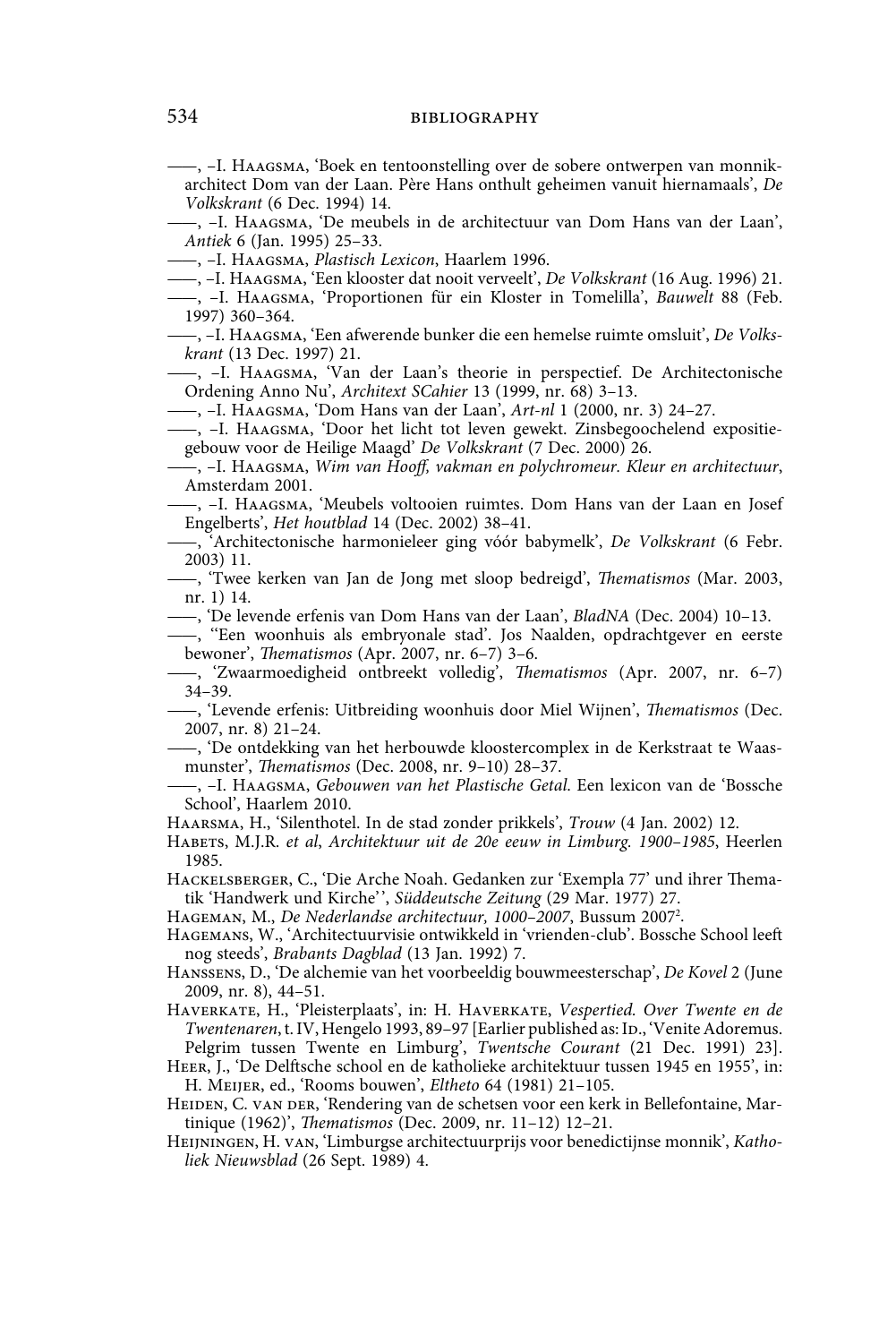- Hellebrand, A.–D. Lumey, 'Architect van de stilte. Dom Hans van der Laan', in: *Zwervend genieten van het land zonder grenzen*, Gulpen 1991, 46–47.
- Helvoort, H. van, 'De nieuwe kapel van het Groot-Seminarie te Haaren', *De Maasbode* (22 May 1939) 2.
- ——, 'De situatie van de kerkenbouw in Nederland na de oorlog', *Katholiek Archief* 7 (1952) 1017–1026.
- HENDRICKS, J.H., 'Naklank bij het 25-jarig Hoogleeraarsjubileum te Delft van Professor Ir. M.J. Granpré Molière', *GB* 32 (1950) 6–11.
- Herberghs, L., ''t Avontuur van de orde en de regelmaat', *Limburgsch Dagblad* (3 Apr. 1963) 3.
- Herkens, A., 'Von der Allgemeingültigkeit des Einfachen', *Aachener Volkszeitung* (16 Sept. 1989) W2.
- Herraets, J., 'Prijs voor monnik-architect van der Laan', *NRC* (22 Sept. 1989) 6.
- Heugten, W. van, 'De mens en zijn ruimte', *Levensvenster* (Feb. 1983, nr. 279) 7.
- Heuvel, D. van den–M. Steigenga–J. van Triest, ed., *Lessen: Tupker/Risselada: dubbelportret van het Nederlands architectuuronderwijs 1953–2003 / Lessons: Tupker/Risselada: a double portrait of Dutch architectural education 1953–2003*, Amsterdam 2003.
- Heuvel, W. van, 'De architectuur van Dom Hans van der Laan', *Cobouw* (24 Jan. 1995) 5.
- Heyningen, H. van, 'De Bossche School beschreven', *Katholiek Nieuwsblad* (15 Nov. 1996) 23.
- Hijmersma, H., 'De architectuur van Dom H. van der Laan', *Het financieele dagblad* (1 Oct. 1982) 15.

Hoff, A., *et al.*, *Dominikus Böhm. Leben und Werk*, München-Zürich 1962.

- Hoffmann, G., 'Benediktiner und Baumeister', *Stuttgarter Zeitung* (17 Apr. 2001).
- Hogenbirk, K., 'De natuurlijke ruimte. Bouwers voor God en de Nieuwe Mens', *Filmkrant* (May 1993, nr. 134) 25.
- Hollman, E., "Beter passen op cultureel erfgoed", *De Limburger* (5 July 2005), 17.
- Holtmann, J.F., ed., *De Willibrordkerk Almelo. Het erfgoed van Dom Hans van der Laan, Jan de Jong en Théodore Strawinsky* / *The Willibrordkerk Almelo. The legacy of Dom Hans van der Laan, Jan de Jong and Théodore Strawinsky*, Almelo 2004. ——, ed., *De Willibrordkerk. Bossche School in Almelo*, Almelo n.d.
- 
- HOOF, G. VAN-A. MERTENS, 'Wederdoper der architektuur bouwde in Vaals abdijkerk', *Standaard der letteren* (9 Apr. 1971) 17.
- ——, 'Laatste kolom. Grondslagen van de architektuur. Waasmunsters wonderbare Roosenberg', *De Standaard* (24 Aug. 1991) 24.
- Hooff, A. van, 'Kloster Everöd in Schweden', *Erbe und Auftrag* 68 (1992) 156–158. ——, 'Tres faciunt collegium', *St. Ansgar*, Köln 1992, 77–80.
- ——, 'Benedictijns leven in Zweden', *Benedictijns Tijdschrift* 55 (1994) 69–81.
- ——, 'Brief van de benedictijnse kommuniteit in Zweden', *Monastieke Informatie* 25 (Mar. 1994, nr. 152) 56–60.
- Hooff, D. van, *et al*., *Langs moderne architectuur (1945–heden). Architectuurroutes in Nederland en België*, Utrecht-Antwerpen 1994.
- Hoogbergen, T., 'Beroemde Bosschenaren (III). Aandacht voor meer persoonlijkheden', *Bossche Bladen* 5 (2003, nr. 1) 22–23.
- Hoogstraten, D. van, *Villa's in Nederland. Onder architectuur gebouwde huizen 1900–2000*, Rijswijk 2002, 15–17, 82–83, 87.
- Houben, J., 'Hijskranen kijken neer op abdij', *Limburgs Dagblad* (23 Feb. 2002).
- Houwink, P., 'Jan Stuyt (1868–1934) en de vernieuwing van de kerkelijke bouwkunst', *Jaarboek KDC* 8 (1978) 25–62.
- Hsu, M., 'A short introduction to the design of the abbey church', *AIII Times* (1985, nr. 7) 9.
- Huisman, J., *Lelijk gebouwd Nederland. De grootste 50 missers*, Den Haag 1991.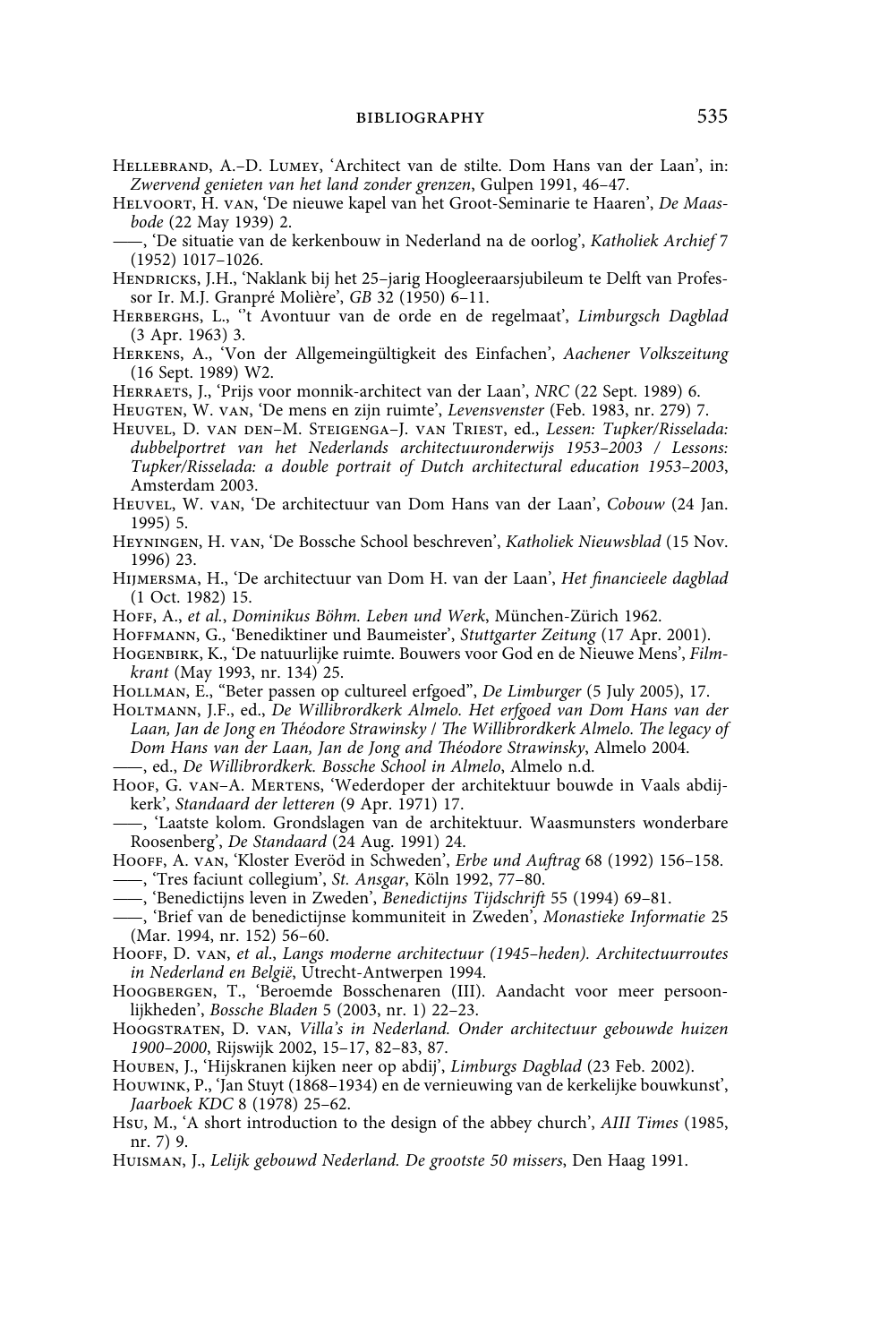——, 'Jo Coenen (2000–2004). 'Een deftige maar eenzame functie'', *Smaak* 6 (June 2006) 42–43.

——, "Er gaat meer kapot dan je lief is, als de kerk verdwijnt", *Belvedere Nieuws* 12 (Jan. 2008) 1–2, 6.

Huiting, F., 'Kerkelijke Architectuur', *Speculator* 2 (Sept. 1953) 68–69.

——, 'Beschaving en kunst', *Speculator* 4 (Sept. 1955) 68–70.

——, 'Dom H. van der Laan, Le Nombre plastique, Quinze leçons sur l'ordonnance architectonique', *Speculator* 9 (July 1960, nr. 2) 43–44.

——, 'Introduction', in: HvdL, *Le nombre plastique. Quinze leçons sur l'ordonnance architectonique*, Leiden 1960, xi-xiv.

 $-$ , 'Voorwoord', in: HvpL, *Het plastische getal. XV lessen over de grondslagen van de architectonische ordonnantie*, Leiden 1967, vii-x.

——, 'Het vormenspel der liturgie', *Benedictijns tijdschrift* 46 (1985) 75–77.

——, 'Herinneringen aan Dom Hans van der Laan', *Thematismos* (2007, nr. 8) 5–15. ——, 'De alchemie der verzoening. Architectuur en spititualiteit bij Dom Hans van der

Laan', *Kovel* 2 (June 2009, nr. 8) 20–31. Hultin, O., ed., *Arkitektur i Sverige 1990–1994 / Architecture in Sweden 1990–1994*,

Stockholm 1994. Ibelings, H., ed., *Architecten in Nederland. Van Cuypers tot Koolhaas*, Amsterdam 2005.

Jacobs, J.Y.H.A., ed., *Gaandeweg aaneengesmeed. Geschiedenis van het bisdom Breda*, Nijmegen 2003.

Jacobs, P.M.J., 'Laan, Dom (Hans) van der', in: *Beeldend Nederland. Biografisch handboek L-Z*, Tilburg 1993, 6.

Jansen, B., 'Muurschildering van zoon componist betiteld als 'meesterwerk'', *De Gelderlander* (29 Aug. 2007).

Jansen, D., 'God als getal. In de voetsporen van een gewijde architect', *Pantheon//* 9 (Oct. 2005) 8–11.

——, 'De Architectonische ruimte—Vijftien lessen over de dispositie van het menselijk verblijf', *Pantheon//* 9 (Oct. 2005) 40.

Jansen, K., 'In het klooster is zingen de 'core business'', *NRC* (24 Dec. 2001) 8.

Janssens, P., 'Moderne kerkenbouw in Nederland en België', *TvL* 39 (1955) 351–363. ——, 'Liturgie en eigentijdse sacrale kunst', *TvL* 38 (1954) 189–202.

Jensenius, J.H., 'Hvor ble det av proporsjonsbegrepet i arkitekturen?', *Nordisk Arkitekturforskning* 19 (2006, nr. 2) 81–93.

Johannesma, W., 'Dom van der Laan gebruikte elke dag het spel van de ruimte', *Katholiek Nieuwsblad* (23 Aug. 1991) 6.

Johansson, R., 'Sakral Arkitektur', *Cementa* 17 (1991, nr. 4) 12–15.

Jong, J. de–N. van der Laan, 'R.k. kerk Sint Lukas te 's-Hertogenbosch', *BW* 82 (1964, nr. 16) 192–195.

——, 'Klooster in Maarssen', *BW* 85 (1967, nr. 2) 24–29.

Jong, T. de, 'Met mate. De beginselen van het meten en maatsystemen', *De Architect Thema* (May 1986, nr. 23) 5–11.

Jonge, S. de–P. Post, 'Hemelse wielen: Aldo van Eycks Pastoor van Ars-kerk te Den Haag', *Jaarboek voor liturgie-onderzoek* 15 (1999) 55–73.

——, *Kerkarchitectuur na 2000. Het ontwikkelen van grensverleggende typologieën tussen literatuur, architectuur en duurzame ontwikkeling*, Eindhoven 2002.

Jonker, G., 'Engelen van Dom Van der Laan. De Architectonische ruimte', *Bouw* 33 (7 Jan. 1978) 36.

Jönsson, S., 'Solig fest när Mariavall invigdes', *Kristianstadsbladet* (16 Sept. 1991) 23.

KAISER, F.-W., 'The Quest for the Real: Religion, Science and Art', in: P. BRADLEY, ed., *Art, Nature and Mathematics*, Vaals-Edinburgh 2000, 46–64.

Kam, W.A.J. van der, *Niel Steenbergen. Schepping in beelden*, Breda 1999.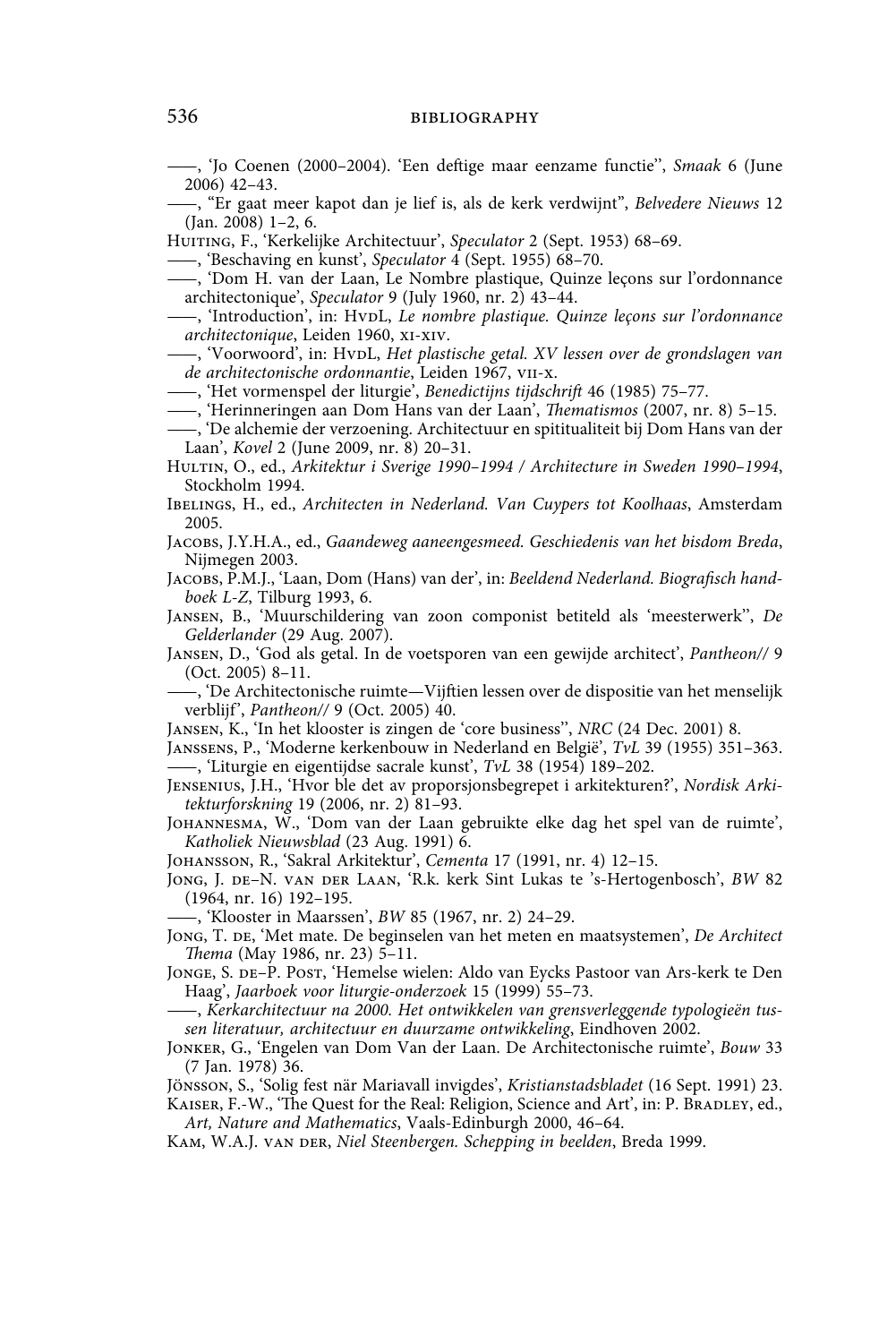- Karels, H., 'Kloosters in de 12° en de 20° eeuw, laboratoria voor fundamenteel architectuuronderzoek', *Thematismos* (Mar. 2003, nr. 1) 7.
- Karstkarel, P., 'Architectuurtheorie in drie dimensies', *Trouw* (3 May 1982) 4.
- Kegge, B., 'De complete samenhang van architectuur', *Platvorm* 45 (Apr. 2002) n.pp.
- Kempen, A.F.J. van, *Dertig jaar Katholieke Leergangen. 1962–1992*, Tilburg 1992.
- Kies, M., 'Expositie over monnik-architect in Weert. Ruimte en rust centraal bij Dom v.d. Laan', *Eindhovens Dagblad* (3 May 1986) 45.
- ——, 'In het huis van Jos Naalden', *Eindhovens Dagblad* (3 May 1986) 45.
- Kleigrewe, S., 'Dom Hans van der Laan: Der Architektonische Raum', in: U. Schröder, ed., *RaumTheorie TheorieRaum. Der Architektonische Raum*, t. I–II, Tübingen-Berlin 2007<sup>2</sup>, 92-95.
- Klijn, O., 'Wie schrijft die blijft', *De Architect* 31 (Jan. 2001) 15–16.
- Klinger, R., 'Att lova Vägen sitt liv', *Katolskt Magasin* (20 Sept. 2002) 1,8–9.
- Kloos, J.P., *Architectuur, een gewetenszaak*, 's-Gravenhage 1985, 82–85.
- Kohnen, R., *Mens. Monnik. Mamelis*, Nuth 2008.
- KOLDEWEY, B., 'De komende kerken van gewapend beton?', *KB* 22 (1954-1955) 81-83, 116–120, 148–151, 177–181, 225–228, 289–291.

——, 'Explosies in het Kruithuis', *KB* 22 (1954–1955) 282–283.

- Kominiak, B., *Loci ubi Deus Quaeritur. Die Benediktinerabteien auf der ganzen Welt*, St. Ottillien 1981.
- Koster, E., 'Dom Hans van der Laan's Arcadian Architecture', *Architectura & Natura Quarterly* 1 (1992) 32–48.
- KOZYREFF, B., 'Dom Hans Van der Laan, architecte: du sensible à l'arithmétique', in: T. Paquot–C. Younès, *Géométrie, mesure du monde. Philosophie, architecture, urbain*, Paris 2005, 147–158.
- Kraan, A., *Beelden in Noord-Brabant. Ontwikkeling van de beeldhouwkunst na 1945*, Oirschot 1990.

Kranendonk, A. van, 'Bij een kapel te Helmond', *KB* 15 (1947–1948) 152–154. ——, 'Weleerwaarde Pater', *KB* 16 (1948–1949) 6.

- ——, 'Kritische kanttekening', *KB* 19 (1951–1952) 197–183.
- ——, 'Twee bekroonde eindprojecten van de cursus Kerkelijke Architectuur', *KB* 19 (1952) 177–183.
- ——, *Rede gehouden bij de opening van de afdeling der Bouwkunde van de Technische Hogeschool te Delft op 24 september 1962*, Delft 1962.
- Kroon, H., ''De natuurlijke ruimte'. Zotte verhalen van twee bevlogen architecten', *Trouw* (29 Apr. 1993) 5.
- Kroon, J.J., 'Architectuurwetenschap', *De Ingenieur* (27 Nov. 1964) A729–736.

Kropholler, A.J., 'Kerkbouw quo vadis?', *TvL* 36 (1952) 43.

- ——, 'Over hedendaagse bouwkunde met betrekking tot de Kerkenbouw', *TvL* 36 (1952) 152–155.
- Krüger J., 'Berghoef: een architect met schippersbloed', *Plan* 14 (Apr. 1983) 9–13.
- Kruijtzer, G., *Ruimte en getal. Het Plastische getal en Het Gulden-snedegetal*, Amsterdam 1998, Delft 2010<sup>2</sup>.
- ——, 'Drie-eenheid bij Dom Van der Laan', *Thematismos* (Dec. 2004, nr. 4) 14–17.

——, *Taal en Tal bij Spinoza, Mannoury, Beth*, Delft 2003.

- Kuiper, J.A., *Visueel & dynamisch. De stedebouw van Granpré Molière & Verhagen 1915–1950*, Delft 1991.
- Kuipers, M., *Toonbeelden van de wederopbouw. Architectuur, stedenbouw en landinrichting van herrijzend Nederland*, Zeist 2002.
- Kusters, S., 'Modellen en meubels van Dom Hans van der Laan in Bonnefanten', *De Limburger* (7 Apr. 1982).
- ——, 'De weldaad van een eenvoudig leven', *De Limburger* (29 May 1982).
- ——, 'Letters als monumenten en de betekenis van woorden', *De Limburger* (28 June 1983) 4.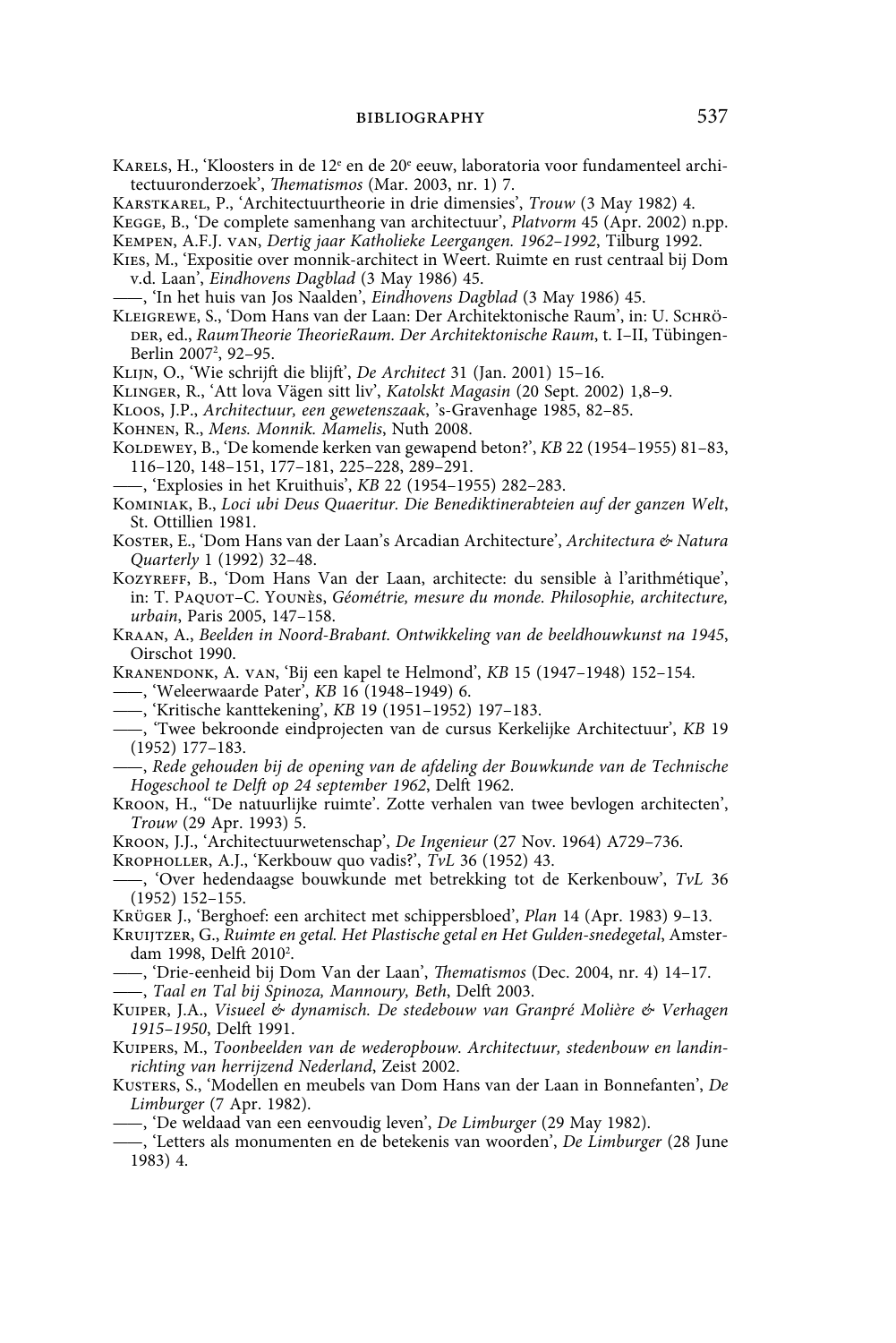LAAN (Junior), H. VAN DER, 'Brabant bouwt in baksteen. Bossche School, leer, stijl en middelen', *Brabantia* (June 1993) 3–5.

——, 'Kloosters in de 12<sup>e</sup> en de 20<sup>e</sup> eeuw. Laboratoria voor fundamenteel architectuuronderzoek', in: M. Ackermans–T. Hoogbergen, ed., *Kloosters en religieus leven. Historie met toekomst*, Den Bosch 2002, 88–99.

——, 'In memoriam Koos de Haan (1933–2009)', *Thematismos* (Dec. 2009, nr. 11–12) 26–27.

——, –B. Backs, *Bureau Van der Laan, opvattingen, ontwerpen en uitgevoerde projecten*, 's-Hertogenbosch 2009.

Laan, N. van der, 'Over drijfwerk', *Het Bouwblad* 12 (1940–1941) 118–119.

- ——, 'Flor Vekelmans †', *KB* 14 (1946) 25–28.
- ——, 'Over twee kerken', *KB* 14 (1946) 49–52.
- ——, 'Cursus Kerkelijke Architectuur te 's-Hertogenbosch', *KB* 15 (1947–1948) 11.

——, 'Liturgie en kerkbouw', in: *n.n.*, *Nederlands nieuwe kerken*, Amsterdam 1948, 37–41.

——, 'Cursus 'Kerkelijke Architectuur' te 's-Hertogenbosch', *KB* 16 (1948) 84.

——, 'Cursus 'Kerkelijke Architectuur' 's-Hertogenbosch', *KB* 18 (1950) 12.

- ——, 'Naar een nieuwe richting in de kerkelijke architectuur van Nederland', *TvL* 35 (1951) 296–300.
- ——, 'De Sinte Catharinakerk te Heusden', *KB* 18 (1951) 225–230.
- ——, 'Kerk van O.L. Vrouw ten Hemelopneming te Bakkum N.H.', *KB* 19 (1952) 57–58.
- ——, 'H. Hart kerk te Bergen op Zoom', *KB* 21 (1953) 17–19.
- ——, 'Een koepelkerk in Philippine', *KB* 21 (1954) 401.
- ——, 'Beantwoording aan de consequenties van de kenmerken van de Kerk in haar eigentijdse viering van de eredienst vanuit de architectuur', *TvL* 43 (1959) 254– 261.
- Lammers, F., *Achter de kloostermuren*, 's-Gravenhage 1977.
- ——, 'Eén grote symfonie', *Trouw* (21 Dec. 1988) 19.
- ——, 'Bouwen en leven als één grote symfonie van sobere lijnen', *Trouw* (21 Aug. 1991) 2.
- Lange, H. de, ''In concepten kun je niet wonen'', *Trouw* (25 May 2007) 5.
- LANGERWERF, G., 'In memoriam Dom Emmanuel Schuurmans', Monastieke Infor*matie* 26 (1996, nr. 162) 84.
	- ——, –P.A. Steffen, 'Broeder Jeroen Witkamp 30 jaar abt in Zundert. 1967–1997', *Monastieke informatie* 28 (1997, nr. 168) 54–60.
- Lantman, R., 'Onderstroom', *Ingebed* 39 (23 Sept. 1991) 1–2.
- Leenknegt, J., 'Monnikenwerk? De Wijnbergkerk en dom Hans van der Laan o.s.b.', *Wibilinga* 22 (2009, nr. 1) 2–26.
- LENGLET, A., 'Opening Address', in: P. BRADLEY, ed., *The Line under the Spell of its Measure*, Vaals-Edinburgh 2001, 12–19.

——, 'Lectori salutem', *Thematismos* (Mar. 2003, nr. 1) 5–6.

- Lenzen, L., 'Die Versuchung der Abtei St. Benedictusberg', *Das Gespräch–Eucharistie und Leben* (Mar.–Apr. 1972) 16–18.
- Leur, T. de, 'Wennen aan stilte van abdij Roosenberg', *Nieuwsblad Streeknieuws Waas* (29–30 July 1995) 13.
- LEYDECKER, K., 'Er zog sich von der Welt zurück. Dom Hans van der Laan reinigte die Baukunst im Geist der Klosterbesenkammer', *Frankfurter Allgemeine Zeitung* (20 Apr. 2001) 47.
- Lieshout, J. van, 'Monnik van Mamelis bouwt abdij in Zweden', *Limburgs Dagblad* (5 June 1993) 23.
- Linazasoro, J.I., 'El tiempo detenido. Dom van der Laan, una arquitectura de esencias', *Arquitectura Viva* (Jan.–Feb. 1998) 65–67.

Linden, F. van der, 'Bossche School', *Monumenten* 27 (Jan. 2007) 18–19.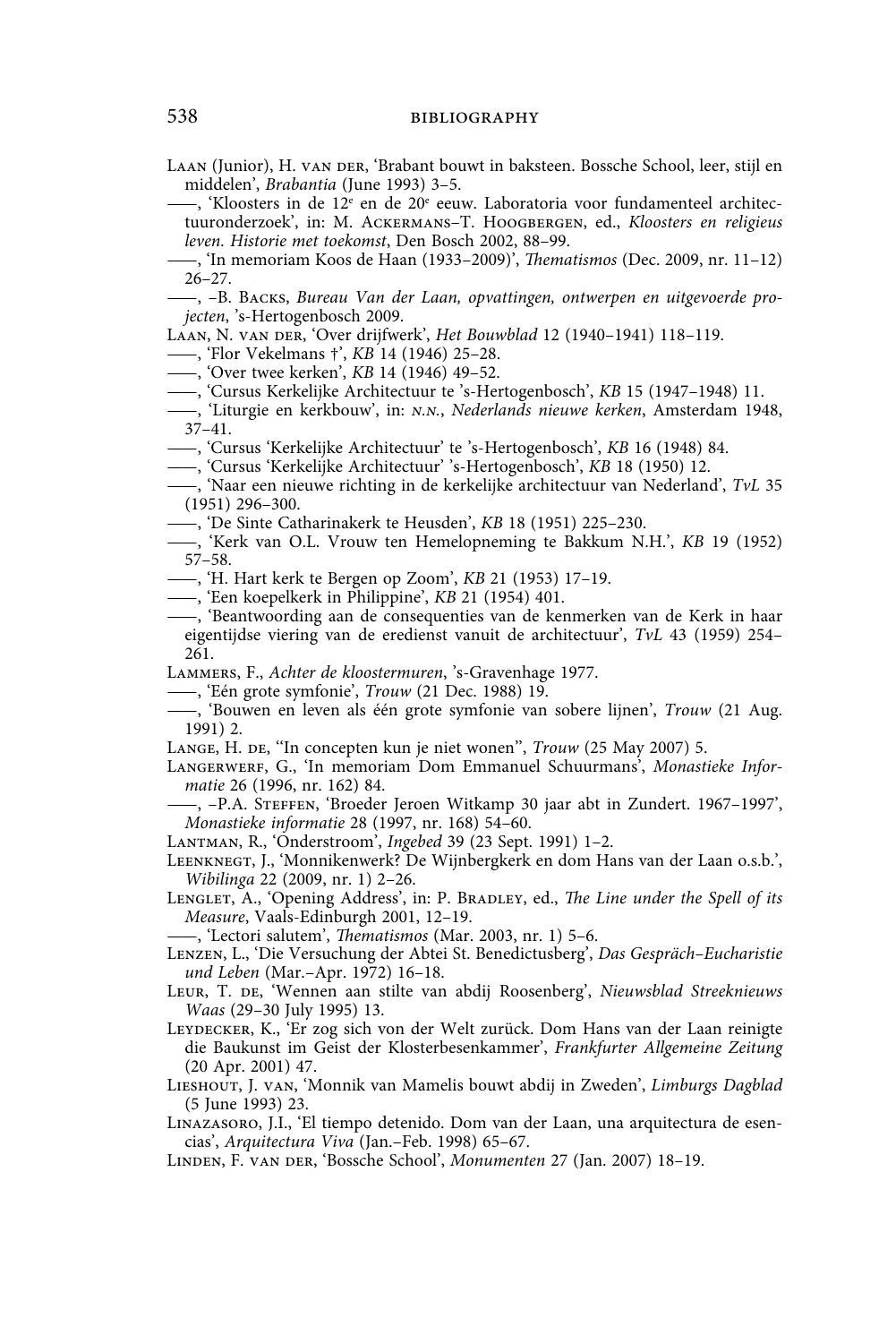Linden, M.P. van der, 'Het plastische getal', *BW* 86 (1968) 350–352.

- Lockefeer, W., 'Theorie en kader', in: *n.n.*, *Dom Hans Van der Laan. Architektuurtentoonstelling*, Antwerpen 1986, 13–16 [Exhibition catalogue De Singel].
- ——, 'De schrijnwerker zonder zijns gelijke: Josef Engelberts (1915–2009)', *Thematismos* (Dec. 2009, nr. 11–12) 22–25.
- Lommers, C., 'Dom Hans van der Laan: monnik en 'meubelmaker'', *Limburgs Dagblad* (8 Apr. 1982) 21.
- López, C., 'Una nueva ruta en la arquitectura de las iglesias. Una arquitectura en busca del orden', *Liturgia* 12 (May–June 1957) 156–160.
- Louw, H. van de, 'Ruimtelijkheid intiem maken. Architectuur, modellen en meubels van Dom H. van der Laan', *De Nieuwe Linie* (26 May 1982) 16.
- Lukken, G.M, 'H. van der Laan, Het vormenspel der liturgie', *Tijdschrift voor theologie* 26 (1986, nr. 1) 98.
- Maas, T., 'Visie op Bossche school van architect v.d. Laan', *NRC* (1 Apr. 1982) A12.
- ——, 'Van der Laan zet puntjes op de i van de moderne architectuur', *De Architect* 15 (Mar. 1984) 55–57.
- ——, 'Het geometrische spel van Hoogstad', *NRC* (29 Mar. 1984) WO3.
- ——, 'Het bouwen van de 'Bossche School'', *De Architect* 15 (Apr. 1984) 64–69.
- ——, 'Boek en expositie over vormgeving van liturgische objecten en eminente bouwkunst. De theorie en praktijk van een pater-architect', *NRC* (22 Apr. 1986) 7.
- ——, 'De Bossche School. Een kameleontische stijl', *Brabantia* (May 1988) 3–6.
- ——, 'Dom H. van der Laan', in: J. Brand–H. Janselijn, *Architecture and imagination* / *Architectuur en verbeelding*, Zwolle 1989, 154–157.
- ——, 'Bevrijd van symboliek en nut. Van der Laans weg naar 'de eigen wetgeving der natuur'', *Architectuur/Bouwen* 5 (Sept. 1989) 36–41.
- ——, 'Vormen die nooit nieuw zijn geweest', *Cobouw, Weekuit* (20 Oct. 1995, nr. 198) 13.
- ——, 'Some personal reflections on the reception of Van der Laan's work in Dutch architecture', in: P. BRADLEY, ed., *Living and correspondences*, Vaals-Edinburgh 2000, 26–45.
- Magnago Lampugnani, V., ed., *Dizionario Skira dell'architettura del Novecento*, Milano-Genève 2000. [Also published as: Id., ed., *Lexikon der Architektur des 20.*  Jahrhunderts, Ostfildern-Ruit 1998; Ip., ed., *Lexicon van de twintigste eeuw*, Amsterdam 2006].
- Mähler, M., *De Sint Paulusabdij van Oosterhout onder het bestuur van haar eerste abt dom de Puniet 1907–1941*, Tilburg 1991.
- MALSCHAERT, T., 'The house and the human', in: P. BRADLEY, ed., *Living and correspondences*, Vaals-Edinburgh 2000, 74–85.
- Marzin, W., 'Sonderschau Exempla '77 'Handwerk und Kirche' auf der 29. Internationalen Handwerksmesse 1977', *Süddeutsche Zeitung* (29 Mar. 1977) 27.
- Masiero, R., *Estetica dell'architettura*, Bologna 1999.
- Mead, A., 'Instruments of order', *The Architect's Journal* (18 Nov. 1999) 55.
- Meer, F. van der, 'Historische gegevens betreffende de wezenlijke elementen van het kerkgebouw', *KB* 16 (1948–1949) 15.
- ——, 'Facie ad populum', *Streven* 16 (Dec. 1962) 201–216.
- ——, 'Bezoek aan de Benedictusberg', *Standaard der letteren* (9 Apr. 1971).
- ——, *Open Brief over Geloof en Eredienst*, Tielt-Utrecht 1973.
- ——, 'Indrukken van professor F. van der Meer na een bezoek aan het voltooide klooster Roosenberg op 30 juli 1975', in: HvpL, *Gesprek van de architect met de zusters van Waasmunster over het in aanbouw zijnde klooster Roosenberg*, May 1974, 30–36.
- Meeuwesse, K., "Het nieuwe Brabant", *Elseviers weekblad* (21 Mar. 1953) 27.
- Meijel, L. van, *Cees Pouderoyen (1912–1993). Architect en stedebouwkundige in dienst van de wederopbouw*, Nijmegen 2009.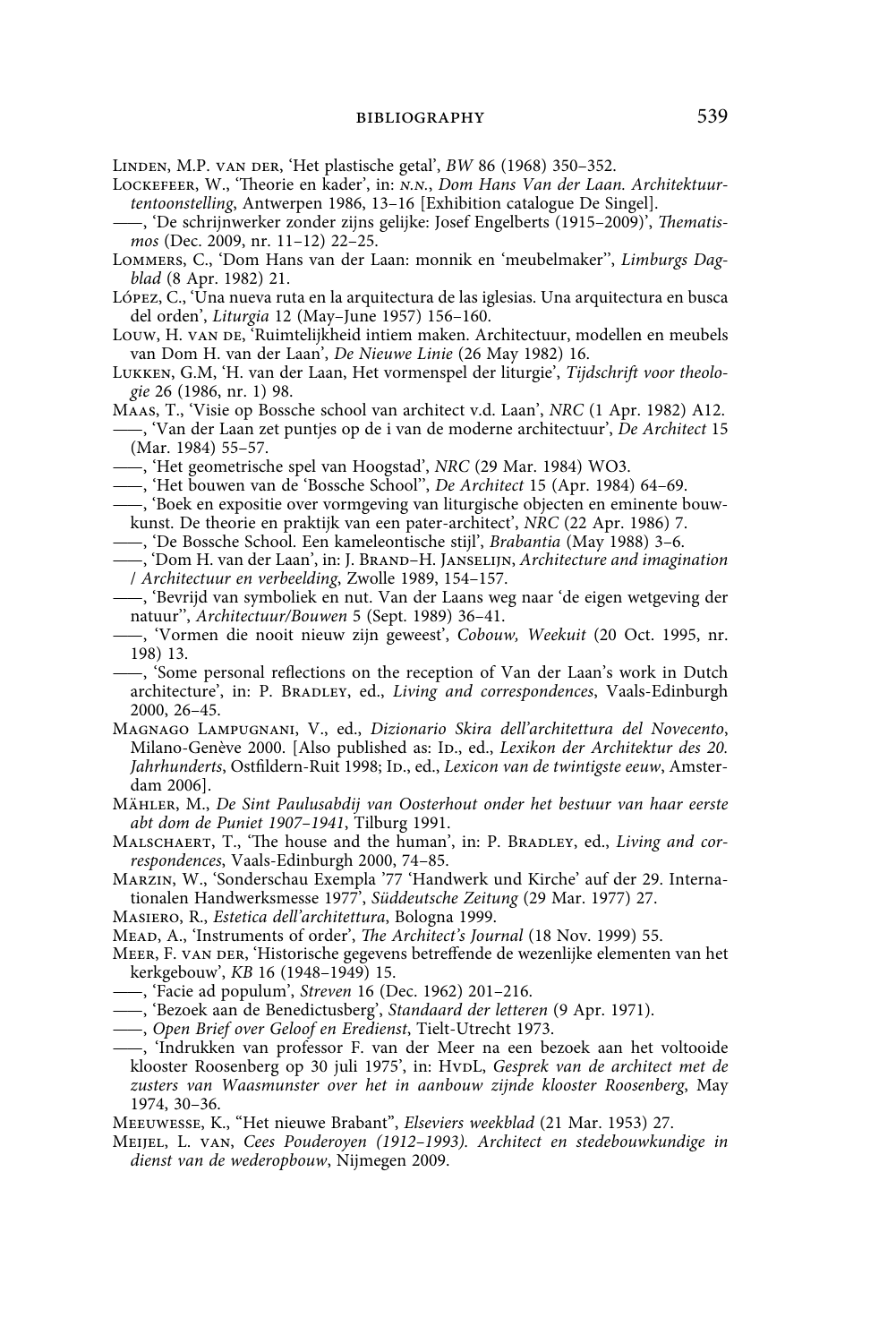Meijer, H., ed., 'Rooms bouwen', *Eltheto* 64 (1981) 7–19.

- Mertens, P.A.M.–A. Peters, 'Bouwkunst van 1839 tot 1989', in: J.C.G.M. Jansen, ed., *Kunst en cultuur in Limburg*, t. II, Maastricht 1989, 135–187.
- Metz, T., 'Film over twee profeten van de holistische architectuur', *NRC* (28 Apr. 1993) 11.
- Meulenkamp, W.G.J., 'De Utrechtse edelsmid Jan Noyons (1918–1982)', in: P. le Blanc, ed., *Kerkelijk zilver. Negen opstellen over kerkelijke zilversmeedkunst*, Den Haag 1992, 149–162.
- Mezger, M., 'Die Theorie im Dunkeln sieht man nicht', *Eßlinger Zeitung* (10 Apr. 2001).
- Michels, J., ed., *Brabant bouwt in Baksteen. Na-oorlogse architectuur in Noord-Brabant 1945–1970*, 's-Hertogenbosch 1993, 11–18.
- MIDDENDORP, J., *Dutch type*, Rotterdam 2004.
- Minnema, L., *Bespiegelingen aan het venster. Anthropologische bouwstenen voor een vergelijkend godsdienstwetenschappelijke verheldering van interreligieuze dialoog. Naar aanleiding van K. Nishitani's boeddhistische en K. Rahners christelijke godsdienstwijsbegeerte*, Kampen 1990.
- Molenaar, N., 'Om het gouden kalf', *KB* 15 (1948) 187–190.
- ——, 'R.K. Kerk en klooster 'De Carmel'', *KB* 19 (1951–1952) 273–283.
- Montaner, J.M., 'Wiel Arets: Arquitectura Europea después del Postmodernismo / Wiel Arets: European Architecture After Modernism', *El Croquis* (1997, nr. 85) 26–31.
- Moonen, L., *Pater Hans van der Laan O.S.B.: zijn werk als monnik van de St. Paulusabdij te Oosterhout*, Vaals 1998.
- ——, 'Abdij St. Benedictusberg 1951–2001', *Monastieke informatie* 32 (July 2001, nr. 194) 170–191.
- ——, 'Abdij St. Benedictusberg', in: R.P.W.J.M. Van der Heijden, ed., *Historische en Heemkundige Studies in en rond het Geuldal. Jaarboek 2004*, Valkenburg aan de Geul 2004, 251–345.
- ——, 'Ora et labora. De monniken van de abdij St. Benedictusberg, 1951–2005', in: R.P.W.J.M. Van der Heijden, ed., *Historische en Heemkundige Studies in en rond het Geuldal. Jaarboek 2005*, Valkenburg aan de Geul 2005, 137–304.
- ——, 'Das Kloster St. Benediktusberg in Vaals–die Leere des Raums füllen', in: G. Bayer-Ortmanns–D. M. Meijering, ed., *Braucht Glaube Kunst?*, Aachen 2006, 86–97.
- Moors, P., 'Homilie uitgesproken door zijne hoogwaardige excellentie mgr. Petrus Moors, bisschop van Roermond, tijdens de plechtige consecratie van de Abdijkerk van St. Benedictusberg te Vaals op 4 mei 1968', *Confrontatie* (July 1968, nr. 36) 6–9.
- Moravánszky, A.–K.M. Gyöngy, *Architekturtheorie im 20. Jahrhundert. Eine kritische Anthologie*, Wien 2003.
- Müllejans, P., 'Ein Baudenkmal für Entdecker', *Rheinische Heimatpflege* 37 (2000) 299–300.
- Muller, W., *Vormgeven. Ordening en betekenisgeving*, Utrecht 1997.
- Neckritz, A., 'Dom Hans van der Laan: Der Architektonische Raum', in: U. Schröder, ed., *RaumTheorie TheorieRaum. Der Architektonische Raum*, t. I–II, Tübingen-Berlin 2007<sup>2</sup>, 88–91.
- *n.n.*, 'Abdij Mamelis krijgt nieuwe koorboeken', *Limburgs Dagblad* (28 Jan. 1989) 9.
- *n.n.*, 'Abdij Mamelis wordt uitgebreid. Groeiende interesse voor kloosterleven', *Limburgs Dagblad* (5 Dec. 1984) 13.
- *n.n.*, 'Abdij te Mamelis heeft eindelijk een echte kerk', *De Limburger* (3 May 1968).
- *n.n.*, 'Abdijkerk Mamelis alleen bestemd voor de eredienst', *Limburgs Dagblad* (3 May 1968) 27.
- *n.n.*, 'Abdijkerk Mamelis geconsacreerd', *De Limburger* (6 May 1968).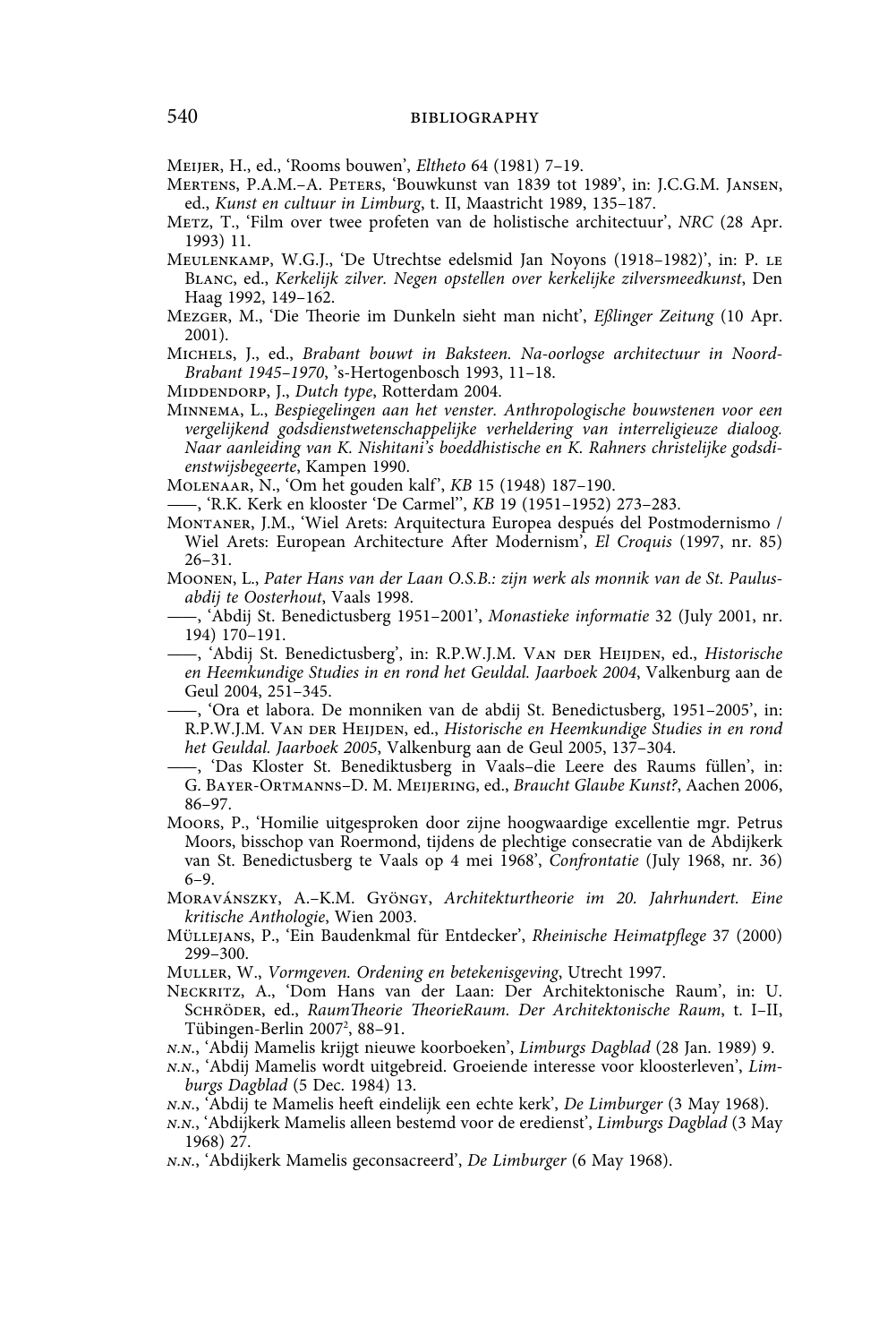- *n.n.*, 'Abdijkerk op Benedictusberg wordt imposant bouwwerk', *De Nieuwe Limburger* (7 June 1967) 5.
- *n.n.*, *Annuarium Sanctus Virgilius 1926*, Delft 1926.
- *n.n.*, *Annuarium Sanctus Virgilius 1927*, Delft 1927.
- *n.n.*, 'Architect Dom H. van der Laan overleden', *Dagblad voor Noord Limburg* (21 Aug. 1991) 13.
- *n.n.*, 'Architect/Benedictijn Dom van der Laan (86) in Mamelis overleden', *Limburgs Dagblad* (21 Aug. 1991) 17.
- *n.n.*, ''Architectuur' in Bonnefantenmuseum: levenswerk Dom van der Laan tot en met 27 juni te bezichtigen', *De Trompetter* (19 May 1982).
- *n.n.*, 'Architectuurprijs Limburg 1989 voor Dom Hans vd Laan', *De Limburger* (22 Dec. 1988) 3.
- *n.n.*, 'Architectuurprijs Limburg voor Dom van der Laan', *Dagblad voor Noord Limburg* (21 Sept. 1989) 26.
- *n.n.*, 'Architectuurprijs Limburg. Dom Hans van der Laan: eenvoud als stijl', *De Limburger* (20 Sept. 1989) 2.
- *n.n.*, 'Architectuurprijs uitgereikt aan Dom van der Laan', *Limburgs Dagblad* (23 Sept. 1989) 15.
- *n.n.*, 'Architectuurprijs voor 'brouwerij' Dom Van der Laan', *De Limburger* (23 Sept. 1989) 5.
- *n.n.*, 'Architectuurprijs voor GAB Valkenburg', *Limburgs Dagblad* (9 May 1987).
- *n.n.*, 'Architectuurprijzen in Limburg. Stichting bekroont werk pater Van der Laan', *Cobouw* 131 (24 Apr. 1987) 5.
- *n.n.*, 'Authenticity, not Archeology—Tradition and Today', *Liturgical arts* 25 (1957) n.p.
- *n.n.*, 'Beeldrapportage klooster Roosenberg te Waasmunster', *De Architekt* 12 (1981) 117–122 [Archiphoto].
- *n.n.*, 'Benedictijner monnik met architectuurprijs geëerd', *De Volkskrant* (22 Sept. 1989) 9.
- *n.n.*, 'Benediktinerkloster Mamelis Vaals', *EuriArtes* (Apr. 2008) 10–13.
- *n.n.*, 'Benediktinisches Leben in Schweden', *Erbe und Auftrag* 72 (1996) 256.
- *n.n.*, 'Boekennieuws. De architectonische ruimte', *Heemschut* (July–Aug. 1978) 145.
- *n.n.*, 'Bossche Studiebijeenkomst hedendaagse kerkenbouw. Is kapel te Ronchamp architectuur?', *De Tijd* (5 July 1957) 3.
- *n.n.*, 'Bouwkunde 15 jaar. Architectuur, modellen en meubels van Dom Hans van der Laan', *th-berichten* 25 (10 Dec. 1982) 7.
- *n.n.*, 'Cinq manières d'être (ou de ne pas être) moderne', *L'architecture aujourd'hui* (Dec. 1999, nr. 325) 42–43.
- *n.n.*, 'Collectie-Vander Laan gaat naar museum in Vaals', *De Limburger* (23 Mar. 1995) 9.
- *n.n.*, 'Commissione per le nuove chiese e le strutture religiose del territorio', *Ambrosius* 81 (2005) 277–281.
- *n.n.*, 'Cursus voor kerkelijke bouwkunst. Instelling van de R.K. Leergangen', *De Tijd* (14 Dec. 1945) 5.
- *n.n.*, *Abdij Sint Benedictusberg Mamelis Vaals*, Maastricht 1980 [Abdij St. Benedictusberg].
- *n.n.*, 'De architect als hoeder van de slaap', *De Limburger* (30 June 2008) 8.
- *n.n.*, 'De Bossche school', Nov. 2004, in: *Handboek metselwerk*, Den Haag n.d., 1261- 13–1261-20.
- *n.n.*, 'De Cursus Kerkelijke Architectuur in 's-Hertogenbosch', *GB* 32 (1950) 83–84.
- *n.n.*, (P.S.), 'De refter van de St Paulus-Abdij te Oosterhout', *KB* 19 (1951–1952) 407–409.
- *n.n.*, 'De tentoonstelling 'Nederlands Nieuwe Kerken', *Forum* (1948) 147.
- *n.n.*, 'De wederopbouw van onze kerken', *Bouw*, (15 June 1946) 560–561.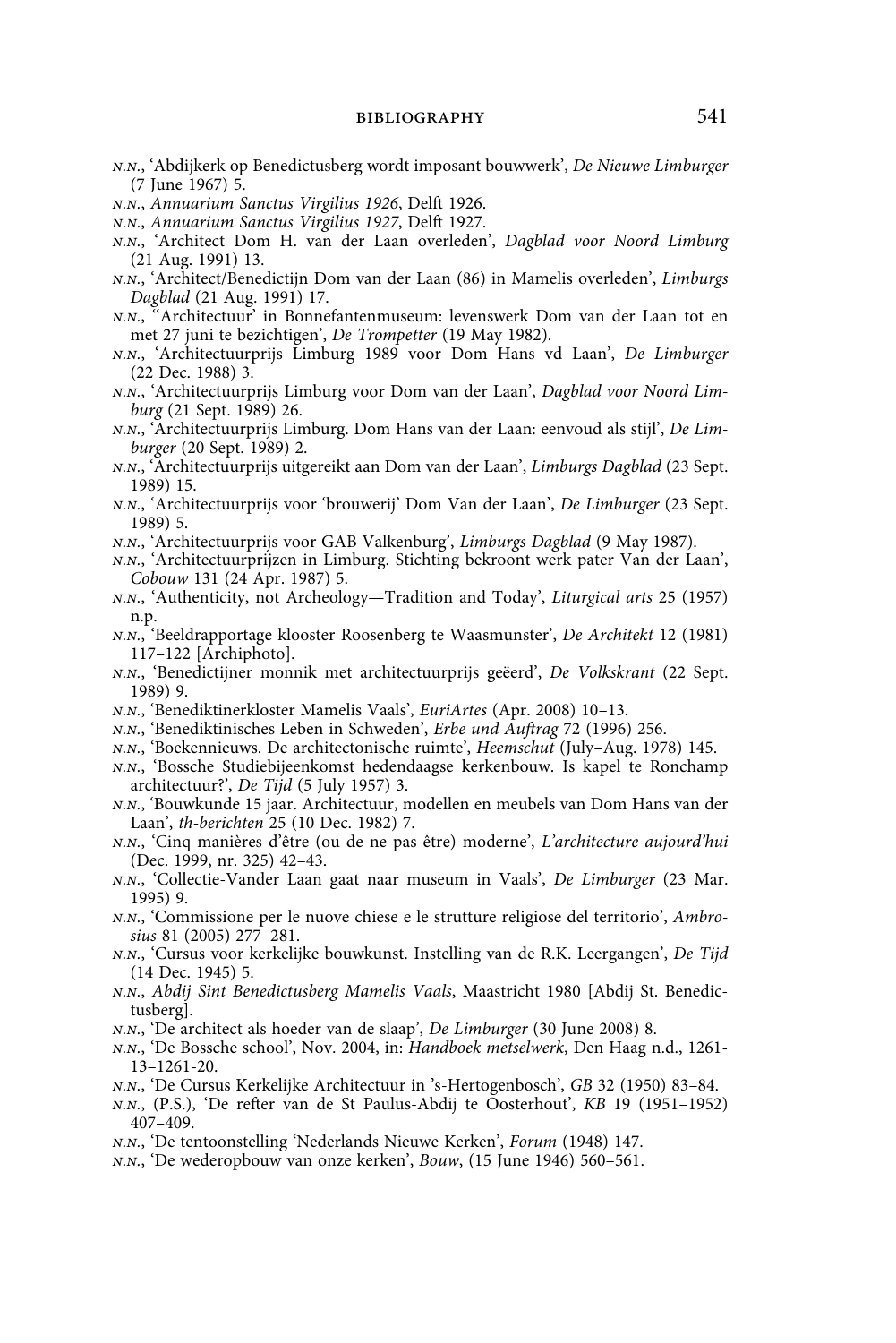*n.n.*, 'Discussie over kerkelijke architectuur', *Katholiek Archief* 15 (1960) 1106–1108.

*n.n.*, 'Dom H. van der Laan (1905)', in: *n.n.*, *Dutch Arts. Architecture in the Netherlands*, Rijswijk 1991, 51–53 [Ministry of Cultural Affairs].

- *n.n.*, 'Dom H. van der Laan', *Telegraaf* (9 Apr. 1982) 21.
- *n.n.*, *Dom Hans van der Laan. Architektuurtentoonstelling*, Antwerpen 1986.
- *n.n.*, 'Dom Hans van der Laan in de Singel', *Gazet van Antwerpen* (25 Oct. 1986) W17.
- *n.n.*, 'Dom Hans van der Laan overleden', *De Limburger* (19 Aug. 1991).
- *n.n.*, 'Dom Hans van der Laan in Mamelis overleden', *De Limburger* (21 Aug. 1991) 5.
- *n.n.*, 'Dom Hans van der Laan in Waasmunster', *Thematismos* (Dec. 2008, nr. 9–10)  $1 - 3$ .
- *n.n.*, 'Dom Hans van der Laan overleden', *De Standaard* (23 Aug. 1991).
- *n.n.*, 'Dom Hans van der Laan: Harmonie met de natuur', *Telegraaf* (7 Mar. 1986) T16.
- *n.n.*, 'Dom Van der Laan +', *Bisdomblad 's-Hertogenbosch* 35–36 (30 Aug. 1991).
- *n.n.*, 'Dom van der Laan in de Tiendschuur', *Katholiek Nieuwsblad* (18 Apr. 1986) 5.
- *n.n.*, 'Dom van der Laan krijgt architectuurprijs', *Bouw* 44 (1989) 4.
- *n.n.*, 'Dom van der Laan voor hele oeuvre onderscheiden', *De Trompetter* (6 May 1987) 29.
- *n.n.*, 'Dom van der Laan', *Katholiek Nieuwsblad* (8 Feb. 2002) 25.
- *n.n.*, 'Drukken koorboeken monnikenwerk', *Limburgs Dagblad* (30 Jan. 1989) 5.
- *n.n.*, (H.S.), 'Een fraaie tegenstelling in architectuuropvattingen', *De Volkskrant* (29 Apr. 1993) 17.
- *n.n.*, 'Een Nederlands plan voor Syracuse. Kerk geen gigantische toren maar grote basiliek', *De Tijd* (13 July 1957) 10.
- *n.n.*, 'Eerste schets gereed voor bouw van crypte. Begraafplaats voor stichters', *Limburgsch Dagblad* (14 Nov. 1957) 2.
- *n.n.*, 'Eigen kerk voor abdij Maemelis', *De Tijd* (4 May 1968) 6.
- *n.n.*, 'Ein historisches Ereignis', *St. Ansgar*, Köln 1988, 61–65.
- *n.n.*, 'Eine abtei wird zu klein', *Stadt Gottes* (12 Dec. 1984) 17.
- *n.n.*, *Ensemble. 'De kunstcollectie van de Technische Universiteit Eindhoven' / Ensemble. 'The artcollection of the Eindhoven University of Technology'*, Eindhoven 2001 [Kunstcommissie TU/e].
- *n.n.*, 'Expositie over architectuur van Dom v.d. Laan', *NRC* (13 Sept. 1982) 6.
- *n.n.*, 'Expositie over Benediktijner monnik-architect in Weert. 'Van der Laan-huis' ademt rust en ruimte', *Brabants Dagblad* (10 May 1986) W2.
- *n.n.*, 'Expositie Vaalser monnik in Weert', *Limburgs Dagblad* (11 Apr. 1986).
- *n.n.*, 'Expositie Van der Laan verlengd', *De Limburger* (15 Apr. 2008) 18.
- *n.n.*, 'Face-lift abdij. Herstel kerk Mamelis kost twee ton', *Limburgs Dagblad* (25 Sept. 1992).
- *n.n.*, (O.D.W.), 'Geen ronde vormen in kerk Wijnberg', *Het Volk* (29 Oct. 1999).
- *n.n.*, 'Gemeente Vaals informatief. Bekendmaking', *Vaalser weekblad* (8 June 1984) 1.
- *n.n.*, (L.v.W.), 'H. van der Laan, Der architektonische Raum', *Benedictijns Tijdschrift*  55 (1994) 88.
- *n.n.*, 'H. van der Laan, Het vormenspel der liturgie', *Praktische theologie* (1987) 79.
- *n.n.*, 'Hans van der Laan overleden', *De Standaard* (22 Aug. 1991) 6.
- *n.n.*, 'Heiligdom voor Syracuse. Het doodgewone huis. Klooster een structuurfout', *De Tijd* (30 Aug. 1957) 6.
- *n.n.*, 'Het afscheid van Prof. Ir. M.J. Granpré Molière aan de Technische Hogeschool', *GB* 35 (1953) 71–74.
- *n.n.*, 'Het begrijpelijk maken van de ruimte', *Het Landelijk Dagblad* 1 (2001) 24–26.
- *n.n.*, ''Het getal dat levend maakt' in architectuur van Hans van der Laan', *De Limburger* (23 Aug. 1991) 9.
- *n.n.*, 'Het plastisch getal', *De Volkskrant* (12 Oct. 2000) 34.
- *n.n.*, 'Hjördlich ödmjuknet hos nunnorna', *Ystads Allehanda* (16 Sept. 1991) 10.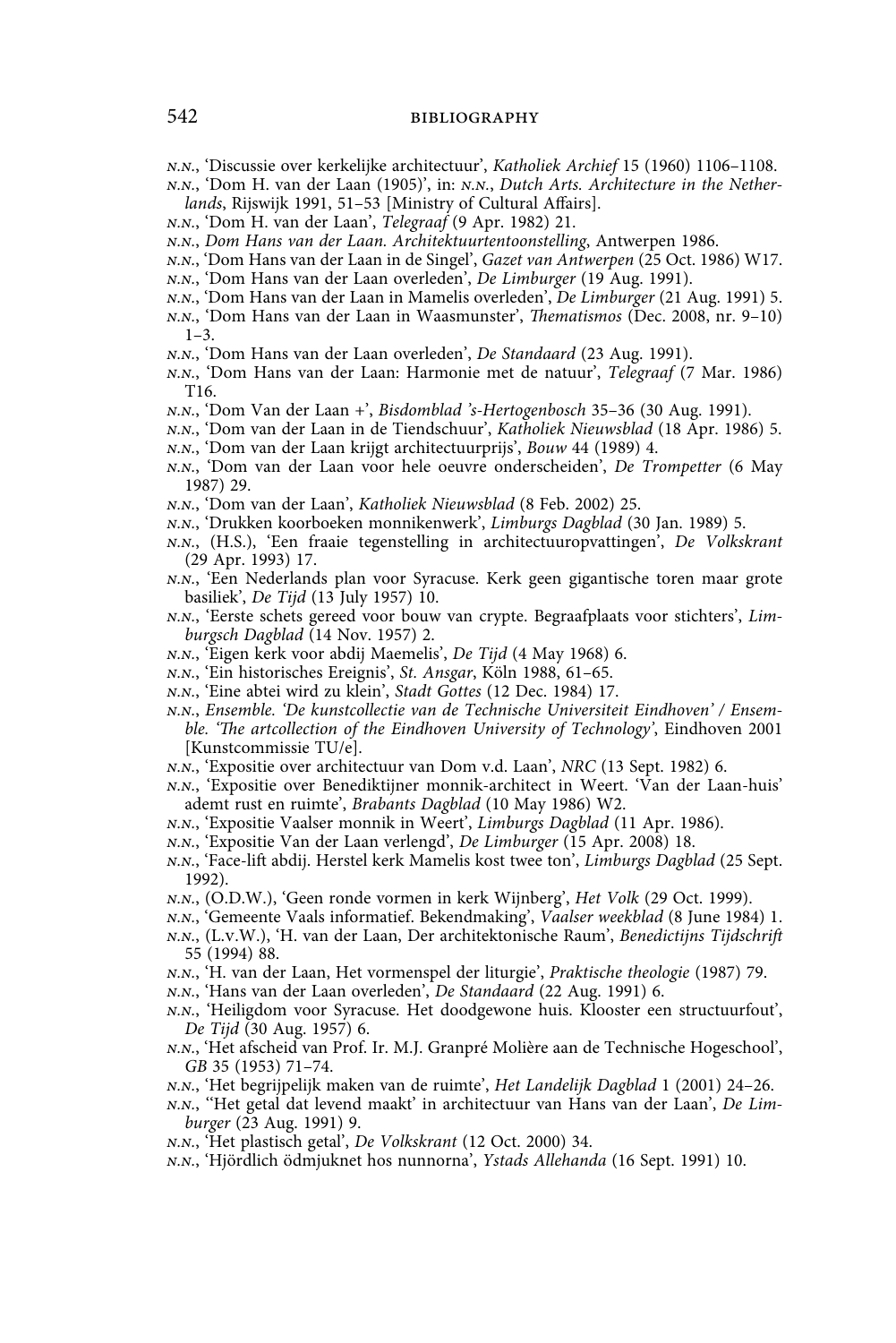- *n.n.*, 'In het Bouwkundig Weekblad', *Katholiek Archief* 16 (1961) 589–590.
- *n.n.*, 'Internationaal symposium Hans van der Laan in stadhuis Heerlen', *De Trompetter* (10 Oct. 2001).
- *n.n.*, 'Juryrapport', in: W. Graatsma–H.J.M. Tilmanns, ed., *Ailbertusstichting Maastricht ter gelegenheid van de toekenning van de Architectuurprijs Limburg 1989 aan Dom Hans van der Laan*, Maastricht 1989, n.pp.
- *n.n.*, 'Kerk van de maand november', *Kerk en leven* (3 Nov. 1999).
- *n.n.*, (L.T.), 'Kentering sedert 1956. Kerken van deze tijd. Tentoonstelling in bisschoppelijk museum te Haarlem', *De Tijd-Maasbode* (12 Dec. 1959) 3.
- *n.n.*, 'Kleine geschiedenis uit de abdij van Mamelis. Bouw van crypte in nabije toekomst', *Limburgsch Dagblad* (28 Dec. 1960) 11.
- *n.n.*, 'Klooster van Mamelis: Grote toeloop noopt paters tot uitbreiding', *De Limburger* (8 May 1984) 7.
- *n.n.*, 'Klooster van Mamelis', *Confrontatie* (June 1984, nr. 227) 267.
- *n.n.*, 'Kroniek mei 1968. Godsdienstig leven', *Maasland* 15 (June 1968) 333.
- *n.n.*, 'Lezing over Dom v/d Laan', *De Limburger* (25 Apr. 1986).
- *n.n.*, 'Limburgse abdij wil uitbreiding', *Katholiek Nieuwsblad* (4 Dec. 1984) 7.
- *n.n.*, 'Limburgse monnik bouwt in Zweden een abdij', *De Sleutel* 21 (Apr. 1993, nr. 8) 26.
- *n.n.*, 'Maquette nieuwbouw Mamelis', *Limburgs Dagblad* (6 Dec. 1984).
- *n.n.*, ''Mariavall' erste Klostergründung der Benediktinerinnen in Schweden', *Kirchenzeitung für das Bistum Aachen* 20 (1990) 13.
- *n.n*., 'Mededeling', *KB* 21 (1953) 42.
- *n.n.*, (A.B.), ''Mode' in het nonnenkleed', *De Tijd* (30 June 1956) 11.
- *n.n.*, 'Moderne kerkbouw', *Kunst en religie* 41 (1959) 34.
- *n.n.*, 'Monk and master-builder', *Limburg International Magazine* 3 (July–Aug. 1982) 16–17, 30–31.
- *n.n.*, (E.), 'Monnikenwerk in Beek en Mamelis', *Maas- en Geleenbode* (8 Feb. 1989) 10.
- *n.n.*, 'Monstrans voor de nieuwe priorij der Benedictijnen te Egmond', *De Maasbode* (30 Oct. 1935) 5.
- *n.n.*, 'NAi Maastricht toont in 'Het Menselijk Verblijf' werk van architect-monnik Dom van der Laan', *Rkkerk.nl* 6 (2008) 169.
- *n.n.*, 'Nära men ändå så långt ifrån', *Torsdagen* (31 Jan. 1991) 8.
- *n.n.*, 'Nederland op de Handwerksmesse-Exempla '77', *Scheppend ambacht* 28 (Apr. 1977) 55.
- *n.n.*, 'Nieuwe expositie in Gruitpoort. Werk van Dom Hans centraal', *De Gelderlander* (5 Sept. 1986).
- *n.n.*, 'Nieuwe koorboeken voor abdij Mamelis', *De Limburger* (30 Jan. 1989) 5.
- *n.n.*, 'Obituary–Dom Hans van der Laan', *Architecture South Africa* (Nov.–Dec. 1991) 10.
- *n.n.*, 'Onze vernieuwing', *Ter-Liefde Gods* 12 (Apr. 1956) 100–104.
- *n.n.*, 'Oosterhout', *Studien O.S.B.* 48 (1930) 33–34.
- *n.n.*, 'Op 4 mei komt Mgr. Moors naar Mamelis. Consecratie van Abdijkerk wordt gedenkwaardige dag voor Zuid-Oost-Hoek', *De Zuid-Oost hoek* 5 (May 1968) 1–2.
- *n.n.*, 'Oppositie Vaals wil niet betalen voor onderhoud kerken', *De Limburger* (29 Sept. 1992) 7.
- *n.n.*, 'Paters benediktijnen maken tijdloos drukwerk', *MoDoVanGelder Magazine* (Dec. 1988, nr. 5) 4.
- *n.n.*, 'Plan voor uitbreiding van de abdij St. Benedictusberg. Eerst crypte, later nieuwe abdijkerk', *Limburgsch Dagblad* (2 Oct. 1958) 2.
- *n.n.*, 'Prijs voor bouwerij' Dom Van der Laan', *De Limburger* (23 Sept. 1989).
- *n.n.*, 'Prijsvraag voor Basiliek te Syracuse', *KB* 23 (1955–1956) 282.
- *n.n.*, 'Rudolf Schwarz e Hans van der Laan: mostra alla basilica Palladiana di Vicenza: 15 aprile–23 luglio 2000', *Casabella* (Apr. 2000, nr. 677) 4.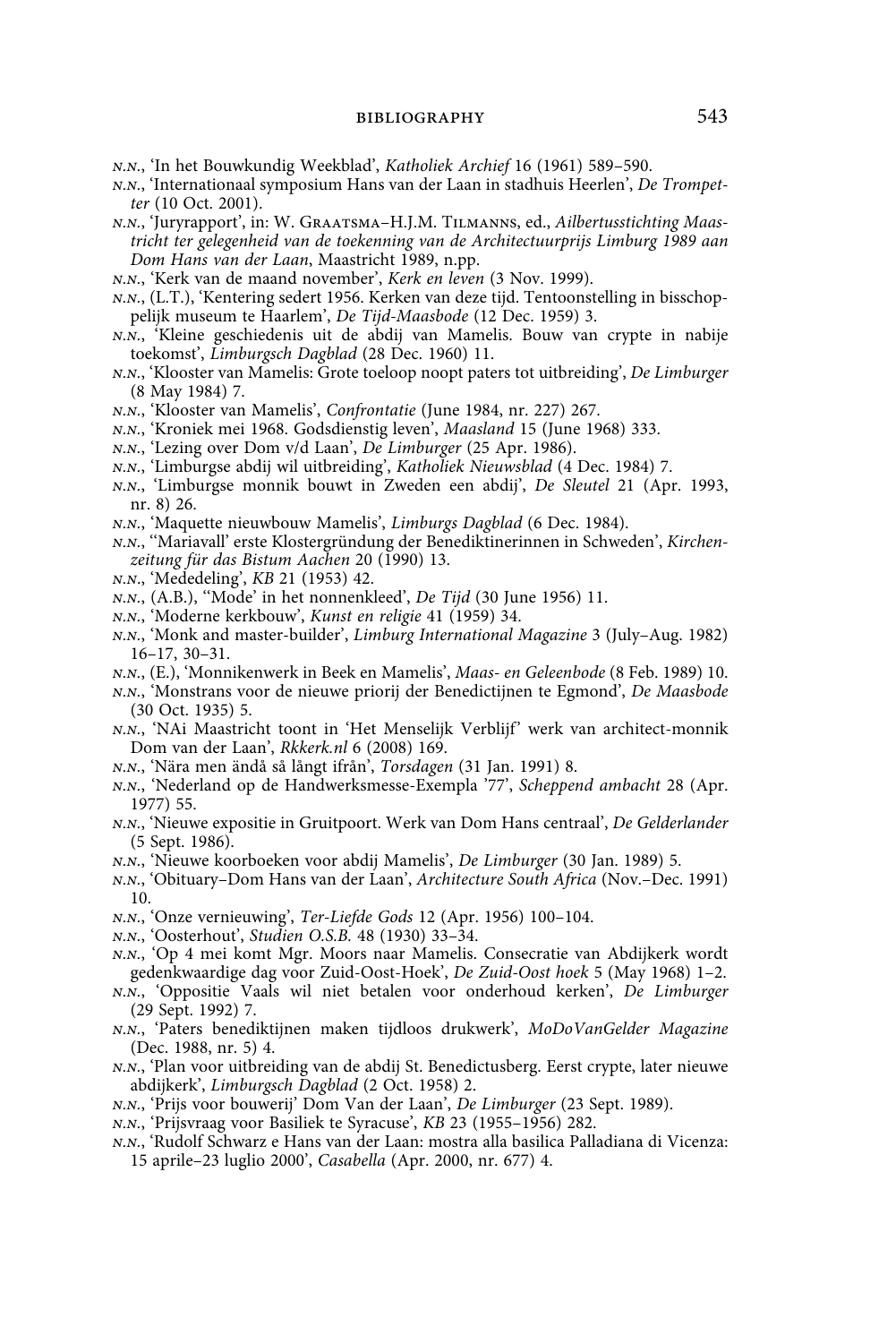*n.n.*, (J.K.), 'Schwedische Benediktiner', *Erbe und Auftrag* 70 (1994) 157.

- *n.n.*, 'Sombere klanken in het Bossche Kruithuis. Fundamentele en actuele aspecten van de hedendaagse kerkbouw', *De Maasbode* (15 July 1957) 3.
- *n.n.*, ''Spatie' geeft prijzen en plussen voor architectuur', *De Limburger* (28 Apr. 1987) 5.
- *n.n.*, 'St. Antipas te Mamelis in altaar ingemetseld', *Limburgs Dagblad* (6 May 1968) 5.
- *n.n.*, 'Subsidie voor herstel abdijkerk Mamelis', *De Limburger* (19 Sept. 1992) 7.
- *n.n.*, 'Subsidie voor restauratie abdijkerk', *Vaalser Weekblad* (2 Oct. 1992) 2.
- *n.n.*, 'The chapel with belltower. Architecture and furniture design by Dom Hans van der Laan', *Himalaya* (1982) 6.
- *n.n.*, *The House Book*, New York 2001. [Also published as: Id., *Het huizenboek*, Zwolle 2004]
- *n.n.*, 'Toeristische informatie. De abdij Mamelis op de Benedictusberg', *De Zuid-Limburger* (10 July 1980).
- *n.n.*, 'Twintig mille voor herstel abdijkerk', *Limburgs Dagblad* (30 Sept. 1992).
- *n.n.*, "U hebt een meesterwerk in huis", *De Limburger* (30 Aug. 2007) 13.
- *n.n.*, "U kunt nu een kruisteken maken als u dat wilt", *De Limburger* (7 Apr. 2008) 13.
- *n.n.*, 'Une etude italienne sur le vêtement sacré', *AE* 20 (1951–1952) 154–155.
- *n.n.*, 'Vaals denkt aan museum rond werk architect Mamelis', *Limburgs Dagblad* (28 Mar. 1995) 13.
- *n.n.*, 'Vaals laat plan voor Van der Laan museum los', *Limburgs Dagblad* (7 June 1996).
- *n.n.*, 'Vaals maakt zich sterk voor collectie Dom van der Laan', *De Limburger* (12 Apr. 1995) 7.
- *n.n.*, 'Vaals staat nog achter Van der Laan-instituut', *Limburgs Dagblad* (25 June 1997) 19.
- *n.n.*, 'Van der Laans spirituele architectuur', *De Limburger* (1 Mar. 2008) 38.
- *n.n.*, 'Verantwoording', *Kunst en religie* 39 (1957, nr. 1) 1–2.
- *n.n.*, 'Vertraging in wijziging van Kath. kerkbouw. Gebrek aan levend verlangen en religieuze uitdrukkingskracht', *Brabants Dagblad* (22 Dec. 1959) 7.
- *n.n.*, 'Vient de paraitre: Le nombre plastique', *AE* 28 (1960, nr. 112) D.
- *n.n.*, 'Vom Benediktshaus zum Benediktskloster', *St. Ansgar*, Köln 2009, 71–79.
- *n.n.*, (S.W.), 'Vorstin op bezoek in abdij Roosenberg', *De Nieuwe Gids* (25 Mar. 1977).
- *n.n.*, ''Weet u wel dat u een meesterwerk in huis heeft?'', *De Limburger* (28 Aug. 2007) 11.
- *n.n.*, 'Wenn ein Plan nicht gelingt . . . Benediktinermönche verlassen Östra Sönnerslöv', *St. Ansgar*, Köln 1996, 89–91.
- *n.n.*, 'Werk Dom van der Laan bekroond', *Limburgs Dagblad* (23 Apr. 1977) 15.
- *n.n.*, 'Werk van benedictijner monnik op THE', *th-berichten* 25 (10 Dec. 1982) 1.
- *n.n.*, 'Zingende paters', *Elseviers Magazine* (24 Apr. 1982) 159.
- Nelissen, N.J.M., *Strijd om Architectuur in Europa. Een kleine 'mars' door de geschiedenis*, Nijmegen 2003.
- Nix, T., 'Kerkelijke architectuur, prekepraat en lekepraat', *St. Adelbert* 8 (1960) 101– 102.

——, 'Eigen wijsheid', *KB* 30 (1963) 586–587.

Noyons, W., ed. *et al*, *Jan Noyons. Edelsmid*, Rotterdam 2006.

- Nys, R, 'Dom Hans van der Laan. Abbazia a Vaals/Olanda', *Domus* (Feb. 1992, nr. 735) 40–49.
	- ——, 'Benediktinerabtei Vaals, Holland. Hans van der Laan, Architekt und Mönch', *Bauwelt* 83 (1992) 586–587.

——, 'Dom Hans van der Laan. Pezzi d'arredo e oggetti / Furniture items and objects', *Domus* (Jan. 1996, nr. 778) 63–73.

O'Donnell, R., 'Book Reviews', *Architectural Association Files* (1994, nr. 36) 74–78. O'Seery, F., 'De meubels van de monnik', *De morgen* (4 Dec. 1999) 82–83.

Oirschot, A. van, 'De Bossche School: geen na-bouw, wel nieuw-bouw', *Monumenten* 7 (1986, nr. 1) 16–17.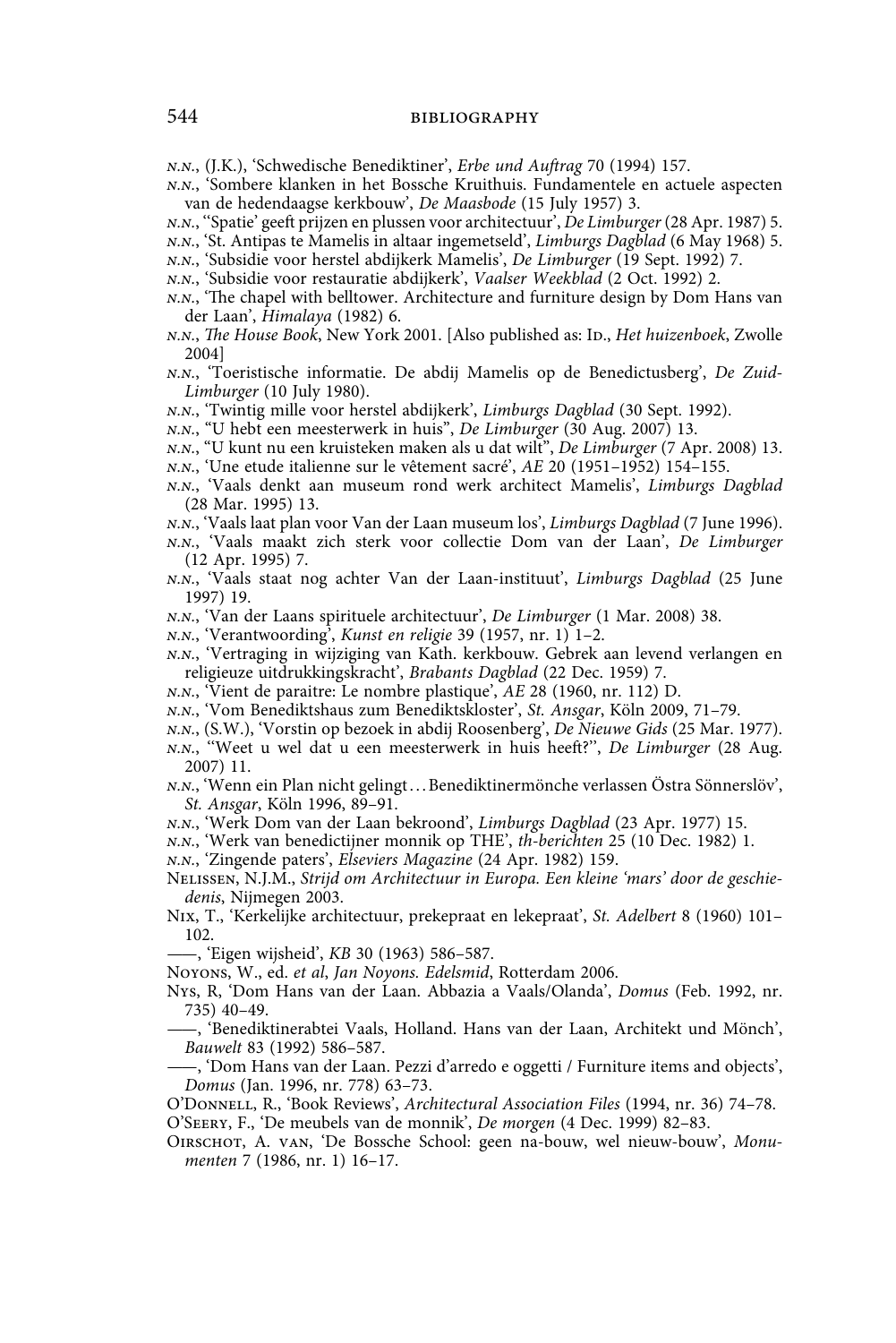- OLDENBURGER, J., 'De liefde bouwt een woning. Gesprek met Theo Malschaert', *Thematismos* (Mar. 2003, nr. 1) 16–18.
	- ——, 'Bij een beeldje van Niel Steenbergen', *Thematismos* (Dec. 2003, nr. 2) 19–21.
- ——, 'In memoriam Wim van Hooff (1918–2002). Kleur en architectuur', *Thematismos* (2003, nr. 2) 10–11.
- ——, 'Periode Oosterhout 1927–1968', *Thematismos* (Dec. 2004, nr. 4) 8–9.
- ——, 'In memoriam. Hanny van der Laan-Tummers. 1916–2005', *Thematismos* (Feb. 2006, nr. 5) 24.
- ——, 'De maatverhoudingen geanalyseerd', *Thematismos* (Apr. 2007, nr. 6–7) 25–33.
- Oliemuller, T., 'Dom Hans v.d. Laan leerde in Leiden architectonisch zien', *Het Binnenhof* (23 Dec. 1988) 17.
- Opmeer, P., 'Het werk van monnik-architect Dom Hans van der Laan', *Elle wonen* 56 (Dec. 2000) 17–22.
- Oud, H.E., *J.J.P. Oud. Architekt 1890–1963, feiten en herinneringen gerangschikt*, 's-Gravenhage 1984.
- Padovan, R., 'Laugier to van der Laan', *Architectural Design* 49 (1979, nr. 12) 324– 326.
- ——, 'H. van der Laan', *AIII Times* (1984, nr. 4) 8–9.
- ——, 'The Rational Architecture of Hans van der Laan', *Transactions* (1984, nr. 5) 28–38.
- ——, 'Machines à méditer', in: R. Achilles–C. Myhrum, ed., *Mies van der Rohe: Architect as Educator*, Chicago 1986.
- ——, 'A Necessary Instrument?', *The Architect* (Apr. 1986) 54–57.
- ——, 'Measuring and Counting', *The Architect* (May 1986) 54–58.
- ——, 'Theory and Practice', *The Architect* (June 1986) 54–58.
- ——, *Dom Hans van der Laan, architecture and the necessity of limits / Dom Hans van der Laan: architectuur en de noodzaak van begrenzingen*, Maastricht 1989.
- ——, 'Dom Hans van der Laan: Nature, art and architecture', *Media Development* 3 (1990) 14–17.
- ——, 'Dom Hans van der Laan', *The Independent* (1 Oct. 1991) 27.
- ——, 'Obituary', *The Architectural Review* (Oct. 1991) 9.
- ——, *Dom Hans van der Laan: Modern Primitive*, Amsterdam 1994.
- ——, *Proportion. Science, philosophy, architecture*, London 1999.
- —— 'Vitruvius and Dom Hans van der Laan', in: R. Rolf, ed., *Vitruviuscongres*, Heerlen 1997.
- ——, 'The Plastic Number', in: P. Bradley, ed., *Art, Nature and Mathematics*, Vaals-Edinburgh 2000, 28–44.

——, 'After Van der Laan', in: P. Bradley, ed., *The Line under the Spell of its Measure*, Vaals-Edinburgh 2001, 42–76.

- $-$ , 'Reflections on Het vormenspel: Art, Liturgy and Life', in: P. BRADLEY, ed., *Living and correspondences*, Vaals-Edinburgh 2000, 46–73. [Also published as: ID., 'Het vormenspel: kunst, liturgie en leven', tr. J. Oldenburger, in: *Thematismos* (Feb. 2006, nr. 5) 3–16].
- ——, *Towards universality. Le Corbusier, Mies and De Stijl*, London 2002.
- ——, 'Dom Hans Van Der Laan and the Plastic Number', in: K. Williams, ed.–J.F. Rodrigues, *Nexus IV: Architecture and Mathematics*, Fucecchio 2002, 181–193.
- Palm, J., *Kloosters in Nederland. Plaatsen voor bezinning en inspiratie*, Baarn 1991.
- Panza, P., 'Tandem Vicenza: Schwarz e Van der Laan alla Basilica Palladiana. Religiosi questi architetti', *Corriere della Sera* (19 June 2000) 29.
- Peeters, C.J., 'Kerkelijke kunst en religieuze kunst', in: *Religieuze kunst vandaag*, 's-Hertogenbosch 1987, 28.
- Petermeijer, J.P.A., 'Laan, Dom Hans van der (1904–1991). Architect', in: J. van Oudheusden, ed., *et al.*, *Brabantse biografieën. Levensbeschrijvingen van bekende en onbekende Noordbrabanders*, t. III, Meppel-Amsterdam 1995, 72–75.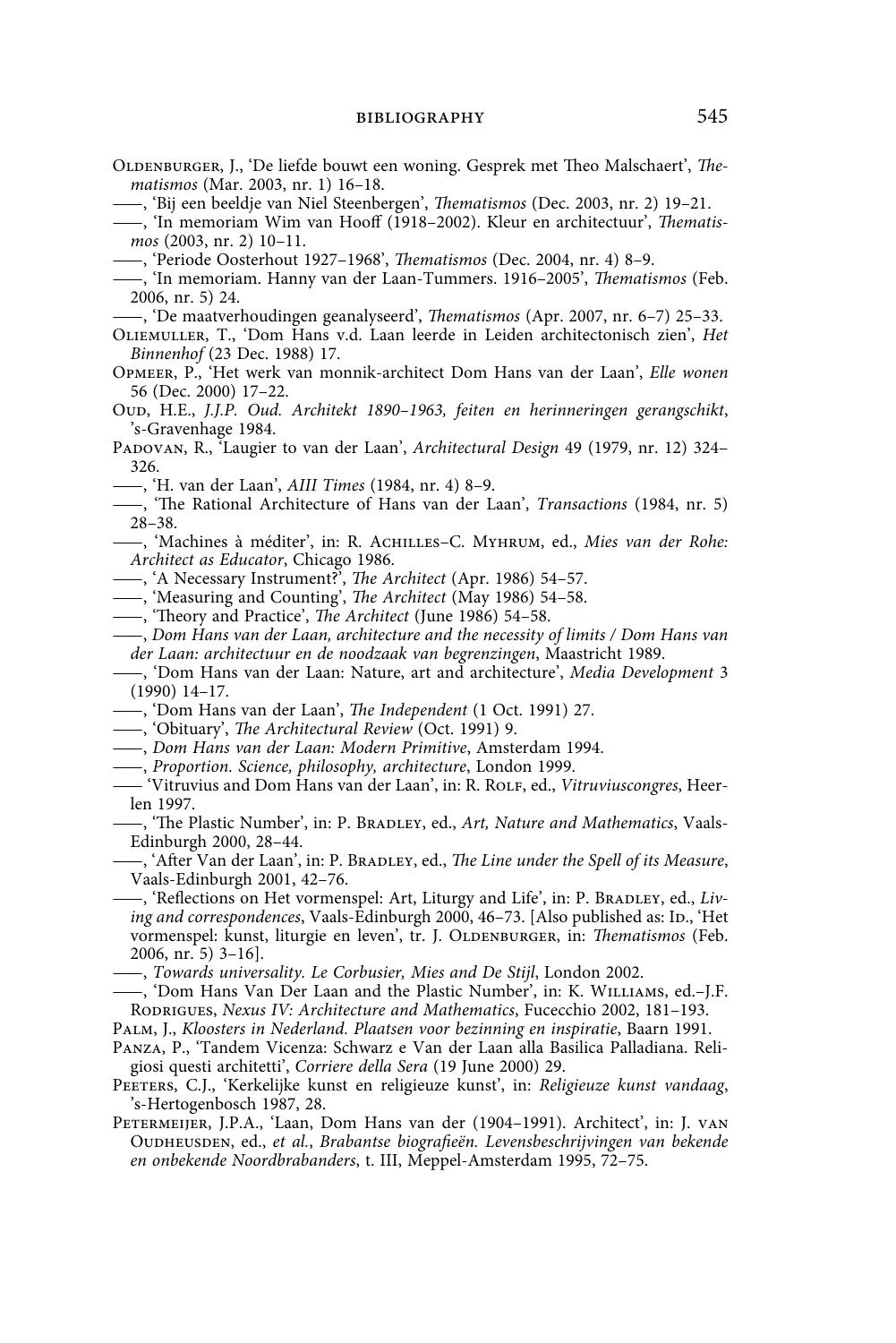Peterse, K., *Noorderhof*, Amsterdam 1999.

- Petzolt, S., 'Vaals (St. Benedictusberg Mamelis-V.)', in: *Lexikon für Theologie und Kirche* X, Freiburg 2001, 506.
- Pirenne, L., 'Initiatief tot bewaarplaats. Studiecentrum 'Bossche School' in rijksarchief ?', *Brabantia* (May 1988) 7–9.
- Ploeg-Lowsen, S. van der, 'Liturgische gewaden', *Weven* 11 (Nov. 2000) 27.

Post, P., 'Sacrament van ruimte: notities over het kerkgebouw als sacrament en als ruimte voor liturgie'. *Rond de tafel* 38 (May 1983) 74–81.

——, 'Kenterend tij? Een plaatsbepaling van twee kerkontwerpprojecten', *TvL* 81 (1997) 199–215.

——, ed., *Een ander huis. Kerkarchitectuur na 2000*, Baarn 1997.

——, 'Church Architecture and Liturgy: Current Perspectives for Liturgical Inculturation', in: N. Schreurs–T. Plastow, ed., *Juxtaposing contexts. Doing contextual theology in South Africa and in the Netherlands*, Pietermaritzburg 2003, 162–187.

——, 'Raum für Liturgie zwischen dynamischem Ideal und statischer Wirklichkeit. Eine Untersuchung aus der Perspektive des 'materiellen Christentums'', *LJ* 54 (2004) 104–118.

Pouderoyen, B.J.M.M., 'Architectuur en Muziek', *Tijdschrift voor Gregoriaans*, 21 (1996, nr. 3), 101–112.

——, 'Architectuur en Muziek', *Tijdschrift voor Gregoriaans*, 22 (1997, nr. 2) 42–47. POUDEROYEN, C., 'Christelijke bouwkunst', *KB* 14 (1947) 121-125.

——, 'Over schaal', *KB* (1947) 195–196.

——, 'Een onvriendelijk Sinterklaasvers', *KB* 16 (1948) 48.

——, 'Kenmerkende vormen van de elementen van de kerkbouw', *KB* 16 (1948–1949) 21–23.

——, 'Moderne kerkelijke architectuur', *KB* 19 (1951–1952) 309–311.

——, 'Liturgie, theologie en kerkbouw', *Roeping* 34 (1958, nr. 6) 309–314.

Pouderoyen, D., 'Inwendige en uitwendige factoren bij het bouwen', *Futura* 15 (1980, nr. 6) 5–12.

——, 'Verkenning van de stedelijke ruimte', *Futura* 16 (1981, nr. 6) 2–10.

——, 'Nature and Architecture: A Vision on Green Urban Development', in: P. Bradley, ed., *Art, Nature and Mathematics*, Vaals-Edinburgh 2000, 66–90.

——, 'Van der Laan in a Dutch Context', in: P. Bradley, ed., *The Line under the Spell of its Measure*, Vaals-Edinburgh 2001, 20–41.

——, 'Rationele en poëtische maatstaven', *Thematismos* (Mar. 2003, nr. 1) 8–10.

——, 'Over matenstelsels', *Thematismos* (Dec. 2003, nr. 2) 6–9.

- ——, 'Over matenstelsels II', *Thematismos* (May 2004, nr. 3) 18–21.
- ——, 'Van der Laan en het Nieuwe Bouwen', *Thematismos* (Dec. 2004, nr. 4) 3–7.
- ——, 'De windwijzer', *Thematismos* (Feb. 2006, nr. 5) 22–23.
- ——, 'Een theorie van het maken', *Thematismos* (Dec. 2007, nr. 8) 1–4.

——, 'De binnenhof van de abdij Roosenberg als stadsplein: sporen van een stedenbouwkundige theorie in ontwikkeling', *Thematismos* (Dec. 2008, nr. 9–10) 12–17.

Pouls, J., *Ware schoonheid of louter praal. De Bisschoppelijke Bouwcommissie van Roermond en de kerkelijke kunst van Limburg in de twintigste eeuw*, Maastricht 2002.

——, 'Bossche School', in: G. Harinck, *Christelijke Encyclopedie*, t. I, Kampen 2005, 236–237.

——, 'Laan, Hans van der', in: G. Harinck, ed., *Christelijke Encyclopedie*, t. II, Kampen 2005, 1078–1079.

Prinsloo, I., 'Homage to Genius and Wisdom: Le Corbusier and Dom Hans van der Laan. Towards a comparative study of La Tourette and St Benedictusberg', *Architecture South Africa* (Jan.–Feb. 1988) 31–39.

Pronk, P., *Bodar. De binnenzijde van een omstreden priester*, Kampen 2004.

Putte, A. van de, 'H. Van der Laan, De Architectonische Ruimte', *Tijdschrift voor Filosofie* 40 (1978) 541.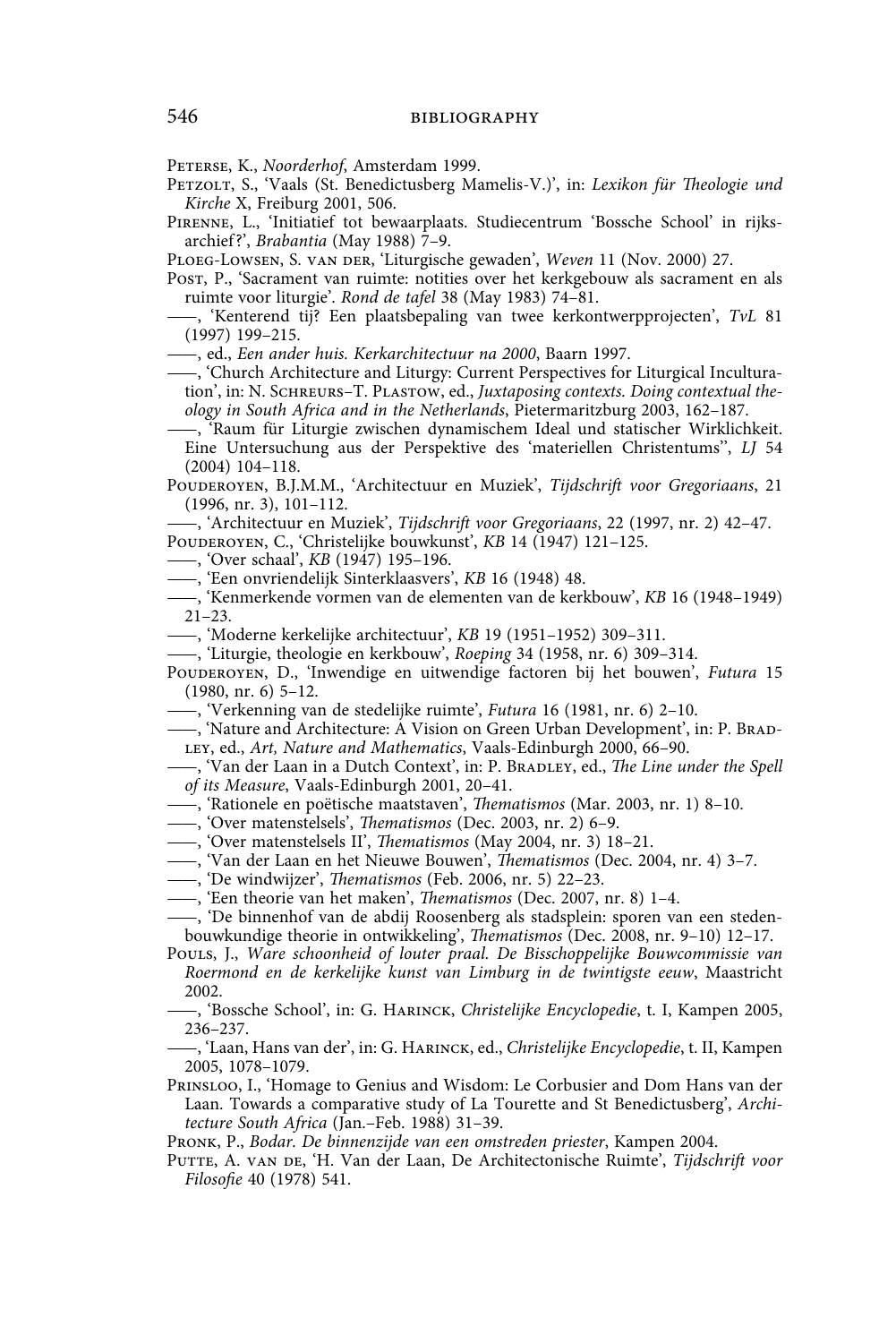- RADEMAKER, C.S.M.-A. VERDAASDONK, *Een kleine kerkgeschiedenis. Sint Willibrordskerk in Zierikzee*, Zierikzee 1995.
- Raemdonck, H., 'Architectuur en levensbeschouwing', *Thematismos* (Dec. 2008, nr. 9–10) 38–47.

——, *Roosenbergabdij Waasmunster. Getuige van trouw aan traditie en vernieuwing*, Antwerpen 2008.

- Ravesteyn, S. van, 'De doorbraak naar de St. Pieter te Rome (Via della Conciliazione)', *Forum* 7 (Mar. 1952, nr. 3) 76–111.
- REES, E., 'Geometry in Art and Nature', in: P. BRADLEY, ed., Art, Nature and Math*ematics*, Vaals-Edinburgh 2000, 92–102.

Régamey, P.R., *Art sacré au XXe siècle?*, Paris 1952.

Reijgersberg, J.N., (P. Constantinus), 'Terug naar de Romantiek', *TvL* 36 (1952) 40–43.

——, 'Basilicale Romantiek: in de twintigste eeuw!', *De Nieuwe Eeuw* (29 Mar. 1952) 7. ——, 'Romantiek in de moderne Kerkbouw', *De Nieuwe Eeuw* (14 June 1952) 7.

- ——, 'Drie richtingen in de moderne Nederlandse kerkbouw. Huiver voor het gebruik van beton', *De Nieuwe Eeuw* (24 Dec. 1952) 9.
- ——, 'Een kleine opheldering', *TvL* 37 (1953) 44–45.
- ——, 'Richtingen in de naoorlogse katholieke kerkbouw in Nederland', *Katholiek archief* 8 (1953) 994–1004.
- ——, 'Moderne Nederlandse kerkbouw', *De Nieuwe Eeuw* (10 Jan. 1953) 7–8.
- ——, 'Talrijke kerken, talrijke stijlen. Honderd jaar kerkelijke architectuur', *De Nieuwe Eeuw* (9 May 1953) 11.
- ——, 'Geef ons kerktorens! Beter een halve toren dan helemaal géén . . .', *De Nieuwe Eeuw* (11 Apr. 1953) 8.
	- ——, 'Hedendaagse kerkbouw in Nederland. De basiliekbouw van de 'Bossche richting' getuigt van een eenzijdige kijk op kunst en leven', *De Nieuwe Eeuw* (24 Dec. 1953) 11.
- ——, 'Het compositieprobleem in de kerkelijke architectuur', *De Nieuwe Eeuw* (23 Jan. 1954) 8.
- ——, 'Nieuwe stromingen bij kerkbouw en kerkinrichting (Theologische en Liturgische verantwoording)', *GB* 36 (1954) 35–42.
- ——, 'Kerkelijke bouwkunst', in: A.M. Heidt, *Catholica. Geïllustreerd encyclopedisch vademecum voor het katholieke leven*, 's-Gravenhage 1955, 557–566.
- ——, 'De Bossche richting en Syracuse. De Basiliekstijl is zijn eigen weg gegaan', *De Tijd* (31 July 1957) 5.
- ——, 'Prof. F. van der Meer over Kerkbouw', *De Stem* (20 Nov. 1957) 5.
- ——, *Kunst in dienst van de Kerk*, Helmond 1958.
- ——, *Eigentijdse liturgische kunst*, Rotterdam 1961.
- Reinshagen, P., 'Gulden snede en het plastische getal', *Delft Integraal* 15 (1999, nr. 6) 19–21.
- Reissner, H., 'Nur Eines ist notwendig. Die Abtei St. Benedictusberg bei Vaals', *Grosser Ruf* (Oct. 1980) 130–131.
- REMERY, M.P., 'Inleiding', in: HvpL, *Negen brieven van de architect over de bouw van het klooster Roosenberg, Vaals 2008<sup>2</sup>, 1–2.*
- ——, 'Celebratie *ad orientem* of *versus populum*? Frits van der Meer en Hans van der Laan over de oriëntatie van het kerkgebouw', *TvL* 94 (2010, nr. 6) 324–337. ——, 'The influence of Solesmes on the theory of Dom Hans van der Laan osb on lit-
- urgy and architecture', *Jaarboek voor liturgie-onderzoek* 26 (2010) [in preparation].
- Remoortere, J. van, 'Abdij Roosenberg. Waasmunster', in: *Abdijengids voor België*, Tielt 1995.
- Rhowbotham, K., 'Argumentation by numbers', *Building Design* (18 Nov. 1983, nr. 666) 26.
	- ——, 'Richard Padovan lectured on Van der Laan at the RIBA. Rational thinking', *Building Design* (18 Nov. 1983, nr. 666) 2.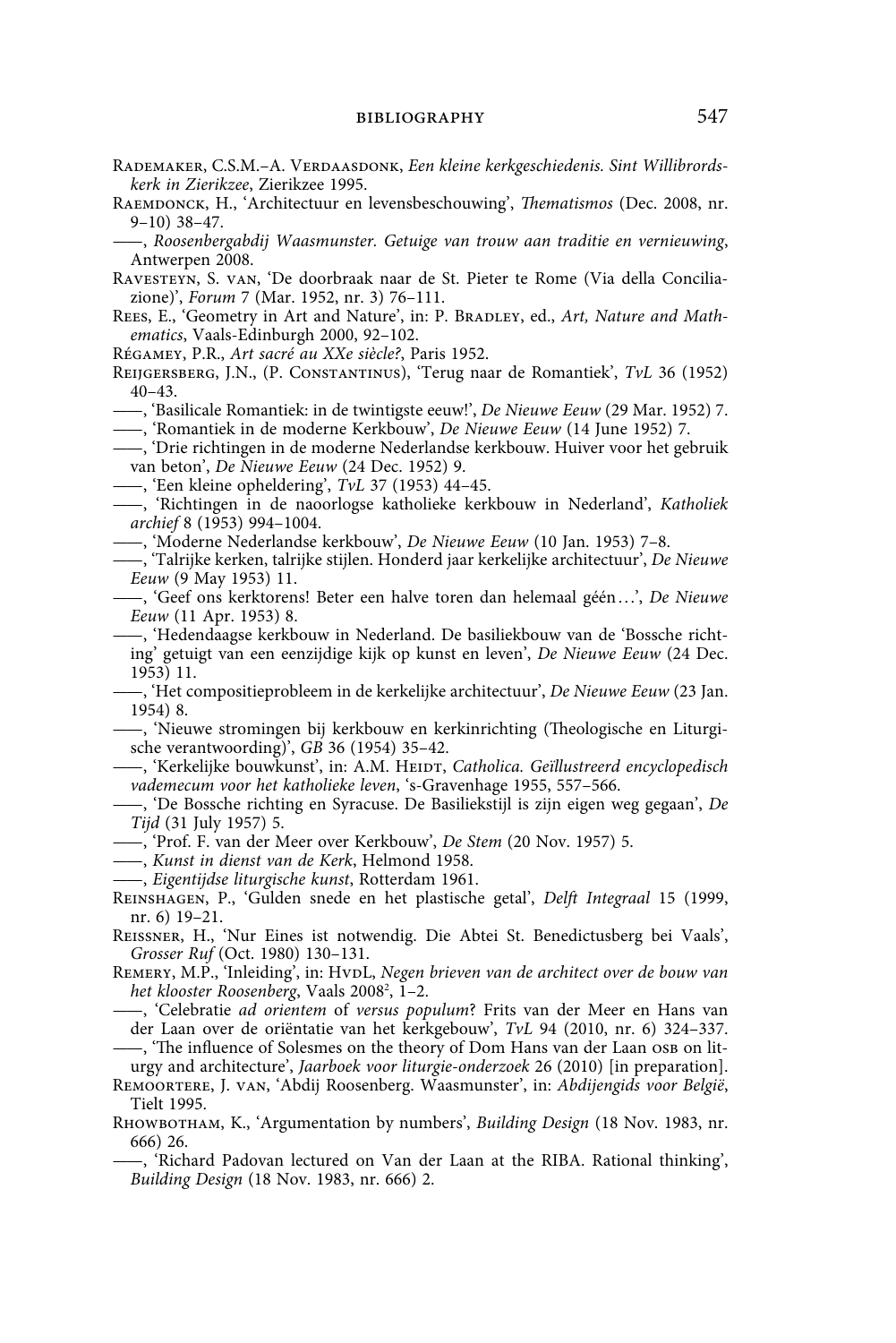Rietveld, G., 'Boekbespreking', *BW* 78 (2 Sept. 1960) 403.

- Robbertz, R., 'St. Benedictusberg. Architectuur voor feilbare wezens', *Desipientia* 13 (Sept. 2006) 40–43.
- Roefs, J., 'Tektonische duizeligheid. Essay architectuur: filosofie en kritiek', *Chepos* (June 2006, nr. 6) 24–27.
- Romijn, C., 'Meubels van Limburgs dubbeltalent', *Limburgs Dagblad* (4 Mar. 2000) 35.
- Roodnat, J., 'Luchtige, wonderschone film over attractieve koperblazers', *NRC* (29 Jan. 1993) kunst 7.
- Rooij, A.J.J. van, 'Het Mariaheiligdom voor Syracuse. Een prijsvraag die problemen oproept', *De Maasbode* (20 July 1957) W1.
- ——, 'Discussies rond de kerkelijke architectuur. Orthodox werk uit de Bossche School', *KB* 27 (1960) 301–316.
- ——, 'Kerk. Baken langs de weg der mensheid', *De Stem* (17 Feb. 1962) 9.
- ——, 'Realiteitszin en kerkelijke architectuur', *De Stem* (17 Mar. 1962) 9.
- ——, 'Redeneren en creativiteit in kerkelijke architectuur', *De Stem* (13 Apr. 1962) 9. ——, 'Kerkelijke architectuur in het Bredase bisdom', *De Stem* (18 May 1962) 2.
- Rooij, H. van, 'Bossche School van benedictijner monnik krijgt internationaal meer belangstelling', *Bisdomblad* (29 July 1988) 8.
- Roos, R., 'Luxemburger Rob Krier zet trend: gezellig bouwen', *Trouw* (18 Jan. 2000) 15.
- Rooy, J. van, *Nederlandse kerkbouw op een keerpunt*, Haarlem 1960.
- Rooy, M. van, 'De parabel van de sandaal', *NRC* (7 May 1982) CS 1–2 [Also published as: ID., *Het verhaal van de architectuur*, Amsterdam-Rotterdam 2007, 21-28].
- ——, 'Volmaakte kapitalen', *NRC* (27 May 1983) CS 2.
- ——, 'Dom van der Laan 1904–1991. Het ware menselijke verblijf', *NRC* (20 Aug. 1991) 8.
- ——, *Het verhaal van de architectuur*, Amsterdam-Rotterdam 2007.
- ROSENBERG, H.P., *De 19<sup>e</sup> eeuwse kerkelijke bouwkunst in Nederland*, 's-Gravenhage 1972.
- ROTHMANN, K., 'Dom Hans van der Laan: Der Architektonische Raum', in: U. SCHRÖder, ed., *RaumTheorie TheorieRaum. Der Architektonische Raum*, t. I–II, Tübingen-Berlin 2007<sup>2</sup>, 96–97.
- Roy van Zuydewijn, N. de, *MonumentenReisboek van Nederland*. Deel: *Zeeland, Noord-Brabant en Limburg*, Den Haag 1991, 250–251.
- Ruler, D.A. van, 'Het abc van de architectuur', *Plan* 12 (Jan. 1981) 5.
- Ryan, R., 'Plastic arts—Academy of the Arts building in Maastricht, Netherlands', *The Architectural Review* (Sept. 1995) 48–52.
- SAINZ GUTIERREZ, V., 'El retorno a los origines. Raices de la arquitectura de Hans van der Laan', *Revista de filosofía* (2007, nr. 38) 132–148.
- Salden, J.J.E., 'Gedanken von Dom H. van der Laan O.S.B. zum Thema 'Handwerk und Kirche', *Exempla '77*, 25–27, 81–81 [Catalogue].
- Sangiorgi, M., 'Il tema architettonico dell'edificio religioso centro dell'arte del costruire', *L'Osservatore Romano* (28 May 2000) 3.
- Sarlemijn, G.J.M., 'De plastische en ruimtelijke elementen van het kerkgebouw', *KB* 16 (30 Oct. 1948) 13–15.
- ——, 'De vernieuwing der kerkelijke architectuur na de oorlog', *KB* 20 (1952–1953) 339–348.
- ——, 'Une voie nouvelle pour l'architecture des églises, *AE* (1956) 117–124.
- Schacher, M. von, 'Spröde Klötze und Einblicke', *Stuttgarter Nachrichten* (20 Apr. 2001).
- Schaik, T. van, 'Stempel van de 'sacristie' op benedictijnen in Vaals', *Trouw* (14 Nov. 2001) 14.
	- ——, *Gebouwd op geloof. Monumenten van religie*, Amsterdam 2005.
- Schmid, P., 'Dom Van der Laan in memoriam', *Gezond Bouwen & Wonen* 5 (4 Oct. 1991) 19.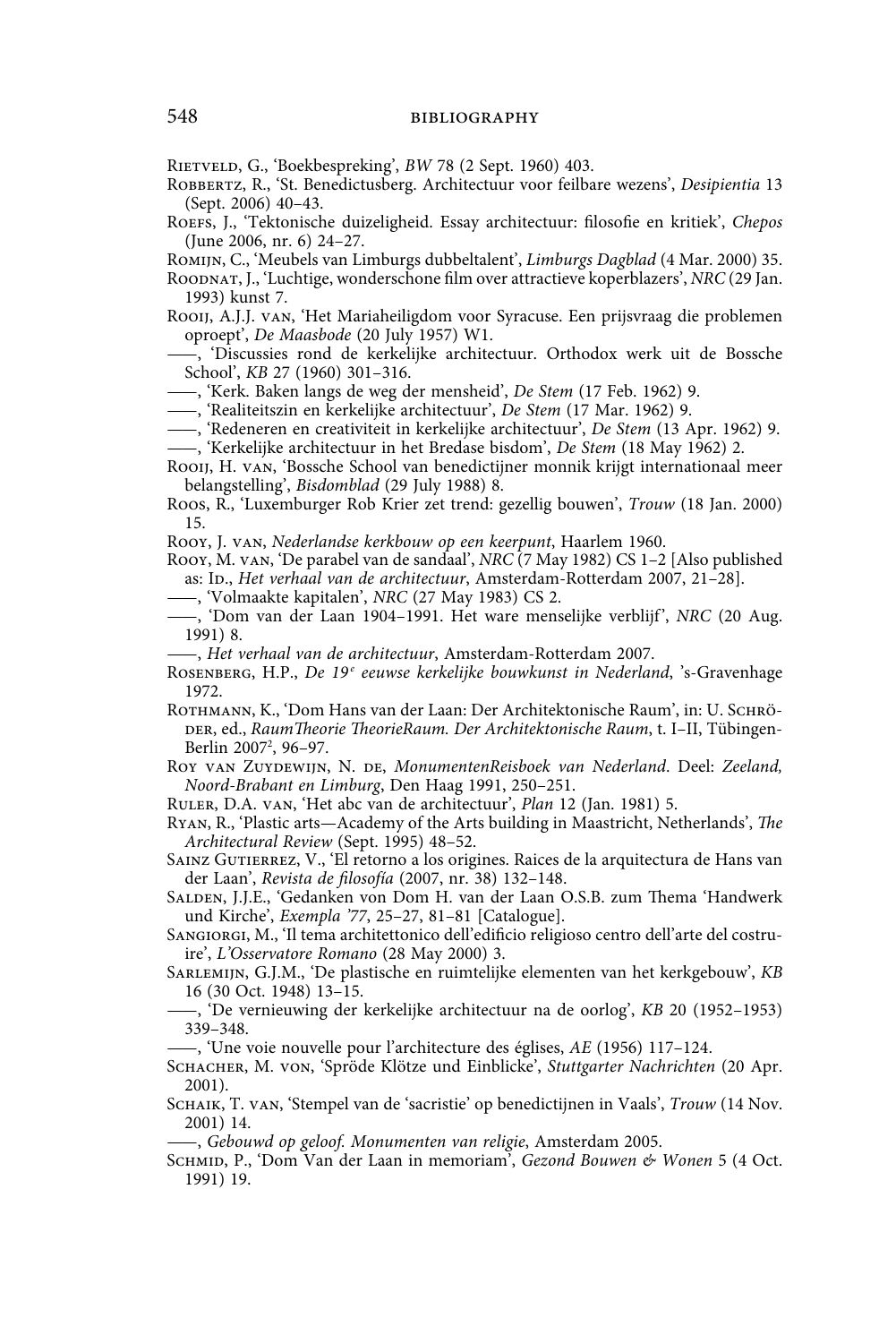Schmidt, P., 'Geloof en kunst', *TvL* 85 (2001) 4–13.

- SCHNELL, H., 'Der internationale Wetteberwerb in Syrakus für den Bauern Wallfahrtskirche der 'Weinenden Madonna'', *Das Münster* 10 (1957) 188.
- SCHOOT, A. VAN DER, 'Rationality and irrationality in architecture', in: F. VAN PEPERstraten, ed., *Jaarboek voor esthetica*, Tilburg 2001, 200–211.

Schouten, P., 'Design uit het klooster', *BN/De Stem* (12 Feb. 2000) 696.

- Schouw, T., *Muzikaal, kleurrijk en vol taal. Fragmenten uit het leven van de Katholieke Leergangen*, Tilburg 1997.
- Schreurs, J., 'Dom Hans van der Laan bouwt zich een wereld', *De Standaard* (25 Nov. 1986) 7.
- Schwartz, R., 'Architecten als pelgrims. Mariaheiligdom voor Syracuse. Bekroond ontwerp ontstaan uit de beste tradities der Franse architectuur', *De Tijd* (13 July 1957) 9–10.
- Severus, E. von, 'H. van der Laan. Het vormenspel der liturgie', *Archiv für Liturgiewissenschaft* 29 (1987) 114–115.
- Shannon, K., 'Dom Hans van der Laan: Modern Primitive', *Domus* (Jan. 1996, nr. 778) 114–115.
- Siebers, A., 'Nieuwe stromingen in de kerkbouw', *KB* 17 (1950) 277–279.
- ——, 'Kerkenbouw is te vondeling gelegd. Wat te denken van de nieuwe architectuur?', *De Stem* (3 Mar. 1962) 9.
- ——, 'Antwoord aan mr. A.J.J. van Rooy. Bouwkunst kan niet alles en nog wat uitdrukken', *De Stem* (4 Apr. 1962) 11.
- ——, 'Kerkelijke architectuur in het Bisdom Breda', *De Stem* (8 May 1962) 7.
- —— –W.M. van Dael, 'Uitbreiding van het klein seminarie Ypelaar te Breda', *BW* 81 (28 June 1963) 209–212.
- Slingerland, M., *Word toch katholiek. Praktische handreiking bij een innerlijk proces*, Baarn 2003.
- Slootmans, C., ''Het nieuwe Brabant'. Veelbelovend eerste deel van belangrijk standaardwerk', *De Nieuwe Eeuw* (7 Mar. 1953).
- Smeets, A., 'Pleidooi voor de 'liturgische' kerk', *Vlaanderen* (Sept.–Oct. 1971) 278, 295 [Contains a selection from the interview by G. van Hoof–A. Mertens, 'Wederdoper der architektuur bouwde in Vaals abdijkerk', *Standaard der letteren* (9 Apr. 1971)].
- Smit, G., 'Kerkelijke bouwkunst of bouwkunde?', *Roeping* 28 (1951–1952) 263–267 [Also published in: *KB* 19 (1951–1952) 348].
- Soemers, P., 'In memoriam Dom Hans van der Laan', *Monastieke informatie* 22 (Nov. 1991) 249–252.
- Spapens, W.M.M., *Bredase kerken door de eeuwen heen*, Breda 2008.
- Spits, P.L., 'Beton in Beeld', *Cement* 35 (1983) 733–742.
- Staal, C., 'Aanwinsten uit de Sint-Paulusabdij', *Catharijnebrief* 25 (Sept. 2006) 8–9.
- Stamps, A.E., 'Architectural detail. Van der Laan septaves and pixel counts', *Design Studies* 20 (Jan. 1999) 83–97.
- Steenhuis, M., *Pieter Buys. Maken en laten. Tuin- en landschapsarchitect*, Rotterdam 2008.
- Stegers, R., *Sacred Buildings. A Design Manual*, Basel-Boston-Berlin 2008 [also published as Ip., *Entwurfsatlas Sakralbau*, Basel-Boston-Berlin 2008].
- Stijfs, J*.*, ''Manutius' maakt werk van bibliofiele reeks', *De Limburger* (25 May 1989) 2. ——, 'Expositie over Limburg en boekdrukkunst. Van bloedend perehout, boeken en
- betontegels', *De Limburger* (22 Oct. 1991) 9. Stock, W.J., ed., *Europäischer Kirchenbau 1950–2000 / European Church Architecture*,
- Munich-Berlin-London-New York 2002.
- ——, *Architekturführer: christliche Sakralbauten in Europa seit 1950* / *Architectural guide: Christian sacred buildings in Europe since 1950*, München 2004.
- Stouw, D. van der, 'Van architectuur naar liturgie', *Nederlands Dagblad* (20 Nov. 1991) 9, 11.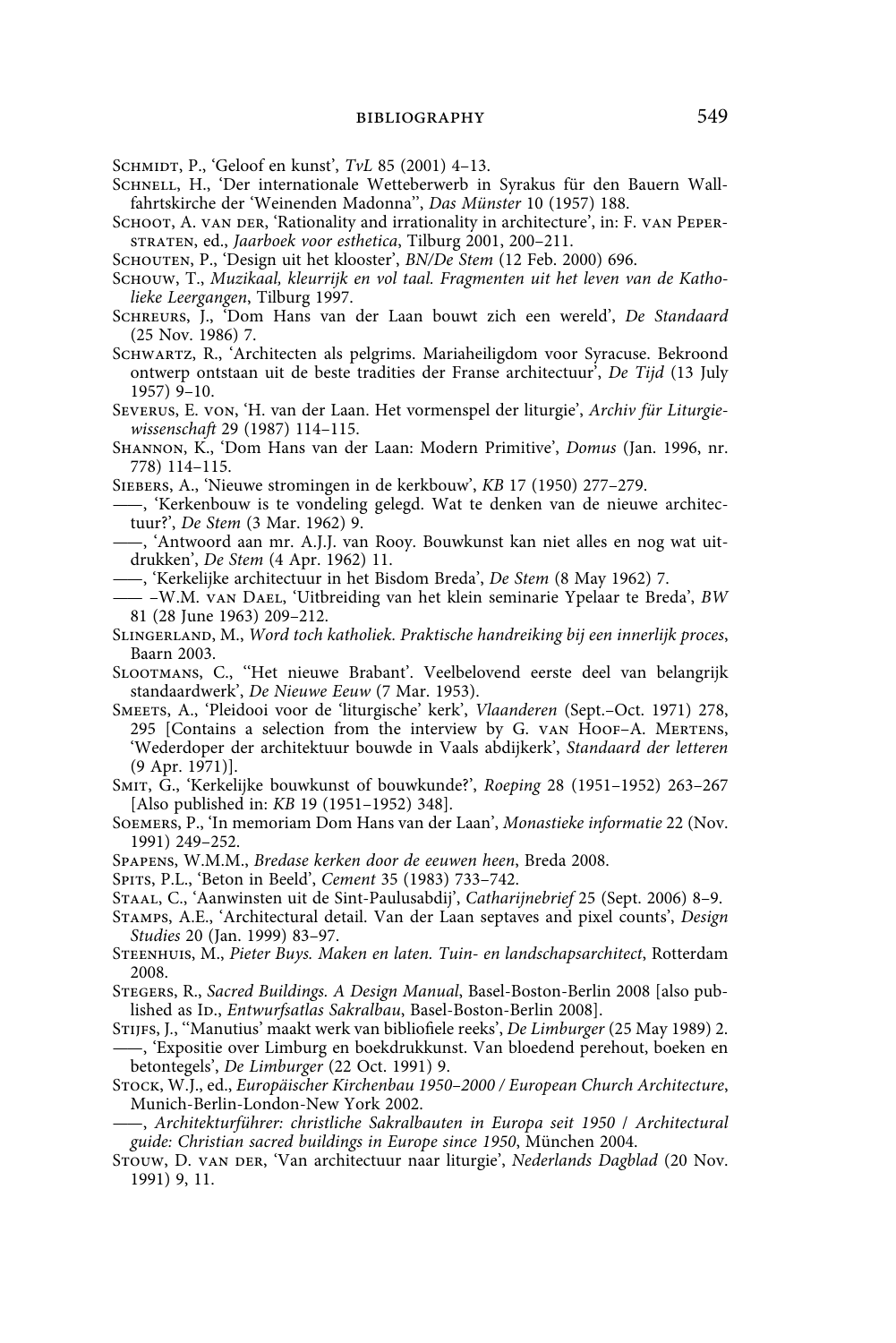Strauven, F., *Aldo van Eyck. Relativiteit en verbeelding*, Amsterdam 1994.

- Struyker Boudier, C.E.M., *Wijsgerig leven in Nederland, België en Luxemburg 1880– 1980*, t. IV, *Een zwerm getuigen*, Nijmegen-Baarn 1988.
- Suso Frank, K., 'Laan, Hans van der', in: *LThK*, t. XI, Freiburg 2001, 167.
- Sutfin, E.J., 'The Chasuble in the Roman Rite', *Liturgical arts* 24 (1956) 76–99.
- ——, 'How to Make a Chasuble', *Liturgical arts* 25 (1957) 66–74, 79–80.
- ——, 'A Footnote on How to Wear the Chasuble', *Liturgical arts* 25 (1957) 80–82.
- ——, 'Some Travel Notes', *Liturgical arts* 25 (1957) 82–85.
- ——, 'To the Editor of Liturgical Arts', *Liturgical arts* 25 (1957) 86–88.
- Svensson, T., '1500 ar gamla regler gäller för munkarna', *Kristlands Bladet* (7 Apr. 1993).
- Swiers, J., 'Dom Hans van der Laan. Het plastische getal', in: *Tien jaar papierdruk*, 's-Gravenhage 2007 [Althaea Pers].
- Swinkels, N., 'Inspirator Bossche school op 86–jarige leeftijd overleden. Architect Dom van der Laan een gedreven onderzoeker', *Brabants Dagblad* (21 Aug. 1991) 9.
- Synghel, K. van, 'Architektuur als een monnikspij', *De Standaard Magazine* 3 (3 Mar. 1995) 16–18.
- Szénassy, I., ed., *Kunst in het Bonnefantenmuseum*, Maastricht 1984.
- Takens, D.C., 'De bouwgeschiedenis van de abdij St. Benedictusberg in Mamelis', in: Fr.G.H.M. Crutzen, ed., *Historische en Heemkundige Studies in en rond het Geuldal. Jaarboek 1997*, Valkenburg aan de Geul 1997, 78–140.
- ——, 'Architectuur- en cultuurhistorische achtergronden van abdij St. Benedictusberg', in: R.P.W.J.M. VAN DER HEIJDEN, ed., *Historische en Heemkundige Studies in en rond het Geuldal. Jaarboek 1998*, Valkenburg aan de Geul 1998, 47–100.
- Tavella, P., 'Hans van der Lann [*sic*], La forma. Natura, cultura e liturgia nella vita umana', *EO* 18 (2001) 106–107.
- Thunnissen, H., 'Nieuwe stromingen in de Rooms-Katholieke kerkbouw in Nederland', in: *n.n.*, *Nederlands nieuwe kerken*, Amsterdam 1948, 47–53.
	- ——, 'De Kerkelijke Kunst in Nederland tijdens de Eeuw van de herstelde Hiërarchie', *GB* 35 (1953) 1–10.
- ——, 'De academie voor kerkelijke kunst te 's-Hertogenbosch', *GB* 35 (1953) 75–76. Tietz, J., *Was ist Gute Architektur? 21 Antworten*, München 2006.
- Tijen, W. van, 'De vier uren van de moderne architectuur', *Plan* 1 (1970, nr. 9) 531–552.
	- ——, 'Prof. ir. M.J. Granpré Molière', *Plan* 3 (1972, nr. 6) 21–24.

——, 'Discussie over de betekenis van Granpré Molière', *Plan* 3 (1972, nr. 6) 24–37.

- Tillema, J.A.C., 'Repliek', *KB* 17 (24 May 1952) 260–263.
- ——, 'Vragen', *KB* 19 (1951–1952) 312–314.
- Toolen, A. van der, 'De strenge schoonheid van dom Hans van der Laan', *Limburgsch Dagblad* (20 Apr. 2002).
- Trappeniers, M., 'Aanwinst. Maquette 'Huis Naalden' in Best, gebouwd naar ontwerp van Dom Hans van der Laan o.s.b., in 1982', *Noordbrabants Museum Nieuws* 2 (Dec. 1986) 3–4.
- Triest, G., 'Abdij Roosenberg (Waasmunster)', *Hemaco info / Schakels* (July 1991) 63–64.
- Tromp, T., 'Dom van der Laan over liturgie', *Tijdschrift voor Gregoriaans* 11 (June 1986) 22–25.
- Tuinstra, W.–H. Petermeijer, *50 jaar architectuuronderwijs. De geschiedenis van de architectenopleiding in Tilburg*, Tilburg 1987.
- Tummers, L.J.M., 'Van der Laan-studiedag in Delft', *Thematismos* (Mar. 2003, nr. 1) 11–13.
- —— –J.M. Tummers-Zuurmond, *Het land in de stad. De stedebouw van de grote agglomeratie*, Bussum 1997.
- —— *–*J.M. Tummers-Zuurmond, ed., *Abdijkerk te Vaals*, Leuth 2005.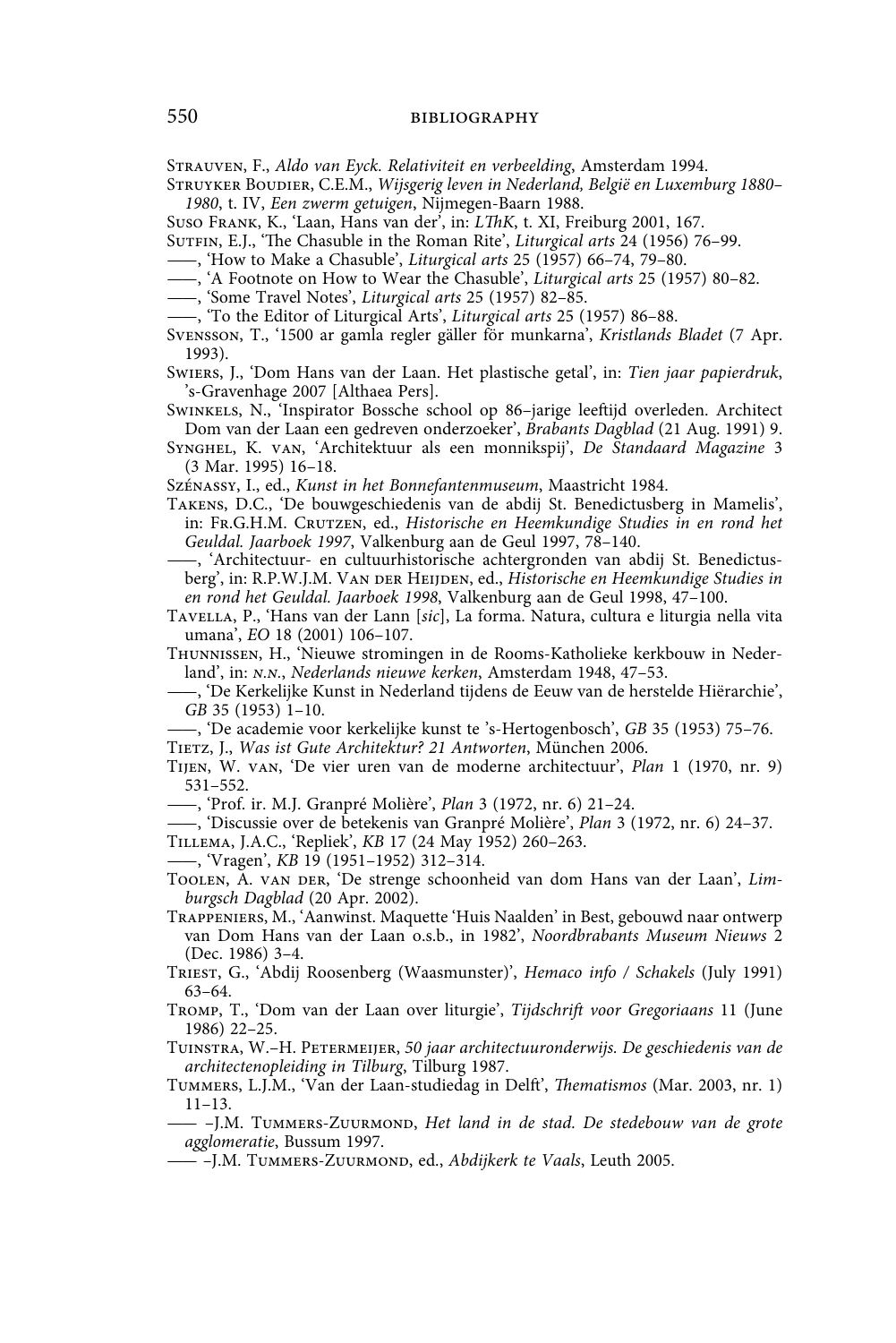Tyra, A., 'Der Traum von einem Kloster', *Informationen zur Katholischen Kirche in den nordischen Ländern*, Ansgar-werk des Bistums Munster (1988, nr. 1).

Vaart, F.J. van der, 'Hoe een Bossche School kon ontstaan en aanleiding was tot heftige discussie', *Boschboombladeren* (1991, nr. 39) 1–56.

——, *Bedelordekloosters. 's-Hertogenbosch en de Bossche School: studies over architectuur en stedenbouw*, Nijmegen 1999.

Valentijn, D., ed., *et al.*, *De Wederopbouw. Haagse gids voor architectuur en stedebouw in de periode 1945–1965*, Den Haag 2002.

- Vastrick, W., 'Van der Laan en De Bossche School', *Brabants Dagblad* (28 Sept. 1982) 13.
	- ——, 'Ideeën Dom Van der Laan grondslag Bossche School', *Eindhovens Dagblad* (20 Oct. 1982) 11.
- ——, 'De natuur doorgezet in de bouw', *Het nieuwsblad van het zuiden* (23 Oct. 1982) 17.
- Velzen, Th. van, 'De Kerkelijke Kunst in Nederland tijdens de Eeuw der herstelde Hiërarchie', *GB* 35 (1953) 27–39.
- Verde, P., 'Ampliamento dell'abbazia di San Benedetto a Vaals (Olanda)', *Casabella* (Apr. 1996, nr. 634) 50–54.
- ——, 'Convento per le suore francescane a Waasmunster-Roosenberg (Belgio)', *Casabella* (Apr. 1996, nr. 634) 56–59.
- ——, 'Casa Naalden a Best (Olanda)', *Casabella* (Apr. 1996, nr. 634) 60–61.
- ——, 'Abbazia benedettina a Tomelilla (Svezia)', *Casabella* (Apr. 1996, nr. 634) 62–67.

VERDONK, J., 'De weloverwogen, kunstzinnige verhoudingen in de architectuur van Dom Hans', *Katholiek Nieuwsblad* (24 Mar. 1995) 9.

- Verheul, A., 'Een nieuw priesterlijk ambtsgewaad', *TvL* 51 (1967) 192–193.
- ——, 'Dom H. van der Laan, Het vormenspel der liturgie', *TvL* 70 (1986) 351.
- Vermeulen, A.H.J.M., 'R.-k. kerk te Heelsum', *BW* 80 (30 Nov. 1962) 489–493.
- Verwiel, H., 'Handwerksmesse Muenchen 1977. Exempla-prijs voor Nederlandse edelsmid Jan Noyons', *Scheppend ambacht* 28 (June 1977) 64–65.
- Voet, C., 'Huizen voor de geest. Expressieve architectuur van Dom Hans van der Laan', *Tertio* (16 May 2007, nr. 379) 12.
- ——, 'Abdij Roosenberg IV: een huis voor de geest', *Thematismos* (Dec. 2008, nr. 9–10) 18–27.
- ——, 'Dom Hans van der Laan en zijn publicaties der kerkelijke architectuur in L'Art d'Eglise', in: D. Bauer–M. Bauer, ed., *Cum tanta sit in amicizia vera perfectio. Liber amicorum Raoul Bauer*, Kapellen 2009, 102–133.
- Votolato, G., 'The Sacred Art of a new Dutch Humanist', *The Independent* (14 Feb. 1990) 20.
- Vriend, J.J., *Nieuwere Architectuur. Beknopt overzicht van de ontwikkeling der architectuur van 1800 tot heden*, Bussum 1957.
- ——, 'Netherlands', in: G. Hatje–W. Pehnt, ed., *Encyclopaedia of modern architecture*, London 1963, 209–213.
- ——, *Links bouwen, rechts bouwen. Aantekeningen over architectuur en politiek*, Amsterdam 1974.
- Vries, M. de, 'De stille kracht van Dom van der Laan', *Het Parool* (26 Nov. 1993) 19.

Vyvere, P. vande, 'Lode van den Broeck. 'De noodzaak van architectuur voor meer menselijkheid'', *Kerk en leven* (11 June 1997) 3.

- Wagenaar, A., 'Edele eenvoud in de hof van de Dom', *Haagsche Courant* (21 Jan. 1989) 48.
- Wagenaar, C., *Tussen grandezza en schavot. De ontwerpen van Granpré Molière voor de wederopbouw van Groningen*, Groningen 1991.
- Wallis de Vries, G.–H. Vekemans, 'Dominikus Böhm en Martin Weber, Dom Hans van der Laan. Abdij St. Benedictusberg', in: H.E.M. Berens–D.L. Camp, ed., *Baksteen in Nederland*, Den Haag 1991, 173–188.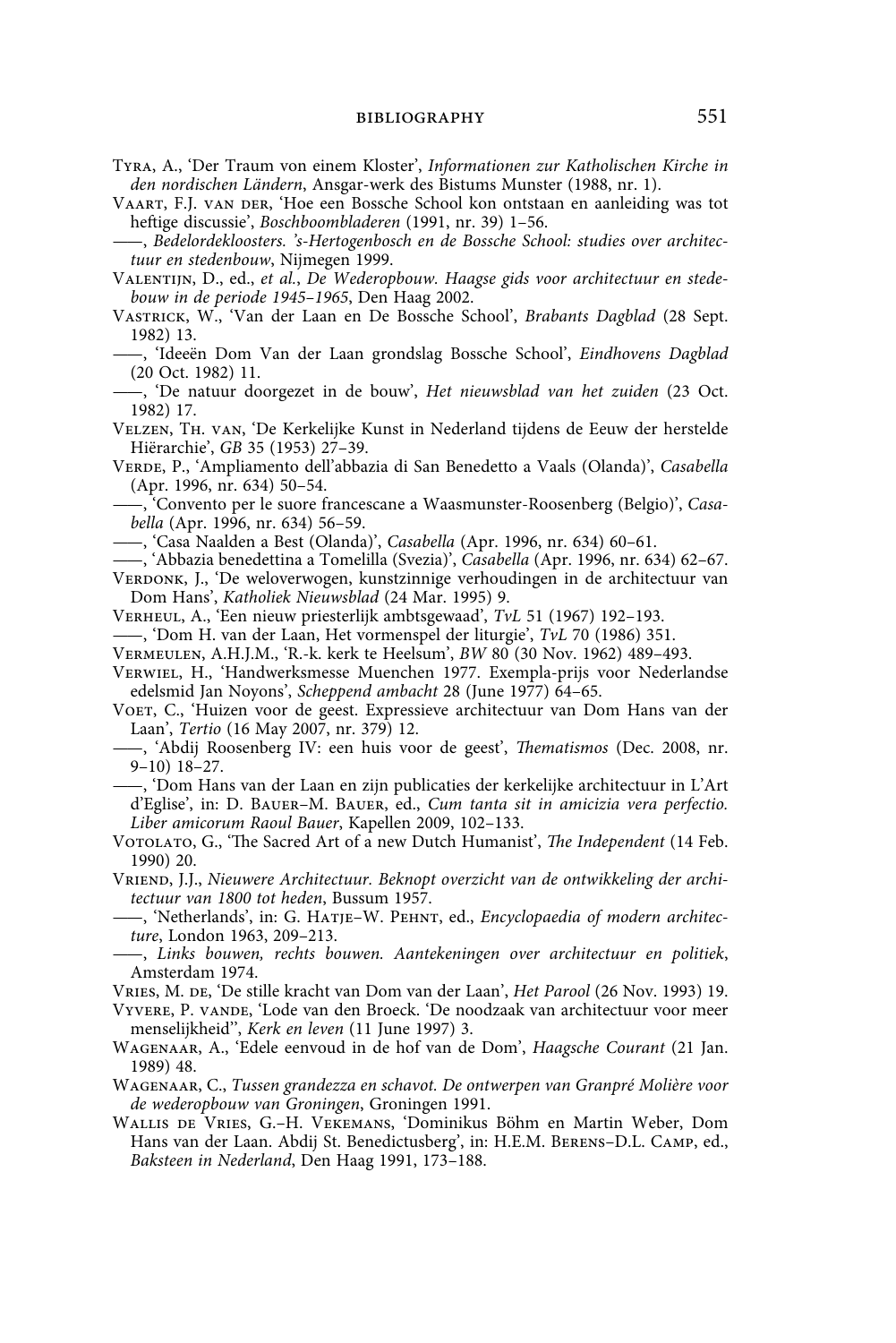Waterkamp, J.M.J., 'Uit Boek en Tijdschrift', *GB* 34 (1952, nr. 3) 52–55.

Wesseling, J., 'Een klooster als Gesamtkunstwerk. Ontwerpen van Donald Judd en dom Van der Laan', *NRC* (10 Dec. 1993) CS4.

Wetten, H. van, ed., *Herbouw gedachteniskapel St. Jozef Helmond*, Helmond 1995.

- Wijnen, K., 'Jan de Jong. Vurig aanhanger van Bossche School', *Brabants Dagblad* (3 Aug. 2001) 15.
- Willems, J., 'Monnik-architect Dom H. van der Laan: Ik heb al m'n wijsheid uit de sacristiela getrokken', *Bisdomblad 's-Hertogenbosch ed. West* 60 (22 Oct. 1982) 6–7.

Winterhager, U., 'Maastricht. Dom Hans van der Laan', *Bauwelt* 92 (12 Jan. 2001) 4. Witman, B., 'Alle zintuigen tintelen tegelijk', *Volkskrant* (26 Oct. 2000) 26.

- Wolf, W. de, 'Kazuifel', in: L. Brinkhoff, ed., *et al.*, *Liturgisch Woordenboek*, t. I, Roermond 1968, 1248–1249.
- Wylde, D., 'Hans van der Laan', *Building Design* (27 Sept. 1991) 10.
- Zaal, R., 'Hotspot Holland. 'Indrukwekkend in al zijn absoluutheid'', *Metro* (14 Jan. 2010) 18.

Zeijl, G. van, ed., *Architectuur in zuidoost Brabant*, *s.l.* 1987, 156–157.

- Zielhorst, A., 'Gregoriaans en liturgie. Een studieweek op Queekhoven', *Mens en melodie* (1976) 274–279.
- Zijlmans, B., 'Geertruidenberg verliest opnieuw een oud geslacht', *De Dongebode* (4 Dec. 1978) 75–104 [Oudheidkundige Kring 'Geertruydenberghe'].

## *Secondary literature in general*

- Abruzzini, E., 'Architettura', in: D. Sartore–A.M. Triacca, ed, *Nuovo dizionario di liturgia*, Roma 1984.
- Acken, J. van, *Christozentrische Kirchekunst. Ein Entwurf zum liturgischen Gesamtkunstwerk*, Gladbeck 1922.
- Adam, G., 'Kirchenpädagogik. Zu Ansatz und Perspektive eines gemeindepädagogischen Neuaufbruchs', *BL* 74 (2001) 91–101.
- Ael, J. van–G. Aerden, 'Pseudo-Dionysius de Areopagiet. God die afdaalt om de mensen te verheffen', *Monastieke informatie* 38 (Mar. 2007) 54–63.
- Alberdingk Thijm, J.A., *De heilige linie. Proeve over de Oostwaardsche richting van kerk en altaar als hoofdbeginsel der kerkelijke bouwkunst*, Amsterdam 1858.
- ——, *Geen kerkelijke bouwkunst zonder oriëntatie: een woord tot allen die belang stellen in onzen hedendaagschen kerkbouw*, Amsterdam 1859.
- Alberti, L.B., *De Re Aedificatoria*, ed: *On the Art of Building in Ten Books*, J. Rykwert ed., *et al*, London 1988.
- Aldazabal, J., 'El espacio de la iglesia y su pedagogia mistagogica', *Phase* 33 (1993, nr. 193) 53–68.
- Andia, Y. de, 'Pseudo-Denys', in: J.-Y.Lacoste, *Dictionnaire critique de théologie*, Paris 2002.

Andriesen, P., 'De derde dag verrezen uit de doden', *De Tijd* (2 Apr. 1969) 12.

- Arnau-García, R., 'Leyendo al Cardenal Ratzinger. Nota sobre 'El espíritu de la liturgia. Una introducción'', *Anales Valentinos* 27 (2001) 399–407.
- Bank, J. Th., 'Les églises chrétiennes aux Pays-Bas', in: J.-M. Mayeur, *et al.*, *Histoire du Christianisme des origines à nos jours*, t. XII, *Guerres mondiales et totalitarismes (1914–1958)*, Paris 1990, 523–537.
- Bassi, C., 'Tre capitoli per una meditazione sull'architettura della chiesa', *Humanitas* 44 (1989) 477–485.
- Bauer, O., 'Lettre ouverte à propos de L'esprit de la liturgie, ouvrage du cardinal Joseph Ratzinger', *RTP* (2003, nr. 135) 241–251.
- Bauer, R.F., 'Vernieuwing in de religieuze architectuur en de prijsvraag van Syracuse', *BW* 75 (1957) 485–489.
- Beauduin, L., *La pieté de l'Église. Principes et faits*, Louvain 1914.
- Beekman, A., *De oud-christelijke basiliek*, Oosterhout 1930.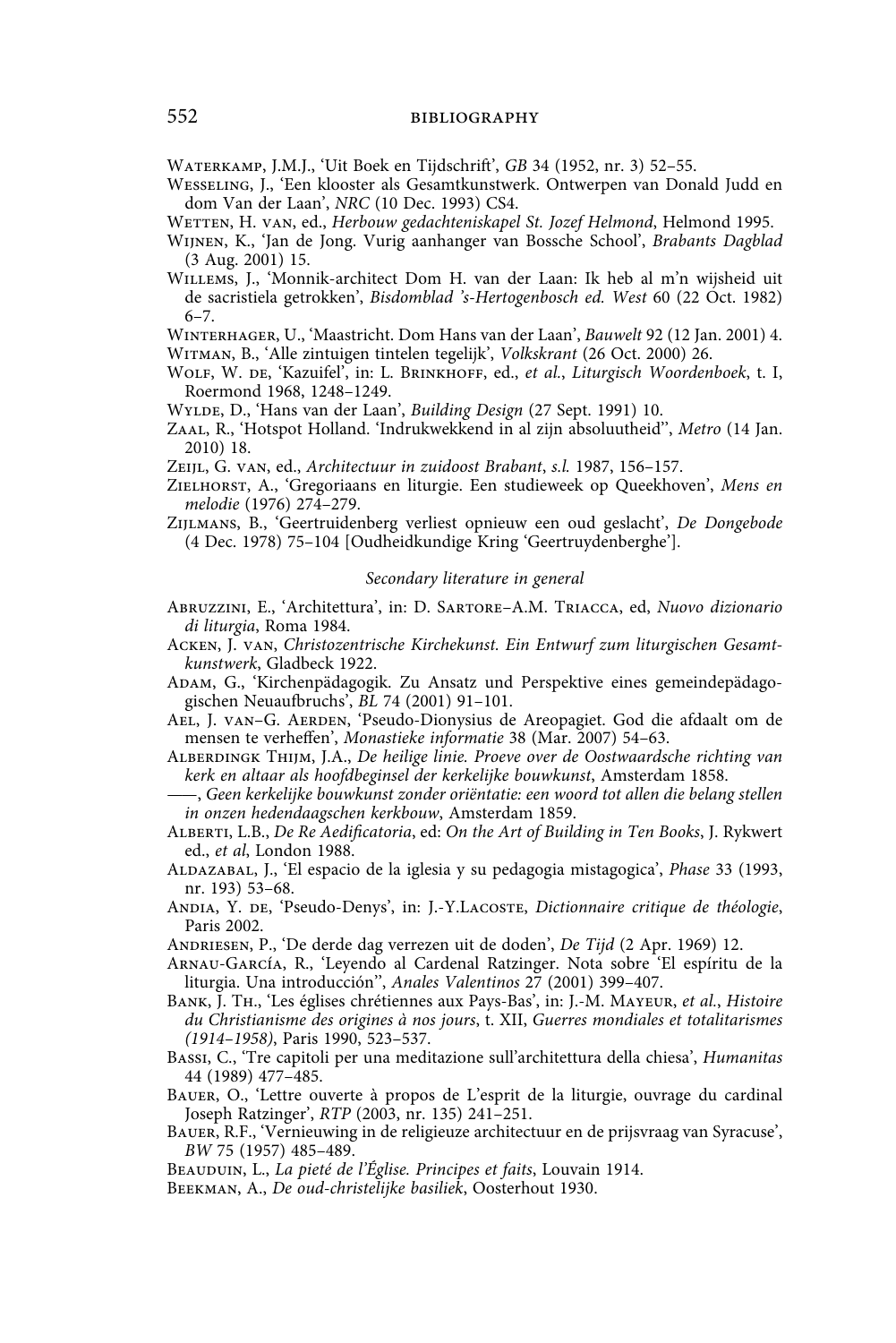- Bekink, C.H., 'Bespreking eindproject cursus voor kerkelijke architectuur', *KB* 30 (1963) 505–508.
- Bellot, P., *Propos d'un batisseur du Bon Dieu,* Montréal 1948.
- Berends, J., 'Vijftig jaar Benedictijns leven in de Slangenburg 1945–1995', *Tijdschrift van de oudheidkundige kring 'Deutekom' en de oudheidkundige verenigingen 'Salehem' en 'Gander'* 19 (1995) 57–84.
- Berens, H.E.M., ed., *et al.*, *P.J.H. Cuypers (1827–1921). Het complete werk*, Rotterdam 2007.
- Berlage, H.P., *Schoonheid in samenleving*, Rotterdam 1919.
- Berman, R.A., 'Dubois at Eisenach, Adams at Chartres, Stanford in Florence', *RTF* 8 (1997) 349–362.
- Besemer, J., *Opdat de ruimt meeviert. Werkboek (her)inrichting liturgische ruimten*, Rotterdam 2006.
- Beukering, F.C., *De Mis*, Amsterdam 1939.
- ——, *In de kerk*, Amsterdam 1940.
- Biffi, I., 'Lo spazio sacro: luogo e simbolo della comunità cristiana', *Ambrosius* 61  $(1985)$  392–404.
- Billot, L., *De Deo Uno et Trino. Commentarius in primam partem S. Thomae*, Roma 1920.
- BLAAUW, S. DE, *Cultus et decor. Liturgie en architectuur in laatantiek en middeleeuws Rome: Basilica Salvatoris, Sanctae Mariae, Sancti Petri*, Delft 1987.
- ——, *Bouwen naar boven. De Sint Odulphuskerk van Bakhuizen 1857–1914–1989*, Bakhuizen-Leeuwarden 1989.
- ——, 'The solitary celebration of the supreme pontiff. The Lateran basilica as the new temple in the medieval liturgy of Maundy Thursday', in: C. Caspers–M. Schneiders, ed., *Omnes circumadstantes. Contributions towards a history on the role of the people in the liturgy*, Kampen 1990, 121–143.
- ——, 'Architecture and liturgy in late antiquity and the middle ages. Traditions and trends in modern scholarship', *Archiv für Liturgiewissenschaft* 33 (1991) 1–34.
- ——, 'De (her)inrichting van liturgische ruimten', *Eredienstvaardig* 15 (1991) 112– 116.
- ——, *Met het oog op het licht: een vergeten principe in de oriëntatie van het vroegchristelijk kerkgebouw*, Nijmegen 2000.
- ——, 'De kathedraal van Groningen', in: J.E.A. Kroesen, ed., *Religieuze ruimte. Kerkbouw, kerkinrichting en religieuze kunst*, Zoetermeer 2002, 23–40.
- Blankesteijn, H.R.–W.G. Overbosch, *Een hut om in te schuilen. Kerken van nu en morgen*, Baarn 1964.
- ——, *Heilige huizen. Over het bouwen, inrichten en herinrichten van een kerk*, Zoetermeer 1998.
- Bleeckere, S. de, 'Bernard van Clairvaux, architect van het moderne iconoclasme', *Novi Monasterii* 2 (2004) 15–101.
- Blijdenstijn, R.–R. Stenvert, *Bouwstijlen in Nederland. 1040–1940*, Nijmegen-Amsterdam 2004.
- Blijstra, R., *Nederlandse bouwkunst na 1900*, Utrecht-Antwerpen 1962.
- Blondel, M., *L'action. Essai d'une critique de la vie et d'une science de la pratique*, Paris 1893.
- ——, 'Le procès de l'Intelligence', *La journée nouvelle* 19 (1921) 30–39, 115–133, 409– 419; bound in: Id., *Le Procès de l'Intelligence*, Paris 1922, 217–306.
- ——, *La Pensee*, t. I–II, Paris 1934–1935.
- ——, *L'être et les êtres: essaie d'un ontologie concrète et intégrale*, Paris 1935.
- ——, *L'action*, t. I–II, Paris 1936–1937.
- ——, *Carnets intimes (1883–1894)*, Paris 1961.
- ——, 'Documents sur la soutenance', in: *Oeuvres complètes. 1893 Les deux thèses*, t. I, Paris 1995, 691–745.
- Boer, J.A.M. den, 'Moderne bouwkunst', *GB* 21 (1938) 149–152.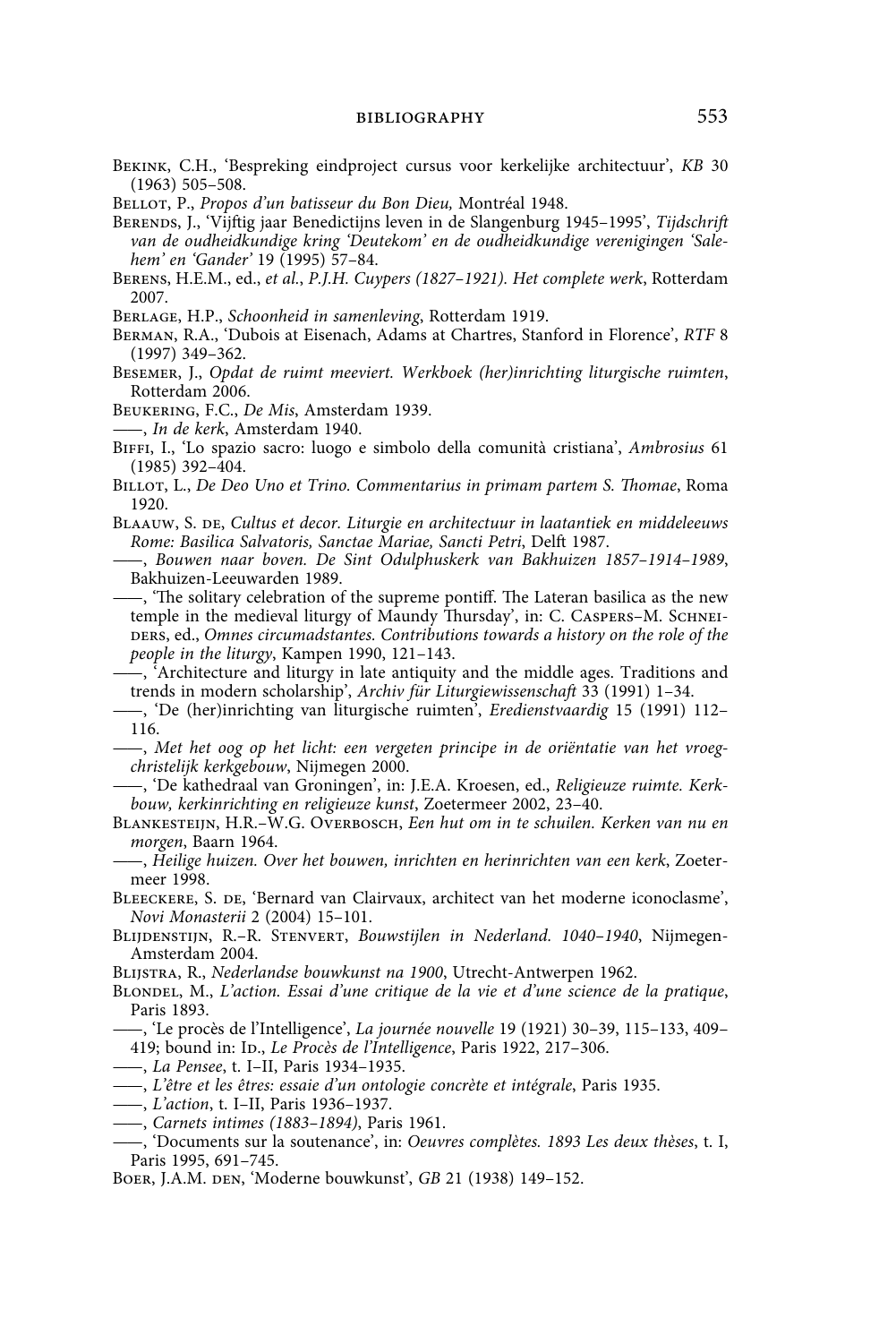Boer, N., *Confessio et Pulchritudo. Belijdenis en schoonheid. Commentaar op de Gregoriaanse Mis- en Officiegezangen*, t. I–IX, Rotterdam 1952–1954.

Boespflug, F., 'Retable et autel: alliance ou concurrence? ', *MD* (2005, nr. 243) 107– 132.

Boland, A., 'Les Jésuites, Dom Guéranger et Solesmes', in: *Mélanges Dom Guéranger. Histoire—Liturgie—Spiritualité*, Solesmes 2005, 289–299.

Bollnow, O.F., *Mensch und Raum*, Stuttgart 1963.

Boulenger, A., 'Vestis', in: C. Daremberg–E. Saglio, *Dictionnaire des Antiquités Greques et Romaines. D'apres les textes et les monuments*, t. V, Paris 1919, 764– 771.

Bouyer, L., *Le rite et l'homme. Sacralité naturelle et liturgie*, Paris 1962.

——, *Architecture et liturgie*, tr. G. Lecourt, Paris 1967, 1991<sup>2</sup>.

Boyer, C., *Handboek der wijsbegeerte*, t. II, 's-Hertogenbosch 1947, 112–125.

Brambilla, F.G., 'Lo spazio liturgico luogo della 'fede'', *RPL* 40 (2002, nr. 230) 3–13.

Braun, J., *Winke für die Anfertigung und Verzierung der Paramente*, Freiburg im Breisgau 1904.

——, *Die liturgische gewandung im occident und orient nach ursprung und entwicklung, verwendung und symbolik*, Freiburg im Breisgau 1907.

Bréhier, E., *Histoire de la Philosophie*, t. I, Paris 1991.

Brom, G., *Herleving van de kerkelike kunst in katholiek Nederland*, Leiden 1933.

BROUGHTON, L., 'Architecture', in: J.-Y.LACOSTE, *Dictionnaire critique de théologie*, Paris 2002.

- Bruyère, C., *La vie spirituelle et l'oraison d'après l'Ecriture Sainte et la tradition monastique*, Solesmes 1885.
- Bürki, B., 'L'église–Lieu d'une communauté célébrante', *MD* (1994, nr. 197) 9–23.
- Butler, H.C., ed., *Early Churches in Syria. Fourth to Seventh Centuries*, Leiden 1929.
- Cardine, E., *Première Année de Chant Grégorien*, Solesmes 1975.

Casel, O., *Die Liturgie als Mysterienfeier*, Freiburg 1922.

Champigneulle, B., *Histoire de l'architecture*, Paris 1972.

Chappin, M., 'Cultural Heritage and Human Identity', *Report of Seventh Symposium on Cultural Policy*, *s.l.* 1997, 4–14 [Danske Kulturinstitut].

Chenis, C., *Fondamenti teorici dell'arte sacra. Magistero post-conciliare*, Roma 1991. ——, 'Il programma iconografico della chiesa-edificio', *RL* 88 (2001) 541–558.

Chesterton, G.K., *Heretics*, London-New York 1905.

——, *The queen of seven swords*, London 1926.

——, 'St. Thomas Aquinas (1225–1274)', *The Spectator* (27 Feb. 1932) 280–281.

Chevallier, P., ed., *Dionysiaca*, t. I–II, Paris 1937–1950.

Choisy, A., *Histoire de l'architecture*, t. I–II, Paris 1899.

——, *Vitruve*, t. I–II, Paris 1909.

Clark, F., *The 'Gregorian' Dialogues and the Origins of Benedictine Monasticism*, Leiden 2003.

Clérissac, P., *Le mystère de l'Eglise*, Paris 1925.

- Coebergh, C., 'Dom P. de Puniet en zijn betekenis voor de liturgische wetenschap', *TvL* 21 (1940) 293–299.
- ——, 'In memoriam Pierre de Puniet', *Ephemerides liturgicae* 58 (1944) 316–317.
- ——, 'Puniet, Jean de', in: L. Brinkhoff, ed., *et al.*, *Liturgisch Woordenboek*, t. II, Roermond 1968, 2335.
- Combe, P., 'Souvenir de Dom Mocquereau', *Lettre aux amis de Solesmes* 6 (1980, nr. 3) 24–28.

Coppleston, F., *A History of Philosophy*, t. I–II, New York 1993.

Cornoldi, A., ed., *L'architettura dell'edificio sacro*, Roma 1995.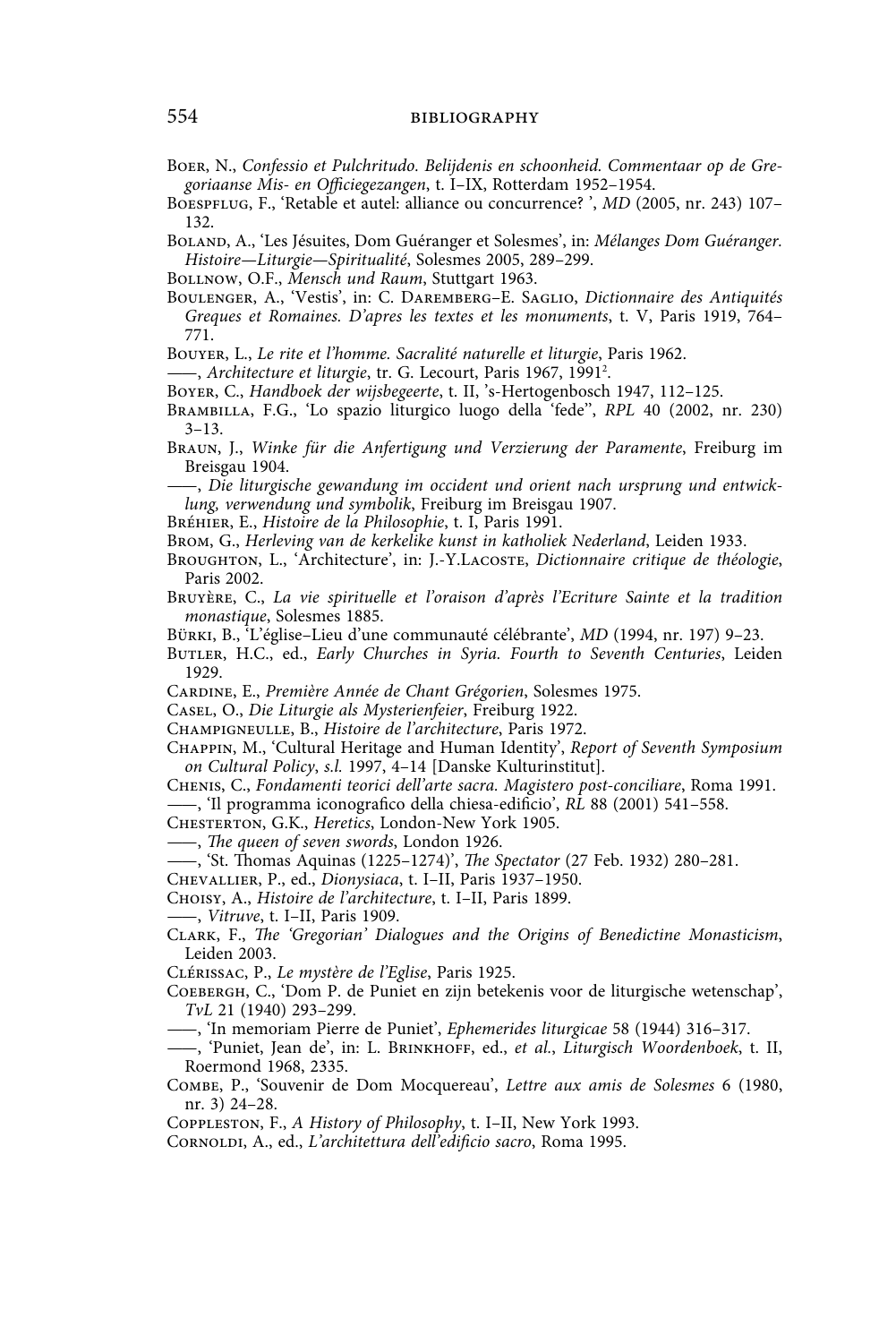- Couturier, L.-C., 'Preface', in: C. Bruyère, *La vie spirituelle et l'oraison d'après l'Ecriture Sainte et la tradition monastique*, Solesmes 1887.
- Crippa, M.A., 'Architettura per la celebrazione o per la mistagogia?', *RL* 88 (2001) 511–522.
- Cronin, D.P., 'Arte y arquitectura litúrgicos. Una perspectiva a través de la participación', *Phase* 38 (1998, nr. 226–227) 367–384.
- Culot, M.–M. Meade, ed., *Dom Bellot. Moine-architecte 1876–1944*, Paris 1995 [Institut Français de l'architecture].
- Damen, C., 'De benedictijnen in Merkelbeek', *Land van Herle* 2 (1952) 99–105.
- ——, *De orde van Sint Benediktus in Nederland*, Brugge-Utrecht 1965
- Daniélou, J., *Platonisme et théologie mystique. Essai sur la doctrine spirituelle de saint Grégoire de Nysse*, Paris 1944.
- ——, *Bible et Liturgie*, Paris 1951.
- ——, *Le IVe siècle. Grégoire de Nysse et son milieu*, Paris 1964.
- ——, *L'être et le temps chez Grégoire de Nysse*, Leiden 1970.
- Daremberg, C.–E. Saglio, *Dictionnaire des Antiquités Greques et Romaines. D'apres les textes et les monuments*, t. I–X, Paris 1877–1919.
- Dauphin, H., 'Delatte', in: *Dictionnaire d'histoire et de géographie ecclésiastiques*, t. XIV, Paris 1960, 172–174.
- Debuyst, F., 'Revue des revues', *AE* 26 (1958, nr. 102) 20–24.
- ——, 'Quelques réflexions au sujet de la construction d'espaces liturgiques', *Communautés et Liturgies* (1981, nr. 4) 275–297.
- ——, 'Architectural setting', in: J.G. Davies, ed., *A new dictionary of liturgical worship*, London 1991.
- ——, 'L'église: un lieu que la foi vient habiter', *MD* (1994, nr. 197) 35–38.
- ——, 'The church: a dwelling place of faith', *SL* 24 (1994) 29–44.
- Del Guercio, A.B., 'Arte contemporanea e spazio liturgico. Questioni teoriche e progetti iconografici', *Ambrosius* 81 (2005) 305–315.
- Delatte, P., *Dom Guéranger. Abbé de Solesmes*, t. I–II, Paris 1909–1910.
- ——, *Commentaire sur la Règle de saint Benoit*, Paris 1913, 193110.
- ——, *L'Évangile de Notre Seigneur Jesus Christ, le Fils de Dieu*, Paris 1921.
- ——, *Les épîtres de Saint Paul, replacées dans le milieu historique des Actes des Apôtres*,
- t. I–IV, Esschen 1923.
- ——, *Homélies sur la Vierge Marie*, Paris 1951.
- ——, *Retraite avec Dom Delatte*, Solesmes 1961.
- ——, *Demeurez dans mon amour*, Solesmes 1963.
- ——, *Contempler l'invisible*, Paris 1965.
- ——, *Vivre à Dieu*, Solesmes 1973.
- Delfgaauw, B., *Teilhard de Chardin*, Baarn 1962.
- ——, *De wijsbegeerte van de 20e eeuw*, Baarn 1964, 112–117.
- ——, *Beknopte geschiedenis der wijsbegeerte*, Baarn 1965.
- Delheij, V.–A. Jacobs, *Kerkenbouw in Limburg, 1850–1914. Neogotische en neoromaanse parochiekerken en hun architecten*, Sittard 2000.
- Derkse, W., *Een levensregel voor beginners. Benedictijnse spiritualiteit voor het dagelijks leven*, Tiel 2000.
- Descartes, R., *Discours de la méthode*, Leyde 1637, Paris 1946.
- Dianich, S.,'Edificare una chiesa, abitare e celebrare in un luogo, come agire communicativo della comunità cristiana', in: *Spazio e rito. Aspetti costitutivi dei luogi della celebrazione cristiana. Atti della XXIII settimana di studio dell'Associazione professori di liturgia, Torreglia 1994*, Roma 1994, 255–273.
- ——, 'Luoghi e spostamenti nell'autocoscienza della Chiesa', *RTF* 8 (1997) 255–273 [Also published in: *Vivens homo* (1997) 256–273].
- Doesburg, T. van, 'Tot een beeldende architectuur', *De Stijl* 6 (1924) 78–83.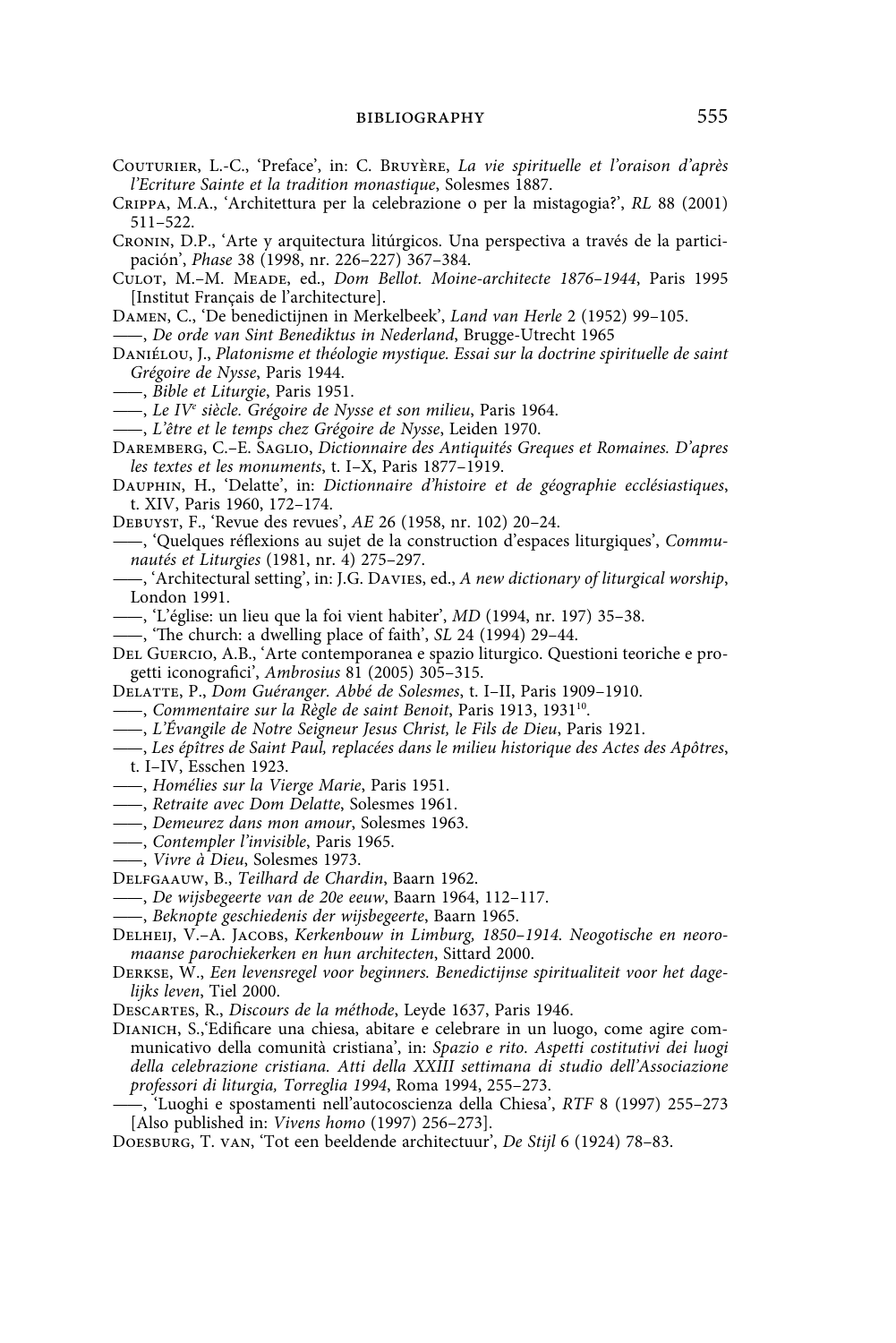## 556 **bibliography bibliography**

- Dölger, F.J., *Sol Salutis. Gebet und Gesang im christlichen Altertum mit besonderer Rücksicht auf die Ostung in Gebet und Liturgie*, Münster 1920, 19252 .
- Dongen, J. van, 'Het Dominicanenklooster 'Sainte Marie de la Tourette' te Evreux', *KB* 28 (1961) 61–68.
- Doorly, M., *No Place for God. The Denial of the Transcendent in Modern Church Architecture*, San Francisco 2007.
- Doornik, N.G.M. van, ed., *Pelgrims naar de Una Sancta. Hedendaagse belijdenissen*, Utrecht-Brussel 1948.
- Doré, J., 'Les cathédrales dans l'Eglise et dans la société', *MD* (2005, nr. 243) 81–106.
- Dupont, P. 'Foreword', in: M.D. Totah, ed., *The Spirit of Solesmes*, Kent-Petersham 1997, 9–11.
- Duval, N., 'L'espace liturgique dans les églises paléochrétiennes', *MD* (1993, nr. 193) 7–29.
- Emminghaus, J.H., 'Der gottestdienstliche Raum und seine Gestaltung', in: *Gestalt des Gottesdienstes. Sprachliche und nichtsprachliche Ausdrucksformen*, Regensburg 1997, 347–385.
- Evers, A., 'Rooms bouwen en politiek?', *Bouw* 26 (24 Dec. 1983) 24–26.
- Fabre, A., *Pages d'Art Chrétien. Études d'Architecture, de peinture, de sculpture et d'iconographie*, Paris 1920.
- Farnés, P., 'Una obra importante sobre liturgia que debe leerse en su verdadero contexto', *Phase* 42 (2002) 55–76.
- Frampton, K., *Modern architecture. A critical history*, London 1980.
- FRIEDRICH, R., *Grundriss einer Theologie des Wohnhauses*. Das Geistige Band, München 1967.
- Frings, T., *Gestaltete Umbrüche*, Münster 2007.
- FROEHLICH, K., 'Pseudo-Dionysius and the Reformation of the Sixteenth century', in: C. Luibheid, ed., *et al.*, *Pseudo-Dionysius. The complete works*, New York, 1987.
- Gallicioli, J.B., *Isagoge institutionum liturgicarum*, Venetiae 1772.
- Gamber, K., *Liturgie und Kirchenbau. Studien zur Geschichte d. Messfeier u. d. Gotteshauses in d. Frühzeit*, Regensburg 1976 [Studia patristica et liturgica, t. VI].
- ——, *'Zum Herrn hin!' Fragen um Kirchenbau und Gebet nach Osten*, Regensburg 1987.
- Gardeil, A., *La structure de l'âme et l'expérience mystique*, t. I, Paris 1927.

Gaudí y Cornet, A., *Paroles et écrits*, Paris 2003.

- Geest, P. van, *Stellig maar onzeker. Augustinus' benadering van God*, Budel 2007.
- Gelineau, J., 'Il luogo dell'assemblea cristiana', in: *Nelle vostre assemblee. Teologia pastorale delle celebrazioni liturgiche*, t. I, Brescia 1986, 111–131.
- Genestout, A., 'La Règle du maître et la Règle de S. Benoît', *Revue d'Ascétique et de Mystique* 21 (1940) 51–112.
- George, W., *Aristide Maillol et l'âme de la sculpture*, Neuchatel 1977.
- GERHARDS, A.-A. KÜNZEL, 'The relationship between art, liturgy, and congregation in liturgical space: a project from the diocese of Aachen', *SL* 25 (1995) 231–246.
- Gerhards, A., 'Die Aktualität der Avantgarde. Katholische Liturgie und Kirchenbau von 1900 bis 1950', in: W.J. Stock, *Europäischer Kirchenbau 1900–1950. Aufbruch zur Moderne*, Munich-Berlin-London-New York 2006, 70–89.
- Gherardi, L., 'Lo spazio celebrativo sull'onda della riforma', in: *RPL* 24 (1986, nr. 139) 21–24.
- Ghyka, M.C., *Esthétique des proportions dans la nature et dans les arts*, Paris 1927.
- ——, *Le nombre d'or. Rites et rythmes pythagoriciens dans le développement de la civilisation occidentale*, t. I–II, Paris 1931.
- Gibbons, R., 'Celebration and Sacrament: holy place and holy people', *New Black Friars* 77 (1996) 234–243.
- Gilardi, C., 'Le modèle Borroméen de l'espace liturgique', *MD* (1993, nr. 193) 91–110.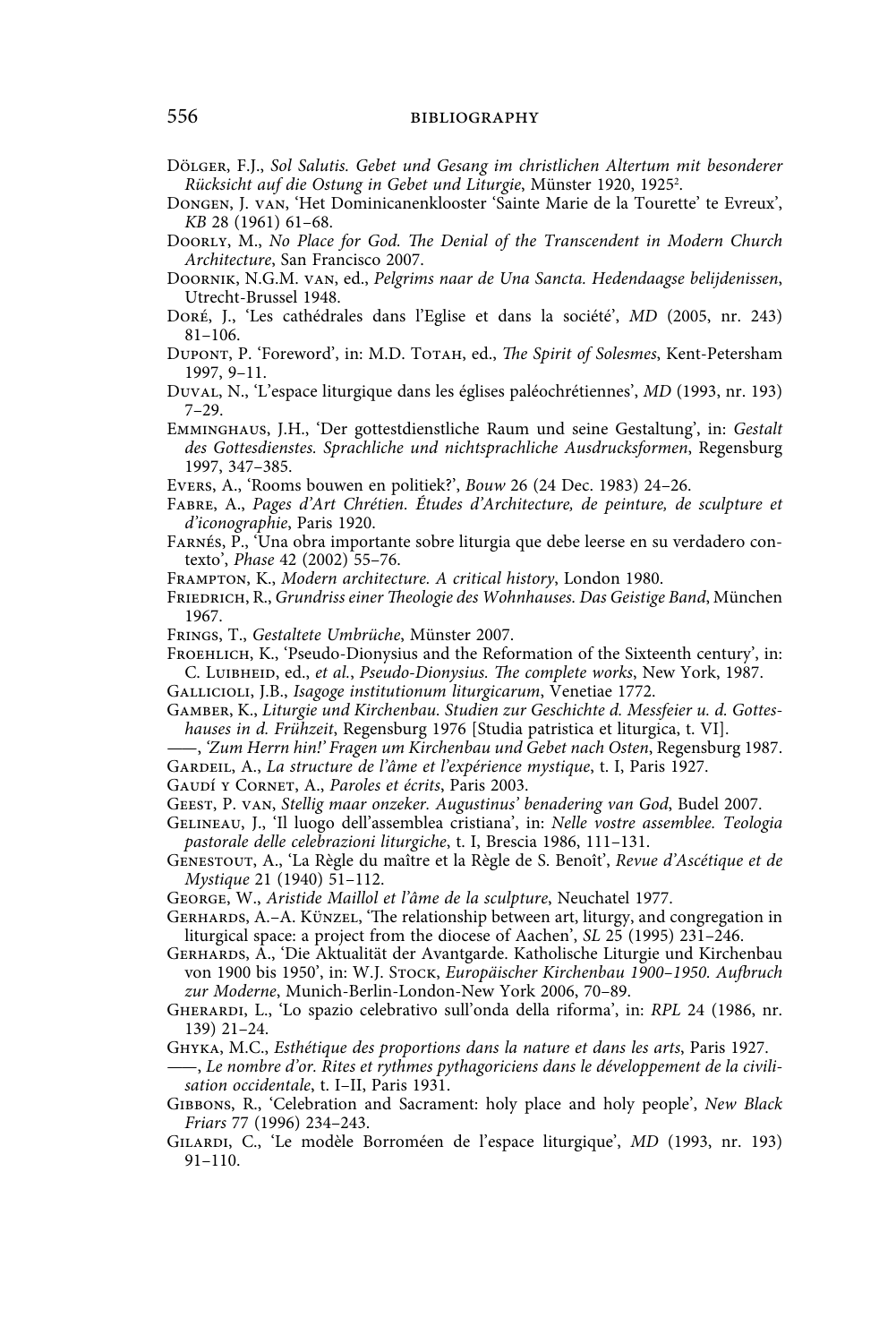- Gorrisse, J.J.A.M., ed., *De heilige driehoek. Kloosterenclave te Oosterhout*, Oosterhout 2002.
- Grabow, S., *Christopher Alexander. The search for a new paradigm in architecture*, Stocksfield 1983.
- Granpré Molière, M.J., *De moderne bouwkunst en hare beloften*, Delft 1924 [address at the acceptance of the professorial status at the Technical University of Delft, 22 Oct. 1924].
- ——, *Over mijn terugkeer tot de Moederkerk*, 's-Hertogenbosch 1939 [GGG nr. 576].
- ——, *Schoonheidsleer, collegedictaat*, Delft 1939–1940.
- ——, 'Ter inleiding', *KB* 14 (1946) 2–8.
- ——, 'Bouwen', in: *n.n.*, *Nederlands nieuwe kerken*, Amsterdam 1948, 10–14.
- ——, 'Beschaving en architectuur. Naar aanleiding der kerkbouwdag in het Bisdom Haarlem', *De Linie* (12 Sept. 1953) 13.
- ——, *Zoeklicht op de architectuur. Afscheidscollege op 9 October 1953, feestdag van de heilige Dionysius*, Amsterdam 1953.
- ——, 'Nieuwe stap in het Bisdom Haarlem', *De Linie* (2 Oct. 1954) 6.
- ——, *De eeuwige architectuur*, t. I, *De hedendaagse architectuur in het licht der geschiedenis*, Amsterdam 1957.
- ——, *Het Huis in de Twintigste Eeuw*, 's-Gravenhage c. 1960.
- ——, 'Europa, dierbaar Europa, kom tot bezinning', *Gelderlanderpers* (17–18 Dec. 1964).
- Grasso, G., 'Perché le chiese?', *RL* 66 (1979) 553–567.
- ——, *Tra teologia e architettura. Analisi dei problemi soggiacenti all'edilizia per il culto*, Roma 1988.
- Gredt, J., *Elementa philosophiae aristotelicae-thomisticae*, t. I–II, Freiburg 1899–1901, 19326 .
- Grellier, I., 'Les bâtiments d'église, une question théologique', *Etudes théologiques et religieses*, 68 (1993) 537–556.
- Grillo, A., 'Verso una teologia dello spazio come «luogo»', *RL* 82 (1995) 491–503.
- Gropius, W., *The New Architecture and The Bauhaus*, London 1935.
- Guardini, R., *Vom Geist der Liturgie*, Freiburg 1917.
- ——, *Der Herr. Betrachtungen über die Person und das Leben Jesu Christi*, Würzburg 1937.
- ——, *Das Wesen des Christentums*, Würzburg 1938.
- Guéranger, P., *Origines de l'Eglise romaine*, Paris 1836.

- ——, *L'Année liturgique*, t. I–VII, Le Mans-Paris 1845–1866: I, *L'Avent liturgique*, Le Mans 1841; II, *Le temps de Noël*, t. I–II, Le Mans 1845–1847; III, *Le temps de la Septuagésime*, Paris 1851; IV, *Le Carême*, Paris 1854; V, *La Passion et la Semaine sainte*, Paris 1857; VI, *Le temps Pascal*, t. I–III, Paris 1859–1866; [VII, *Le temps après la Pentecôte*, t. I–VI, Paris 1878–1900].
- ——, *De la Monarchie pontificale à propos du livre de Mgr. l'évêque de Sura*, Paris 1870.
- ——, *Sainte Cécile et la Société romaine aux deux premiers siècles*, t. I–II, Paris 1874.
- ——, *Notions sur la vie religieuse et monastique*, Solesmes 1885.
- ——, *Règlements du noviciat pour les Bénédictins de la Congrégation de France*, Solesmes 1885.
- ——, *Mélanges de liturgie, d'histoire et de théologie*, t. I, Solesmes 1887.
- Guerra de Armas, J.L., 'El espacio de la celebracion cristiana', *Almogaren* 23 (1998) 127–142.
- Guzmán, D.L., 'Teología Sistemática', *Estudios Eclesiásticos* 78 (2003) 411–412.
- Gy, P.-M., 'Espace et célébration comme question théologique', *MD* (1978, nr. 136) 39–46.

<sup>——,</sup> *Institutions liturgiques*, t. I, Le Mans-Paris 1840, 18782 ; t. II, Le Mans-Paris 1841; t. III, Le Mans-Paris 1851.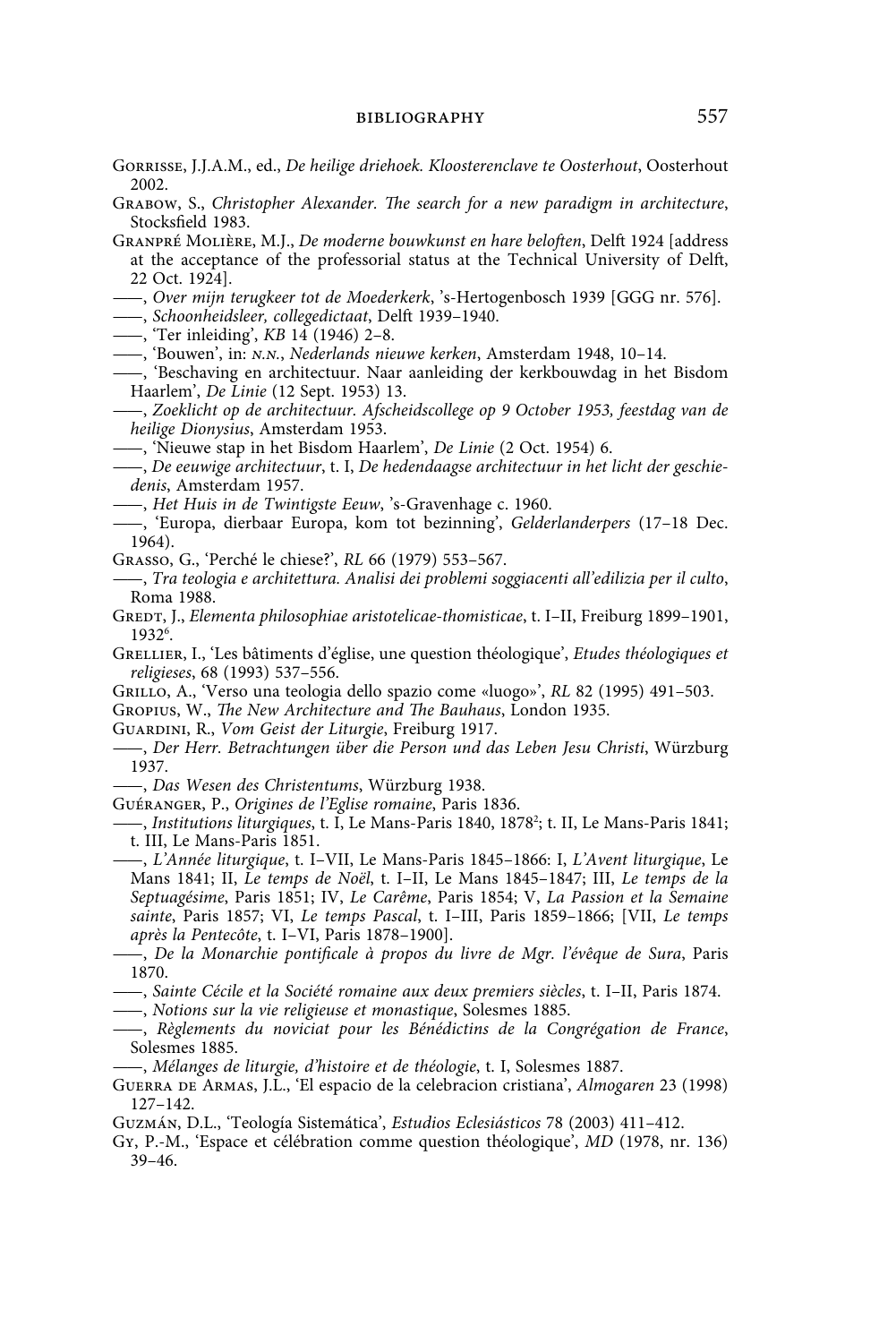——, '*L'esprit de la liturgie* du cardinal Ratzinger est-il fidèle au Concile, ou en réaction contre?', *Doctrine and life* 52 (2002) 426–432.

- Haacke, R., 'Von Subiaco nach Siegburg', in: *Germania Benedictina*, t. VIII *Nordrhein-Westfalen*, München 1980, 558–575.
- Haak, A.J.H., 'Architectuur en liturgie. Criteria op basis van geschiedenis, architectonische waarden en pastorale praktijk van herindeling, en in het bijzonder voor sluitingen van kerkgebouwen', *TvL* 86 (2002) 244–254.
- Hafkamp, C., 'De abdij St. Benedictusberg te Mamelis', *Land van Herle* 31 (1981) 15–19.
- Hahnenberg, E.P., 'Forum: Who is at work?: Ecclesiology and *domus Dei*', *Worship* 74 (2000) 365–370.
- Hallema, A., 'Hoe vier eeuwen terug een verbrande stad werd opgebouwd', *KB* 6 (1934–1935) 245–246.
- Hameline, J.-Y., 'L'espace du sanctuaire', *MD* (1978, nr. 136) 47–65.
- HAMMOND, P., *Liturgy and architecture*, London 1960.
- Hanssens, D., 'Nederlandse congregatie (OSB) wordt opgeheven', *Monastieke informatie* 36 (2005, nr. 215) 23–27.
- Hartevelt, H. van, *Tibet*, Haarlem 1981.
- Heathcote, E–I. Spens, *Church builders*, Michigan 1997.
- Heijstek, S., "Waar mensen zijn, wordt gemenst", *Katholiek Nieuwsblad* (6 Mar. 2009) 16.
- Heimbucher, M., *Die Orden und Kongregationen der Katholischen Kirche*, t. I, Paderborn 1933.
- Hellenberg Hubar, B.C.M. van, *Arbeid en bezieling. De esthetica van P.J.H. Cuypers*, Nijmegen 1995.
- Helman, A., *Vriend Pieter. Het levensavontuur van Pieter van der Meer de Walcheren*, Brugge 1980.
- Henselmans, J., 'Zielzorg en kerkbouw', *TvL* 42 (1958) 214–219.
- Heuzey, L., *Histoire du Costume Antique*, Paris 1922.
- Hillesum, E. *Het verstoorde leven. Dagboek van Etty Hillesum 1941–1943*, Haarlem 1981.
- Hilpisch, S., *Geschichte des benediktinischen Mönchtums*, Freiburg 1929.
- ——, *Benedictinism through changing centuries*, Collegeville 1958.
- Hoenen, P.H., *et al.*, *Vraagstukken uit de natuurphilosophie*, Nijmegen 1940 [Annex to Studia Catholica].
- Hof, J.–C. Visser, *De abdij van Egmond*, Egmond 1995.
- Hoof, G. van, *'n Oudenbosschenaar. Marius Jan Granpré Molière 1883–1972*, Oudenbosch 1998.
- HOURLIER, J., 'Dom Couturier. Témoin de la pensée monastique de Dom Guéranger', in: *Mélanges Dom Guéranger. Histoire—Liturgie—Spiritualité*, Solesmes 2005, 383– 403.

——, 'Guéranger (Prosper)', in: *Dictionnaire de Spiritualité*, t. VI, Paris 1967, 1097– 1106.

- HOUTIN, A., *Une grande mystique. Madame Bruyère. Abbesse de Solesmes (1845-1909)*, Paris 1924.
- Huijben, J., *De abdij van Egmond en haar historische beteekenis*, Egmond 1940.

——, 'In memoriam Dom Jean de Puniet', *Egmondiana* 5 (1941) 121–127.

Huizinga, J., *Homo ludens. Proeve eener bepaling van het spel-element der cultuur*, Haarlem 1938.

——, *Verzamelde werken*, t. III, Haarlem 1949.

HURLEY, R., 'The Eucharist room at Carlow Liturgy Center: the search for meaning', *Worship* 70 (1996) 238–250.

Ibelings, H., *Architecten in Nederland. Van Cuypers tot Koolhaas*, Rotterdam 2005. Jacobs, I., 'Abtei St. Benediktsberg', *Studien O.S.B.* 42 (1923–1924) 331–333.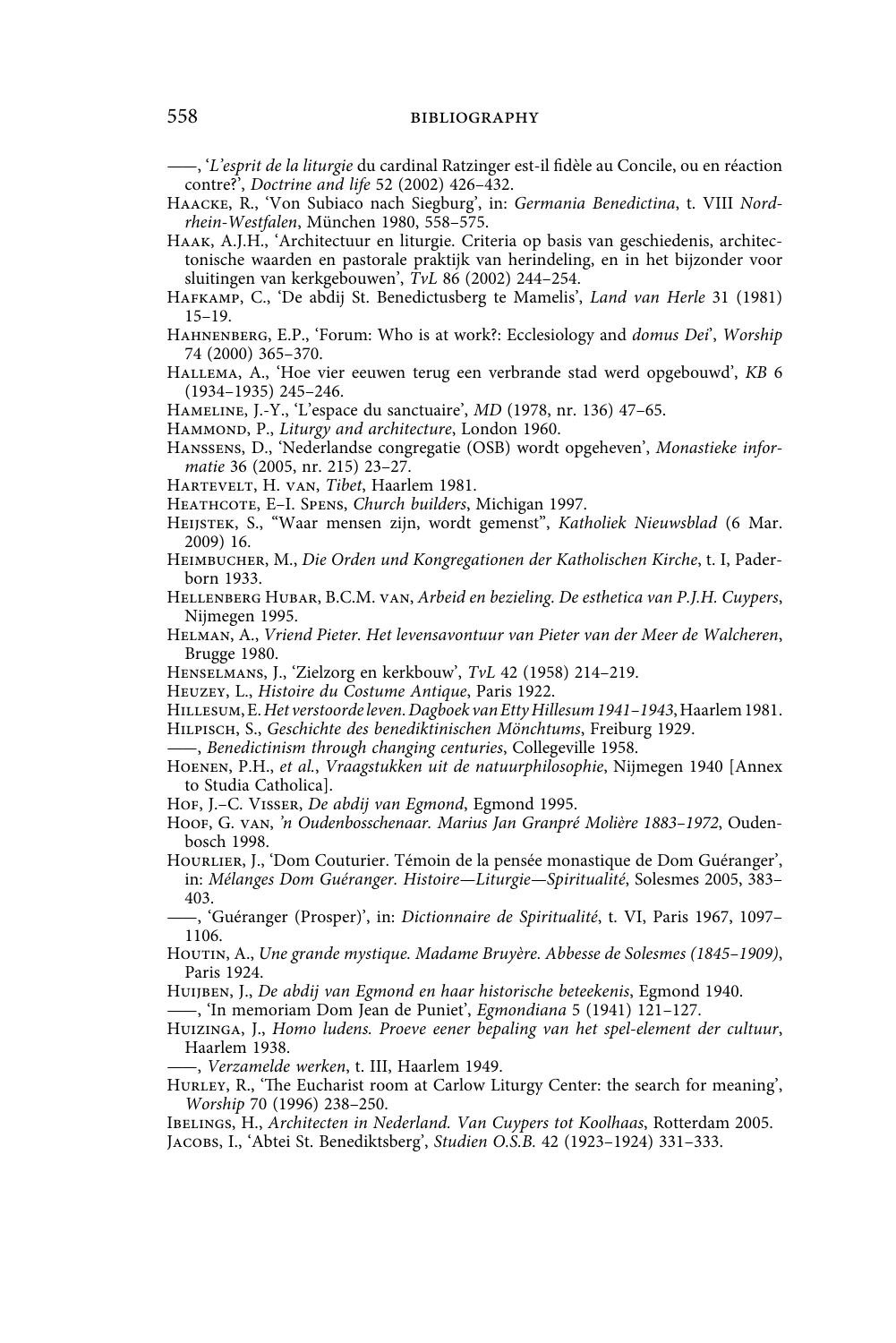- Johnson, C., *Prosper Guéranger (1805–1875): a Liturgical Theologian. An Introduction to his liturgical writings and work*, Roma 1984.
- Julien, P., *De eeuwige wildernis. Herinneringen aan tien jaar bloedonderzoek in Equatoriaal Afrika*, Eindhoven 1949.
- Jungmann, J.A., *De eredienst van de Katholieke Kerk tegen de achtergrond van haar geschiedenis verklaard*, Roermond 1957.
- Kahle, B., *Deutsche Kirchenbau des 20. Jahrhunderts*, Darmstadt 1990.
- Kalmthout, T. van, *De verwondering. Uit het bijna 600 dagen durende leven van een aspirant-benedictijner monnik*, Amsterdam 2004.
- Karrer, L., 'Von der Kirche aus Stein zur Kirche aus Menschen. Kirchen-Raüme und Gemeindepädagogik', *BL* 74 (2001) 83–90.
- Kieckhefer, R., *Theology in Stone. Church Architecture from Byzantium to Berkeley*, New York 2004.
- Kienzler, K., 'Confessiones 1. Die unbegreifliche Wirklichkeit der menschlichen Sehnsucht nach Gott', in: N. Fischer–C. Mayer, *Die Confessiones des Augustinus von Hippo*, Freiburg-Basel-Wien 1998, 61–105.
- Klauser, T., 'De inrichting van het huis van God in de geest van de roomse liturgie', *TvL* 38 (1954) 202–206 [translation by P. Janssens op of a document by the German Liturgical Commission].
- Knipping, J.B., 'Sacrale kunst', in: *n.n.*, *Honderd jaar religieuze kunst in Nederland. 1853–1953*, Utrecht 1953, 5–16.
- Koeverden, W. van, *Het misdienaarsboekje*, t. I–IV, Utrecht 1923–1933.
- Koldewey, B.J., 'Het sieren van bouwwerken', in: *Vier lezingen*, Tongerloo n.d., 53–71.
- ——, 'Het werk van Père Bellot', *RKB* 1 (1929, nr. 1) 5–8, (1929, nr. 2) 4–6, (1929, nr. 5) 57–60.
- ——, 'De regale abdij van Egmond', *Klei* 26 (1934, nr. 15) 117–123
- Kooiman, A.–L. Janevski, ed., *Daarom Leiden*, Maastricht 2006.
- Kranemann, B., 'Ortswechsel der Liturgie im Raum. Zu einem Studienprojekt zwischen Liturgiewissenschaft und Kunstwissenschaft', *LJ* 54 (2004) 119–127.
- Kroon, T., *Pieter van der Meer de Walcheren*, Lelystad 1980.
- Kropholler, A.J., 'Over hedendaagschen kerkbouw', in: *Vier lezingen*, Tongerloo n.d., 5–25.
- ——, *Gedachten over kerkbouw*, Amsterdam 1925.
- ——, 'Het plan voor den herbouw der regale abdij van Egmond', *RKB* 3 (1932) 337–345.
- ——, 'Regale abdij van Egmond', *RKB* 3 (1932) 321–329, 331.
- ——, *De abdij van Egmond. Herbouw, ontwerp*, Haarlem 1934.
- ——, *Onze Nederlandsche baksteen-bouwkunst*, Den Haag 1941.
- —— –J.A.C. Tillema, 'De Egmondse abdijplannen', *KB* 17 (1949–1950) 225–233.
- ——, *Wat is bouwkunst? Afgezien van de kunst om zich tegen kou, vocht en ongewenst bezoek te vrijwaren*, Den Haag 1965.
- Kruft, H.-W., *Geschichte der Architekturtheorie. Von der Antike bis zur Gegenwart*, München 1985.
- Kuiper, J.A., *Visueel & dynamisch. De stedebouw van Granpré Molière en Verhagen 1915–1950*, Delft 1991.
- Kunzler, M., 'Indumentum Salutis. Überlegungen zum liturgischen Gewand', *Theologie und Glaube* 81 (1991) 52–78.
- Kuper, M., 'Rietveld, Gerrit Thomas', in: *Biografisch Woordenboek van Nederland*, t. V, Den Haag 2002, 421–424.
- Ladaria, L., 'Il Creatore', in: R. Fisichella, ed., *Catechismo della Chiesa Cattolica. Testo integrale e commento teologico*, Casale 1993, 676–684.
- Lagerlöf, S., *Niels Holgersson's wonderbare reis*, Ned. vert. M. Meijboom, t. I–II, Amsterdam 1911.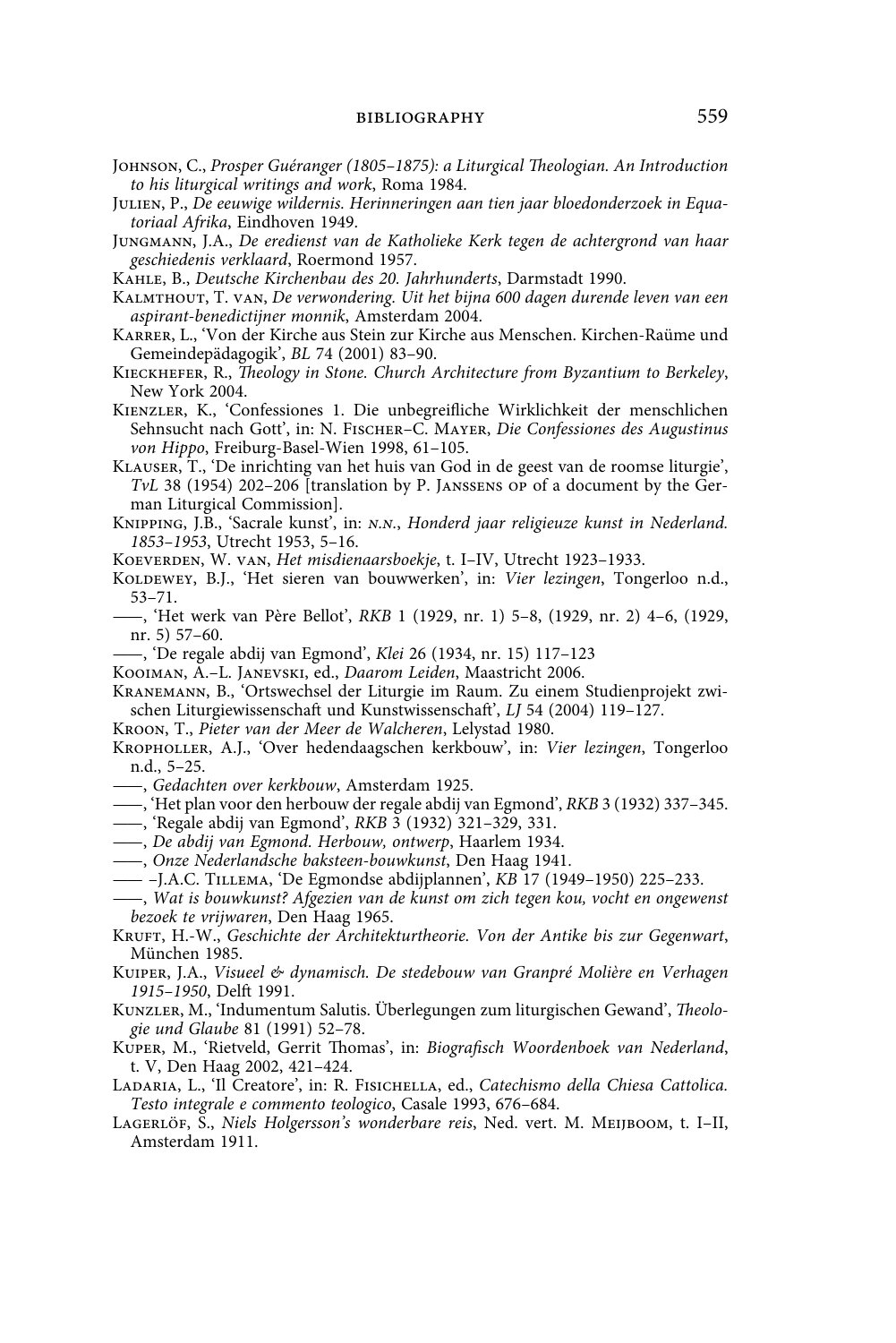Lang, U.M., *Turning towards the Lord. Orientation in liturgical prayer*, San Francisco 2004.

- Lara, J., 'Versus Populum Revisited', *Worship* 68 (1994) 210–221.
- Laugier, M.-A., *Essai sur l'architecture*, Paris 1753, Brussel-Liège 1979.
- Laurent, J., *Les fondements de la nature selon Plotin*, Paris 1992.
- Le Corbusier-Saugnier, *Vers une architecture*, Paris 1923.
- Leclercq, J., *L'amour des lettres et le désir de Dieu. Initiation aux auteurs monastiques du moyen âge*, Paris 1957.
- ——, 'Influence and noninfluence of Dionysius in the Western Middle Ages', in: C. Luibheid, *et al*., *Pseudo-Dionysius. The complete works*, New York 1987.
- Leeuwen, A.J.C. van, *Pierre Cuypers, architect (1827–1921)*, Zwolle 2007.
- Leeuwen, C. van, *Vuur dat blijft branden. Gesprekken met monniken in Oosterhout*, Nijmegen 2005.
- Leeuwen, F. van, 'Een kerk waar niets te zien is', *KB* 24 (1957) 353–361.
- Lelyveld, K., ed., *et al.*, *Benedictijns leven in Egmond. Het Sint-Liobaklooster en de Sint-Adelbertabdij*, Amstelveen 1985.
- Lemaire, J.-P., 'Dom Guéranger et l'Année Liturgique', in: *Mélanges Dom Guéranger. Histoire—Liturgie—Spiritualité*, Solesmes 2005, 525–546.
- Lesage, R., *Objets et habits liturgiques*, Paris 1958.
- Lodi, E., 'Il luogo immagine dell'assemblea celebrante', *RPL* 32 (1994) 3–10.
- ——, 'Spazio e rito 30 anni di cammino', *Notitiae* 30 (1994) 649–653.
- Looijenga, A.J., *De Utrechtse School in de neogotiek. De voorgeschiedenis en het Sint Bernulphusgilde*, Heemstede 1991.
- Loos, A., *Ornament und Verbrechen*, Wien 1908.
- López, C., 'La arquitectura sagrada órgano de comunidad cristiana', *Liturgia* 13 (1958, nr. 155–156) 363–368.
- López, J., 'Significado religioso del espacio litúrgico', *Phase* 43 (2003, nr. 254) 101– 119.
- Lossky, V., 'Les éléments de 'théologie négative' dans la pensée de saint Augustin', in: *Augustinus Magister*, t. I, Paris 1954, 575–581 [Congrès International Augustinien, Paris, 21–24 Septembre 1954].
- Lubac, H. de, *Surnaturel. Études historiques*, Paris 1946.
- Lukken, G., 'Die architektonischen dimensionen des rituals', *LJ* 39 (1989) 19–36.
- Lurz, W., *Ritus und Rubriken der heiligen Messe*, Würzburg 1941.
- Luykx, P., *'Daar is nog poëzie, nog kleur, nog warmte'. Katholieke bekeerlingen en moderniteit in Nederland, 1880–1960*, Hilversum 2007.

Maertens, A.J., *Handleiding voor paramentiek*, Steenbrugge 1939.

- Maggiani, S., 'La chiesa come luogo della comunità celebrante', *RL* 66 (1979) 616– 629.
- ——, 'Dal sacro rubricizzato al santo celebrato nella riforma liturgica del Concilio Vaticano II', *RTF* 8 (1997) 363–388 [Also published in: *Vivens homo* (1997) 34–387].
- ——, 'Una nuova stagione per l'arte? Le attese della liturgia', *RL* 88 (2001) 523–540.

Mähler, M., 'De Benedictijnen in Oosterhout (1907–1957)', *Benedictijns Tijdschrift*  18 (1957) 77–90.

- ——, 'Dom Jean de Puniet de Parry. Eerste abt van Oosterhout', *Benedictijns tijdschrift* 18 (1957) 91–102.
- ——, *Schetsen uit de geschiedenis en de spiritualiteit van de monniken*, Oosterhout 1980.
- ——, 'Ruusbroec in het leven van dom Jean de Puniet', *Ons geestelijk erf* 65 (1991) 261–279.
- Maître, G. le, 'Théologie de la vie monastique selon Dom Guéranger (1805–1875)', *Revue Mabillon* 50 (1961–1963) 165–178.
- Mandelstam, N., *Memoires*, Amsterdam 1971.
- Margry, P.J., 'Margrij, Everardus Johannes', in: *Biografisch Woordenboek van Nederland*, t. III, Den Haag 1989, 395–396.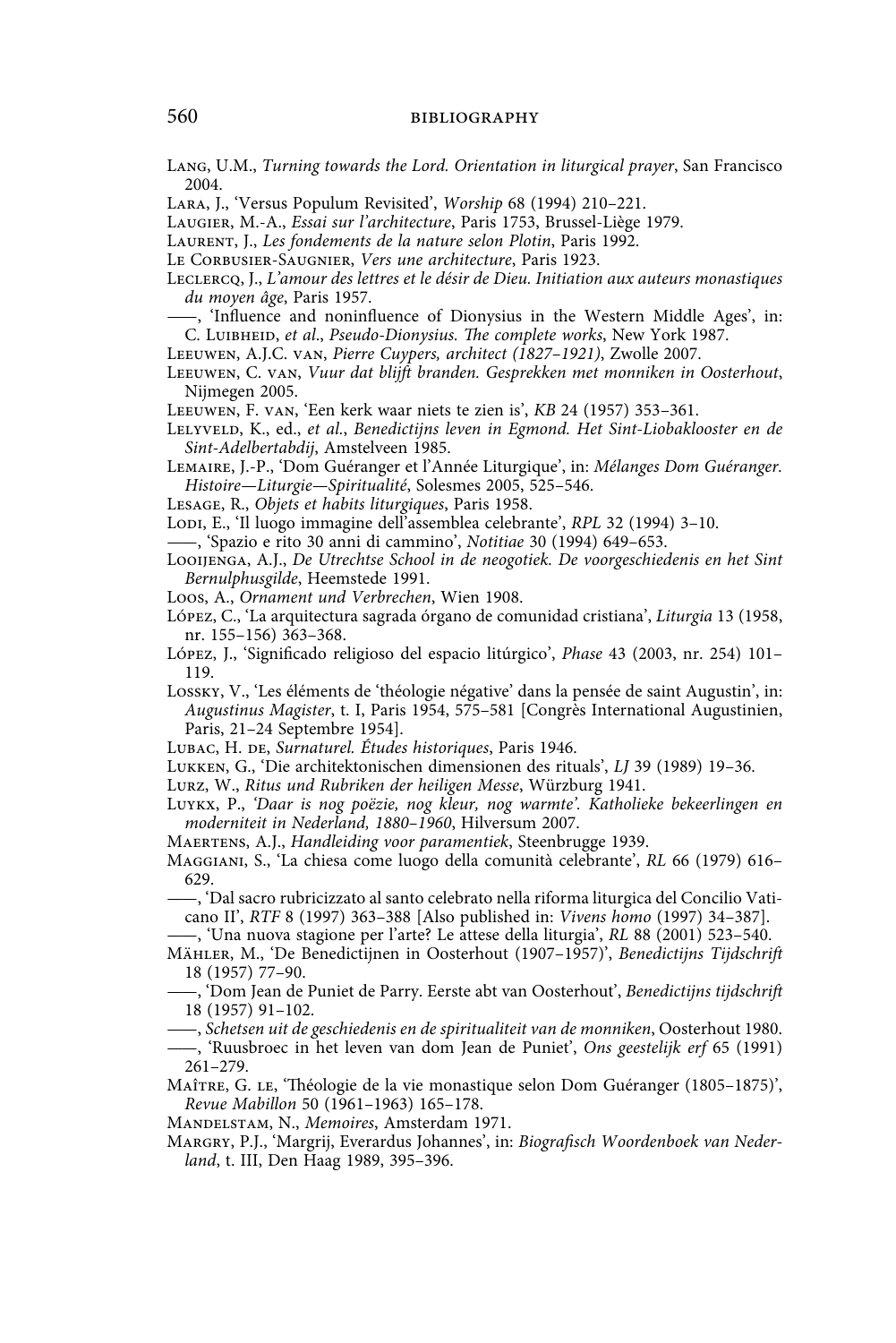Maritain, J., *Art et Scolastique*, Paris 1921.

- Marsili, S., 'Dedicazione senza consacrazione. Ossia: teologia liturgica in una storia rituale', *RL* 66 (1979) 578–601.
- Martin, T., (St. Thérèse de l'Enfant Jésus), *Oeuvres complètes*, Paris 1997.
- Martinell y Brunet, C., *Gaudí. Su vida, su teoría, su obra*, Barcelona 1967.

MAUPASSANT, G. DE, *La vie errante*, Paris 1890.

- Maury, J., 'Dom Guéranger et la fondation de Sainte-Cécile de Solesmes', in: *Mélanges Dom Guéranger. Histoire—Liturgie—Spiritualité*, Solesmes 2005, 405–442.
- Mayer, C., 'Confessiones 12. Coelum coeli. Ziel und Bestimmung des Menschen', in: N. Fischer–C. Mayer, *Die Confessiones des Augustinus von Hippo*, Freiburg-Basel-Wien 1998, 553–601.
- MAZIS, A. DES, 'Delatte', in: *Dictionnaire de spiritualité*, t. III, Paris 1957, 121-123.
- ——, 'La vocation monastique de Dom Guéranger. Milieu et influences', *Révue Bénédictine* 83 (1973) 119–180.
- McCormick, P.T., 'Sacred space: balancing the sanctuary and commons', *Worship* 74 (2000) 37–51.
- Meer, F. van der, *Christus' oudste gewaad. Over de oorspronkelijkheid der oud-christelijke kunst*, Utrecht 1949.
- ——, 'Liturgie en gewijde kunst in de achttiende eeuw', in: J. Waterink, ed., *et al.*, *Cultuurgeschiedenis van het Christendom*, t. IV, Amsterdam-Brussel 1951, 42–74.
- ——, 'Liturgie en gewijde kunst in de negentiende eeuw', in: J. Waterink, ed., *et al.*, *Cultuurgeschiedenis van het Christendom*, t. V, Amsterdam-Brussel 1951, 1–45.
- ——, *Oudchristelijke kunst*, Zeist-Antwerpen 1959.
- ——, *Lofzangen der Latijnse Kerk*, Utrecht 1970.
- Meer de Walcheren (Senior), P. van der, *Mijn dagboek. November 1907–juni 1911*, Bussum 1913.
- ——, *Van het verborgene leven*, Bussum 1919.
- ——, 'Kunst en Scholastiek', *De Nieuwe Eeuw* 189 (1921) 890.
- ——, *Menschen en God 1929–1935*, t. II, Utrecht 1946.
- ——, *Gods uur. Beschouwing en getuigenis*, Utrecht 1950.
- ——, *Alles is liefde. Léon Bloy, Raïssa Maritain, Christine en Pieterke*, Brugge 1960.
- ——, *Dagboek 4. 1936–1953*, Brugge-Utrecht 1963.
- ——, *Dagboek 5. 1954–1962*, Utrecht 1963.
- ——, *Dagboek 6. 1962–1964*, Utrecht 1965.
- ——, *Maak alles nieuw*, Utrecht 1969.
- ——, 'Dom Paul Delatte vu par Pierre van der Meer de Walcheren', *Lettre aux amis de Solesmes* 13 (1987, nr. 2) 7–11.
- Mettlach, R. van. *Sint Adalbert*, 's-Hertogenbosch 1928 [GGG nr. 264].
- Metzger, C., 'Le dispositif ancien de l'autel', *MD* (1993, nr. 193) 31–38.
- ——, 'La place des liturges à l'autel', *Revue des sciences religieuses de l'Université de Strassbourg* 45 (1971) 113–145.
- Meyer, H.B., *et al.*, ed., *Gottesdienst der Kirche*, t. III, *Gestalt des Gottesdienstes. Sprachliche und nichtsprachliche Ausdrucksformen*, Regensburg 1997.
- Militello, C., *La casa del popolo di Dio. Modelli ecclesiologici modelli architettonici*, Bologna 2006.
- Mocquereau, A., *Le nombre musical ou rythmique grégorienne*, t. I, Roma-Tournai 1908; t. II, Paris-Roma-Tournai 1927.
- ——, 'L'Eglise du Saint-Esprit à Serravalle. Architecture et Musique', *Revue Grégorienne* 13 (1928) 91–95.
- Molenaar, M.G., *In koele schaduw*, Hilversum 1921.
- ——, *Geertruid van Helfta*, Amsterdam 1925.
- ——, *Een zeldzaam mensch*, Oisterwijk 1929.
- ——, *Mechtild de Begijn*, Hilversum 1932.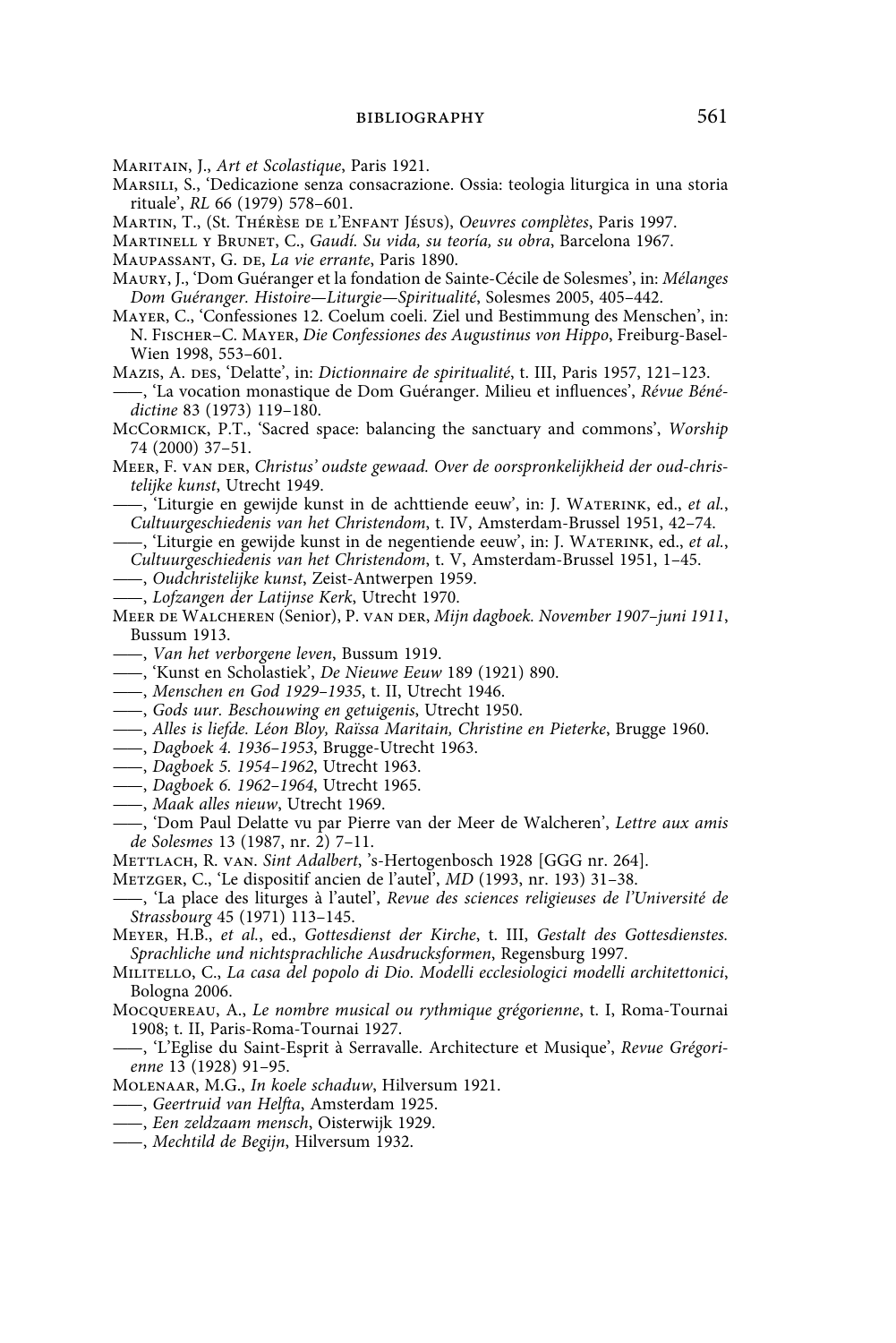- MOLENAAR, N.-B.J. KOLDEWEY, 'De abdijkerk der Regale Abdij van St. Adelbert te Egmond', *KB* 22 (1954–1955) 257–264.
- Montfort, J.A.G.M. van, *Waarheid en leven (1969–1989). Een orthodox katholiek tijdschrift*, Venlo 1992.
- Moonen, L., 'De stichting van de abdij S. Clemens in Merkelbeek', *Monastieke informatie* 24 (1993, nr. 149) 233–234.
- Moorsel, C.M. van, 'Het modernisme: een fictie', *De Maasbode* (22 Oct. 1949) 3.
- Morchoven, C.P. de, *De Sint Andriesabdij Zevenkerken*, t. II, *Nieuwe uitdagingen voor dom Théodore Nève 1912–1963*, Tielt 2002.
- Moschetti, A.M., 'Ilemorfismo', in: V. Melchiorre, ed., *Enciclopedia filosofica*, t. VI, Milano 2006, 5502–5503.
- Mosso, D., 'Nuove chiese e nuovo modo di celebrare', *RPL* 32 (1994) 11–17.
- Müller, C., 'Confessiones 13. Der ewige Sabbat. Eschatologische Ruhe als Ziel', in: N. Fischer–C. Mayer, *Die Confessiones des Augustinus von Hippo*, Freiburg-Basel-Wien 1998, 603–652.
- Muratori, L.A., *De origine sacrae Liturgiae. Liturgia Romana vetus*, t. I, Venetiae 1748.
- *n.n.*, 'Abt Dom Delatte o.s.b. Bij zijn gouden professiefeest', *De Maasbode* (20 Mar. 1935) 7.
- *n.n.*, 'Benedictijnen in Mamelis hebben nieuwe abt', *De Nieuwe Limburger* (15 Dec. 1965).
- *n.n.*, *Benedictus en zijn monniken in de Nederlanden: Aspecten van het monastiek leven in de Nederlanden*, Gent 1980.
- *n.n.*, *Benedictus en zijn monniken in de Nederlanden: Benedictus in de Nederlanden*, Gent 1980.
- *n.n.*, *Benedictus en zijn monniken in de Nederlanden: Monniken en monialen in de Nederlanden*, Gent 1980.
- *n.n.*, 'Beslissing over Syracuse eerst dit najaar. Nog geen verzoek ingediend bij de betreffende regeringsinstantie', *De Tijd* (20 July 1957) 3.
- *n.n.*, 'Communauté Chemin Neuf trekt in Sint-Paulusabdij te Oosterhout', *Rkkerk.nl* 3 (9 Sept. 2005) 8–9.
- *n.n.*, *Constituties van de Mariazusters van Franciscus, Waasmunster, Leefregel & Statuten*, Waasmunster 1983.
- *n.n.*, *De heilige Benedictus en zijn orde*, Roermond 1947 [St. Paulusabdij].
- *n.n.*, *De herinrichting van kerkgebouwen*, Rotterdam 1998 [DBL Bisdom Rotterdam].
- *n.n.*, 'Die Abtei St. Benediktsberg. Ein moderner Klosterbau', *Alte und neue Welt* 63 (1929) 737–742.
- *n.n.*, 'Dom Jean de Puniet de Parry †', *De Tijd* (29 Sept. 1941).
- *n.n.*, 'Dom Jean de Puniet de Parry. Abt van Oosterhout 70 jaar', *De Maasbode* (15 Sept. 1939) 5.
- *n.n.*, 'Dom Jean de Puniet de Parry. Bij een abbatiaal jubileum', *De Maasbode* (7 Dec. 1935) 5.
- *n.n.*, 'Dom Nicolaas de Wolf, abt Mamelis-abdij', *Limburgsch Dagblad* (14 Dec. 1964) 3.
- *n.n.*, 'Een bezoek aan de Abdij Saint Pierre der Benedictijnen te Solesmes', *Maasbode* (2 July 1933) 9.
- *n.n.*, 'Eervol ontslag aan prof. ir. M.J. Granpré Molière', *De Tijd* (19 Aug. 1953) 3.
- *n.n.*, 'Het bouwblad herrezen', *KB* 14 (1946) 1.
- *n.n.*, *Hymnarium monasticum*, Vaals 1987.
- *n.n.*, (Un Chartreux), *Introduction à la vie intérieure*, Ned. vert. M.G. Molenaar, *Inleiding tot het inwendig leven*, Tilburg 1947.
- *n.n.*, *Jaarboekje voor geschiedenis en oudheidkunde van Leiden en Rijnland*, Leiden 1943 [nr. 35].
- *n.n.*, 'J.v.d.Laan wint Nijmeegse architectuurprijs', *KB* 23 (1955–1956) 284.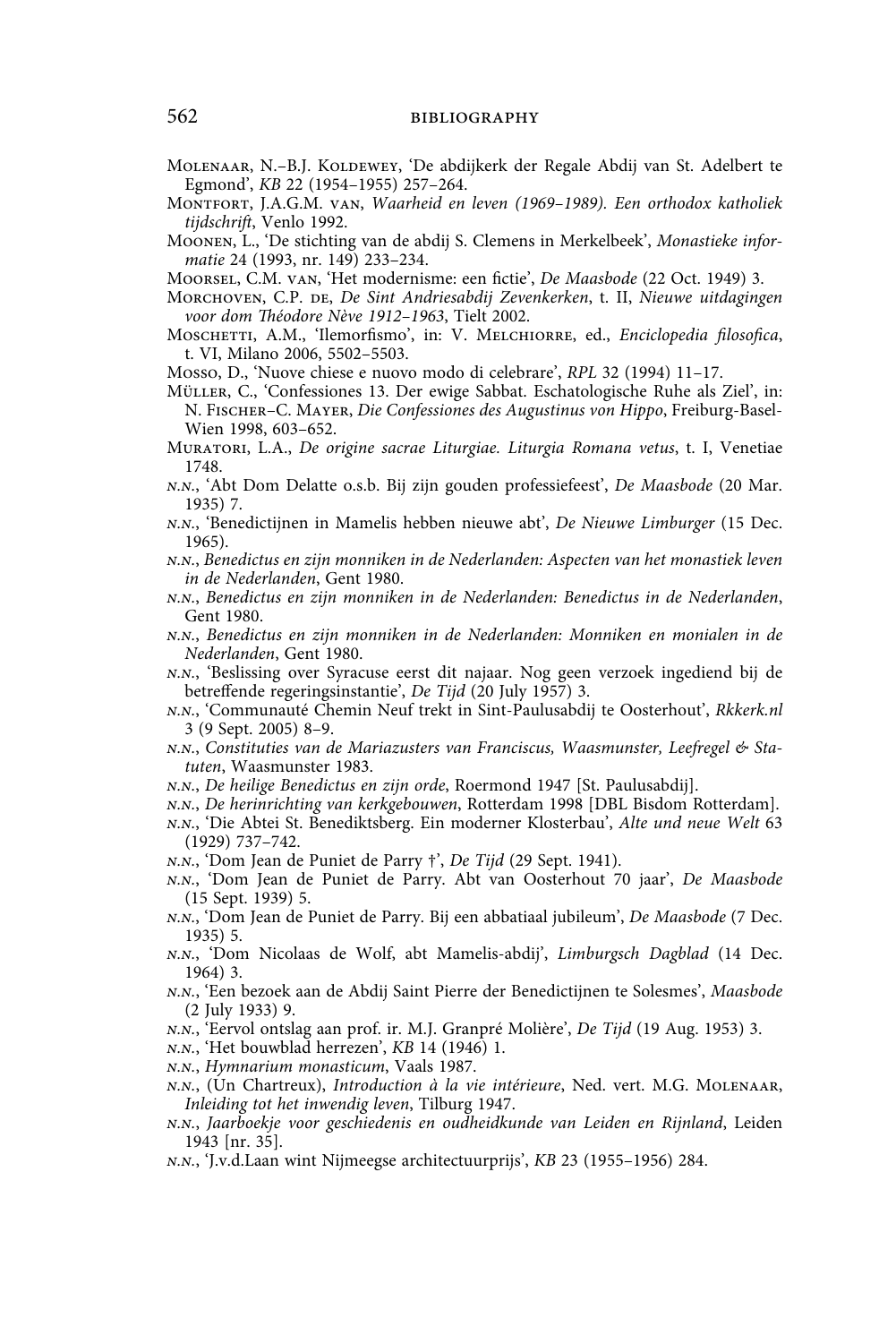- *n.n.*, 'Le centenaire de l'entrée de dom Delatte au noviciat de Solesmes', *Lettre aux amis de Solesmes* 9 (1983, nr. 3) 11–13.
- *n.n.*, *L'église maison du peuple de Dieu. Liturgie et architecture*, Paris 1971 [Centre National de Pastorale Liturgique].
- *n.n.*, *Liber Annualis*, Roma 1962 [Pontificia Universitas Gregoriana].
- *n.n.*, 'Onze plaats te midden van de vakbladen', *KB* 14 (1946) 9.
- *n.n.*, *Psalterium dispositum secundum regulam sci Benedicti abbatis*, Vaals 1987.
- *n.n.*, 'Rome gaf verlof tot benoeming van jonge prelaat Dom de Wolf. Abt Benedictijner-abdij Mamelis morgen gewijd', *De Tijd* (29 Jan. 1965) 7.
- *n.n.*, *Sint Benedictus in de Benelux*, Vaals 1965.
- *n.n.*, *Tent van God*, Rotterdam 2001 [DBL Bisdom Rotterdam].
- *n.n.*, 'Vreedzame beeldenstorm. In de St. Josephkerk te Delft', *De Maasbode* (10 Aug. 1939) 5.
- *n.n.*, ''Wachten op het mirakel'. Kerkenbouwzondag. Bouwprogramma voor 1962 vraagt investering van 40 miljoen gulden', *De Stem* (4 Feb. 1962) 9.
- *n.n.*, 'Wat wil de Delftse school? Beginselverklaring van prof. Granpré Molière', *De Tijd* (19 Aug. 1953) 3.
- Naalden, J., *De refter der St. Paulusabdij te Oosterhout. Arch. Dom Paul Bellot O.S.B.*, Tilburg 1951.
- Neuheuser, H.P., 'Materialiter aedificare spiritualiter coaedificari. Zur Theologie und Bidhaftigkeit der Kirchwehliturgie in den Beschreibungen des Abtes Suger von Saint-Denis', *EO* 10 (1993) 33–78.
- Neumeyer, F., *Mies van der Rohe. Das kunstlose Wort. Gedanken zur Baukunst*, Berlin 1986.
- Neunheuser, B., 'Il movimento liturgico: panorama storico e lineamenti teologici', in: S. Marsili, ed., *Anàmnesis. Introduzione storico-teologica alla liturgia*, t. I, Casale Monferrato 1991, 9–30.
- Newman, J., *Sermons preached on various occasions*, London 1857.
- Nieuwenhuis, J., 'De St. Paulusabdij te Oosterhout. De kanonieke erkenning', *De Maasbode* (27 Aug. 1928) 7.
- Nieuwhof, P*.*, 'Beschrijving van de Mis', in: *De Romeinse Mis na Vaticanum II*, Utrecht 1970, 3–13 [Geschriften van de vereniging voor Latijnse liturgie].
- Noé, V., 'L'espace liturgique dans l'église postconciliaire', *MD* (1993, nr. 193) 129– 139.
- Notebaart, J., 'Architecture, church', in: J.A. Komonchak, *et al*, ed., *The new dictionary of theology*, Dublin 1988.
- Nußbaum, O., *Der standort des Liturgen am christlichen Altar vor dem Jahre 1000. Eine archäologische und liturgiegeschichtliche Untersuchung*, Bonn 1965.
- O'Rourke, F., *Pseudo-Dionysius and the metaphysics of Aquinas*, Leiden-New York-Köln 1992.
- Oerle, H. van, 'De St. Petruskerk te Leiden. Architekten A.J. Kropholler en Ir. H. van Oerle', *KB* 6 (1934–1935) 241–243.
- OTTEVANGER, A., 'Küpper, Christiaan Emil Marie', in *Biografisch Woordenboek van Nederland*, t. V, Den Haag 2002, 289–292.
- Oudenrijn, M. van den, ed., *Benedictinessen in Oosterhout. De kloostergemeenschap van de Onze Lieve Vrouwe abdij*, Amstelveen 1984.
- Oury, G.-M., *La Messe de saint Pie V à Paul VI*, Solesmes 1975.
- ——, *Lumière et force. Mère Cécile Bruyère, première abbesse de Sainte Cécile*, Solesmes 1999.
- ——, *Dom Guéranger. Moine au coeur de l'Eglise*, Solesmes 2000.
- ——, 'La liturgie, l'esprit et l'Église dans la pensée de dom Guéranger', in: *Mélanges Dom Guéranger. Histoire—Liturgie—Spiritualité*, Solesmes 2005, 505–524.
- Palladio, A., *I quattro libri dell'architettura*, t. I–IV, Venetia 1570, in: M. Biraghi, ed., Pordenone 1992.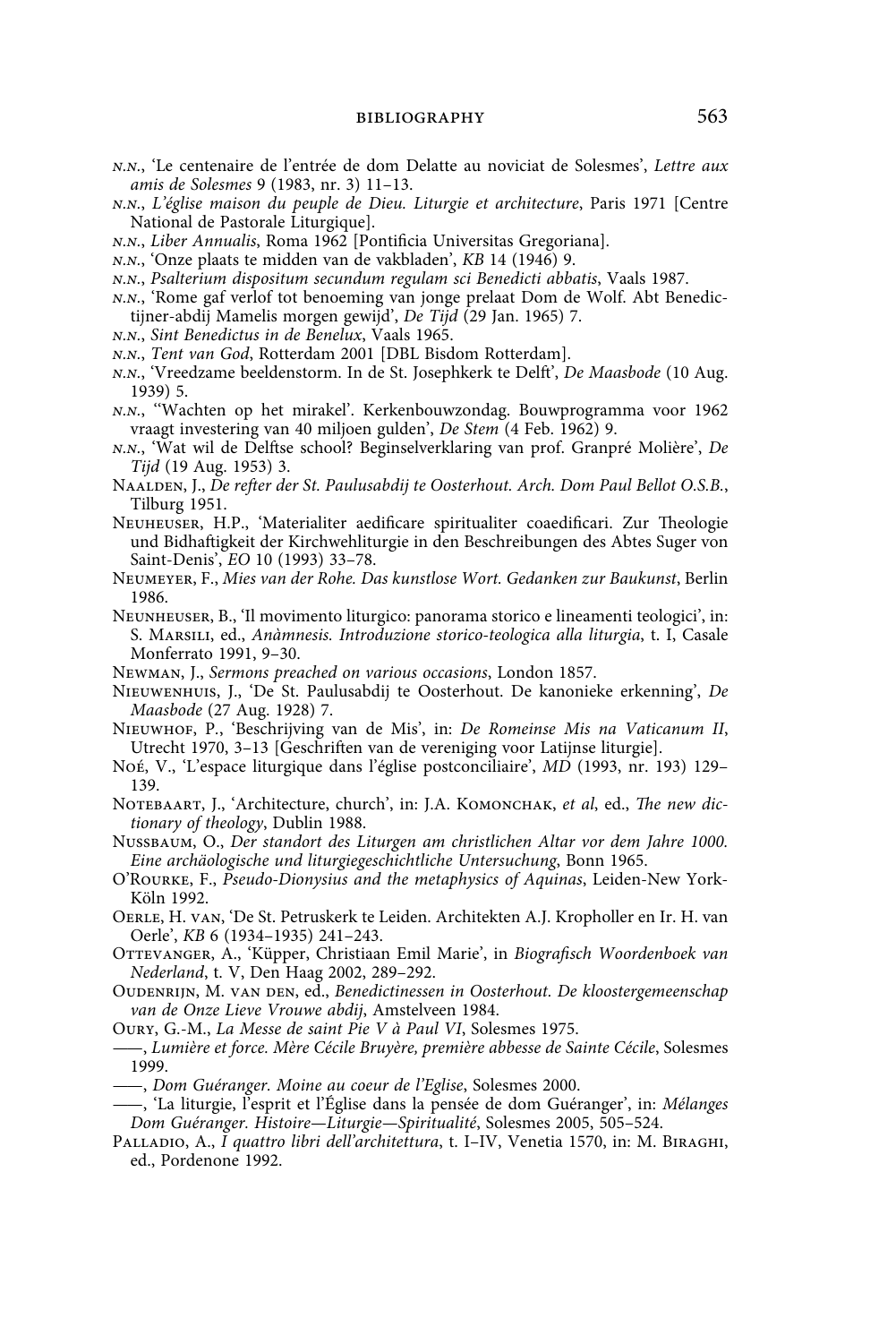- Parsch, P., *Das Jahr des Heiles*, Klosterneuburg 1923ff.
- Pecklers, K., *Worship*, London-New York 2003.
- Peet, J., 'De kerk als spiegel van de Kerk', *Jaarboek KDC* 11 (1981) 82–106.
- PELIKAN, J., 'The Odyssey of Dionysian Spirituality', in: C. LUIBHEID, ed., et al., Pseudo-*Dionysius. The complete works*, New York 1987, 11–24.
- Penn, F.P., *Handboek der schoone bouwkunst*, Breda 1841.
- Pisano, L., *Liber Abbaci*, in: B. Boncompagni, ed., *Scritti di Leonardo Pisano*, t. I, Firenze 1857.
- Pitra, J.B., *La Hollande Catholique*, Paris 1850.
- PLAS, M. VAN DER, et al., *Abdijen in de Lage Landen en de mensen die er wonen*, Baarn 1989.
- Plazaola, J., *La Chiesa e l'arte*, Milano 1997.
- Podossinov, A., 'Himmelsrichtung (kultische)', *RAC* 15 (1991) 233–286.
- Post, P., 'Passage rituel: la liturgie en plein air', *QL* 77 (1996) 174–190.
- Pouls, J, 'De kunstenaarsdagen van de Algemene Katholieke Kunstenaarsvereniging in Huijbergen (1932–1940). Bakermat van de Delftse School', *Trajecta* 10 (2001, nr. 2) 160–183.
- Prümmer, D.M., *Manuale theologiae moralis secundum principia S. Thomae Aquinatis*, t. I–III, Freiburg 1914.
- Puniet de Parry, J. de, 'Le beau dans la liturgie', *Van onzen tijd* 8 (1908) 105–116.
- ——, 'Le Canon de la Messe', *Van onzen tijd* 10 (1909–1910) 57–76, 114–128.
- ——, *De ceremoniën der Heilige Mis*, 's-Hertogenbosch 1925 [GGG nr. 93].
- ——, *La liturgie de la Messe. Ses origines et son histoire*, Avignon 1928; Id., *The Mass.* Its origin and history, London 1931; Ip., *De liturgie van het H. Misoffer. Haar oorsprong en historische ontwikkeling*, Roermond 1939.
	- ——, 'Bruyère (Jeanne, Henriette, Cécile)', in: *Dictionnaire de Spiritualité*, t. I, Paris 1937, 1972–1974.
- ——, 'Toespraak bij de eerste steenlegging van de priorij te Egmond, 15 september 1934', *Egmondiana* 5 (1941) 136–137.
- ——, 'De Goddelijke lofprijzing', *Egmondiana* 5 (1941) 138–144.
- Puniet de Parry, P. de, *La Liturgie baptismale en Gaule avant Charlemagne*, Paris 1902.
- ——, 'Les trois homélies catéchétiques du sacramentaire gélasien pour la tradition des Évangiles, du Symbole et de l'Oraison dominicale', *Revue d'histoire ecclésiastique* 5 (1904) 505–521, 755–786; 6 (1905) 15–32, 304–318.
- ——, 'La doctrine spirituelle de Louis de Blois', *La Vie Spirituelle* 2 (1920) 384–402, 465–485; 3 (1921) 42–67.
- ——, *Le Pontifical Romain, histoire et commentaire*, t. I–II, Paris 1929–1931.
- ——, *Le psautier liturgique à la lumière de la tradition chrétienne*, t. I–II, Paris 1934.
- ——, *La spiritualité bénedictine*, Padova 1931 [Studi monastici 13].
- ——, 'Benoit (saint) et Bénédictins. A. Saint Benoit.–III. La doctrine spirituelle', in: *Dictionnaire de Spiritualité*, t. I, Paris 1937, 1388–1409.
- ——, *Le sacramentaire Romain de Gellone*, Roma 1938.
- Raaij, B.J.M. van, 'Geloof als kritiek. De katholieke studentenbeweging Heemvaart, 1920–1935', *Jaarboek KDC* (1989) 11–41.
- RAEDTS, P.G.J.M., 'De katholieken en de Middeleeuwen. Dom Prosper Guéranger O.S.B.', in: *Utrechtse bijdragen tot de mediëvistiek*, t. XIV, *De middeleeuwen in de negentiende eeuw*, Hilversum 1996, 87–109.
- Ratzinger, J., *Der Geist der Liturgie. Eine Einführung*, Freiburg-Basel-Wien 2000.
- ——, 'Réponse du cardinal Ratzinger au père Gy', *Doctrine and life* 52 (2002) 494– 500.
- ——, 'Respuesta', *Phase* 42 (2002) 509–514.
- ——, 'Réponse', *RTP* (2003, nr. 135) 253–256.
- ——, 'Foreword', in: U.M. Lang, *Turning towards the Lord. Orientation in liturgical prayer*, San Francisco 2004, 9–12.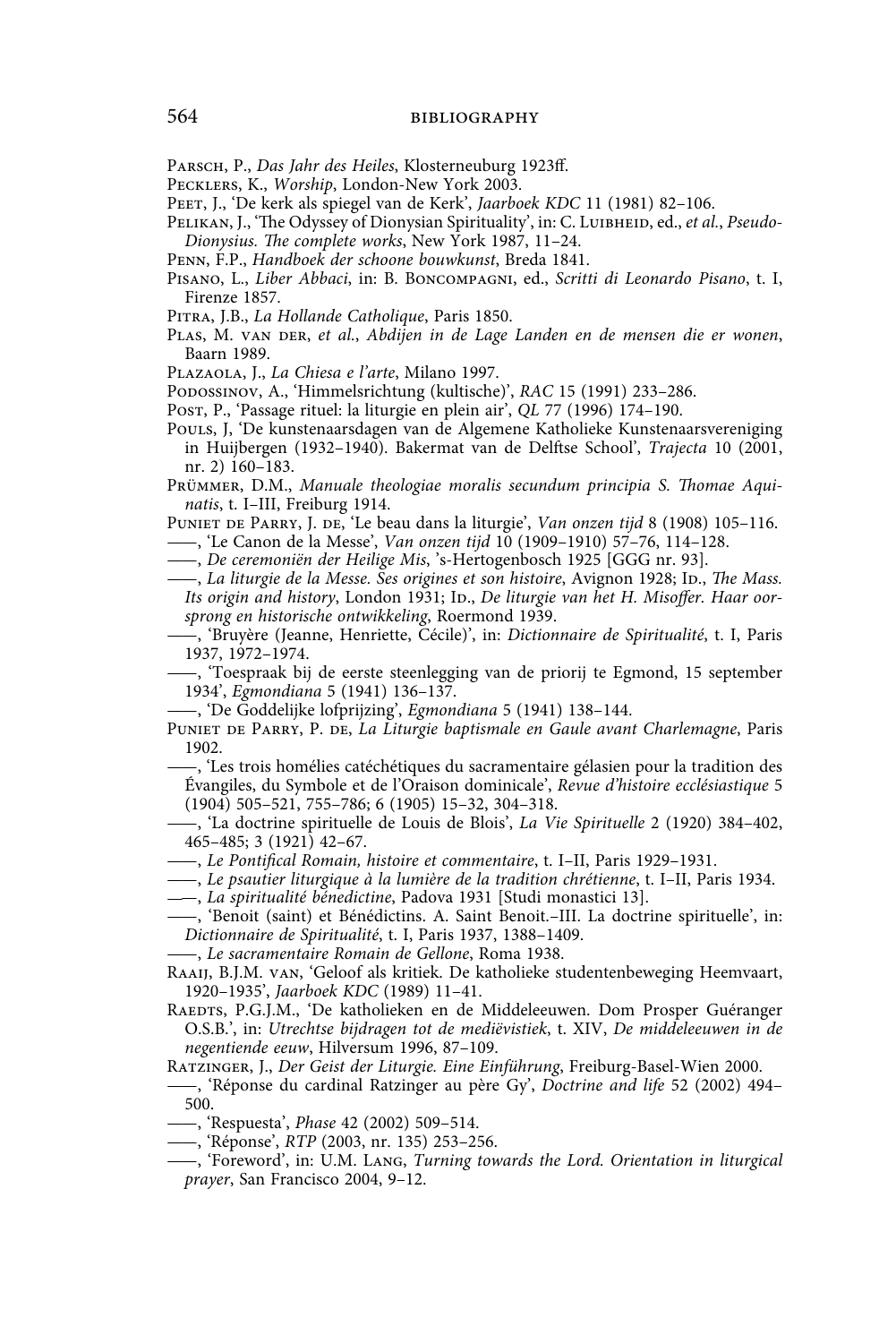——, *Jesus von Nazareth*, Freiburg-Basel-Wien 2007.

- Rau, S., 'Der liturgische Raum als Ort liturgischer Bildung', *BL* 71 (1998) 203–215.
- Ravatin, J., 'Au-delà du Nombre d'Or. Le nombre Radiant', *Arkologie* (1999, nr. 18) 8–14.
- Rayez, A., *et al*., 'Denys l'Aréopagite', in: *Dictionnaire de Spiritualité*, t. III, Paris 1957, 243–429.
- Réamoinn, S.M., 'Places of worship for a pelgrim people', *Doctrine and life* 42 (1992) 34–48.
- Regnault, L., 'Portrait de Dom Paul Delatte (1848–1937)', *Lettre aux amis de Solesmes* 13 (1987, nr. 3) 7–28.
- Reijgersberg, C., (P. Constantinus), *Liturgie en kerkbouw*, Schiebroek 1939. [Second edition published as: ID., *Liturgie en kerkelijke kunst*, Antwerpen 1950<sup>2</sup>.
- ——, 'Kunst en eenvoud', *TvL* 35 (1951) 330–333.
- ——, 'Nieuwe ideeën bij kerkbouw en kerkinrichting', *TvL* 40 (1956) 224–229.
- Richter, K., *Kirchenräume und Kirchenträume. Die bedeutung des Kirchenraums für eine lebendige Gemeinde*, Freiburg-Basel-Wien 1998.
- ——, 'Heilige Räume. Eine Kritik aus theologischer Perspektive', *LJ* 48 (1998) 249– 264.
- RIDDER, J. DE, *Pieter van der Meer de Walcheren*, Brugge 1970.
- ——, 'Meer de Walcheren, jhr. Petrus Balthasar Albertus (Pieter) van der', in: *Biografisch Woordenboek van Nederland*, t. III, Den Haag 1989, 399–401.
- Rikhof, H., 'Thomas at Utrecht', in: F. Kerr, ed., *Contemplating Aquinas. On the Varieties of Interpretation*, London 2003, 103–136.
- Rilke, R. M., *Duineser Elegie* V, in: *Werke. Kommentierte Ausgabe*, t. II, Frankfurt am Main 1996.
- Roding, J.–T. Boersma–D. Segaar, *A. J. Kropholler (1881–1973). Terugkeer tot de Hollandse architectuurtraditie*, Rotterdam 2002.
- Roëll, W.F., 'Bij Aristide Maillol', *Elsevier's geïllustreerd maandschrift* 34 (Jan. 1924) 1–5.
- Roemer, W., *Kirchenarchitektur als Abbild des Himmels. Zur Theologie des Kirchengebaüdes*, Kevelaer 1997.
- Rona, J., *Een wereld van stilte. Proef het kloosterleven van de 21e eeuw*, Utrecht 2001
- Roose, P., 'Monnikengemeenschap als sacrament van de Kerk', *Communio* 5 (1980) 226–237.

——, 'Lectio divina bij monniken', *Communio* 11 (1986) 208–217.

- Rose, M.S., *Ugly as Sin. Why they Changed our Churches from Sacred Places to Meeting Spaces and how we can Change them Back Again*, Manchester 2001.
- ——, *In Tiers of Glory. The Organic Development of Catholic Church Architecture Through the Ages*, Cincinnati 2004.
- Rossi, B., 'Dalla visione della sacralità giudaica alla rilettura dello spazio e del sacro dell'autore del quarto vangelo', *RTF* 8 (1997) 293–307.
- Rouet, A., *Arte e liturgia*, Città del Vaticano 1994.
- Rousseau, O., *Storia del movimento liturgico. Lineamenti storici dagli inizi del sec. XIX fino ad oggi*, Roma 1961.
- Ruhstorfer, K., 'Confessiones 7. Die Platoniker und Paulus. Augustins neue Sicht auf das Denken, Wollen und Tun der Wahrheit', in: N. Fischer–C. Mayer, *Die Confessiones des Augustinus von Hippo*, Freiburg-Basel-Wien 1998, 283–341.
- Rukschcio, B.–R. Schachel, *Adolf Loos. Leben und Werk*, Salzburg-Wien 1982.
- Rupnik, M.I., 'Applicazione del Concilio: Quale arte per la liturgia?', *Notitiae* 41 (2005) 579–587.
- RUTTEN, W., 'St. Benedictusberg. Van Merkelbeek naar Mamelis', De Nieuwe Lim*burger* (30 Jan. 1965).
- Ruusbroec, J. van, *Oeuvres de Ruysbroeck l'Admirable*, t. I–VI, Bruxelles 1917–1938 [trad. par les Bénédictins de Saint-Paul de Wisques].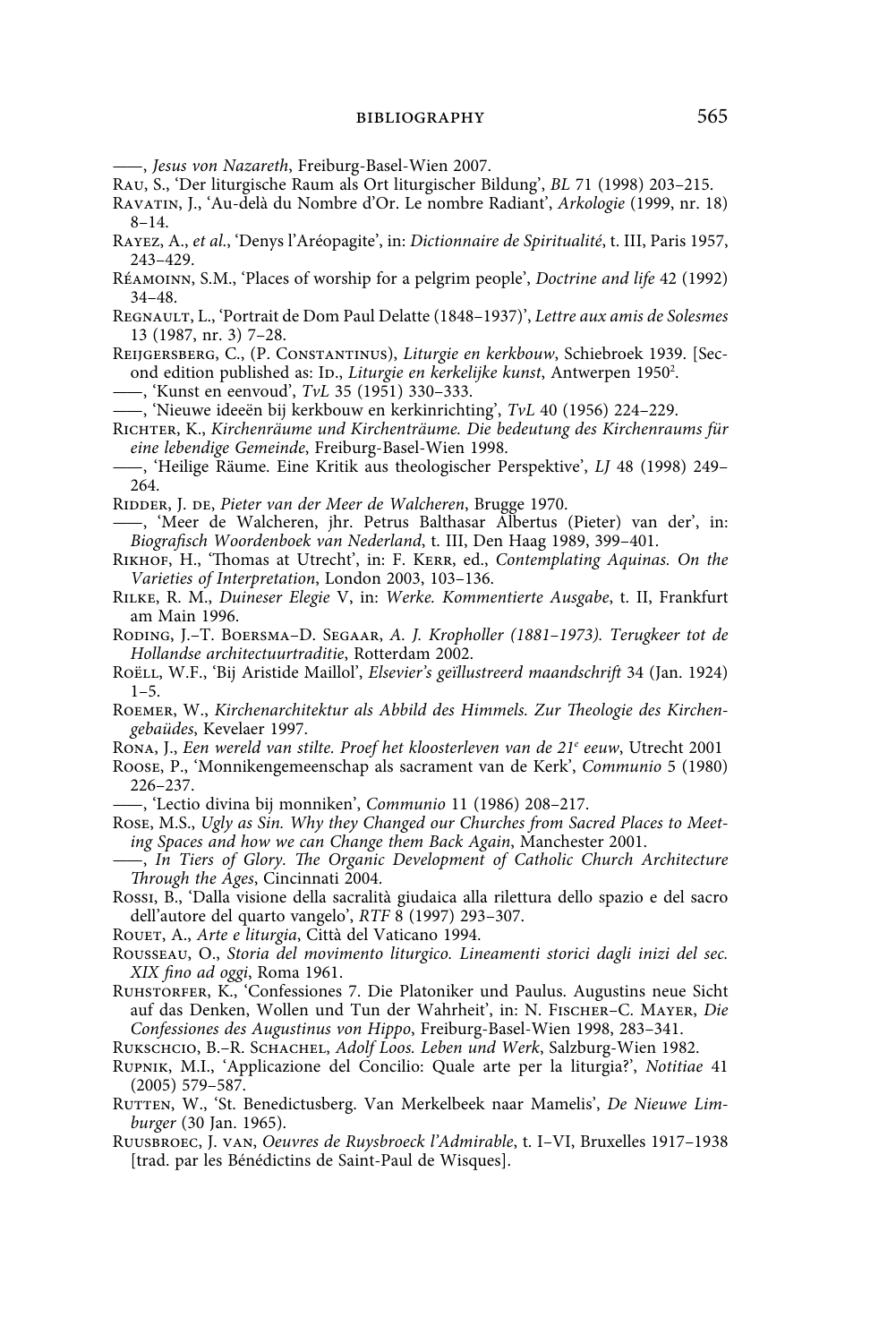Sacrato, G., *et al*., *Lettera a Francesco Borgia*, Ferrara 14 Oct. 1570, in: P. Pirri, *Giovanni Tristano e i primordi della architettura gesuitica*, Roma 1995, 236–237.

Saint-Exupéry, A. de, *Courrier Sud*, Paris 1929.

- ——, *Terre des hommes*, Paris 1939.
- ——, *Pilote de guerre*, Paris 1942.
- ——, *Le petit prince*, New York 1943.
- ——, *Citadelle*, Paris 1948.
- Sale, G., *Pauperismo architettonico e architettura gesuitica. Dalla chiesa ad aula al Gesù di Roma*, Milano 2001.
- Santi, G., 'Architettura e liturgia', *Humanitas* 44 (1989) 486–495.
- ——, 'L'adeguamento delle chiese secondo la riforma liturgica', *Ambrosius* 73 (1997) 451–464.
- ——, 'Uno spazio per l'assemblea: luogi, arredi, percorsi', *RL* 70 (1983) 11–25.
- Sassen, F.L.R., *Wijsbegeerte van onzen tijd*, Antwerpen-Nijmegen 1938.

Savart, C., 'La restauration de Solesmes devant l'opinion', in: *Mélanges Dom Guéranger. Histoire—Liturgie—Spiritualité*, Solesmes 2005, 123–146.

- Savaton, A., *Dom Paul Delatte, abbé de Solesmes*, Paris 1954.
- SCHAEFER, M.M., 'Liturgical Architecture' in: P.E. FINK, ed., *The new dictionary of sacramental worship*, Dublin 1990.
- Schilson, A., 'Guéranger, Prosper', in: *LThK*, t. IV, Freiburg 1995, 1091–1092.
- ——, ''Vom Geist der Liturgie'. Versuch einer Relecture von Romano Guardinis Jahrhundertschrift', *LJ* 51 (2001) 76-89.

SCHLOEDER, S.J., *Architecture in communion. Implementing the Second Vatican Council through liturgy and architecture*, San Francisco 1978.

- SCHMIDT, H., *Constitutie over de heilige liturgie*. Tekst, genese, kommentaar, documen*tatie*, Antwerpen 1964.
- Schneider, M., *Das Sakrament der Eucharistie*, Köln 2007.
- Schomakers, B., *Pseudo-Dionysius de Areopagiet. Over mystieke theologie*, Kampen 1990.
- Schwartz, R., *Vom Bau der Kirche*, Würzburg 1938.
- Schwebel, H., 'Espace liturgique et expérience humaine. L'exemple des centres paroissiaux polyvalents', *MD* (1994, nr. 197) 39–61.
- SEASOLTZ, M., A sense of the sacred. Theological foundations of Christian architecture *and art*, New York 2005.
- Sequeri, P., *L'estro di Dio*, Milano 2000.
- SHETTER, W.Z., *The Pillars of Society. Six Centuries of Civilization in the Netherlands*, Den Haag 1971, 15–21.
- Siebers, A., 'Herstel of verval van de kerkelijke bouwkunst? 1900–1953', in: *Honderd jaar religieuze kunst in Nederland. 1853–1953*, Utrecht 1953, 23–27.
- Simone, L. di, 'Il programma iconografico degli edifici di culto. La progettazione della progettazione', *RPL* 40 (2002, nr. 230) 28–38.
- Simons, A.J.–L.G.M. Winkeler, *Het verraad der clercken. Intellectuelen en hun rol in de ontwikkelingen van het Nederlandse katholicisme na 1945*, Baarn 1987.

Smeets, J.J.W.M., *100 Jaar parochiekerk Merkelbeek*, Oirsbeek 1979.

Snijders, C.J.–M. Gout, *De gulden snede*, Amsterdam 1969.

- Soltner, L., 'Migne et Dom Guéranger. La collaboration Solesmienne aux débuts de la patrologie Latine', in: *Mélanges Dom Guéranger. Histoire—Liturgie—Spiritualité*, Solesmes 2005, 649–684.
- ——, *Solesmes et Dom Guéranger (1805–1875)*, Solesmes 1974.
- ——, 'Dom Pierre Nau (1902–1978)', *Lettre aux amis de Solesmes* 5 (1979, nr. 19) 3–24

<sup>——,</sup> *Vol de nuit*, Paris 1931.

<sup>——, &#</sup>x27;Dom Paul Nau (1901–1984)', *Lettre aux amis de Solesmes* 11 (1985, nr. 2) 4–23. Soranzo, M., 'Lo spazio del 'santuario'', *RL* 88 (2001) 559–568.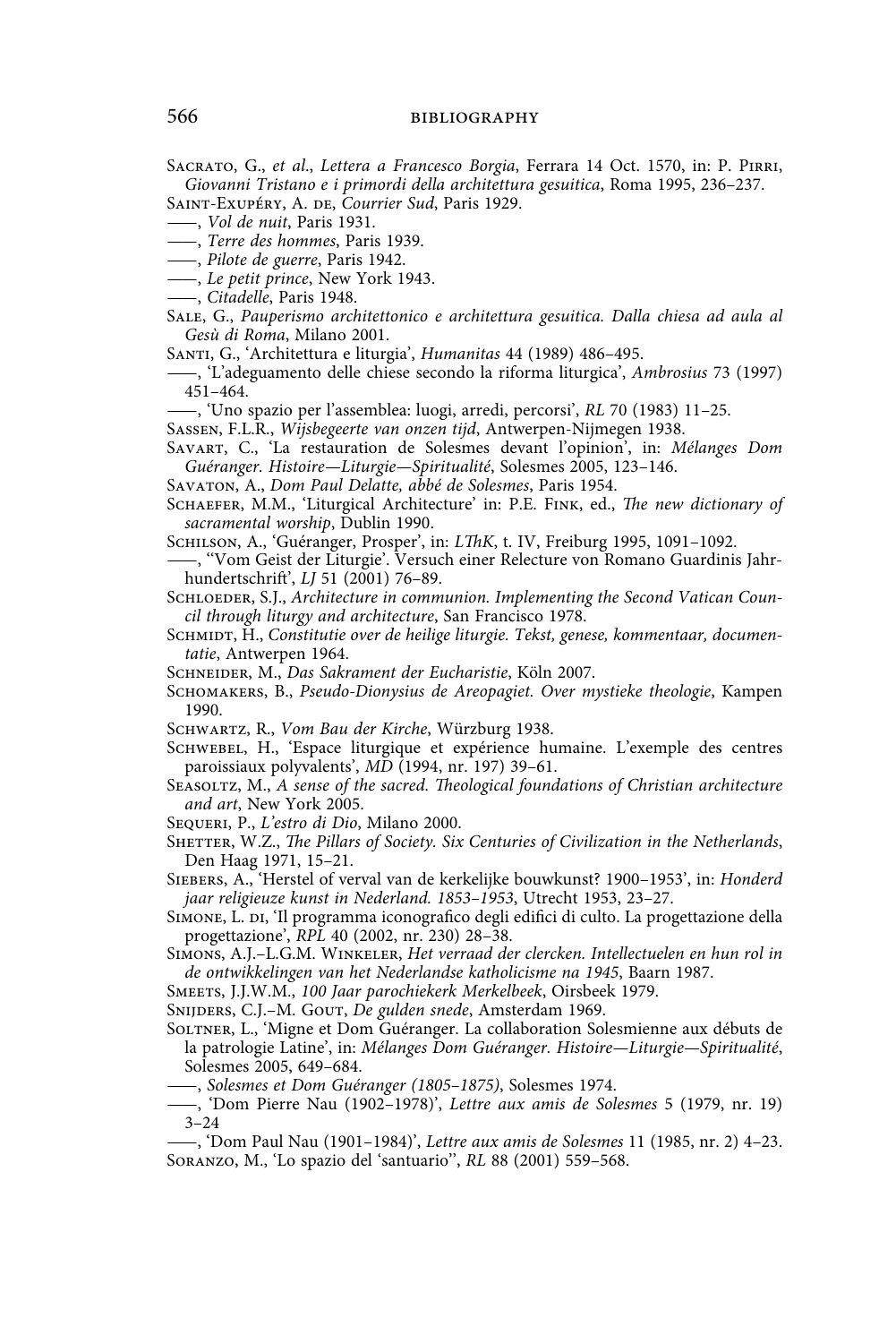- Squeri, P., 'L'edificio-chiesa cristiano. Spunti di riflessione teologico-spirituale', *Ambrosius* 81 (2005) 283–295.
- Stassen, J., 'Gedachtenis aan Prof. Dominikus Böhm', *KB* 23 (1955–1956) 145–151.
- Steenhuis, M., *Stedenbouw in het landschap. Pieter Verhagen 1882–1950*, Rotterdam 2007.
- Stefani, P., 'Uno spazio per il sacro', *Humanitas* 44 (1989) 467–476.
- Stehman, S., 'La forme de la chasuble. Réponse à quelques objections', *AE—*supplément *OL* 25 (1955, nr. 4) 111–114.
- ——, 'Manière de porter la chasuble classique', *AE—*supplément *OL* 28 (1956, nr. 3) 119–122.
- ——, 'Langue d'Église et art sacré. Réflexions sur un texte d'Igor Strawinsky', *AE* 24 (1956) 80.
- ——, 'Le sculpteur Niel Steenbergen', *AE* 24 (1956) 97–107.
- ——, 'Comment se pose le problème de l'art d'Église VIII. Une architecture à la recherche de l'ordre', *AE* 24 (1956) 113–116.
- ——, 'Une étude américaine sur la chasuble', *AE—*supplément *OL* 30 (1957, nr. 1) 127–130.
- ——, 'How to wear the classical chasuble', *The Catholic Art Quarterly* 20 (1957, nr. 3) 73–76.
- ——, 'L'ouvroir liturgique. La décoration de la chasuble', *AE* 26 (1958) 25–29.
- ——, 'L'ouvroir liturgique. A propos de l'amict et du surplis', *AE* 26 (1959) 173–176.
- ——, 'L'ouvroir liturgique. Un vêtement baptismal pour les adultes', *AE* 26 (1959) 208.
- Steur, J.A.G. van der, 'Le Palais de la Paix à la Haye', *De Ingenieur* 26 (1911) 913– 915.
- ——, *De opleiding van den architect behoort uitsluitend te geschieden aan de Technische Hoogeschool*, Delft 1914.
- Stickler, A.M., 'Durandus v. Mende', in: *LThK*, t. III, Freiburg 1995, 411.
- Stock, W.J., *Europäischer Kirchenbau 1900–1950. Aufbruch zur Moderne / European Church Architecture. Towards Modernity*, Munich-Berlin-London-New York 2006.
- Strawinsky, T., 'En quête de l'art sacré', *AE* 24 (1956) 65–69.
- Streza, L., 'The mystagogy of sacred space according to Orthodox theology', *SL* 24 (1994) 84–90.
- Struyker Boudier, C.E.M., *Wijsgerig leven in Nederland, België en Luxemburg 1880– 1980*, t. II, *De dominicanen*, Nijmegen-Baarn 1988.
- Strzygowski, J., *Kleinasien. Ein Neuland der Kunstgeschichte*, Leipzig 1903.
- Stufkens, H.–G. Matthijsen, *et al.*, *Een innerlijk avontuur. Het Benedictijner kloosterleven van binnenuit belicht*, Baarn 1999.
- Stuip, R.E.V.–C. Vellekoop ed., De *Middeleeuwen in de negentiende eeuw*, Hilversum 1996.
- Suchla, B.R., 'Dionysios Areopagites', in: *LThK*, t. III, Freiburg 1995, 242–243.
- Sullivan, L., 'The tall office building artistically considered', *Lippincott's* 57 (Mar. 1896) 403–409.
- SULLIVAN, L.E., 'The disintegration of primordial worlds and the recombinant nature of ritual space', *RTF* 8 (1997) 237–254.
- Summerson, J., *Heavenly mansions and other essays on architecture*, London 1949.
- Talma, P., *Over kans en kansberekening. Beschouwingen en critiek*, Utrecht 1921.
- ——, 'Katholiek en protestant', *Roeping* 24 (1947) 580–598.
- ——, 'Naschrift', *Roeping* 25 (1948) 111–117.
- ——, 'Uit de geschiedenis mijner bekeering', *Egmondiana* 11 (1950) 3–11.
- Tanquerey, A.A., *Synopsis theologiae dogmaticae: ad mentem S. Thomae Aquinatis hodiernis moribus accommodata*, t. I–III, Tornaci 1894–1896.
	- ——, *Synopsis theologiæ moralis et pastoralis: ad mentem S. Thomæ et S. Alphonsi hodiernis moribus accomodata*, t. I–III, Romae 1902–1905.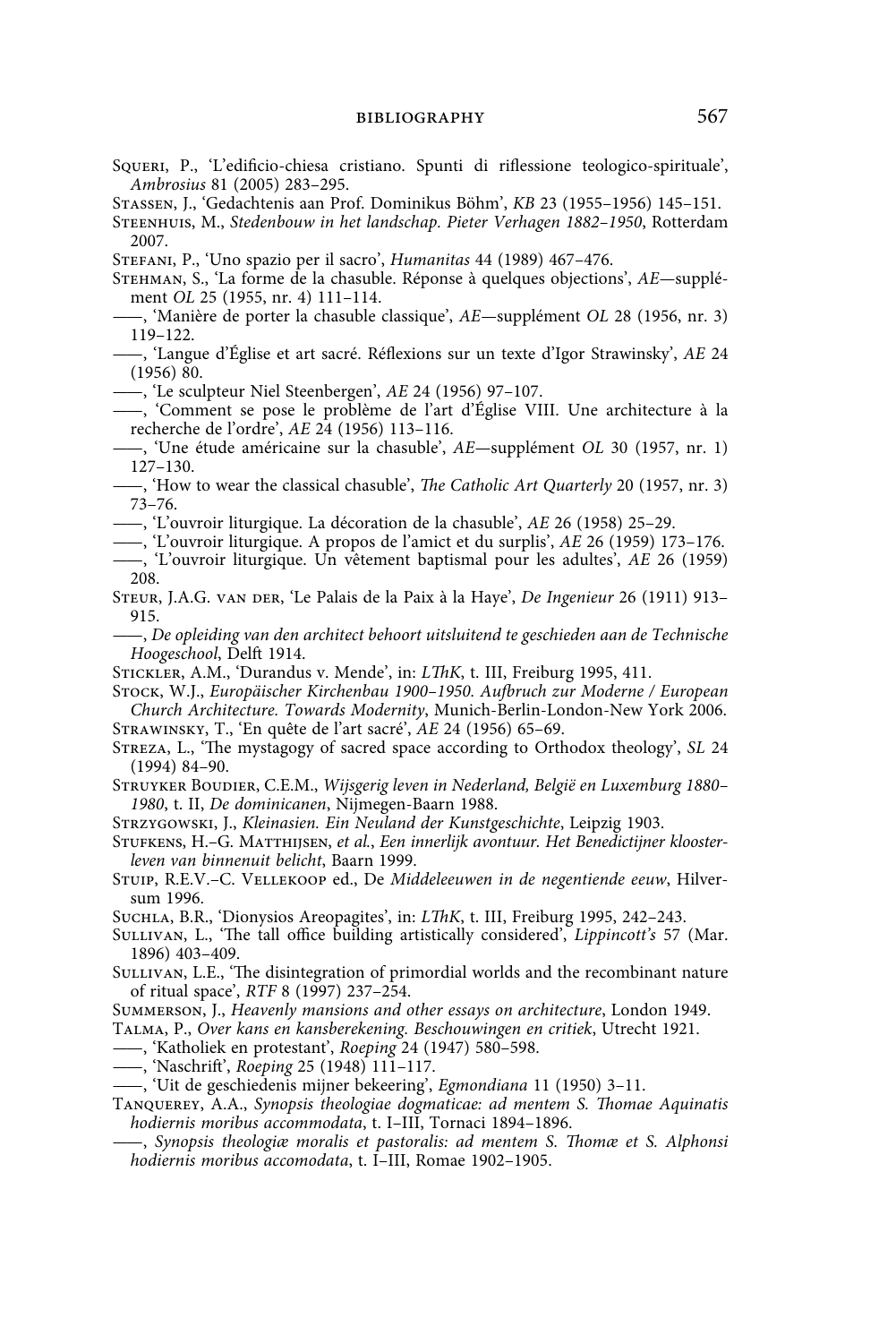——, *Brevior synopsis theologiae moralis et pastoralis*, Romae 1911.

- ——, *Brevior synopsis theologiae dogmaticae*, Romae 1913.
- ——, *Précis de théologie ascétique et mystique*, Paris 1923.
- ——, *Les dogmes générateurs de la piété*, Tournai 1926.
- Teilhard de Chardin, P., *Le Phénomène Humain*, Paris 1955.

——, *La Place de l'Homme dans la Nature. Le groupe zoologique humain*, Paris 1956. Terruwe, A.A.A., *De liefde bouwt een woning*, Roermond-Maaseik 1967.

Thoben, P., *Voor God en medemens. Niel Steenbergen, vijftig jaar kunstenaar*, Oosterhout 1988.

Thönnes, D., 'Das textile Gedächtnis der Kirche', *LJ* 47 (1997) 78–88.

- Tilke, M., *Kostümschnitte und Gewandformen*, Tübingen 1948.
- Tillman, P.G.F.T., *Kerngedachten uit de interne bedrijfsefficiëntie*, Delft 1935.
- Timmer, H., *Henri Evers, 1855–1929. Architect, geschiedschrijver, hoogleraar*, Rotterdam 1997.
- ——, 'Evers, Hendrik Jorden', in: *Biografisch Woordenboek van Nederland*, t. V, Den Haag 2002, 120–122.
- Tongeren, L. van, 'Vers une utilisation dynamique et flexible de l'espace: Une réflexion renouvelée sur le réaménagement d'églises', *QL* 83 (2002) 156–178.
- ——, 'De ruimtelijke dispositie van de gemeenschapsliturgie', *Jaarboek voor liturgieonderzoek* 20 (2004) 107–133.
- Totah, M.D., ed., *The Spirit of Solesmes*, Kent-Petersham 1997.
- Tracy, D., 'Forms and sacred space in the duomo: a contemporary reflection', *RTF* 8 (1997) 389–399.
- Traub, A., 'Mocquereau', *LThK*, t. VII, Freiburg 1998, 355.
- Truijen, V., 'De abdij St. Benedictusberg bij Vaals', *Benedictijns tijdschrift* 18 (1957) 127–140.

Turner, H.W., *From Temple to Meeting House. The Phenomenology and Theology of Places of Worship*, The Hague-Paris-New York 1979.

- Valenziano, C., *Scritti di estetica e poetica*, Bologna 1999.
- ——, 'Semplice nota occasionale sul presente stato provvisorio dell'architettura per la liturgia', *EO* 19 (2002) 101–110.
- Veen, S. Van der, ed., *Brill. 325 Jaar uitgeven voor de wetenschap*, Leiden 2008.
- Velde, J. te, *Bidden naar het oosten. Gebedsrichting in spiritualiteit en liturgie*, Nijmegen 2010.
- VERDON, T., 'Il tempo, lo spazio, il sacro: il duomo di Firenze tra memoria e prolessi', *RTF* 8 (1997) 219–233.
- Verleyen, W., *Negen eeuwen Affligem 1083–1983*, Affligem 1983.
- —— –L. Moonen, 'De abdij St. Clemens te Merkelbeek 1893–1923', in: *Jaarboek Onderbanken*, Schinveld 1995, 52–62.
- Verpoest, L., 'Neogotische architectuur en monumentenzorg in België en Nederland: de schaduw van Alberdingk Thijm', in: P.A.M. Geurts, ed., *et al.*, *J.A. Alberdingk Thijm 1820–1889, erflater van de negentiende eeuw*, Baarn 1992, 175–192.

Versnel-Mergaerts, P., *Van rubriekenjager tot wetenschappelijk grensganger. Wordingsgeschiedenis van de liturgiewetenschap (1900–1967) aan de katholieke theologische opleidingen in Nederland in zes portretten*, Groningen-Tilburg 2009.

Vis, G.N.M., ed., *Egmond tussen Kerk en wereld*, Hilversum 1993.

——, *De abdij van Egmond. Geschreven en beschreven*, Hilversum 2002.

- Vogel, C., ''Versus ad Orientem'. L'orientation dans les *Ordines Romani* du haut moyen âge', *Studi Medievali* 3 (1960, nr. 1) 447–469.
- ——, 'L'orientation vers l'est du célébrant et des fidèles pendant la célébration eucharistique', *L'Orient Syrien* 9 (1964) 3–37.
- Vondel, J. van den, *Bespiegelingen van Godt en godtsdienst*, Amsterdam 1662, ed.: J.J. Zeij, *Bespiegelingen van God en Godsdienst*, 's-Hertogenbosch 1936 [GGG nr. 528].